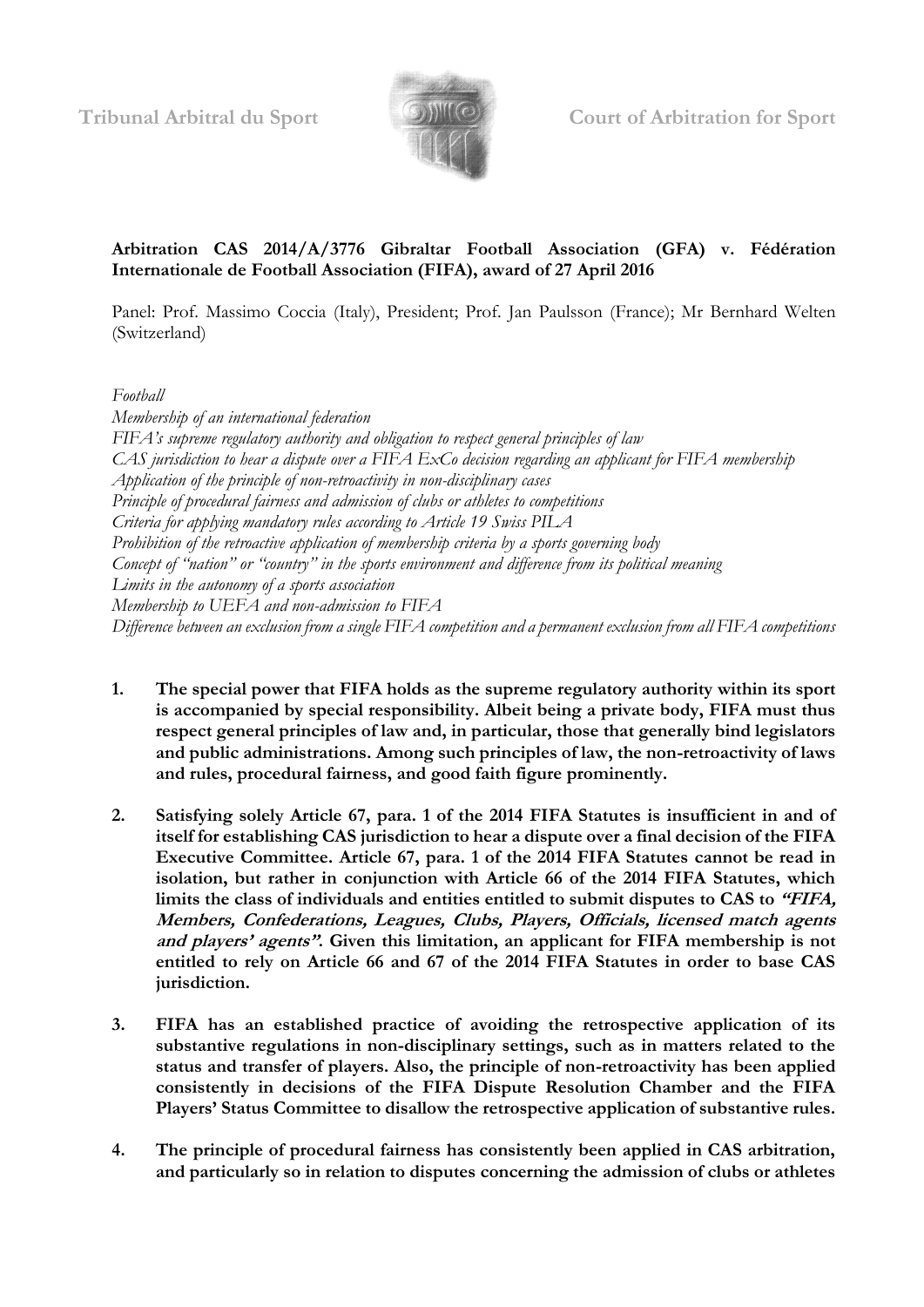**to competitions: "under CAS jurisprudence the principle of procedural fairness is surely among the unwritten principles of sports law to be complied with by international federations. Procedural fairness in the relationships between sports institutions and those subject to their authority – particularly in the realm of eligibility for and access to competitions – is one of the most important principles of lex sportiva, if not the most important one".**

- **5. Article 19 PILA provides that a mandatory rule of a law different from the lex causae may be taken into account if the dispute presents a close connection with that law. In order to apply EU rules of law, a CAS panel adjudicating an international dispute must verify that the three conditions set forth by Article 19 LDIP are met: (i) the EU rules in question belong to that special category of norms which call for application irrespective of the law applicable to the merits of the case; (ii) there is a close connection between the subject matter of the dispute and the EU territory; and (iii) from the point of view of Swiss legal theory and practice, the invoked EU rules aim to protect legitimate interests and crucial values and their application allows a just decision.**
- **6. The retroactive application of membership criteria by a sports governing organization with supreme regulatory authority would cause said criteria to be meaningless, as the organization could simply alter the rules to exclude a particular applicant and would also violate the principle of procedural fairness. In this regard, it must be especially considered that, in essence, admission as a member of an international federation is the only gateway for a national federation (and its athletes and teams) to gain access to competitions at world level.**
- **7. According to CAS jurisprudence, the concept of "nation" or "country" in the sports environment may have a different meaning than in the usual language and may not necessarily be understood within its common political meaning.**
- **8. The autonomy of an association under Swiss law is not unlimited. The autonomy may further be restricted where the relevant association holds a dominant position and exercises monopolistic powers. Under such a case, an admission can be refused to an applicant only if there is a justifiable ground for doing so. The restrictions placed on an association's autonomy of association are based on the legal protection of personality rights, of good faith and against anti-competitive agreements and abuse of a dominant position.**
- **9. The fact that national federation has access, as a member of UEFA, to football activities and competitions throughout Europe, does not mean that the federation's personality rights are not infringed by non-admission to FIFA, not least due to the differences in the sporting and economic activities at the different levels.**
- **10. A total and permanent exclusion of a federation from all FIFA competitions is different from an exclusion from a single isolated FIFA competition, much like a player under a life ban would be perpetually unable to compete in any kind of world-level competition.**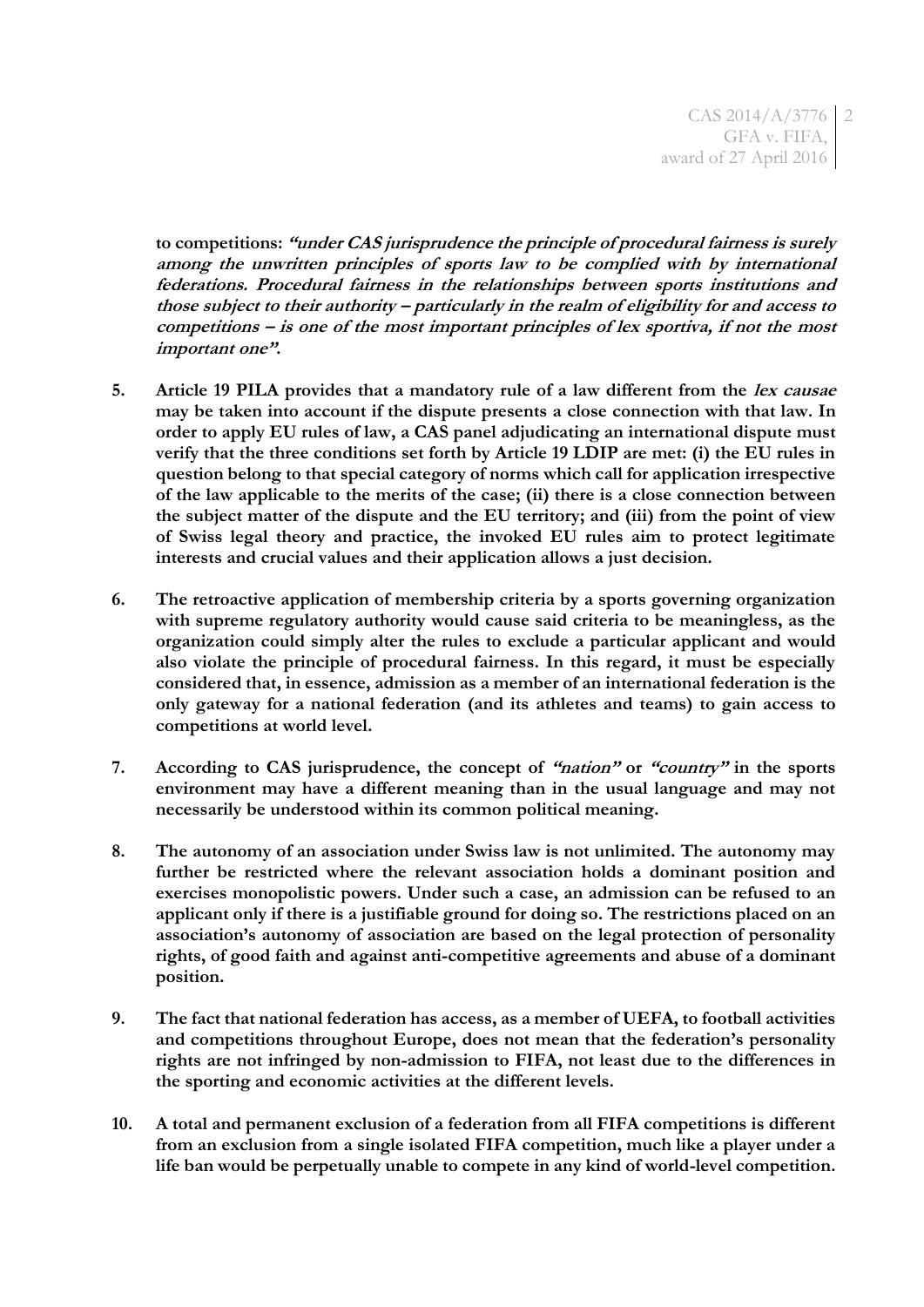CAS 2014/A/3776 GFA v. FIFA, award of 27 April 2016 3

### **I. INTRODUCTION**

- 1. The Gibraltar Football Association brings this appeals arbitration proceeding against FIFA, challenging a decision of the FIFA Executive Committee dated 26 September 2014 rejecting the Gibraltar Football Association's application for FIFA membership and refusing to forward it to the FIFA Congress. The Gibraltar Football Association is currently a UEFA member, having been granted full UEFA membership in 2013 following several years of legal conflict with UEFA and three awards of the Court of Arbitration for Sport ("CAS") in favour of the Gibraltar Football Association.
- 2. The territory of Gibraltar is located in the southern part of the Iberian Peninsula at the entrance of the Mediterranean Sea. Under the laws of the United Kingdom of Great Britain and Northern Ireland ("United Kingdom" or "UK"), Gibraltar constitutes a British Overseas Territory, that is, a territory under the jurisdiction and sovereignty of the United Kingdom, but not part of it. Gibraltar's inhabitants have UK citizenship.

### **II. THE PARTIES**

- 3. The Gibraltar Football Association (hereinafter the "Appellant" or "GFA"), established in 1895, is the football governing body in Gibraltar. The GFA is formally and substantially independent of any other association, whether within Gibraltar or elsewhere.
- 4. The Fédération Internationale de Football Association (hereinafter the "Respondent" or "FIFA") is the international governing body of football, headquartered in Zurich, Switzerland.

### **III. FACTUAL BACKGROUND**

5. This section of the award sets out a brief summary of the main relevant facts, as established by the Parties' written submissions, the CAS file, and the evidence given in the course of the hearing that took place on 21 May 2015. Additional facts are set out, where material, in other parts of this award.

#### **A. The GFA's first application for FIFA membership in 1991**

- 6. On 21 March 1991, GFA submitted an application to FIFA seeking FIFA membership. After receiving the application, by letter of 28 March 1991 FIFA asked the Football Association of England (hereinafter the "FA") and the Football Association of Spain (the Real Federación Española de Fútbol, hereinafter the "RFEF") for their views on GFA's application *"in view of the particular status of the territory of Gibraltar"* and of the fact that both associations are *"entities directly involved in this matter"*.
- 7. On 3 April 1991, the Minister for Sport of Gibraltar, having received from GFA a copy of the letter of 28 March 2011, wrote to FIFA that *"there is no question as to the particular status of the territory of Gibraltar. It is a dependent territory of the United Kingdom and the Constitution of Gibraltar clearly states that it will continue to be so unless the people of Gibraltar freely and democratically choose*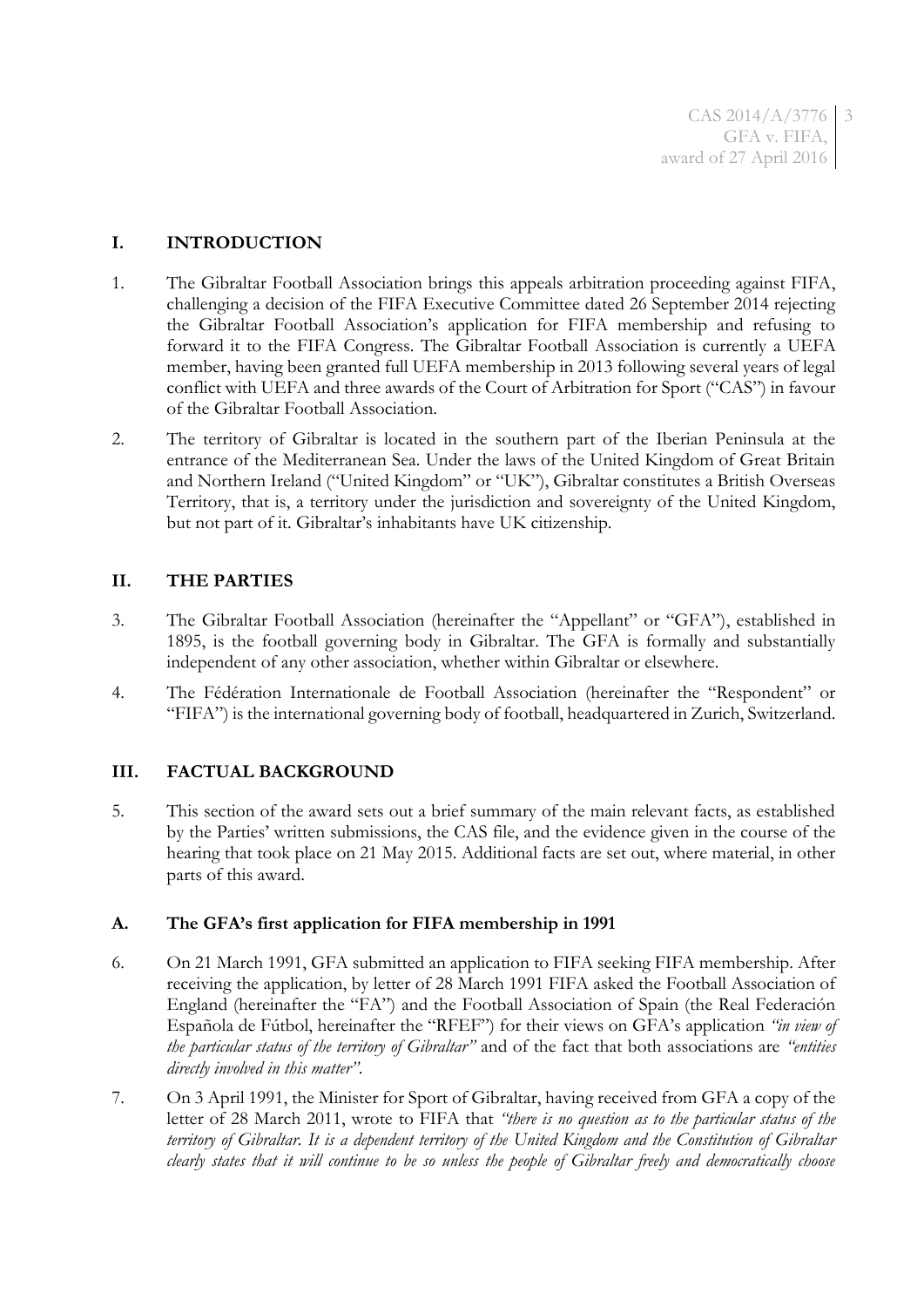*otherwise…. We can understand your approach to the Football Association in London, but the fact remains that Spain is our neighbour, as is Portugal"*.

- 8. In response, the then FIFA Secretary General, Mr Joseph Blatter, explained that *"when asking to have the viewpoints of two of its affiliated National Associations, FIFA clearly chose to deal with the matter on a sporting and not political basis"*.
- 9. On 16 December 1991, the FIFA Executive Committee declined to forward GFA's application to the FIFA Congress and rejected its application for membership (hereinafter also the "1991 FIFA Decision"), because *inter alia* Gibraltar *"is dependent upon the United Kingdom"* and *"has virtually no autonomy"* and *"with regard to the extremely special nature of* [Gibraltar's] *territory's geographical and political position, accepting its independence on sporting grounds would set important precedents for our organisation that would be contrary to the consistent policy of FIFA in such matters".*
- 10. It is disputed whether GFA accepted the 1991 FIFA Decision. GFA denies that it did, arguing that ever since that decision, it *"has consistently pointed out the unequal treatment that it has received from FIFA in comparison to other football associations and has consistently sought to take the relevant steps to become a FIFA member*…*"*. In particular, it refers to its letter of 8 January 1997 (see *infra* at para. [11](#page-3-0)). For its part, FIFA argues that even if GFA may not have "accepted" the 1991 FIFA Decision, it manifestly did not challenge it before a Swiss court (At the time, FIFA had not yet accepted the jurisdiction of CAS).

### **B. GFA's second application for FIFA membership in 1997 and its transfer to UEFA**

<span id="page-3-0"></span>11. On 8 January 1997, GFA submitted a second application to FIFA seeking FIFA membership under the 1996 FIFA Statutes. GFA commented, *inter alia*, that:

> *"1. In 1991* [the GFA] *applied for the very first time to become members of F.I.F.A. This was declined basically because Spain had raised an objection on political grounds, contrary to the statutes of F.I.F.A in Article 2 which states: There shall be no discrimination against a country or an individual for reasons of Race, Religion, or Politics*.

> *2. At the time we were informed that with regards to the extremely special nature of our territory's geogra*[ph]*ical and political position, accepting its independence on sporting grounds would set important precedents…*

> *3. Since our initial application almost 6 years have elapsed… newly declared states within the previously known territories of the Soviet Union, have all been accepted into FIFA without objections even though politically unstable.*

*4. Recently we have seen Guam, British Virgin Islands and Palestine joining FIFA…*

*5. In Para. 2 above, we were informed that accepting Gibraltar independence in sporting grounds would set important precedents. This is difficult to understand when we are purely relating to sporting matters and an example of this is the acceptance of* [many Gibraltarian associations] *as members of the world governing bod*[ies]*...*

*In conclusion we strongly believe that in our initial application we were discriminated upon solely on the grounds that Spain had raised an objection based on her political claim of Gibraltar which has been in existence for the last three hundred years*…*"*.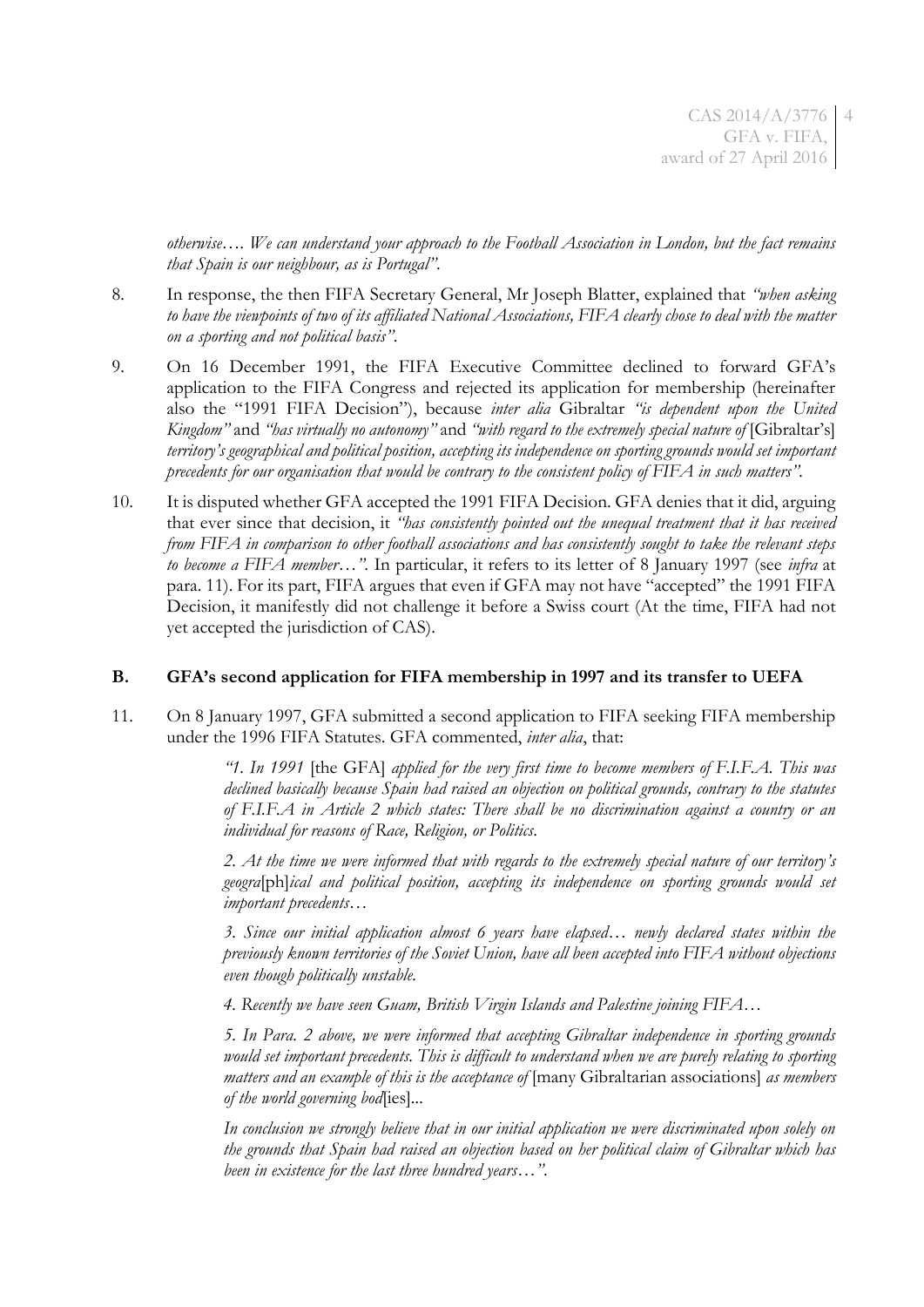- 12. The admission process for FIFA membership under the 1996 FIFA Statutes was as follows:
	- First, the applicant football association was required to file a written request to become a FIFA member. Along with this request, the applicant had to submit certain relevant documents, including: (i) a declaration that the applicant would conform at all times to the FIFA Statutes and regulations, as well as with the decisions of FIFA and of the continental confederations (the "Confederations"); (ii) a declaration that it would observe the Laws of the Game; (iii) a copy of its own Statutes and regulations; and (iv) a file containing details of its internal organization and the sports infrastructure in its country (see Article 4, paras. 2, 3, 4 and 5 of the 1996 FIFA Statutes, *infra* at para. [104\)](#page-19-0).
	- Next, if FIFA considered the applicant's file to be complete, it would, in light of the requirements that an applicant must be *"a provisional member of a confederation for at least two years"*, forward the applicant's file to the Confederation territorially responsible for the applicant (in the case of GFA that would be UEFA) (See Article 4, paras. 1 and 6 of the 1996 FIFA Statutes, *infra* at para. [104\)](#page-19-0).
	- Thereafter, the Confederation would decide whether to grant the applicant provisional membership or full membership and, if so, would monitor the applicant's conduct for a period of two years before compiling a detailed report and sending it to FIFA (See Article 1, paras. 1 and 2 of the 1996 Regulations Governing the Application of the Statutes, *infra* at para. [106\)](#page-20-0).
	- At that point, on the basis of the Confederation's report, the FIFA Executive Committee would decide *"whether or not"* to submit the application for FIFA membership to the FIFA Congress (See Article 2 of the 1996 Regulations Governing the Application of the Statutes, *infra* at para. [107\)](#page-20-1).
	- Finally, the FIFA Congress would definitively decide whether to grant full FIFA membership to the applicant (See Article 3 of the 1996 Regulations Governing the Application of the Statutes, *infra* at para. [108\)](#page-20-2).
- 13. On 31 May 1997, the FIFA Executive Committee met and discussed, among other matters, GFA's case. In the relevant minutes it is recorded that *"[w]hereas The Football Association has no objection to the Gibraltar FA becoming a FIFA member, the Spanish FA is strongly opposed to it. Several other sports associations in Gibraltar have become independent members of their international federations (e.g. athletics, boxing, hockey, swimming, volleyball and basketball). FIFA will complete the file for submission to the next Executive Committee meeting"*.
- 14. On 16 June 1997, FIFA's then Deputy Secretary General, Mr Michel Zen-Ruffinen, communicated to GFA that: (i) the FIFA Executive Committee had mandated the FIFA General Secretariat to further examine the GFA's application for affiliation; and (ii) even though the GFA's Statutes essentially conformed to FIFA's provisions, FIFA would in any case transmit to GFA a copy of model statutes in order to enable GFA to adapt its own Statutes in such a way as to achieve complete compliance with FIFA's requirements.
- 15. On 13 October 1997, GFA filed a report in support of its FIFA membership application.
- 16. On 11 November 1997, FIFA, through the then Secretary General, Mr Blatter, acknowledged receipt of the new draft of the GFA's Statutes and indicated that they conformed on the whole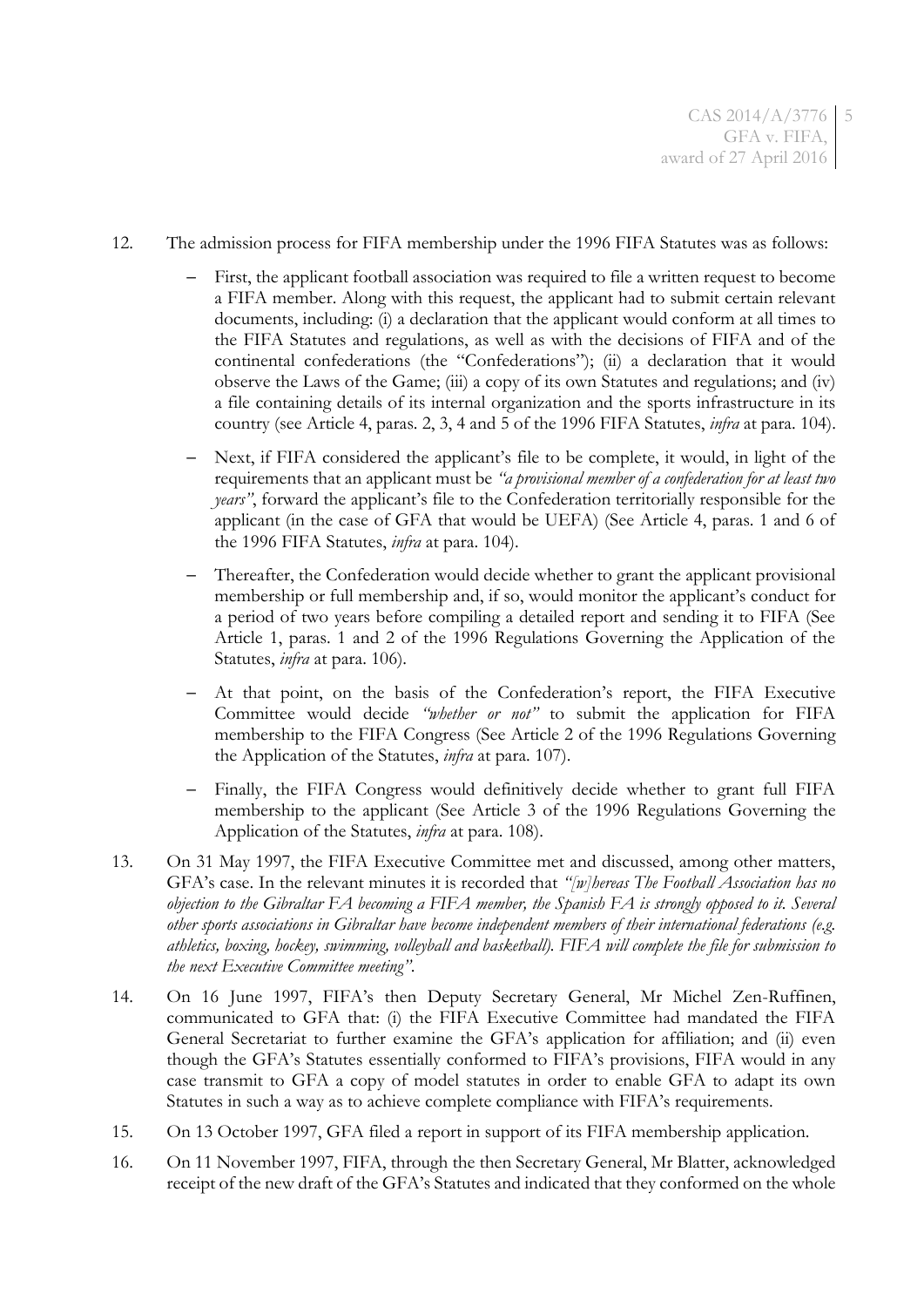with FIFA provisions. He stated, however, that FIFA would have liked to meet some of the representatives of GFA in order to discuss the overall structure of GFA's Statutes and some important points related to them. Mr Blatter further expressed FIFA's wish to organize a meeting with GFA in Zurich in December 1997 and instructed GFA to contact Mr Vincent Monnier to make the necessary arrangements.

- 17. On 27 November 1997, the FA confirmed to FIFA that it "thoroughly support[ed]" GFA's FIFA membership application.
- 18. On 10 December 1997, Mr Joseph Nuñez and Mr Albert Buhagiar, the Chairman and Secretary General of GFA, respectively, met with Mr Vincent Monnier of FIFA at FIFA's headquarters in Zurich. According to Mr Nuñez's notes of this meeting (drafted on 12 December 1997): (i) the attendees discussed GFA's statutes and the procedure/logistics necessary to arrange a FIFA visit to Gibraltar; (ii) Mr Monnier on more than one occasion declared that FIFA would not permit politics to enter the matter of GFA's FIFA membership application; and (iii) Mr Zen-Ruffin (introduced to GFA representatives at the end of the meeting) expressed the expectation that the next time he would see the GFA representatives would be at the FIFA Congress after the GFA's application had been approved.
- 19. On 27 May 1998, the FIFA Executive Committee (i) deferred the FIFA membership application of GFA, as well as those of Bhutan and Greenland, and (ii) submitted the applications of the football associations of Palestine, Eritrea, Turks and Caicos, US Virgin Islands and American Samoa to the 1998 FIFA Congress, noting that a *"long and heated debate ensued with regard to accepting certain of the above-mentioned associations as members since the statistics showed that they had very few players and clubs and/or did not have complete sovereignty over their territories. However, since membership had been granted in the past in similar cases, it was decided that all these applications be submitted to the Congress now but that a special committee be set up specifically to scrutinise all future applications for affiliation on the basis of strict criteria"*.
- 20. On 27 October 1998, Mr Nuñez, Mr Buhagiar and Mr Dennis Nuza, representatives of GFA, again met with Mr Monnier. According to a note Mr Nuñez drafted on 28 October 1998, Mr Monnier explained that *"there was no reason whatsoever for FIFA not to continue to abide by its own statutes and continue to process the GFA application since there was nothing untoward in said application"* and that even if Mr Villar, a member of the FIFA Executive Committee and President of the RFEF, *"managed to persuade the FIFA Executive Committee to submit a negative report on* [GFA's] *application to the FIFA Congress, the fact of the matter was that the important vote was that of the Congress who would approve the application even in those circumstances"*.
- 21. On 23 February 1999, at a meeting of the FIFA Associations Committee (then known as the National Associations Committee), Mr Monnier explained in relation to GFA's case that *"diplomatically this is a difficult situation but that discussions continue and a meeting is planned under UEFA"*.
- 22. On 3 March 1999, FIFA wrote to GFA to confirm that the *"preliminary procedure"* was completed and that consequently it would, in accordance with Article 4, para. 6 of the 1996 Statutes, initiate *"the second phase of the procedure (evaluation of the organisation for a period of at least two year)"*. In this connection, FIFA also reminded GFA that, according to Article 4, para. 7 of the 1996 Statutes, the concerned Confederation (UEFA) would decide whether to grant GFA provisional or associate membership.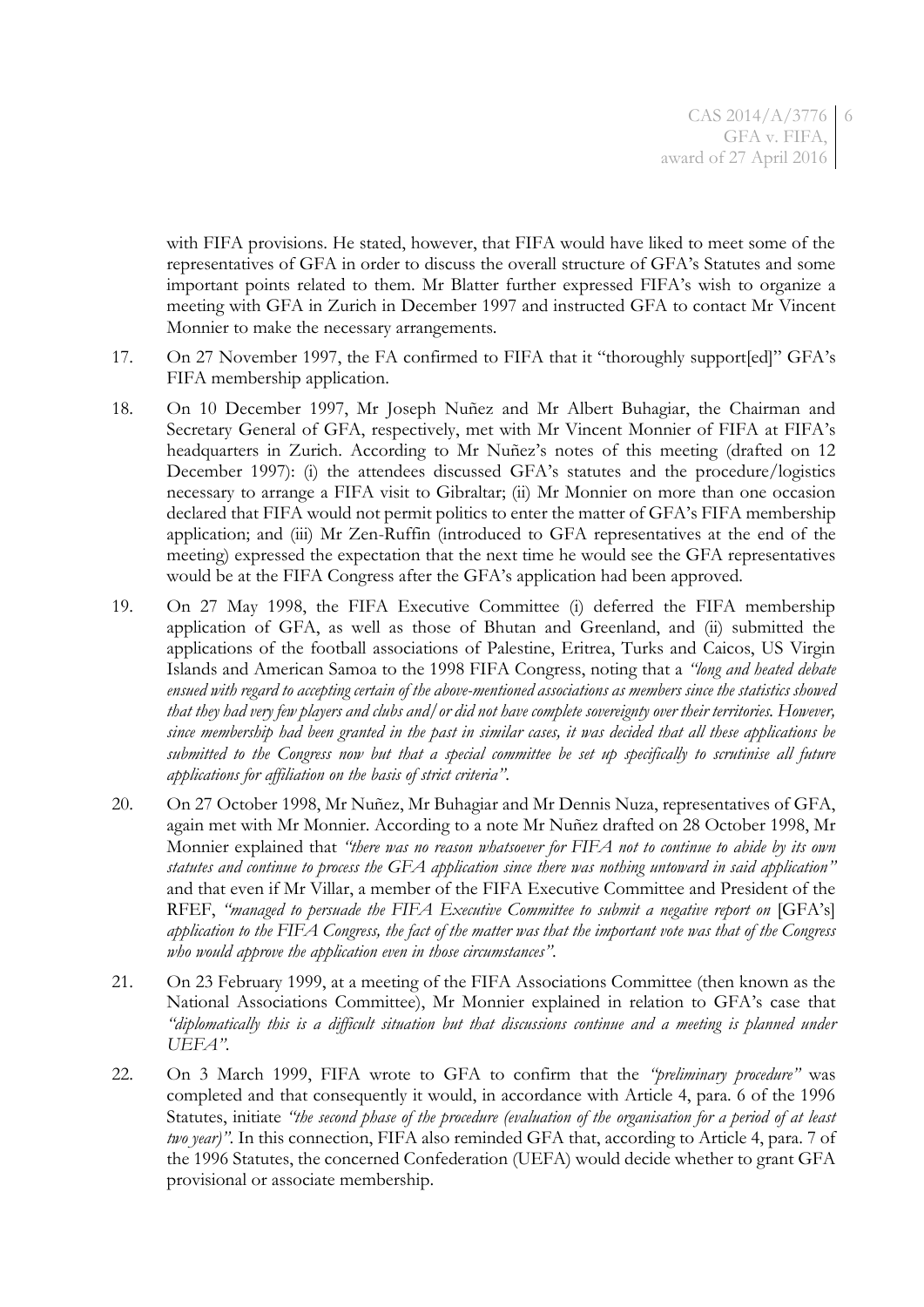### **C. The transfer of the GFA's application to UEFA**

- 23. On 23 March 1999, UEFA informed GFA that FIFA had forwarded to UEFA its file for affiliation to FIFA and that, in order to continue with the affiliation procedure, GFA was invited to a meeting at UEFA headquarters in Nyon on 16 April 1999.
- 24. Following said meeting, on 19 April 1999, GFA submitted a file in support of its application for UEFA membership. The next day, by letter dated 20 April 1999, the then Deputy Secretary General of UEFA, Mr Markus Studer, thanked GFA for the *"much appreciated presentation"* and expressed that they were *"highly impressed by the professional manner in which* [GFA] *presented* [its] *situation"*. He went on to explain in the letter that the process now called for UEFA to examine GFA's file thoroughly with FIFA and that, following a visit to Gibraltar in the fall, *"we will make a recommendation for the UEFA Executive Committee to discuss at one of its meetings in winter 1999/2000"*. Mr Studer also confirmed that the Executive Committee of UEFA would not make a final decision with regards to GFA's UEFA membership until the year 2000.
- <span id="page-6-0"></span>25. At that time and until 11 October 2001 (see *infra* at para. [53\)](#page-10-0), the English version of Article 5, para. 1 of the UEFA Statutes stipulated that *"Membership of UEFA is open to national football associations situated in the continent Europe which are responsible for the organisation and implementation of football related matters in their particular territory"*.
- 26. On 7 January 2000, UEFA informed GFA that the FIFA Associations Committee was in the process of reviewing the affiliation procedure rules and that it would thus not be able to give GFA any further information on its UEFA membership application until the FIFA Committee's next meeting set to take place in March 2000.
- 27. On 19 January 2000, Mr Nuñez wrote to UEFA and declared that: (i) the on-going review of the FIFA affiliation procedure should not affect GFA's application as it was made before the commencement of said review. Mr Nuñez explained: *"To retrospectively apply procedural rules to a pending application would not appear to us to be appropriate especially if the review results in either greater hurdles having to be surmounted by the applicant or the application not being entertained"*; and (ii) the fact that the UEFA inspection of GFA's facilities had not yet taken place, even though it supposedly ought to have occurred by December 1999 at the latest, was a matter of concern to GFA. Mr Nuñez, therefore, sought assurances that UEFA was processing GFA's application in accordance with the then applicable procedures.
- 28. On 27 January 2000, UEFA acknowledged receipt of the 19 January 2000 letter from GFA and indicated that it would *"discuss with FIFA once more the procedure of affiliation which was agreed with* [GFA] *during* [its] *visit in Nyon"*.
- 29. On 22 March 2000, the FIFA Associations Committee, according to the minutes of the meeting, *"accepted that* [GFA's] *file was still dealt with in compliance with the current statutes"* and confirmed that a *"FIFA/UEFA inspection visit"* had been planned for May 2000.

### **D. The joint FIFA/UEFA delegation's visit to Gibraltar**

30. On 25 March 2000, UEFA communicated the following to GFA: *"FIFA and UEFA administrations have discussed the application procedure for* [GFA]. *After having received also the green light*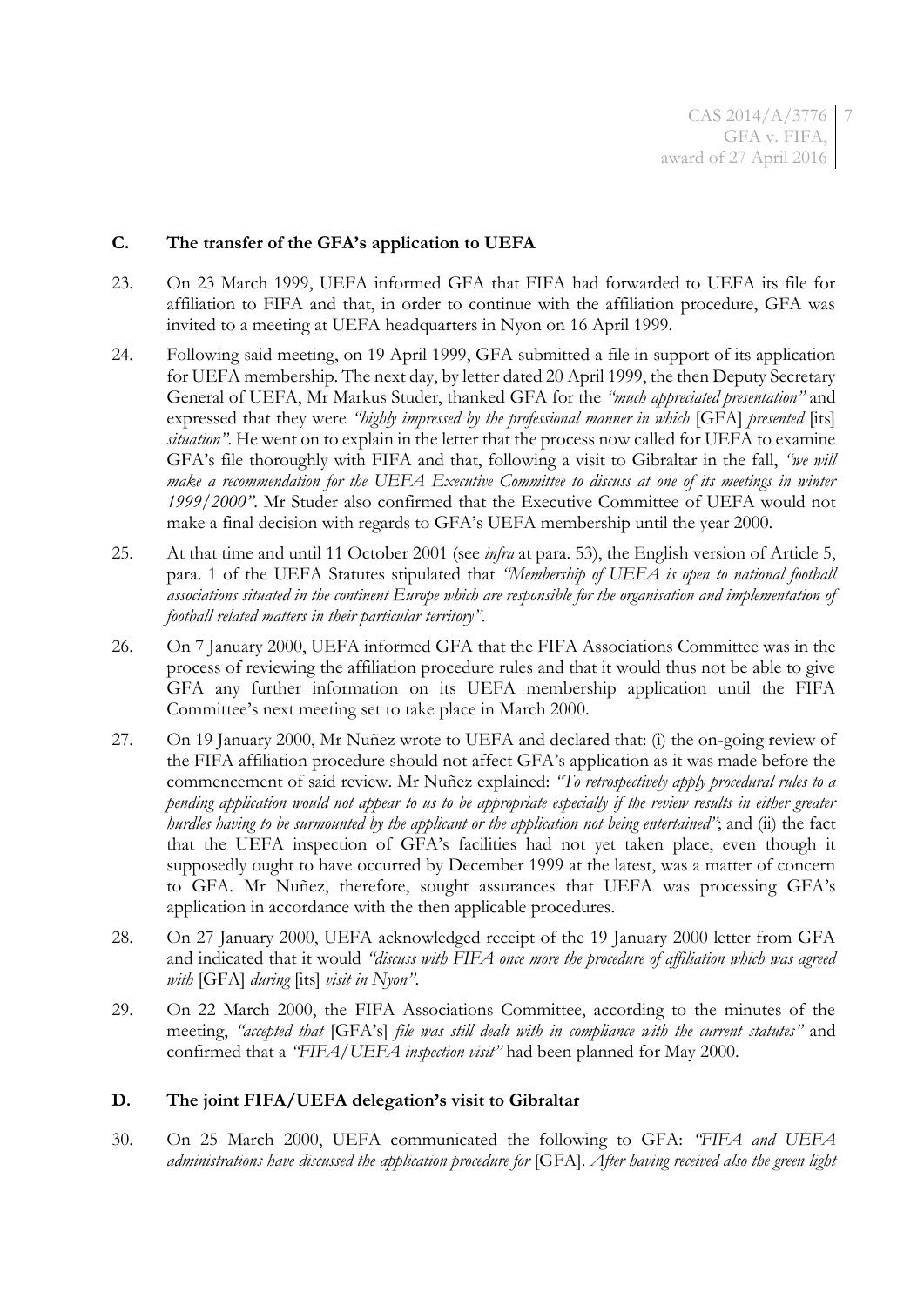*by the FIFA Committee for national associations we inform you that a joint FIFA/UEFA delegation will visit* [GFA]*"*.

- 31. On 25 April 2000, UEFA provided GFA with the details of the joint FIFA/UEFA delegation and confirmed that Mr Monnier from the FIFA National Associations Department would be attending and accompanying three UEFA representatives.
- 32. On 8-10 May 2000 the joint FIFA/UEFA delegation conducted an inspection visit of GFA.
- 33. After the visit, Mr Monnier wrote to GFA to thank it for the *"heartfelt welcome extended to the FIFA/UEFA delegation during its stay in Gibraltar and for the excellent organisation of the various meetings held with the officials of the GFA and the representatives of the sports authorities. Our discussions were both interesting and fruitful and will allow our two organisations to have a better understanding of the situation of football 'on the Rock'".*
- 34. On 11 July 2000, the UEFA delegation issued an "Inspection Report" on GFA (based on its file and the visit of 8-10 May 2000). In it, UEFA noted that the FIFA Executive Committee had rejected GFA's 1991 application *"for political reasons, as a result of objections raised by Spain on the basis of various stipulations in the FIFA Statutes"*. The delegation recommended that GFA be admitted to UEFA on a provisional basis under three cumulative conditions, reasoning *inter alia* that GFA *"fulfils all the requisite statutory conditions for admission to UEFA"* and that *"for purely political reasons, and apparently through the pressure of its politicians, the* [RFEF] *has so far refused to give its consent*". The three cumulative conditions were: (i) that GFA would be able to take part in the UEFA's youth, women's and amateur competitions from the 2001/2002 season at the earliest; (ii) that the football infrastructure in Gibraltar's territory correspond to the requirements for said competitions by the time of entry for said competitions; and (iii) that the GFA's Statutes be adapted to UEFA's requirements by the start of the 2001-2002 season.
- 35. On 24 July 2000, UEFA informed GFA that the Inspection Report would be submitted to the UEFA Executive Committee at its next meeting on 25-26 August 2000 and that the UEFA Administration would be recommending its Executive Committee to accept GFA as a provisional member of UEFA.

### **E. Amendment of UEFA Statutes and postponement of GFA's application**

- 36. On 3 August 2000, the FIFA Executive Committee, at its meeting in Zurich, discussed Gibraltar's case. In the minutes of that meeting, the FIFA Executive Committee noted: *"The conclusions of the FIFA/UEFA Inspection in May had been positive. UEFA would probably take a decision shortly as to the possible admission of this organisation"*. Furthermore, the FIFA Executive Committee *"agreed to the FIFA President's suggestion that the rules for affiliating new member national associations should be revised for inclusion in the new version of the Statutes for 2004 and that no more members should be admitted in the meantime".*
- 37. On 9 October 2000, GFA updated FIFA on the steps it had taken towards achieving UEFA membership by forwarding its correspondence with UEFA.
- 38. On 29 August 2000, UEFA informed GFA that the UEFA Executive Committee had decided in its meeting of 26 August 2000 to: (i) postpone the decision concerning the provisional UEFA membership of GFA until its next meeting of 4-5 October 2000; and (ii) hold a meeting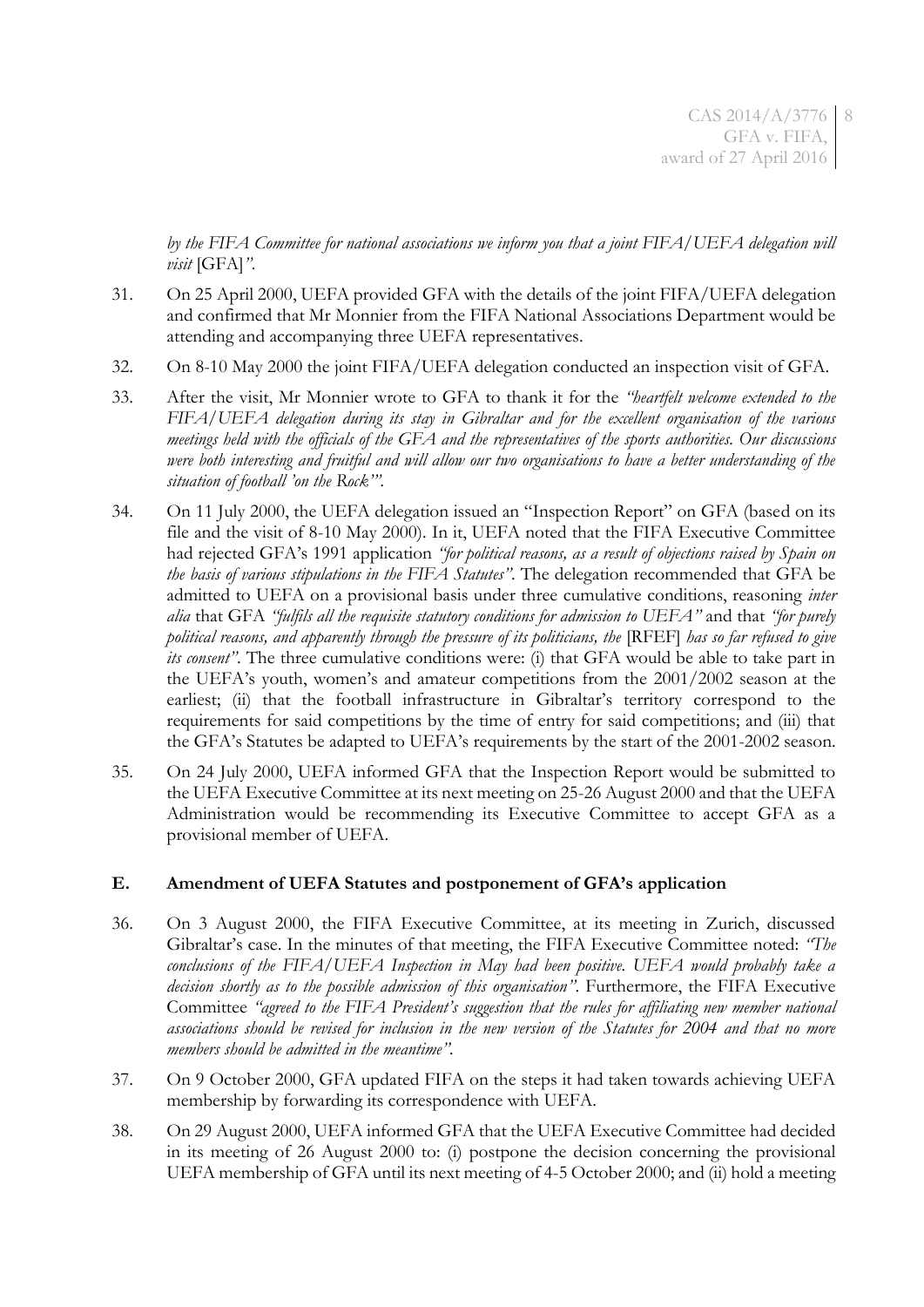between the FA, the RFEF and UEFA to discuss GFA's case. This meeting did not take place until 30 November 2000. Despite GFA's request, UEFA did not permit GFA to attend this meeting, as it considered it an *"internal meeting"* and considered GFA's presence unnecessary *"since… the UEFA Administration is in favour of your application"*.

- <span id="page-8-0"></span>39. On 5 September 2000, the Secretary General of the RFEF demanded FIFA to explain *"when how and why* [FIFA] *apparently submitted to UEFA the affiliation application for the supposed Football Federation of the British Colony of Gibraltar".*
- 40. On 15 December 2000, UEFA informed GFA that the UEFA Executive Committee had decided in its meeting of 14-15 December 2000 that independent legal advice was necessary to evaluate GFA's UEFA membership application and that, therefore, a panel of three independent legal experts (hereinafter the "UEFA Expert Panel") would be constituted to prepare a substantiated legal report for the UEFA Executive Committee.
- 41. On 15 and 16 March 2001, the FIFA Executive Meeting discussed GFA's case. The relevant minutes state: *"Gibraltar: a meeting had taken place last November between the English and Spanish FAs and a committee of experts had been assigned to report on the validity of Gibraltar's application for membership and its conformity with the FIFA Statutes. The FIFA President said that Ángel María Villar's opposition on the part of the Spanish FA to Gibraltar becoming a FIFA member would be given due consideration"*.
- 42. On 11 and 12 July 2001, the UEFA Executive Committee met and proposed an amendment to the UEFA membership criteria to the effect that an association could become a member of UEFA only if its headquarters were located in a country which was an independent state recognized by the United Nations.
- 43. On 30 July 2001 and 20 August 2001, GFA expressed its concern that no legal report had yet been issued by the UEFA Expert Panel and asked for an update on its application.
- 44. On 27 August 2001, the UEFA Expert Panel rendered its legal report to the UEFA Executive Committee. In said report, the Expert Panel unanimously agreed that according to Article 5, para. 1 of the UEFA Statutes (see *supra* at para. [25\)](#page-6-0) and Articles 1 and 2 of the Regulations Governing the Implementation of the UEFA Statutes, *"the GFA was entitled to provisional admission as a member of UEFA"*. However, it advised the UEFA Executive Committee that *"to avoid similar problems in the future"* it should amend the UEFA Statutes *"to the effect that only UNrecognised states may apply for admission to and membership of UEFA"*.
- 45. On 30 August 2001, UEFA informed GFA that the UEFA Expert Panel had rendered its report and indicated that the UEFA Executive Committee would discuss it at its meeting of 6-8 September 2001, where it would also take a decision regarding the application of GFA. It did not, however, make the legal report available to GFA. UEFA also pointed out that the provisions on UEFA membership were expected to be amended at the next Extraordinary UEFA Congress in October 2001.
- <span id="page-8-1"></span>46. Following the issuance of the UEFA Expert Panel's report, the RFEF, on 3 September 2001, contacted FIFA seeking confirmation that *"the UEFA's current Statutes (edition 2000) have been approved by FIFA's Executive Committee, as set forth in Article 9.5 of the UEFA Statutes".*
- <span id="page-8-2"></span>47. The same day, the RFEF sent to the then President of FIFA, Mr Joseph Blatter, a letter in which it criticized the UEFA Expert Report for being concluded in a forced manner and from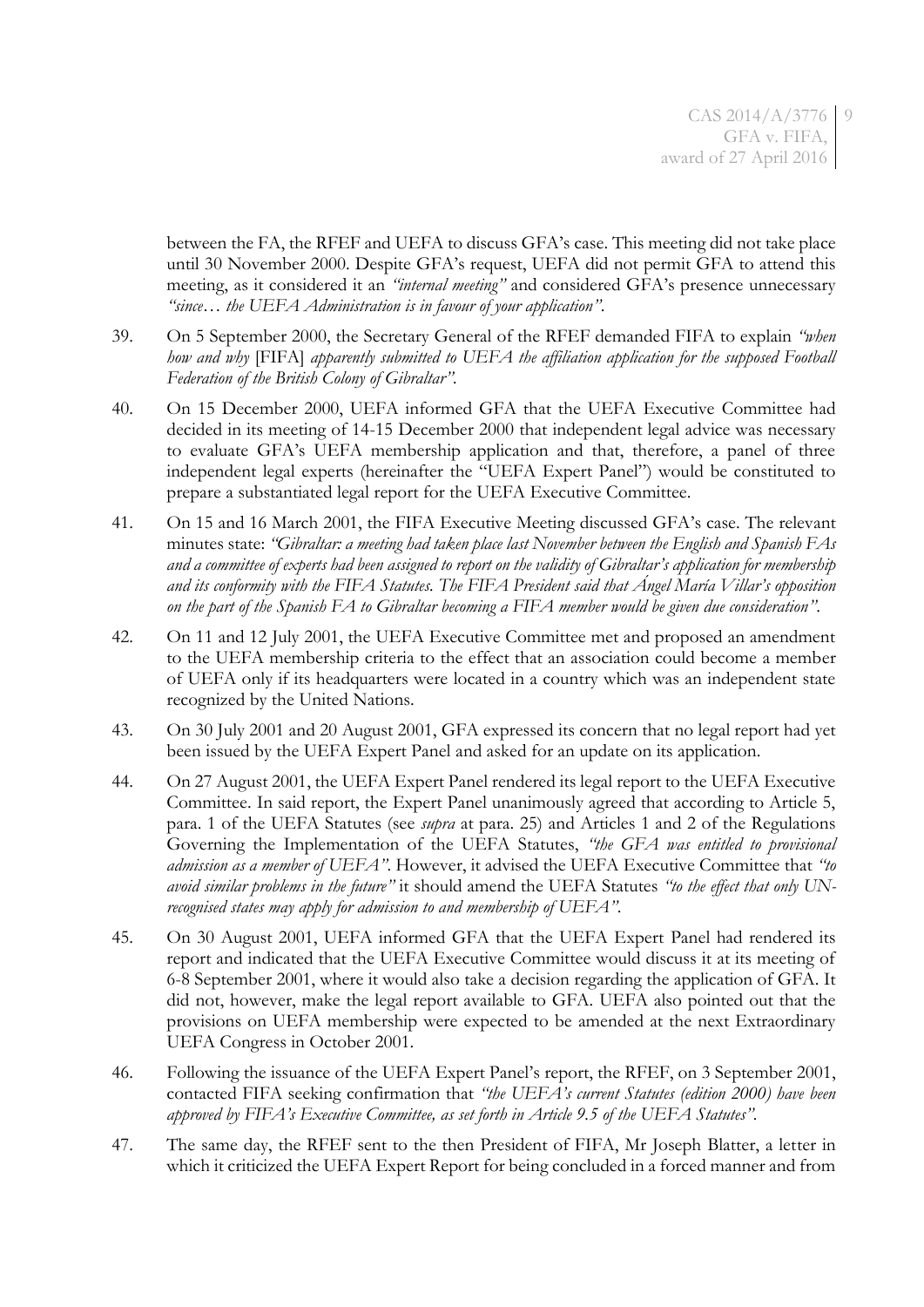a viewpoint of pure legal theory, and, further, for being unconvincing on many points. The RFEF went on to comment as follows:

*"What is UEFA's goal in pursuing this rash membership approval through the back door, claiming that it is FIFA's responsibility, as they were the ones who submitted the file to UEFA for review? We do not understand such haste since, in a relatively short period of time, the Congress will approve an amendment to the statutes that will settle this issue. The matter involved a dispute between two European Union countries, and requires the utmost impartiality (Art. 1, UEFA Statutes).*

*It is also astonishing that the report in question claims that UEFA freely determines the admission of members because there is "no contractual relationship" with FIFA. On this point, and in order to stop laying the blame at FIFA's door for initiating the problem, i.e. sending the file in due time with Gibraltar's application for membership, we advise FIFA to urge UEFA to freeze the file.*

*…We stress, moreover, that even the UEFA itself has come to recognize and agree with this statement by understanding that, in order to avoid this type of problem in the future, the UEFA Statutes should be amended to specify that only countries recognized by the UN may request membership in UEFA. This amendment will take place in Prague in 36 days.*

*So it is reasonable to halt the process, reject it, or, barring this, wait until the Congress approves the next text which would resolve the matter definitively"*.

- <span id="page-9-0"></span>48. The next day, on 5 September 2001, the then Secretary General of FIFA, Mr Zen-Ruffinen, wrote to UEFA that it would be premature to proceed with the affiliation of GFA in the forthcoming months because FIFA was planning to change its criteria for membership. More specifically, Mr Zen-Ruffinen stated: *"Nous avons été contactés par la Fédération Espagnole de Football au sujet du dossier relatif à l'affiliation de Gibraltar à votre Confédération. En matière, nous aimerions vous faire part, qu'à notre sens il serait prématuré de procéder à l'affiliation de cette association dans les prochains mois. En effet, comme vous le savez, la FIFA procédera d'ici à l'année de son centenaire à la révision totale de ses statuts. Dans ce cadre, les dispositions concernant l'affiliation des associations nationales et en particulier les articles relatifs aux conditions devant être remplies pour une demande d'affiliation seront précisés et feront l'objet de règles extrêmement précises"*.
- 49. On 7 September 2001, UEFA wrote to GFA announcing that the decision on the latter's application for membership would be postponed until further notice, given that the UEFA Executive Committee had decided to change the criteria for becoming a UEFA member. The relevant portion of this letter reads:

*"1. The* [UEFA] *Executive Committee did not enter into the request of the [GFA] to be provisionally affiliated to UEFA.*

*The UEFA Executive Committee has already discussed and decided at its July 2001 meeting to change the membership conditions in the UEFA Statutes. These proposals will be dealt with by the UEFA member associations at the next extraordinary Congress in Prague in October 2001. In the meantime, UEFA has been informed by FIFA that the FIFA membership conditions are also currently under discussion and that FIFA wishes that both FIFA and UEFA membership conditions have the same requirements. Consequently, UEFA is presently not in a position to accept any new affiliations until this discrepancy is solved.*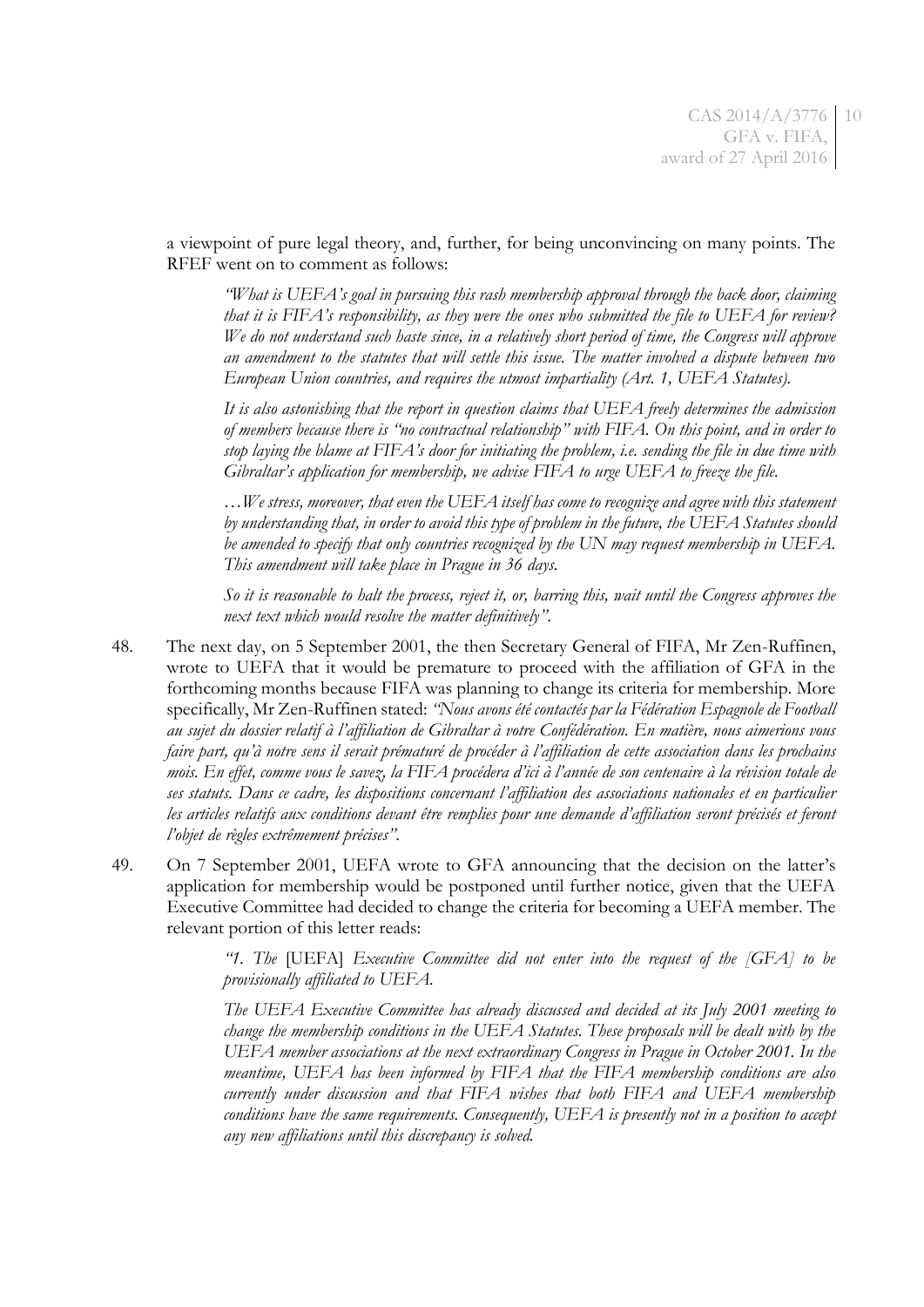*2. The decision concerning the affiliation request of the [GFA] is therefore postponed until further notice.* […]*"*.

- 50. As of September 2001, GFA repeatedly requested UEFA to make a decision on its application for provisional membership to UEFA without delay and on the basis of the UEFA membership criteria in force at the time when it submitted its application.
- 51. On 21 September 2001, UEFA confirmed to GFA that it had decided on 7 September 2001 to postpone any decision on GFA's case until further notice and that it would therefore not discuss the issue until its next October 2001 meeting.
- 52. On 5 October 2001, senior officials of UEFA and of GFA held a meeting but did not reach a solution on the matter.
- <span id="page-10-0"></span>53. On 11 October 2001, the UEFA Congress approved the amendment to the UEFA membership criteria so that UEFA membership would only be granted to associations from countries recognized by the United Nations as independent States. The new provision read: *"1. Membership of UEFA is open to national football associations situated in the continent of Europe, based in a country which is recognised by the United Nations as an independent state, and which are responsible for the organisation and implementation of football-related matters in the territory of their country".*
- 54. On 13 November 2001, UEFA communicated to GFA that: (i) *"the Executive Committee has so far not taken a negative decision on* [its] *application request but has only postponed its decision upon FIFA's request*" (emphasis in original); and (ii) it would not place GFA's application on the agenda of the UEFA's Executive Committee meeting *"until FIFA established the necessary guidelines regarding membership. Therefore, the UEFA Executive Committee will not deal with the matter at its December meeting"* (emphasis in original).
- 55. On 1 November 2001, the FIFA Associations Committee met and discussed, among other matters, that of GFA's application. The relevant minutes of the meeting state: *"UEFA judged that the application for affiliation should be put on ice until the FIFA Statutes have been adopted. Mr Ruhee said that this situation was unfortunate because Gibraltar's file was excellent. This highly political file has been shelved for the moment until 2004"*.
- 56. On 20 November 2001, GFA replied to UEFA that it considered that UEFA had acted illegally in this matter.
- 57. At its meeting of 8-9 March 2002, the FIFA Executive Committee, in discussing the case of New Caledonia FA, noted that *"[a]fter drawing comparisons with the applications of Gibraltar and Zanzibar, which had been put on hold until 2004, the consensus opinion was that this item be taken off the Congress agenda"*.

### **F. The first GFA v. UEFA arbitration before the CAS**

58. On 26 April 2002, GFA informed UEFA that it understood UEFA's position to be that it was not eligible for UEFA membership under the new membership criteria and that, therefore, its application would fail. GFA also declared that it considered as illegal: (i) UEFA's treatment of GFA's 1999 UEFA membership application under the revised membership criteria; and (ii) its decision to change the rules with retrospective effect in such a way as to prevent GFA from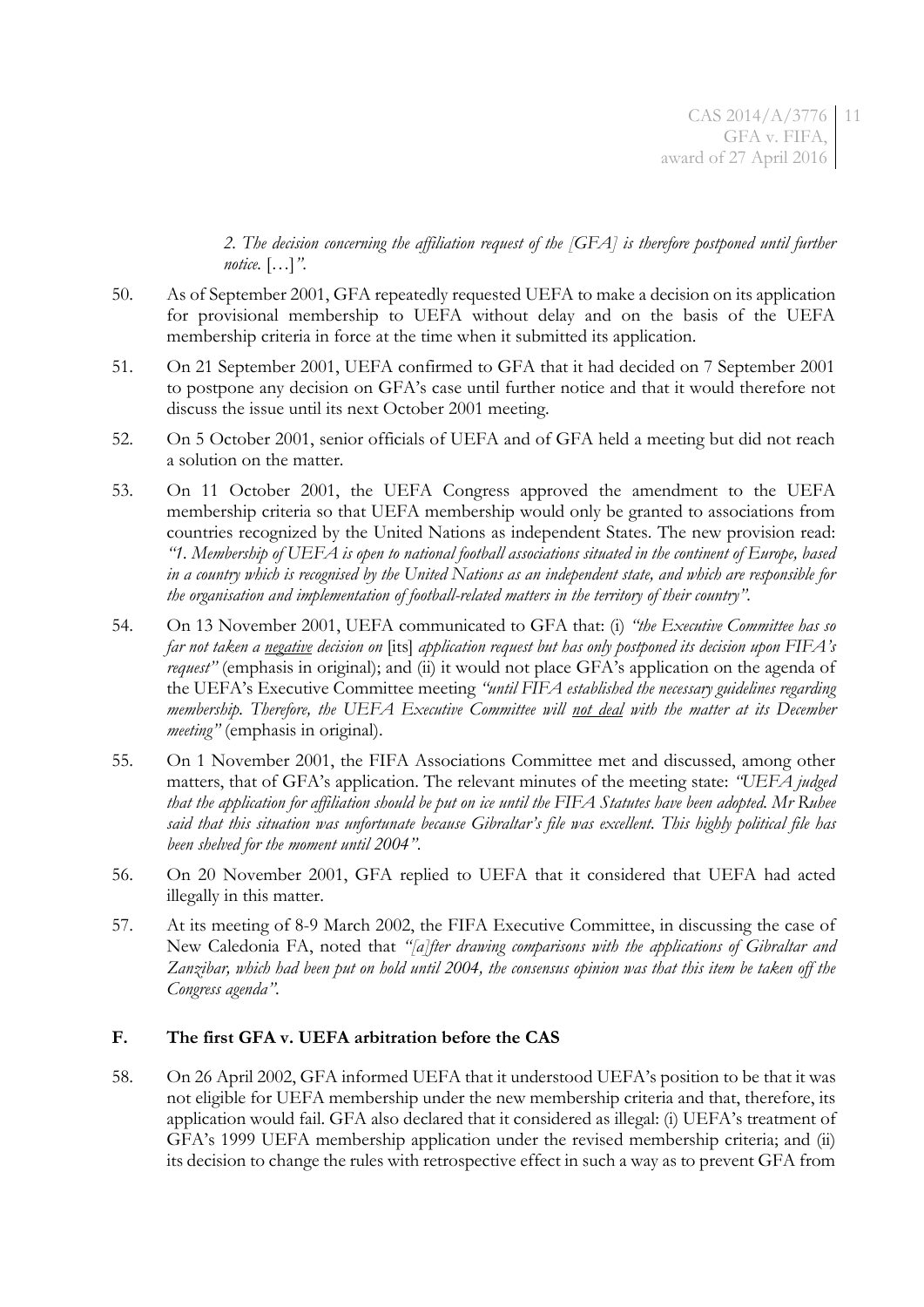becoming a member. Finally, it requested UEFA to accept CAS jurisdiction (which UEFA did on 12 July 2002).

- 59. On 16 August 2002, GFA filed a request for arbitration with the CAS (hereinafter the "First GFA-UEFA CAS case").
- 60. On 22 October 2003 the CAS issued the award 2002/O/410 in which it ordered UEFA to decide, by no later than 31 March 2004, on GFA's application for UEFA membership on the basis of the rules in force at the time when GFA filed the application (hereinafter the "First GFA-UEFA CAS Award").

### **G. The 2004 amendment to the FIFA membership criteria**

- <span id="page-11-0"></span>61. On 19 October 2003, the Extraordinary FIFA Congress decided to amend the criteria to become a FIFA member. According to the minutes of that Congress *"the definition of the word 'country' should be amended to fall into line with the wording of the Olympic Charter, with the addendum reading: 'In this context, the expression 'country' shall refer to an independent state recognised by the international community'"*. The FIFA Congress also agreed that *"an additional paragraph should be added stating that this article shall not affect the status of existing members"*. On 1 January 2004, the revised Statutes entered into force (see Article 10 of the 2004 FIFA Statutes *infra* at para[. 109\)](#page-21-0).
- 62. It should be noted that between 1988 and said amendment entered into force in 2004, FIFA had admitted the following territories as members:
	- In 1988: Aruba (a part of Netherlands Antilles at the time of FIFA membership and now a Part of the Netherlands); and the Faroe Islands (a Danish possession now and at the time of FIFA membership).
	- In 1992: The Cayman Islands (a British Dependent Territory at the time of FIFA membership and now a British Overseas Territory).
	- In 1994: The Cook Islands (an Associated State, i.e. a self-government in free association with New Zealand, now and at the time of FIFA membership).
	- In 1996: Anguilla, Montserrat and the British Virgin Islands (all British Dependent Territories at the time of FIFA membership and now British Overseas Territories); and Guam (a U.S. possession then and now).
	- In 1998: American Samoa and the U.S. Virgin Islands (both U.S. possessions now and at the time of FIFA membership); Palestine (an occupied territory having the status in the United Nations of a "non-member observer state" now as well as at the time of achieving FIFA membership); and the Turks and Caicos Islands (a British Dependent Territory at the time of accession to FIFA membership and now a British Overseas Territory).
	- In 2004: New Caledonia (a French overseas territory now and at the time of FIFA membership).
- 63. On 31 October 2003, GFA took note of FIFA's amendment and expressed its *"firm opinion that the membership criteria applicable to [its] application for membership (which was filed in January 1997),*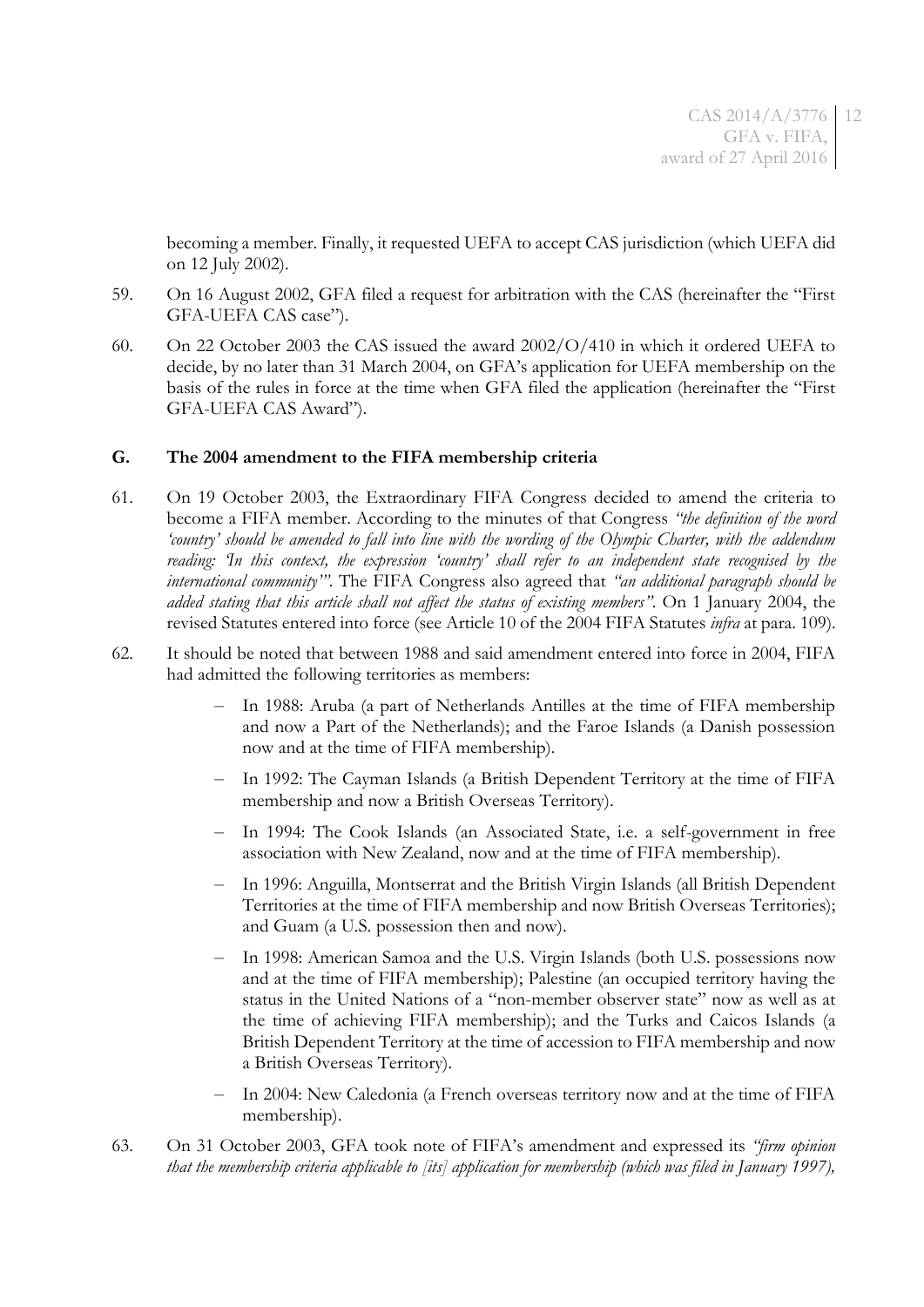*is that contained in the statutes of FIFA which were in force in 1997 and not those that will come into force on the 1st of January 2004 or at any time thereafter"*. FIFA acknowledged receipt of said letter on 19 November 2003 and noted that it would take *"due note of its content"*.

- 64. On 29 February 2004, the FIFA Media Office reported that the FIFA Executive Committee had stated that *"if Gibraltar officially applied for membership, it could not be admitted as a member according to the* [new] *FIFA Statutes"*. This is confirmed in the minutes of the FIFA Executive Committee meeting of 29 February 2004, which read as follows: *"The Court of Arbitration for Sport had recently set UEFA the deadline of 31 March 2004 by which to reach a decision on the Gibraltar Football Association's application for affiliation. In response to a subsequent request from UEFA for input from FIFA, the Executive Committee noted that Gibraltar did not fulfill the conditions of admission laid down in article 10 paragraph 1 of the new FIFA Statutes, since it was a UK overseas territory and not 'an independent state recognised by the International community'. While the Associations Committee would discuss this issue at its next meeting, it was agreed that FIFA would advise UEFA that it would most likely not be possible for the Gibraltar Football Association to be affiliated to the world governing body"*.
- 65. After GFA expressed surprise and objected to FIFA about its announcement of 29 February 2004, FIFA replied in two separate letters (both sent on 10 March 2004) explaining that *"the discussions were held without prejudice on the matter whatsoever"* and that *"although the matter was discussed, no decision whatsoever was taken on the subject"*.

### **H. The second GFA v. UEFA arbitration before the CAS**

- 66. On 25 March 2004, the UEFA Executive Committee rejected GFA's request for provisional membership to UEFA on the basis that: (i) UEFA's decision as to whether to admit GFA on a provisional basis is made within a procedure which is prescribed by the FIFA Statutes and with a view to obtain FIFA membership; and in connection with the latter (ii) GFA did not fulfil the criteria for FIFA membership.
- 67. On 12 May 2005, GFA filed a second request for arbitration with the CAS (hereinafter the "Second GFA-UEFA CAS case").
- 68. On 29 June 2005, the FIFA Executive Committee at its meeting in Frankfurt noted with regard to GFA's case that *"FIFA had lent its support to UEFA in denying the association associate member status and in rebuffing the appeal which had since been submitted to the Court of Arbitration for Sport"*.
- 69. On 6 July 2006, the CAS issued the award 2005/O/880 in which it ordered that the UEFA Executive Committee admit GFA to provisional membership and that the UEFA Congress decide on GFA's full membership in the spirit of that award and, in particular, on the basis of the rules applicable at the time when GFA filed its application for UEFA membership (hereinafter the "Second GFA-UEFA CAS Award").
- 70. In a meeting of 5-6 December 2006, the FIFA Executive Committee rejected the RFEF President's request that FIFA recommend the UEFA Congress to refuse to grant UEFA membership to GFA based on the latter's failure to meet the FIFA membership criteria. The FIFA Executive Committee felt it was not in a position to make such a recommendation. Instead, according to the relevant minutes, it agreed to simply *"write to UEFA to indicate that the GFA did not meet the requirements for affiliation to FIFA but not to make any recommendation to the UEFA Congress"*.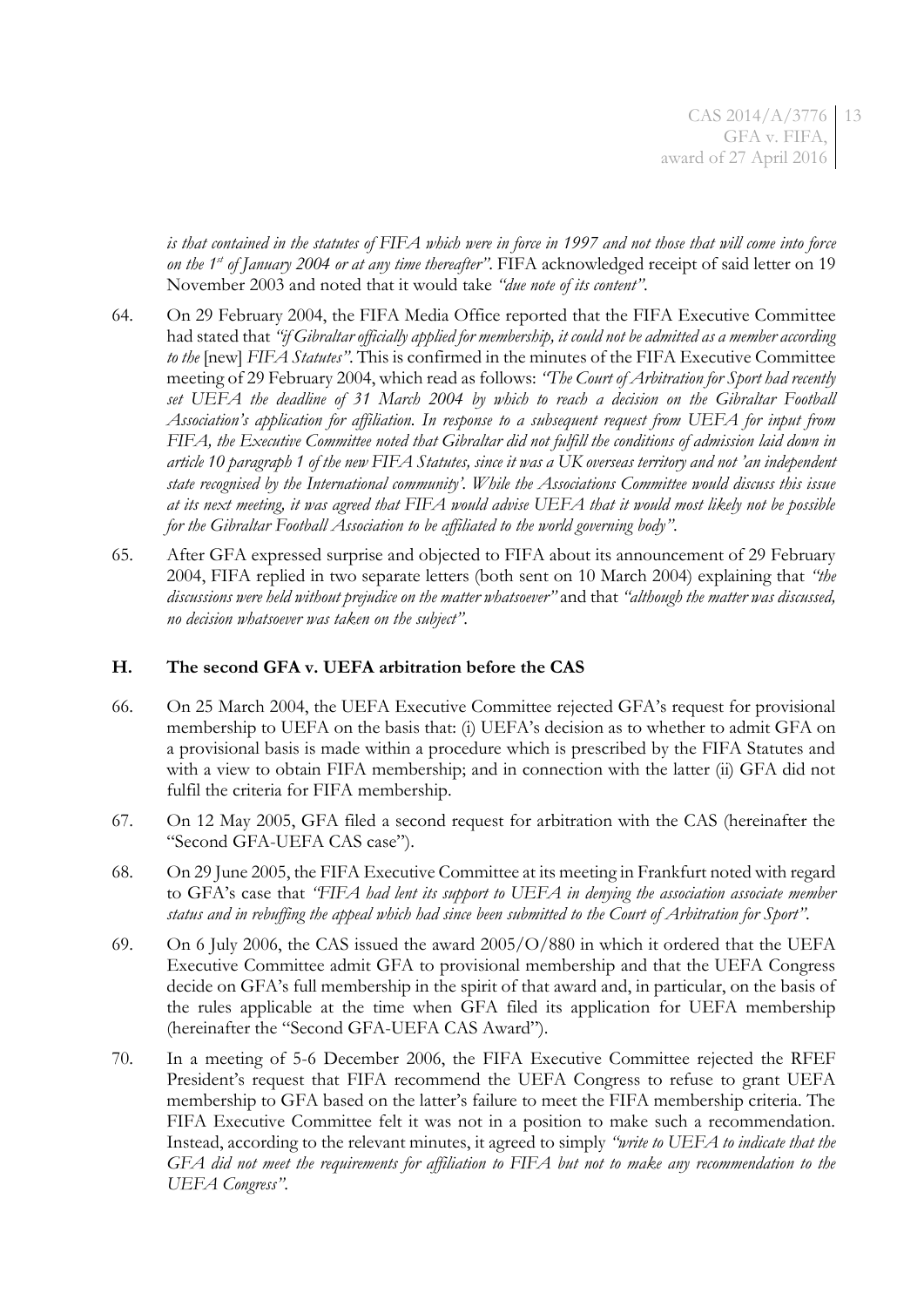CAS 2014/A/3776 GFA v. FIFA, award of 27 April 2016 14

71. On 7 December 2006, FIFA issued a communiqué in which it announced that *"*… *the Executive Committee ruled that Gibraltar does not meet the statutory requirements to become a FIFA member"*.

### **I. The third GFA v. UEFA arbitration before the CAS**

- 72. On 8 December 2006, the UEFA Executive Committee admitted GFA to provisional UEFA membership and decided to submit to the UEFA Congress in Düsseldorf on 25-26 January 2007 the consideration of GFA's application for full UEFA membership. Furthermore, it took note of the FIFA Executive Committee's decision that GFA *"does not meet the statutory requirements to become a FIFA member"*.
- <span id="page-13-0"></span>73. On 25-26 January 2007, according to the official transcripts, the UEFA Congress rejected GFA's application for full UEFA membership on the basis that: (i) Gibraltar did not qualify as a "country" and thus failed to meet the current criteria for FIFA membership; (ii) GFA's stadium was located on disputed territory; and (iii) the question of GFA's membership to UEFA had a political connotation (hereinafter the "UEFA 2007 Congress Decision").
- 74. On 6 March 2007, GFA filed with CAS a request (entitled "Request for Arbitration/Statement of Appeal") for a third arbitration (CAS 2007/O/1237, hereinafter the "Third GFA-UEFA CAS case").
- 75. UEFA raised a number of jurisdictional objections to GFA's Request for Arbitration/Statement of Appeal. The relevant CAS panel, on 3 July 2008, issued an award on jurisdiction rejecting UEFA's objections. The majority of the panel ruled that the CAS did have jurisdiction to hear the dispute as an ordinary arbitration on the basis of Article 61 of the then applicable UEFA Statutes (hereinafter also the "GFA-UEFA CAS Jurisdiction Award"). One member of the Panel, on the other hand, also considered the CAS to have jurisdiction to hear the dispute but as an appeals arbitration on the basis of Article 62 of the same UEFA Statutes. Thereafter, on 27 August 2008, UEFA filed an action before the Swiss Federal Tribunal ("SFT") to set aside the GFA-UEFA CAS Jurisdiction Award. On 22 December 2008, the SFT rejected said UEFA's action and upheld the GFA-UEFA CAS Jurisdiction Award.
- 76. On 18 August 2011, the CAS panel issued the final award in the Third GFA-UEFA CAS case, in which it ruled that GFA was entitled to full UEFA membership and ordered UEFA to take all necessary measures to admit GFA to full UEFA membership without delay (hereinafter the "Third GFA-UEFA CAS Award").
- 77. On 24 May 2013, the XXXVII Ordinary UEFA Congress held in London granted GFA full UEFA membership. This decision, in accordance with Article 20 of the UEFA Statutes, came into force on 24 August 2013, three months after the date of the UEFA Congress.
- 78. It should be noted that FIFA kept itself appraised of GFA's case at UEFA (including all three CAS arbitrations), periodically discussing any on-going developments at its meetings of the FIFA Associations Committee and FIFA Executive Committee.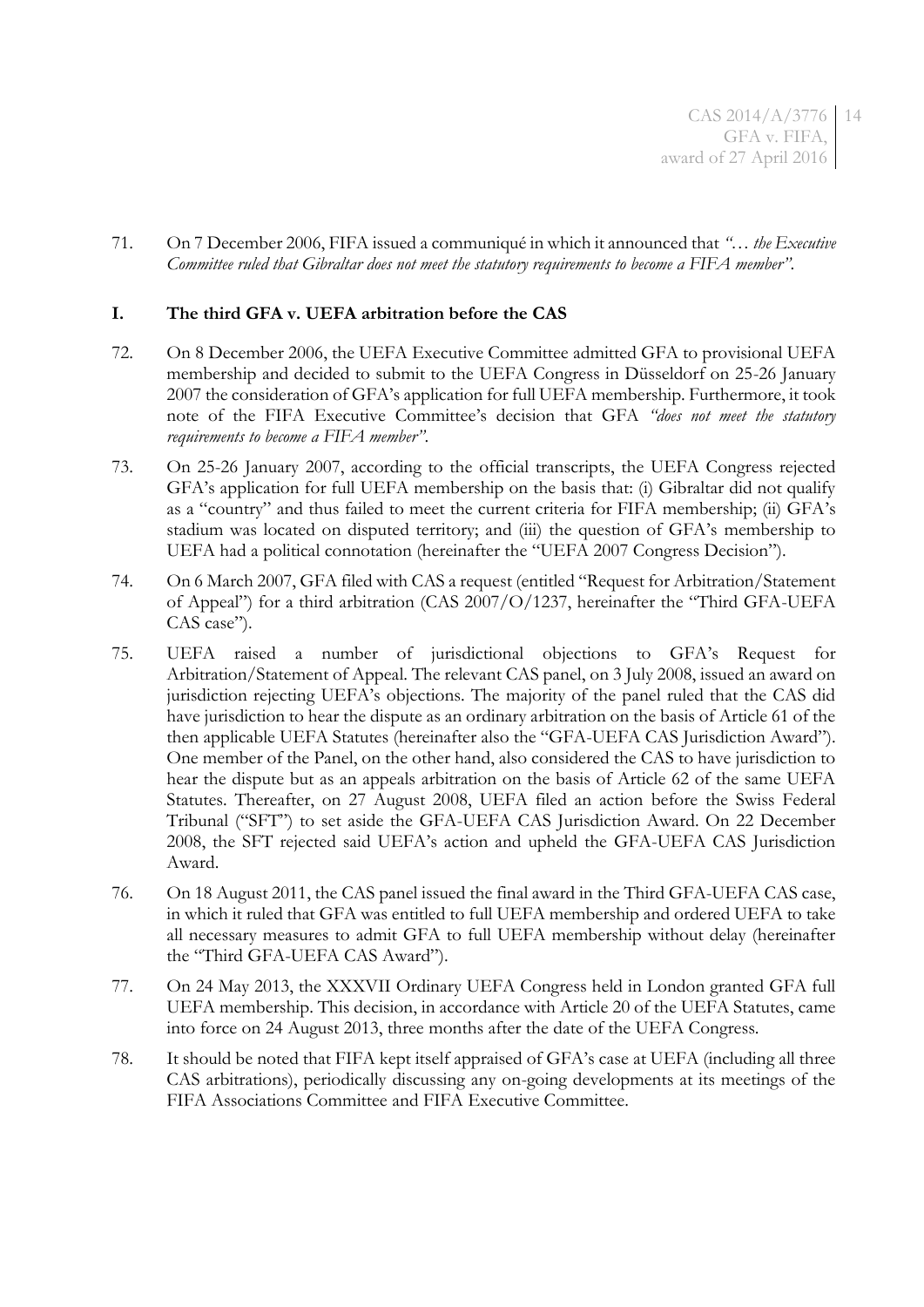### **J. GFA's "revival" and "resumption" of its 1997 application for FIFA membership**

- 79. On 19 September 2013, having become an effective member of UEFA in the previous month, GFA wrote to FIFA to *"revive and to confirm the resumption of GFA's outstanding application for membership"* submitted to FIFA on 8 January 1997 (see *supra* at para. [11\)](#page-3-0).
- 80. According to the witness Mr Michael Van Praag (President of the football association of the Netherlands, member of the UEFA Executive Committee and member of the FIFA Associations Committee), in September 2013 he had a meeting with the then President of FIFA, Mr Blatter, for reasons unrelated to GFA's membership application and, during that meeting, Mr Van Praag brought up the issue of GFA's FIFA membership application. According to Mr Van Praag's testimony, in the course of the conversation Mr Blatter acknowledged that there were other territories in the world that were in a similar political situation as Gibraltar and whose football associations were full FIFA members, citing five or six specific examples. Furthermore, according to Mr Van Praag, Mr Blatter exhibited a positive attitude towards GFA's membership application, all the while noting that the decision of whether or not GFA would be granted membership was in the end up to the FIFA Executive Committee and not just him. Mr Van Praag also testified that he reported the content of that meeting to the former President of GFA, Mr Desmond Reoch.
- 81. On 11 October 2013, FIFA acknowledged receipt of GFA's letter of 19 September 2013 and responded that it was in the process of analyzing the content of the received documentation and that it would revert to GFA in due course after proper assessment.
- 82. On 11 November 2013, FIFA informed GFA that its application was incomplete. FIFA explained that (i) its application did *"not contain the mandatory information as defined in the applicable Regulations* [Governing the Admission of Associations to FIFA]*"*; and (ii) that *"it is not possible to assess the present application based on the documents submitted together with the GFA's application made more than 16 years ago, in 1996*. *Instead, all documents shall be submitted in accordance with art. 3 of the Regulations".* FIFA set a deadline of 23 September 2014 for GFA to supplement its application.
- <span id="page-14-0"></span>83. In reply, on 15 November 2013, GFA sent a letter to FIFA in which it declared that, in order to continue complying *"with the FIFA requirements, from time to time in force, as to the information that is to be provided in support of a pending and unresolved application for membership of FIFA"*, it would fulfil FIFA's request to update the information included in its 8 January 1997 application. This notwithstanding, GFA asserted that *"the updating of this information neither will nor can alter the fact that the GFA application was made in 1997, and that accordingly it falls to be assessed by reference to the admission criteria then applicable, as unequivocally decided in CAS 2002/O/410 the Gibraltar Football Association v UEFA, award of 7 October 2003".*
- 84. On 14 February 2014, GFA and FIFA held a meeting at which, according to the minutes of the FIFA Associations Committee's meeting on 17 March 2014, *"FIFA communicated to GFA that the application initiated in 1997 had lapsed with the decision of the UEFA Congress 2007 (which was to terminate the status of the GFA as a provisional member of UEFA without having recognised the GFA as an ordinary member) without the proceedings at FIFA ever having begun"*. According to Mr Van Praag's testimony, this meeting was attended by Mr Jérôme Valcke (then Secretary General of FIFA), Mr Marco Villiger (Director of Legal Affairs of FIFA), Mr Markus Kattner, Mr Thierry Regenass (Director of the Member Associations and Development Division of FIFA), Mr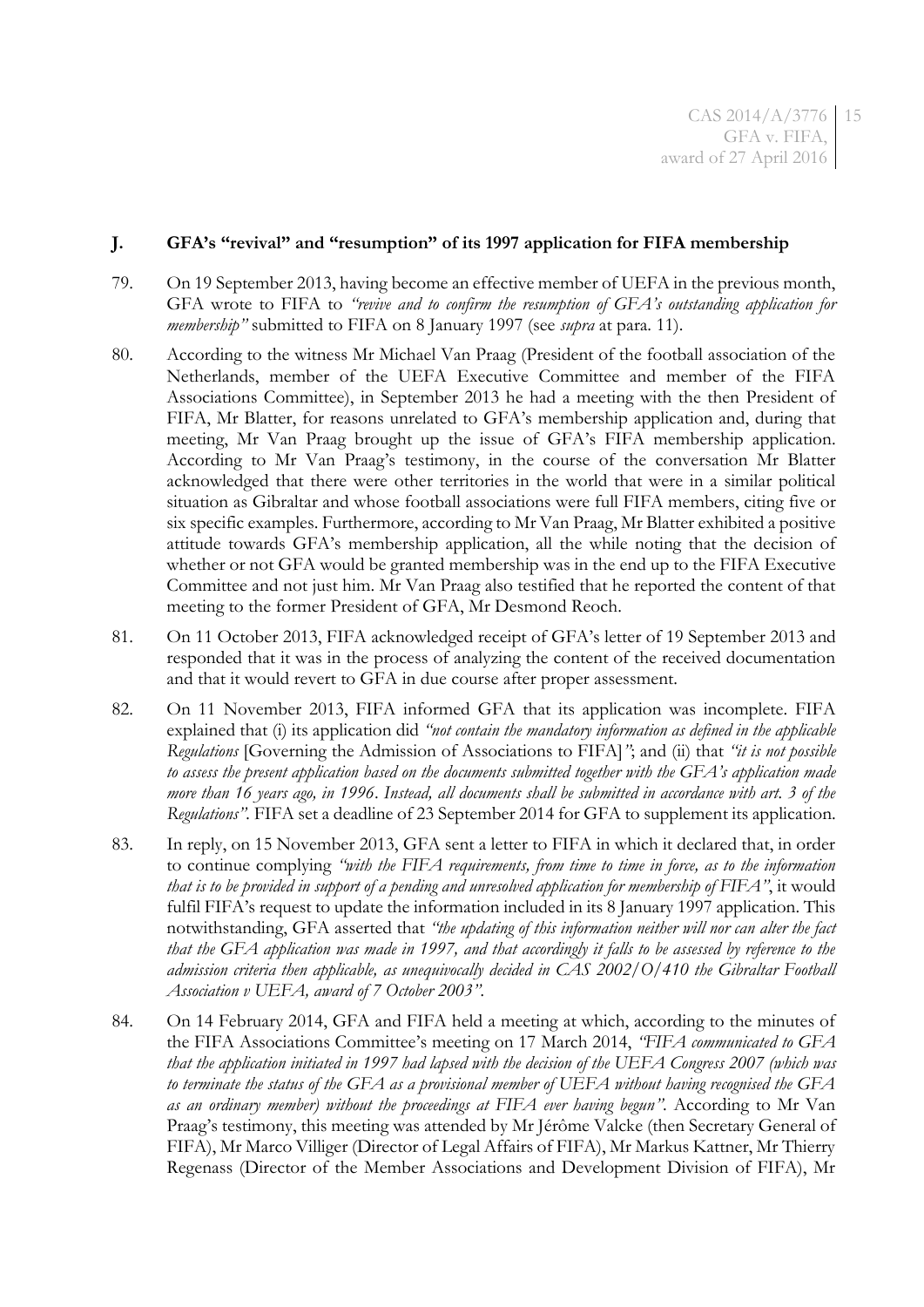Desmond Reoch, Mr Michael Llamas (then GFA Vice-President) and Mr Dennis Beiso (GFA Chief Executive). Mr Van Praag testified that, at this meeting, Mr Valcke approached the GFA's application for membership as a "new" application and declared that the GFA did not fulfil the requirements of Article 10 of the 2014 FIFA Statutes. The GFA representatives, supported by Mr Van Praag, were unable to persuade the FIFA representatives otherwise. However, according to Mr Van Praag, the FIFA representatives at the meeting accepted that, if GFA's application had been treated as an "old" or "existing application", then the FIFA Statutes existing at the time of application would have been applicable.

- 85. On 19 February 2014, GFA requested, as had apparently been agreed at the meeting of 14 February 2014, that FIFA explain the reasoning behind its belief that GFA's application of 1997 could not be pursued.
- <span id="page-15-0"></span>86. On 21 February 2014, GFA submitted five dossiers of information to FIFA in accordance with FIFA's request to update its application as per the Regulations Governing the Admission of Associations to FIFA (hereinafter the "2013 Admission Regulations"). Included in the dossiers was GFA's acceptance of Article 3(1)(s) of the Admission Regulations, which requires as part of the contents for a FIFA membership application a *"Confirmation* [by the applicant] *that all disputes regarding the application procedure shall be decided by the Court of Arbitration for Sport (CAS) headquartered in Lausanne (Switzerland)"*.
- 87. On 19 March 2014, Mr Villiger, Director of Legal Affairs of FIFA, explained to GFA that its file had been transferred to the FIFA Associations Committee for consideration and that further information on its case would follow in due course. Mr Villiger further set out his personal opinion as to why GFA's case may be considered a "new application" and not the continuation of its 1997 application, but reserved for the appropriate FIFA institutions the final decision, which he confirmed had not yet been taken. Mr Villiger explained in part:

*"At least from a substantive law perspective, I deem that admission proceedings could and can only*  begin once the relevant applicant has fulfilled the conditions required for an application; in casu, if it *had completed at least a two-year membership in UEFA. In fact no further exchange of correspondence concerning the application for FIFA membership seems to have taken place, neither from FIFA nor from the GFA, after 3 March 1999 and FIFA did not undertake any action to progress with whatsoever that could lead anyone to conclude that acceptance proceedings had begun or were pending.*

*Furthermore, it also appears evident that at least admission proceedings with respect to the GFA had lapsed – if one were to assume that they had ever commenced or were pending at FIFA – as a result of resolution of the UEFA Congress in 2007. From my point of view, this resolution terminated the status of the GFA as a provisional member of UEFA without having recognised the GFA as an ordinary member.*

*No objection was raised to this resolution and as a result it then became final and binding regarding the proceedings initiated in 1997. Legally speaking, the ordinary proceedings before CAS subsequent to the aforementioned Congress and the UEFA resolution did not deal with the GFA's objection to the resolution but instead sought to determine whether the GFA could become an ordinary member of UEFA. This is, from a legal perspective, to be regarded as a new application seeking to qualify as (provisional) member of UEFA and/or seeking to determine that the GFA has a right to be accepted and is, in principle, entitled to become a member of UEFA.*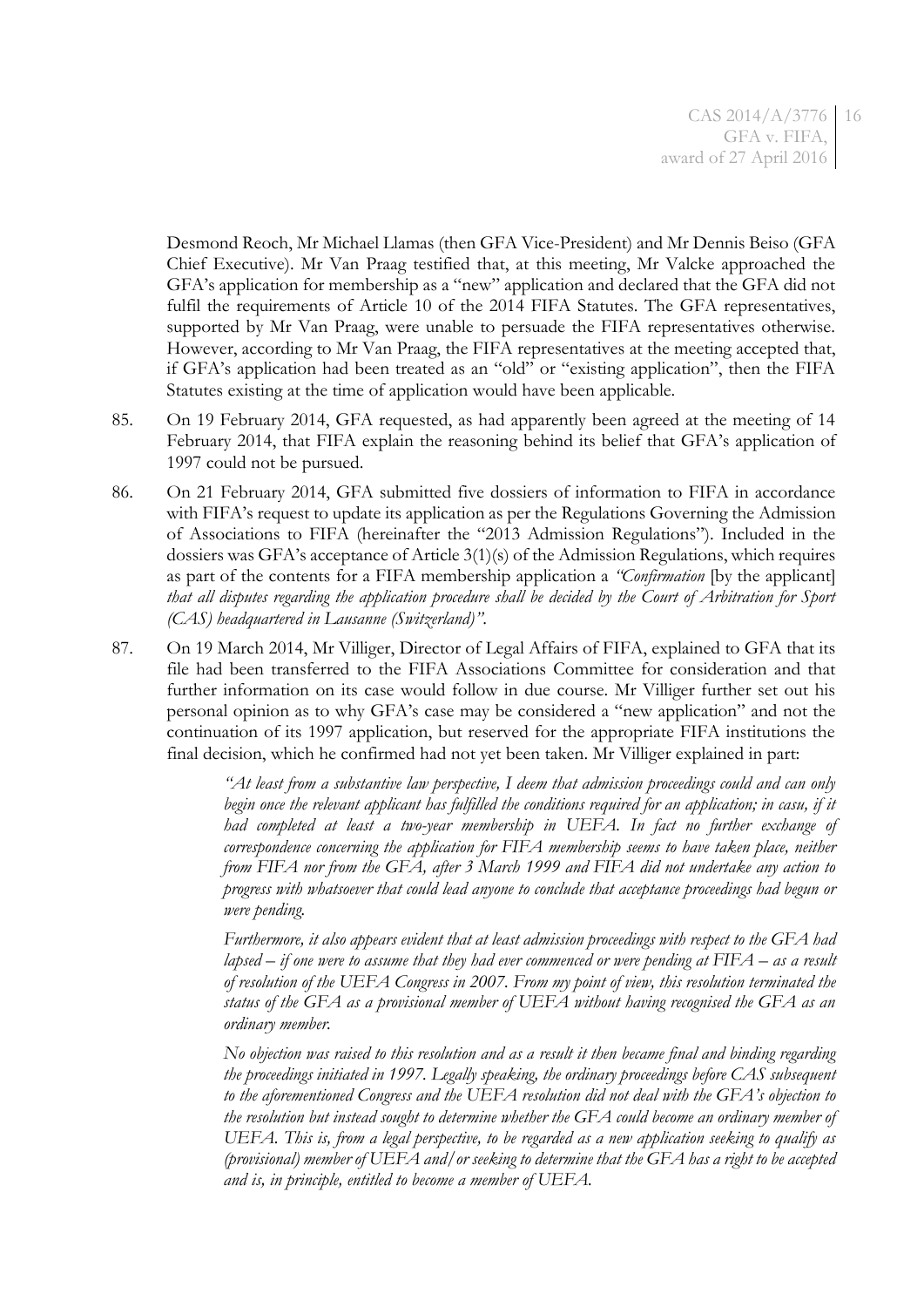*Thus, the application initiated in 1997 lapsed with the decision of the UEFA Congress 2007 without admission proceedings at FIFA ever having begun.*

*This allows for the conclusion that the letter of 19 September 2013 constitutes in fact a new application by the GFA.*

*Furthermore… the issue of lawfulness of decisions is to be assessed in accordance with the legal situation at the time the judgment is issued".*

- 88. On 24 March 2014, FIFA informed GFA that it had become evident that *"one of the crucial aspects of the GFA application will be the question of whether or not the GFA represents a 'country' in accordance with article 10 of the FIFA Statutes"*. FIFA, characterizing the issue as one of substantive law, reserved the matter for the competent body at the relevant stage of the admission proceedings. FIFA further notified GFA that it had forwarded GFA's application to UEFA as per the 2013 Admission Regulations, despite the substantive law issue that it might face later in the admission proceedings.
- 89. Upon receiving the file, UEFA responded to FIFA on 26 May 2014 simply confirming that GFA had UEFA membership. UEFA explained that *"Given that* [GFA] *is already a full member of UEFA, it is not immediately clear why the file has been forwarded to* [UEFA]*. It is* [UEFA's] *understanding that, while the application of the above-mentioned FIFA regulations makes sense in the case of associations which are not yet members of a confederation, the situation is different for an association such as the GFA, which is already member of a confederation, namely UEFA"*.
- 90. On 20 June 2014, FIFA requested GFA to confirm whether UEFA's letter should be treated as a *"report with detailed information"* pursuant to Article 8 of the 2013 Admission Regulations. GFA replied on 30 June 2014 that it considered the five dossiers sent on 21 February 2014 to be the relevant report. FIFA replied on 8 August 2014 that if GFA provided no further materials to UEFA by 18 August 2014, FIFA would assume that GFA *"has refrained from requesting UEFA to submit a report according to art. 8 of the* [2013 Admission Regulations]*"*.
- 91. On 14 August 2014, GFA confirmed that it had consulted with UEFA on the issue of the Confederation having to submit a *"report with detailed information on the workings of the applicant"* within the meaning of Article 8 of the 2013 Admission Regulations, but that UEFA, having never before filed such a report, was unaware of what sort of information it must contain. As a result, it requested that FIFA clarify the issue and that the deadline of 18 August 2014 be extended to allow for the preparation of that report.
- 92. On 18 August 2014, FIFA explained to GFA that, by means of its letter of 8 August 2014, it did not request that UEFA provide a report prior to 18 August 2014, but rather awaited GFA's indication whether or not it would insist on such a report in accordance with Article 8 of the 2013 Admission Regulations. Due to the confusion, FIFA gave GFA until 24 August 2014 to submit that indication, failing which FIFA would assume that GFA was not requesting UEFA to submit the report envisaged by Article 8 of the 2013 Admission Regulations. It concluded by declaring that *"with regard to the contents of the relevant report, we would like to inform you that this is a matter which would have to be dealt with primarily by UEFA. However, and should UEFA have any queries in this regard, it goes without saying that FIFA would be pleased to assist in clarifying any such queries"*.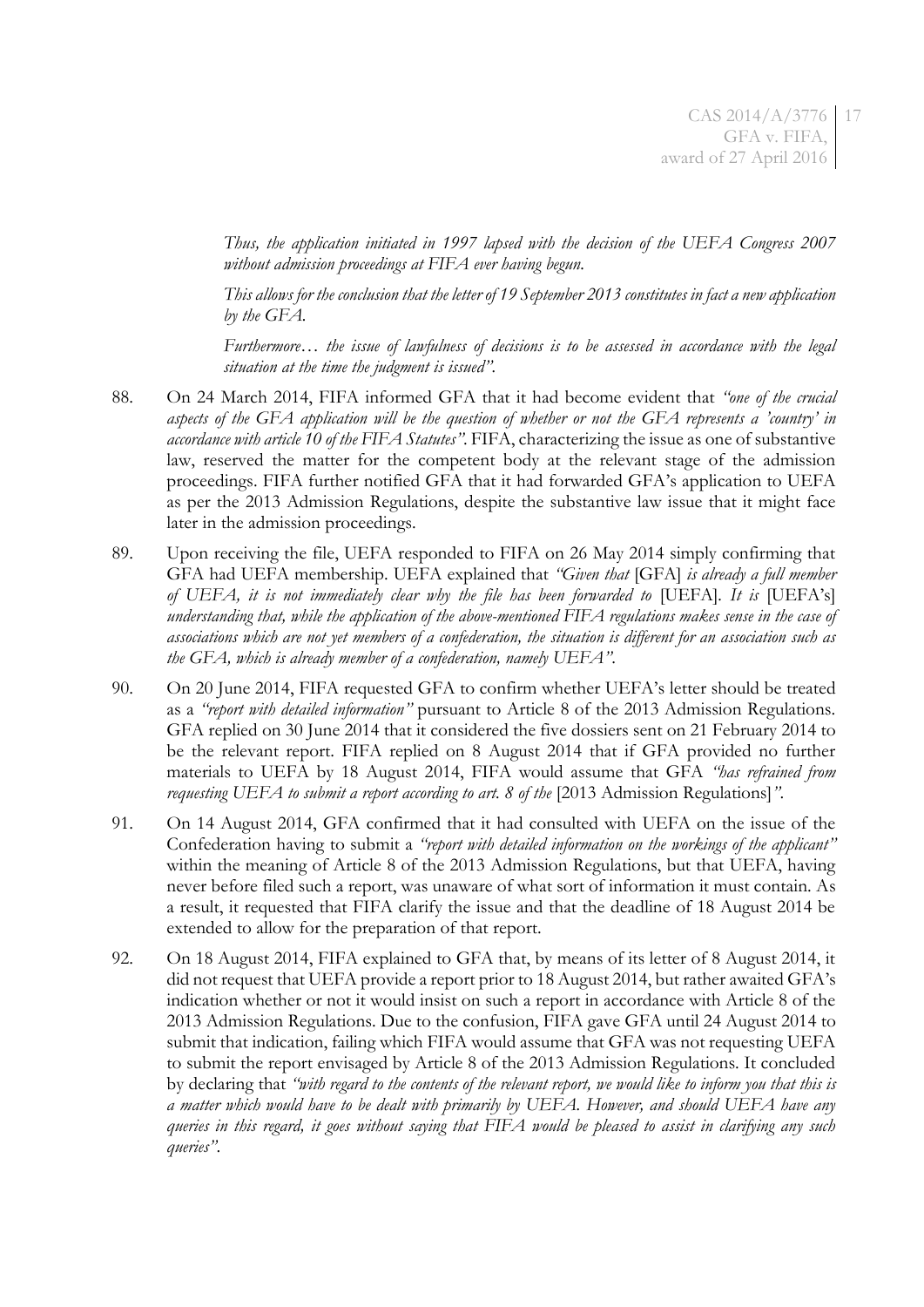- 93. On 22 August 2014, GFA confirmed to FIFA that it had requested UEFA to submit a report as per the requirements stipulated in Article 8 of the Admission Regulations and indicated that UEFA would be contacting FIFA to request further clarification on the issue of what UEFA's report should include, which it did do later that same day.
- 94. On 2 September 2014, FIFA clarified for UEFA that while the report should be specific, UEFA has full discretion to decide what its contents should be. FIFA added, however, that placing into a binder the contents of GFA's website as the report would not suffice. FIFA pointed to the information referred to in Article 3 of the 2013 Admission Regulations, in particular paras. d), e), f), h) and j), as the kind of information that would have to be included, appropriately presented and confirmed, in the report.
- 95. On 8 September 2014, UEFA filed a 24-page report in accordance with Article 8 of the 2013 Admission Regulations and confirmed that GFA had become a full member of UEFA through the UEFA Congress decision of 24 May 2013 and that said decision came into force three months later on 24 August 2013 in accordance with Article 20 of the applicable UEFA Statutes.
- 96. On 19 September 2014, FIFA acknowledged receipt of UEFA's report and confirmation and further indicated that GFA's application would be submitted to the FIFA Associations Committee at its meeting of 22 September 2014 and subsequently, in accordance with Article 2, para. 1 of the Admission Regulations, to the FIFA Executive Committee at its meeting of 25 and 26 September 2014.
- 97. According to the minutes of the meeting of 22 September 2014 and the Chairman's report, the FIFA Associations Committee debated GFA's case and came to the conclusion that GFA did not satisfy Article 10, para. 1 of the 2014 FIFA Statutes as it did not organize and supervise football in a "country" as defined by said statutes (i.e. "an independent state recognised by the international community") and given that only one association could be recognized in each country. It therefore proposed for the FIFA Executive Committee to reject GFA's application for FIFA membership. This account was confirmed by Mr Van Praag's testimony at the hearing.
- 98. On 26 September 2014, FIFA sent GFA a letter in which it rejected GFA's application for admission to FIFA membership (the "Appealed Decision").

# **IV. THE APPEALED DECISION**

99. The body of the Appealed Decision issued by the FIFA Executive Committee on 26 September 2014 reads as follows:

> *"The FIFA Executive Committee would like to inform you on recent developments regarding the application of the Gibraltar Football Association (GFA) for admission to FIFA.*

> *As you are certainly aware, the Gibraltar Football Association (GFA) applied, on 21 March 1991, to become a member of FIFA for the first time. With regard to this application, the FIFA Executive Committee decided, on 7 December 1991, that an application for affiliation from the GFA was not possible and that it could not submit the application for the FIFA Congress.*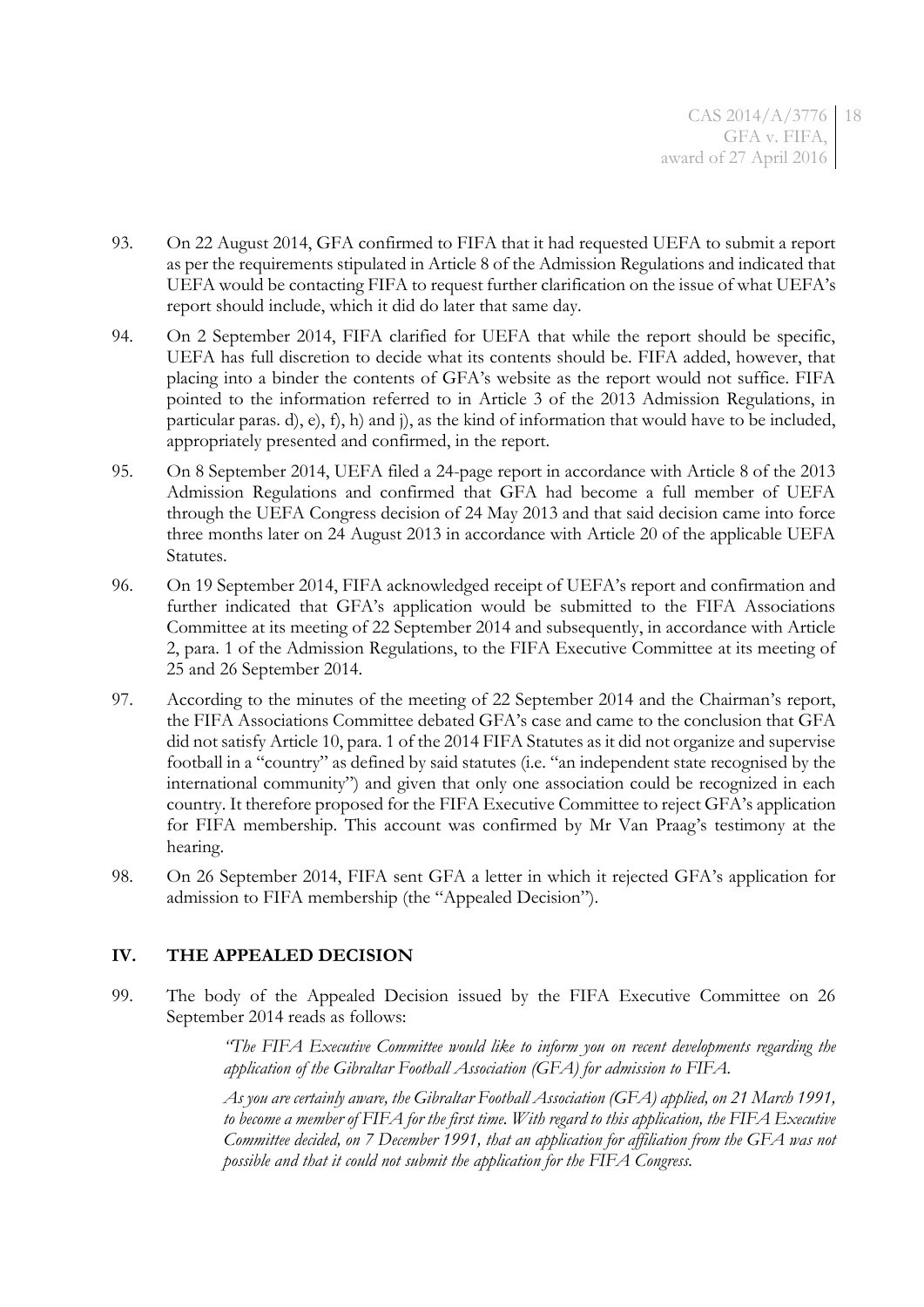*With a letter dated 8 January 1997, the GFA again applied to become a member of FIFA. In accordance with the FIFA Statutes applicable at the time, FIFA conducted an examination of the completeness of the documents submitted and advised the GFA of some incongruous provisions of the Statutes which were subsequently amended by the GFA. Further in accordance with the FIFA Statutes applicable at the time, FIFA transferred the GFA application to UEFA. After almost 15 years of inspections, negotiations and legal proceedings, the GFA became a member of UEFA in 2013.*

*On 19 September 2013, the GFA sent a letter to FIFA, received by FIFA on 24 September 2013, bearing the reference "Gibraltar Football Association ("GFA") FIFA membership". In this letter, the GFA referred to its application for FIFA membership of 1997, and stated, inter alia, that "the purpose of this letter is to revive and confirm the resumption" of the relevant application.*

*On 11 November 2013, FIFA informed the GFA that its application was considered incomplete and gave the GFA a deadline until 23 September 2013 to submit a revised, full application. The GFA submitted its revised application on 21 February 2014. With letter of 24 March 2014, the FIFA Secretary General informed the GFA that the FIFA Associations Committee has agreed to forward the GFA application to UEFA. In the same letter, the FIFA Secretary General pointed out that one of the crucial aspects in the context of the application will be whether the GFA represents a "country" in accordance with art. 10 of the FIFA Statutes.*

*On 8 September 2013, UEFA provided FIFA with a report on the workings of the GFA. Previously, UEFA had confirmed that the GFA is a member of UEFA.*

*On 22 September 2014, the FIFA Associations Committee has discussed the matter of the reference. In accordance with art. 9 of the Regulations Governing the Admission of Associations to FIFA, it submitted its findings and recommendations to the FIFA Executive Committee at its meeting of 25 and 26 September 2014. In this context, the FIFA Associations Committee indicated in particular that the requirements for admission to FIFA appear not to be met by the GFA.*

*Pursuant to art. 2 par. 1 of the Regulations Governing the Application of the Statutes of FIFA, the Executive Committee shall decide whether an association requesting admission to FIFA fulfils the requirements for such admission. Only if the relevant requirements are met, the application for admission shall be submitted to the FIFA Congress (art. 10 of the Regulations Governing the Admission of Associations to FIFA in conjunction with art. 2 par. 2 of the Regulations Governing the Application of the Statutes).*

*The requirements for admission of associations to FIFA are specified in art. 10 of the FIFA Statutes. Pursuant to art. 10 par. 1 of the FIFA Statutes, any association which is responsible for organising and supervising football in all of its forms in its country may become a Member of FIFA. Pursuant*  to the same provision, only one association shall be recognised in each country. The term "country", in *turn, is specified in no. 6 of the definitions section of the FIFA Statutes as "an independent state recognised by the international community". However, pursuant to art. 10 par. 6 of the FIFA Statutes, an association in a region which has not yet gained independence may, with the authorisation of the FIFA members association in the country on which it is dependent, also apply for admission to FIFA. Moreover, art. 10 par. 5 of the FIFA Statutes provides for an exception regarding the four British football associations which are all recognised as separate members of FIFA.*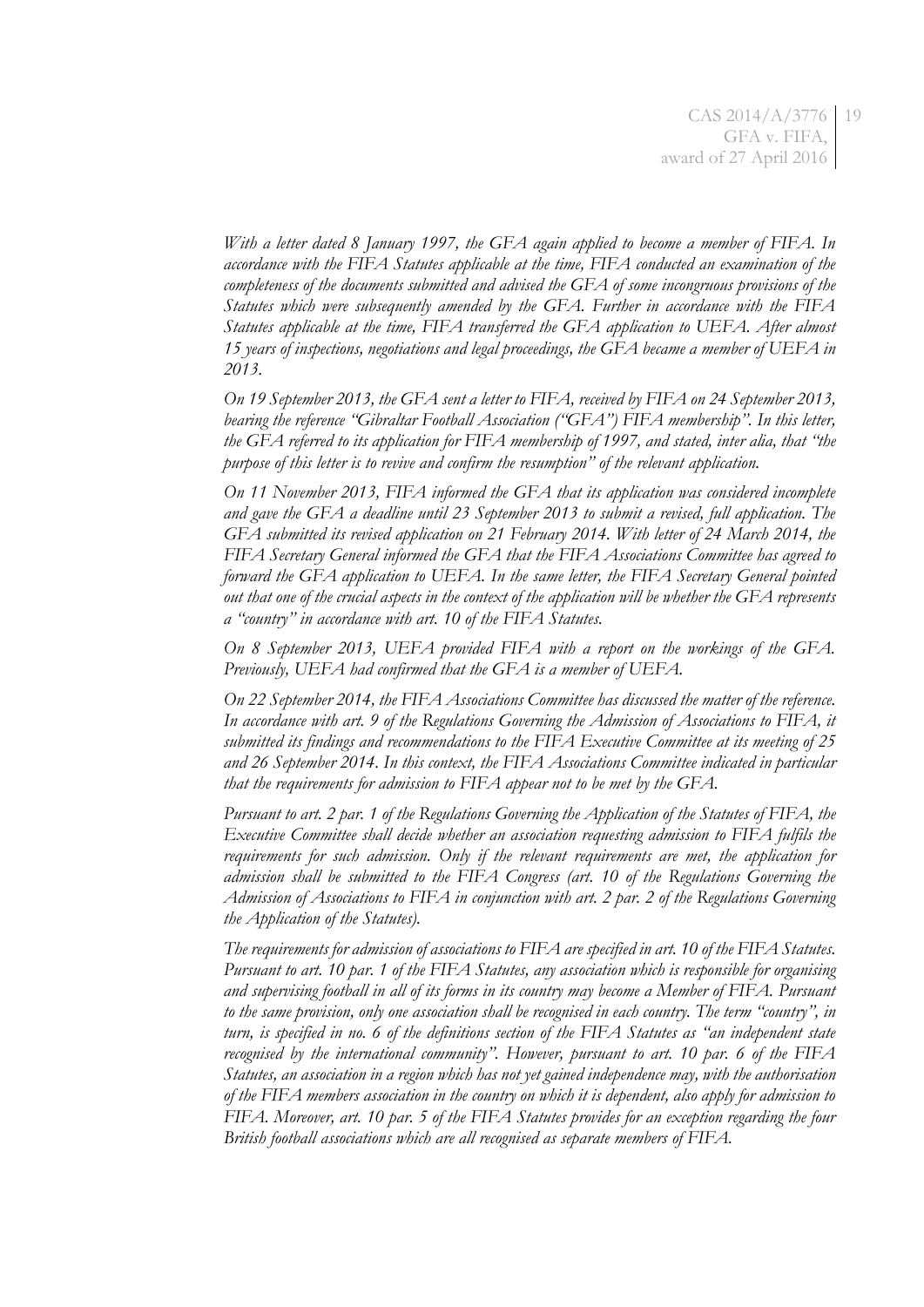*With regard to the GFA, according to its statutes, the GFA is responsible for organising and supervising football in the territory of Gibraltar. Gibraltar is an Overseas Territory of the United Kingdom of Great Britain and Northern Ireland (UK). It is beyond any dispute that the territory of Gibraltar has not been recognized as a sovereign state by any state in the world. Moreover, due to its status as an Overseas Territory of the UK, Gibraltar is not independent.*

*As a consequence, the "country" relevant in the context of the application of art. 10 par. 1 of the FIFA Statutes with regard to the GFA is the United Kingdom of Great Britain and Northern Ireland. In this respect, the FIFA Executive Committee notes that the UK is already represented in FIFA. Thus, the country relevant in the present context (the UK) is already represented in FIFA. Consequently, in the light of the provision of art. 10 par. 1 of the FIFA Statutes – pursuant to which it is only possible to admit an association if the relevant country is not already represented in FIFA – the requirements for admission to FIFA are not met with regard to the GFA.*

*In the light of the above, the FIFA Executive Committee notes that the requirements for admission to FIFA are not met with regard to the Gibraltar Football Association (GFA). Consequently, the FIFA Executive Committee will not submit the relevant application to the FIFA Congress"*.

### **V. RELEVANT FIFA RULES**

100. The following provisions of the 1996 FIFA Statutes, the 1996 FIFA Regulations Governing the Application of the Statutes, the 2004 FIFA Statutes, 2014 FIFA Statutes, the 2014 Regulations Governing the Application of the Statutes, and the 2013 Admission Regulations are pertinent to the present dispute:

#### **A. 1996 FIFA Statutes**

101. Article 1 (*"Title and Constitution"*), paras. 2 through 5 provide:

*"2. FIFA shall consist of the national associations which are affiliated to it and recognised by it as controlling association football in their respective countries.*

*3. Only one association shall be recognised in each country.*

*4. Each of the four British associations shall be recognised as a member of FIFA.*

*5. A football association in a region which has not yet gained independence may, with the authorisation of the national association of the country on which it is dependent, also ask to become affiliated to FIFA".*

102. Article 2 (*"Objects"*), para. 3.1 provides:

*"There shall be no discrimination against a country or an individual for reasons of race, religion or politics"*.

103. Articles 3 (*"Membership"*) provides:

*"Associations shall be admitted as members by the Congress only".*

<span id="page-19-0"></span>104. Article 4 (*"Application for membership"*), paras. 1 through 8 provide: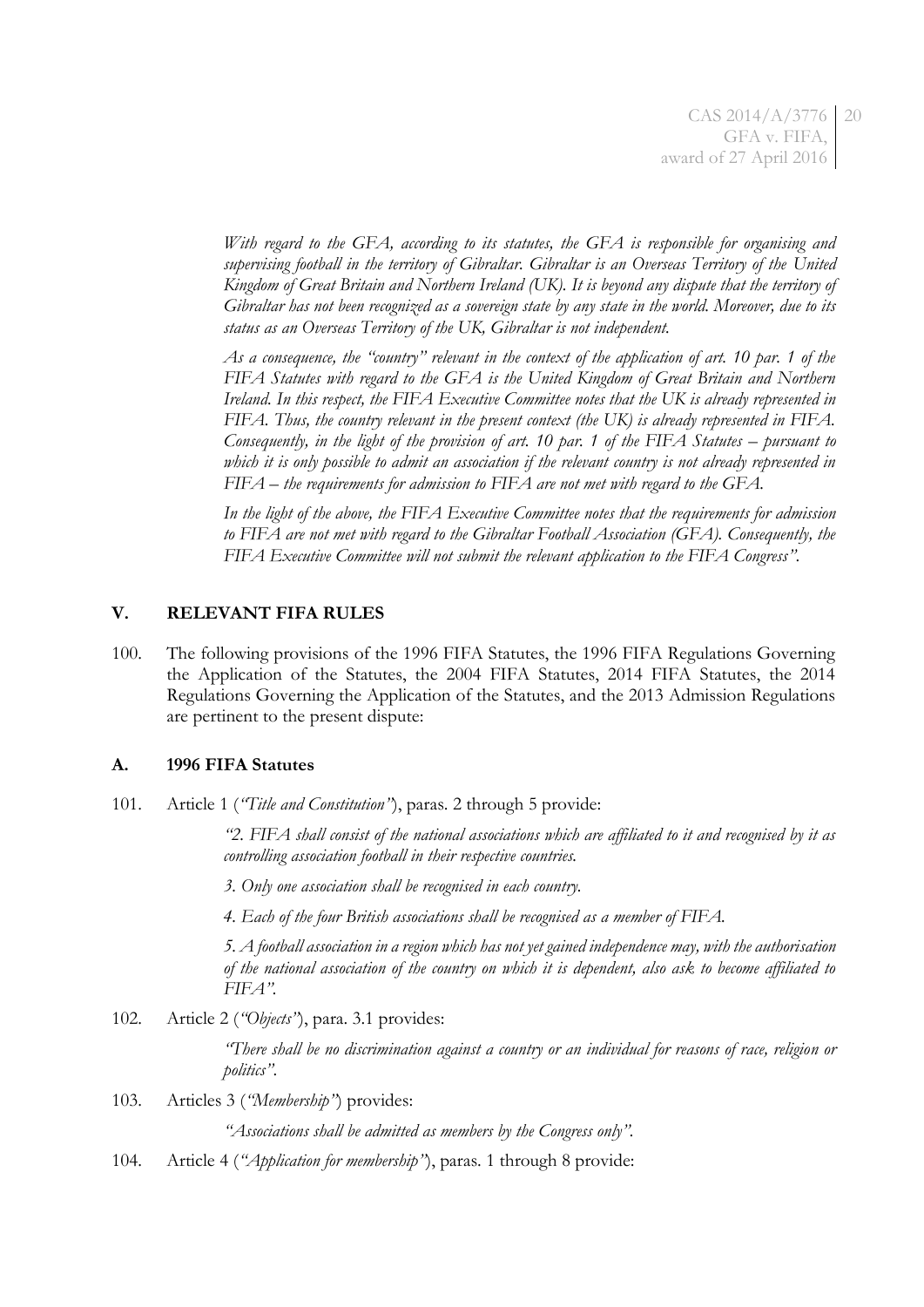*"1. Any association applying for membership of FIFA must first have been a provisional member of a confederation for at least two years.*

*2. Any association applying for membership shall address a written request to this effect to FIFA.*

*3. The application for membership shall contain a declaration in which the applicant association undertakes:* 

- *(a) to conform at all times to the Statutes, regulations and decisions of FIFA and the confederations;*
- *(b) to observe the Laws of the Game in force with FIFA.*

*4. The applicant association shall enclose a copy of its own statutes and regulations with its request. These statutes must, without exception, contain a mandatory clause stipulating the restraints and obligations contained in Art. 59 of the FIFA Statutes.*

*5. The applicant association shall submit to FIFA a file containing details of its internal organization and the sports infrastructure (facilities for playing football) in its country.*

*6. If FIFA considers the file to be complete, it shall forward it to the confederation which it considers is territorially competent to deal with it.*

*7. The confederation shall decide whether to grant provisional membership or associate membership to the applicant association. The confederation shall notify FIFA as soon as it considers a provisional member national association to be qualified to become a member of FIFA (cf. Art. 1 of the Regulations governing the Application of the Statutes).*

*8. The Regulations governing the application of the Statutes shall determine the terms and conditions".* 

105. Article 14 (*"Agenda of the Ordinary Congress"*), para. 1(i) provides:

*"The agenda of the Ordinary Congress shall include at least the following items: (i) admission… of national associations"*.

#### **B. 1996 FIFA Regulations Governing the Application of the Statutes**

<span id="page-20-0"></span>106. Article 1 (*"Application for affiliation – provisional affiliation"*), paras. 1 and 2 provide:

*"1. A confederation granting provisional membership to an association which has applied for affiliation to FIFA shall observe the way the association is organised for at least two years, in compliance with Art. 4 of the FIFA Statutes.*

*2. The confederation concerned shall then supply FIFA with a detailed report on the organization of the association"*.

<span id="page-20-1"></span>107. Article 2 (*"Confederations – associate members"*), provides:

*"Based on this report and on the documents mentioned in Art. 4 of the FIFA Statutes, the FIFA Executive Committee shall decide whether or not to submit the association's application for affiliation to the FIFA Congress"*.

<span id="page-20-2"></span>108. Article 3 provides: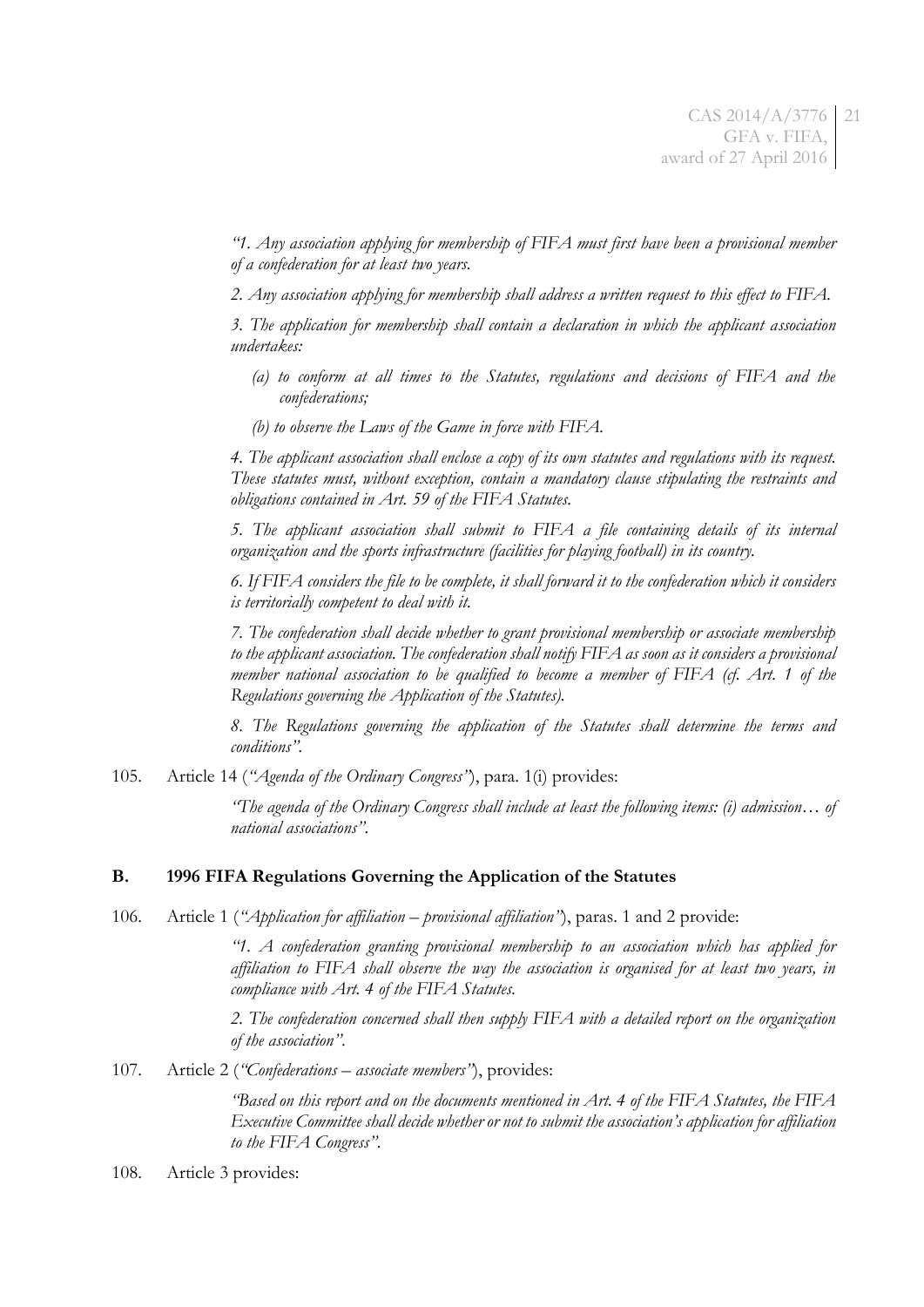CAS 2014/A/3776 GFA v. FIFA, award of 27 April 2016 22

*"The FIFA Congress shall decide whether to grant definitive affiliation or not, should such be the case (cf. Art 14,(i) of the FIFA Statutes)"*.

#### **C. 2004 FIFA Statutes**

<span id="page-21-0"></span>109. Article 10 (*"Admission"*), paras. 1, 5 and 6 provide:

*"1. Any Association which is responsible for organising and supervising football in its country may become a Member of FIFA. In this context, the expression "country" shall refer to an independent state recognised by the international community. Subject to par. 5 and par. 6 below, only one Association shall be recognised in each country.*

*[…]*

*5. Each of the four British Associations is recognised as a separate Member of FIFA.*

*6. An Association in a region which has not yet gained independence may, with the authorisation of the Association in the country on which it is dependent, also apply for admission to FIFA"*.

#### **D. 2014 FIFA Statutes**

110. The *"Definitions"* section provides that the *"terms given below denote the following:"*

- *"2 Association: a football association recognised by FIFA. It is a member of FIFA, unless a different meaning is evident from the context.* […]
- *4* British Associations: the four Associations in the United Kingdom The Football Association, *The Scottish Football Association, The Football Association of Wales and The Irish Football Association (Northern Ireland).*
- *6 Country: an independent state recognised by the international community.*
- *7 Confederation: a group of Associations recognised by FIFA that belong to the same continent (or assimilable geographic region).*
- *8 Congress: the supreme and legislative body of FIFA.*
- *9 Executive Committee: the executive body of FIFA.*
- *10 Member: an Association that has been admitted into membership of FIFA by the Congress.*
- *15 Official Competition: a competition for representative teams organised by FIFA or any Confederation".*
- 111. Article 3 (*"Non-discrimination and stance against racism"*) provides:

*"Discrimination of any kind against a Country, private person or group of people on account or race, skin colour, ethnic, national or social origin, gender, language, religion, political opinion or any other opinion, wealth, birth or any other status, sexual orientation or any other reason is strictly prohibited and punishable by suspension or expulsion"*.

112. Article 10 (*"Admission"*), paras. 1 through 7 provide: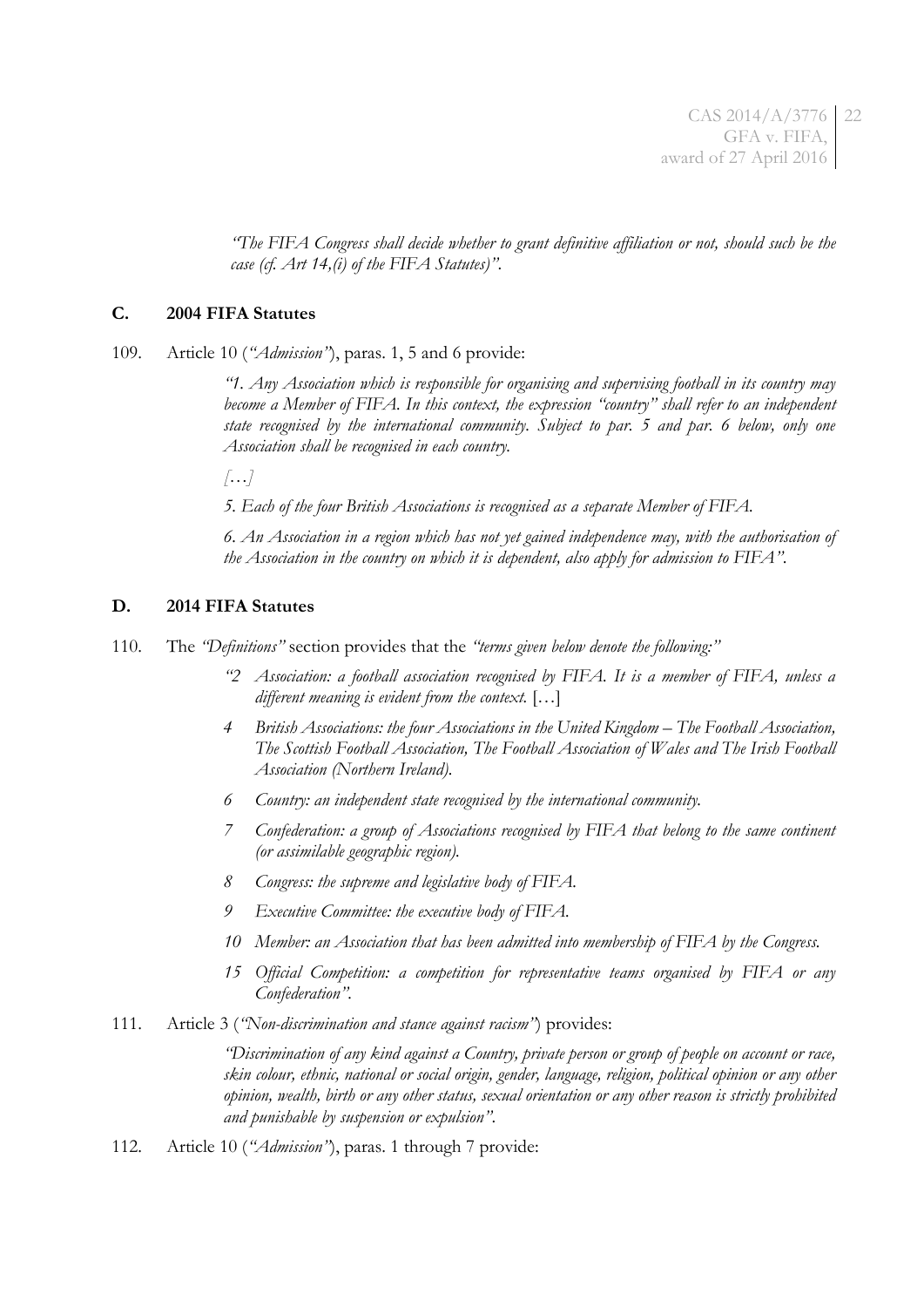*"1. Any Association which is responsible for organising and supervising football in all of its forms in its Country may become a Member of FIFA. Consequently, it is recommended that all Members of FIFA involve all relevant stakeholders in football in their own structure. Subject to par. 5 and par. 6 below, only one Association shall be recognised in each Country.*

*2. Membership is only permitted if an Association is currently a member of a Confederation. The Executive Committee may issue regulations with regard to the admission process.*

*3. Any Association wishing to become a Member of FIFA shall apply in writing to the FIFA general secretariat.*

*4. The Association's legally valid statutes shall be enclosed with the application for membership and shall contain the following mandatory provisions:* 

*a) always to comply with the Statutes, regulations and decisions of FIFA and of its Confederation;* 

*b) to comply with the Laws of the Game in force;* 

*c) to recognise the Court of Arbitration for Sport, as specified in these Statutes.*

*5. Each of the four British Associations is recognised as a separate Member of FIFA.*

*6. An Association in a region which has not yet gained independence may, with the authorisation of the Association in the Country on which it is dependent, also apply for admission to FIFA.*

*7. This article shall not affect the status of existing Members".*

113. Article 11 (*"Request and procedure for application"*), paras. 1 and 2 provide:

*"*1. *The Executive Committee shall request the Congress either to admit or not to admit an Association. The Association may state the reasons for its application to the Congress.*

*2. The new Member shall acquire membership rights and duties as soon as it has been admitted. Its delegates are eligible to vote and be elected with immediate effect"*.

114. Article 25 (*"Ordinary Congress Agenda"*), para. 2(m) provides:

*"2. The Congress agenda shall include the following mandatory items: … m) admission for membership (if applicable)"*.

115. Article 66 (*"Court of Arbitration for Sport (CAS)"*) provides:

*"1. FIFA recognises the independent Court of Arbitration for Sport (CAS) with headquarters in Lausanne (Switzerland) to resolve disputes between FIFA, Members, Confederations, Leagues, Clubs, Players, Officials, and licensed match agents and players' agents.*

*2. The provisions of the CAS Code of Sports-related Arbitration shall apply to the proceedings. CAS shall primarily apply the various regulations of FIFA and, additionally, Swiss law"*.

<span id="page-22-0"></span>116. Article 67 (*"Jurisdiction of CAS"*) provides:

*"1. Appeals against final decisions passed by FIFA's legal bodies and against decisions passed by Confederations, Members or Leagues shall be lodged with CAS within 21 days of notification of the decision in question.*

*2. Recourse may only be made to CAS after all other internal channels have been exhausted.* […]*"*.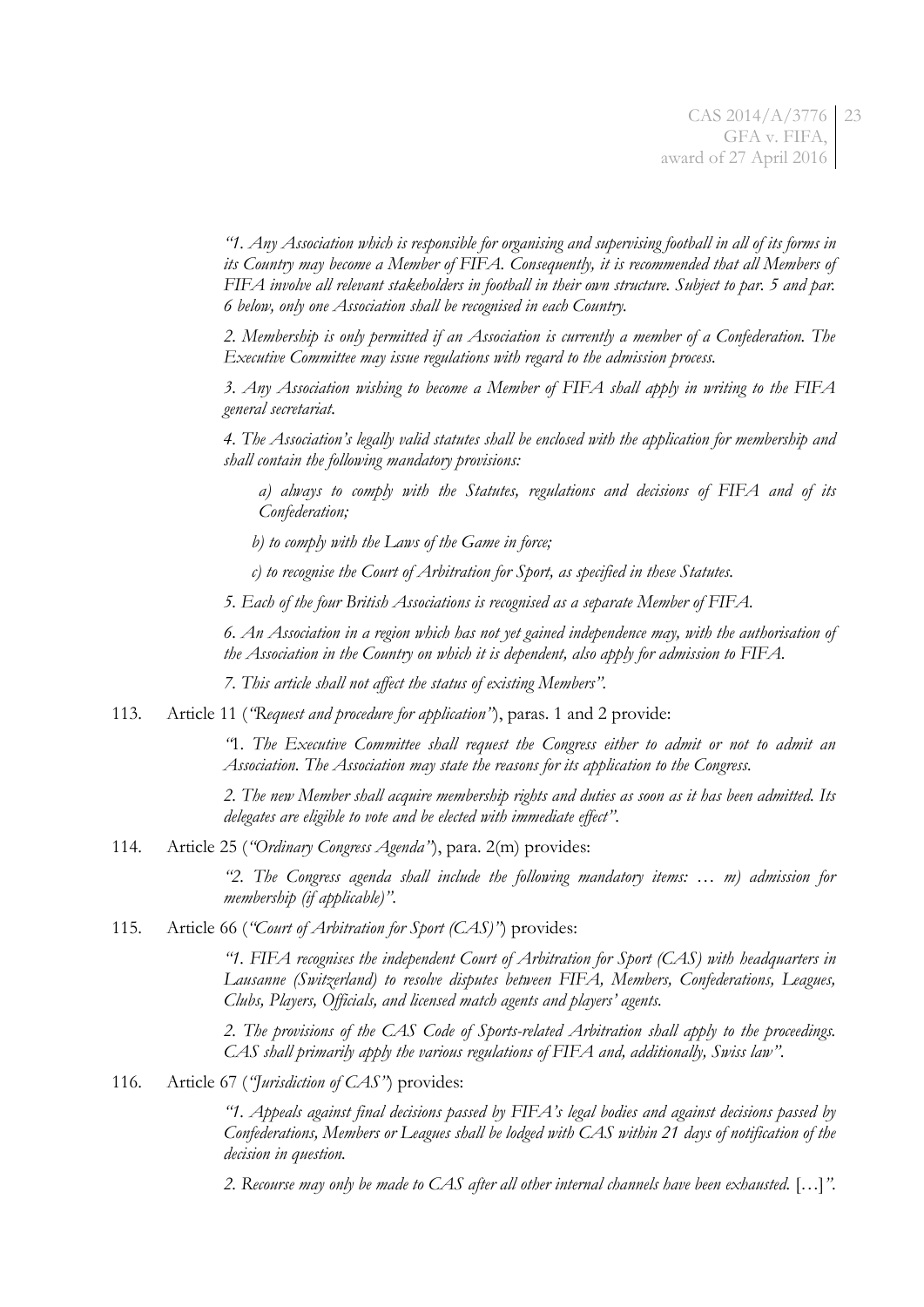#### **E. 2014 FIFA Regulations Governing the Application of the Statutes**

117. Article 2 (*"Confederations"*), paras. 1 and 2 provide:

*"1. The Executive Committee shall decide whether the Association fulfills the requirements for admission to FIFA based on the Confederation's final report.*

*2. If the requirements have been fulfilled, the next Congress shall decide whether to admit the Association or not"*.

<span id="page-23-0"></span>118. Article 5 (*"Principle"*) provides:

*"1. Any person holding a permanent nationality that is not dependent on residence in a certain Country is eligible to play for the representative teams of the Association of that Country.*

*2. With the exception of the conditions specified in article 8 below, any Player who has already participated in a match (either in full or in part) in an Official Competition of any category or any type of football for one Association may not play an international match for a representative team of another Association".*

119. Article 6 (*"Nationality entitling Players to represent more than one Association"*) provides:

*"1. A Player who, under the terms of art. 5, is eligible to represent more than one Association on account of his nationality, may play in an international match for one of these Associations only if, in addition to having the relevant nationality, he fulfils at least one of the following conditions:* 

- *a) He was born on the territory of the relevant Association;*
- *b) His biological mother or biological father was born on the territory of the relevant Association;*

*c) His grandmother or grandfather was born on the territory of the relevant Association;*

*d) He has lived continuously on the territory of the relevant Association for at least two years.*

*2. Regardless of par. 1 above, Associations sharing a common nationality may make an agreement under which item (d) of par. 1 of this article is deleted completely or amended to specify a longer time limit. Such agreements shall be lodged with and approved by the Executive Committee"*.

<span id="page-23-1"></span>120. Article 7 (*"Acquisition of a new nationality"*) provides:

*"Any Player who refers to art. 5 par. 1 to assume a new nationality and who has not played international football in accordance with art. 5 par. 2 shall be eligible to play for the new representative team only if he fulfils one of the following conditions:*

*a) He was born on the territory of the relevant Association;*

*b) His biological mother or biological father was born on the territory of the relevant Association;*

*c) His grandmother or grandfather was born on the territory of the relevant Association;*

*d) He has lived continuously for at least five years after reaching the age of 18 on the territory of the relevant Association"*.

121. Article 8 (*"Change of Association"*), para. 1 provides:

*"1. If a Player has more than one nationality, or if a Player acquires a new nationality, or if a Player is eligible to play for several representative teams due to nationality, he may, only once, request to change the Association for which he is eligible to play international matches to the Association of another Country of which he holds nationality, subject to the following conditions:*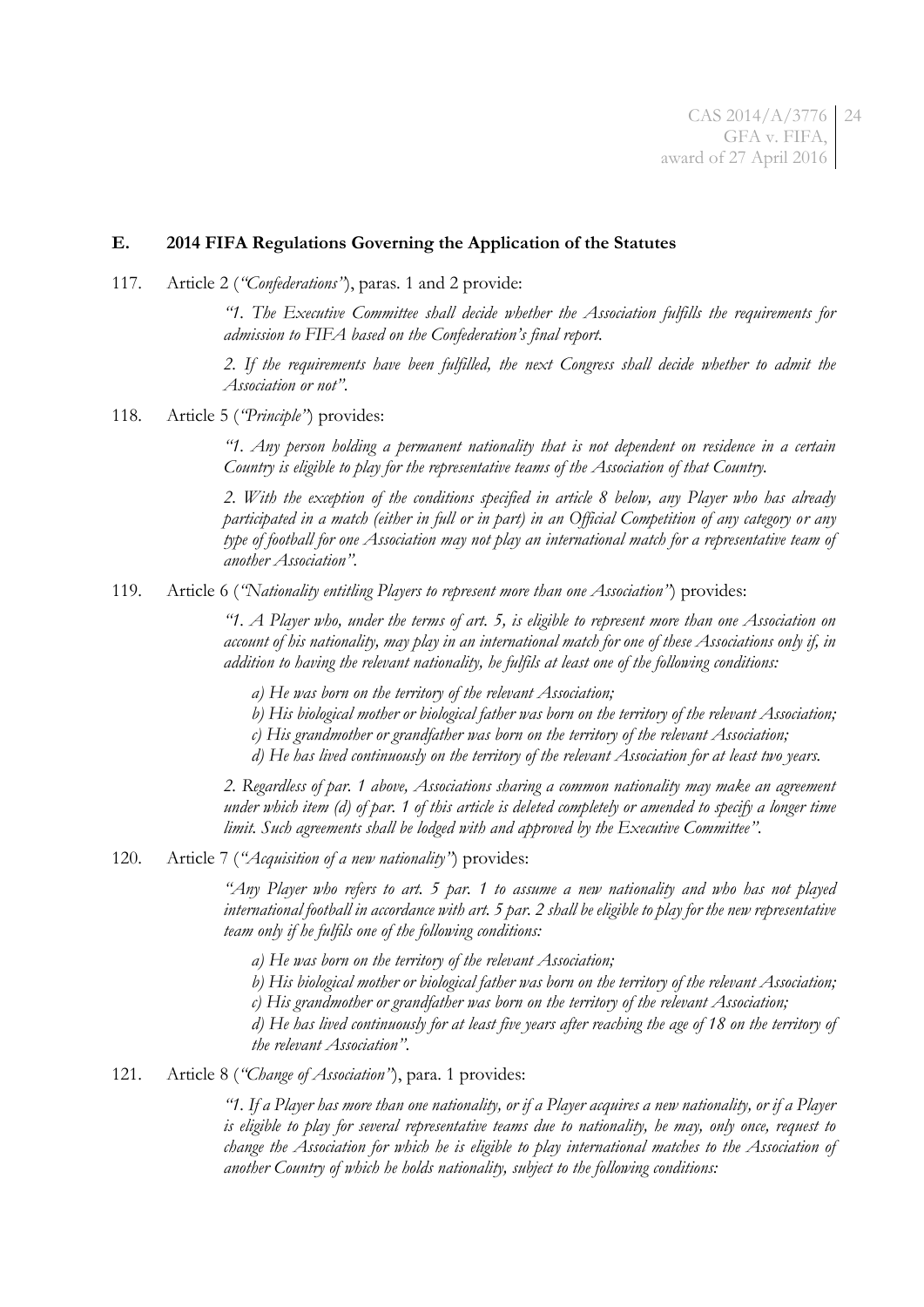*a) He has not played a match (either in full or in part) in an Official Competition at "A" international level for his current Association, and at the time of his first full or partial appearance in an international match in an Official Competition for his current Association, he already had the nationality of the representative team for which he wishes to play. b) He is not permitted to play for his new Association in any competition in which he has already played for his previous Association".*

### **F. 2013 Admission Regulations**

122. Article 1 (*"Principle"*) provides:

*"Any association that is seeking admission to FIFA must put forward an application that contains detailed information on its organisation, its sporting infrastructure and its territory"*.

123. Article 2 (*"Application for admission"*), paras. 1 through 4 provide:

*"1. Applications may be submitted to the FIFA general secretariat by any means of communication deemed appropriate, including in electronic form. In any case, the application must also be made in writing, accompanied by documents and reports in original.*

*2. The FIFA general secretariat shall verify the completeness of the application. If the application is not complete, it shall be returned to the applicant with a deadline for submitting a revised application. The applicant must submit a full application within twelve months of the initial submission to FIFA. If the applicant fails to do so, the application will be rejected and the applicant may submit no further applications in the twelve months following the rejection of the application.*

*3. Any applications not submitted to the FIFA general secretariat shall be deemed invalid.*

*4. Upon receipt of an application, the FIFA general secretariat shall inform the confederation that is geographically responsible and the FIFA Associations Committee in writing".*

124. Article 3 (*"Content of Application"*), para. 1(s) provides:

*"1. The application for admission shall be made in quintuplicate (five copies) and must contain reports and documentation on the points listed below. Any applications that do not meet the provisions of this article shall be regarded as incomplete. All documents and reports must be originals.* […]

*s) Confirmation that all disputes regarding the application procedure shall be decided by the Court of Arbitration for Sport (CAS) headquartered in Lausanne (Switzerland)"*.

125. Article 4 (*"General"*) provides:

*"The FIFA Associations Committee and the confederation that is geographically responsible shall process all applications for admission. The FIFA Associations Committee shall also work in close cooperation with the confederation that is geographically responsible while the application is being processed. These two bodies shall also discuss the steps, visits and checks that are to be conducted on the applicant while the application is being processed"*.

126. Article 5 (*"FIFA Associations Committee"*) provides: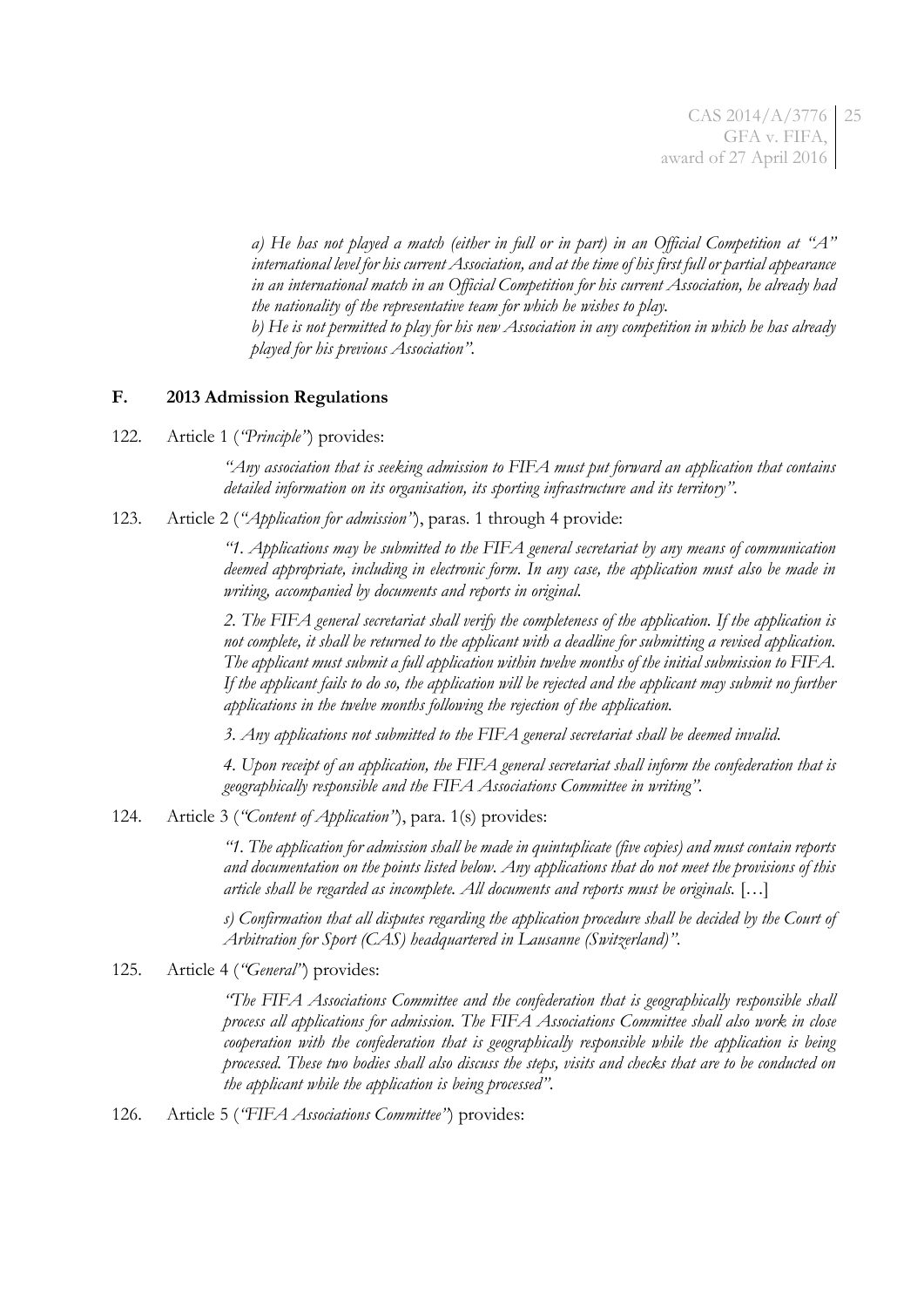*"The FIFA Associations Committee shall work in close cooperation with the FIFA general secretariat to verify the completeness of the application. Complete applications shall be forwarded to the confederation that is geographically responsible for the applicant"*.

127. Article 7 (*"Inspections"*) provides:

*"The FIFA Associations Committee and the confederation may visit the applicant at any time to conduct inspections. In such circumstances, the applicant shall provide the necessary support"*.

128. Article 8 (*"Confederations"*) provides:

*"The confederation shall submit a report to FIFA with detailed information on the workings of the applicant, including confirmation that the applicant is currently a member of the confederation in accordance with the confederation's applicable statutes and regulations"*.

129. Article 9 (*"Final report"*) provides:

*"The confederation's final report shall be submitted to the FIFA Associations Committee for discussion and recommendation. The FIFA Associations Committee shall then submit its findings to the FIFA Executive Committee".*

130. Article 10 (*"FIFA Executive Committee"*) provides:

*"The FIFA Executive Committee shall submit the corresponding application for admission, together with a recommendation that it be accepted or rejected, to the next FIFA Congress"*.

### **VI. PROCEEDINGS BEFORE THE COURT OF ARBITRATION FOR SPORT**

- 131. On 17 October 2014, pursuant to Article R47 and R48 of the Code of Sports-related Arbitration (hereinafter the "CAS Code"), the Appellant filed a Statement of Appeal with the CAS to challenge the Appealed Decision taken on 26 September 2014.
- 132. On 14 November 2014, the Appellant filed its Appeal Brief, within which it made a request for production of documents.
- 133. On 13 January 2015, the Respondent, in accordance with an extension previously agreed upon between the Parties, filed its Answer.
- 134. On 16 January 2015, the Parties informed the CAS Court Office that they had agreed to a second round of written submissions with the following procedural timeline: the Appellant was to file its Reply by 10 March 2015 and the Respondent its Rejoinder by 6 May 2015. These deadlines were later on extended by agreements between the Parties to 12 March 2015 for the Appellant and to 8 May 2015 for the Respondent.
- 135. On 21 January 2015, in view of the Appellant's request for production of documents pursuant to Articles R44.3 and R57 of the CAS Code, the Panel submitted to the Parties a so-called Redfern Schedule, requesting the Appellant to complete its portion within two weeks and the Respondent to do the same within two further weeks. Additionally, the Panel requested the Parties to submit, together with their respective second submissions, witness statements and expert reports from any witnesses or experts on whom they intended to rely.
- 136. On 4 February 2015, the Appellant submitted its part of the Redfern Schedule.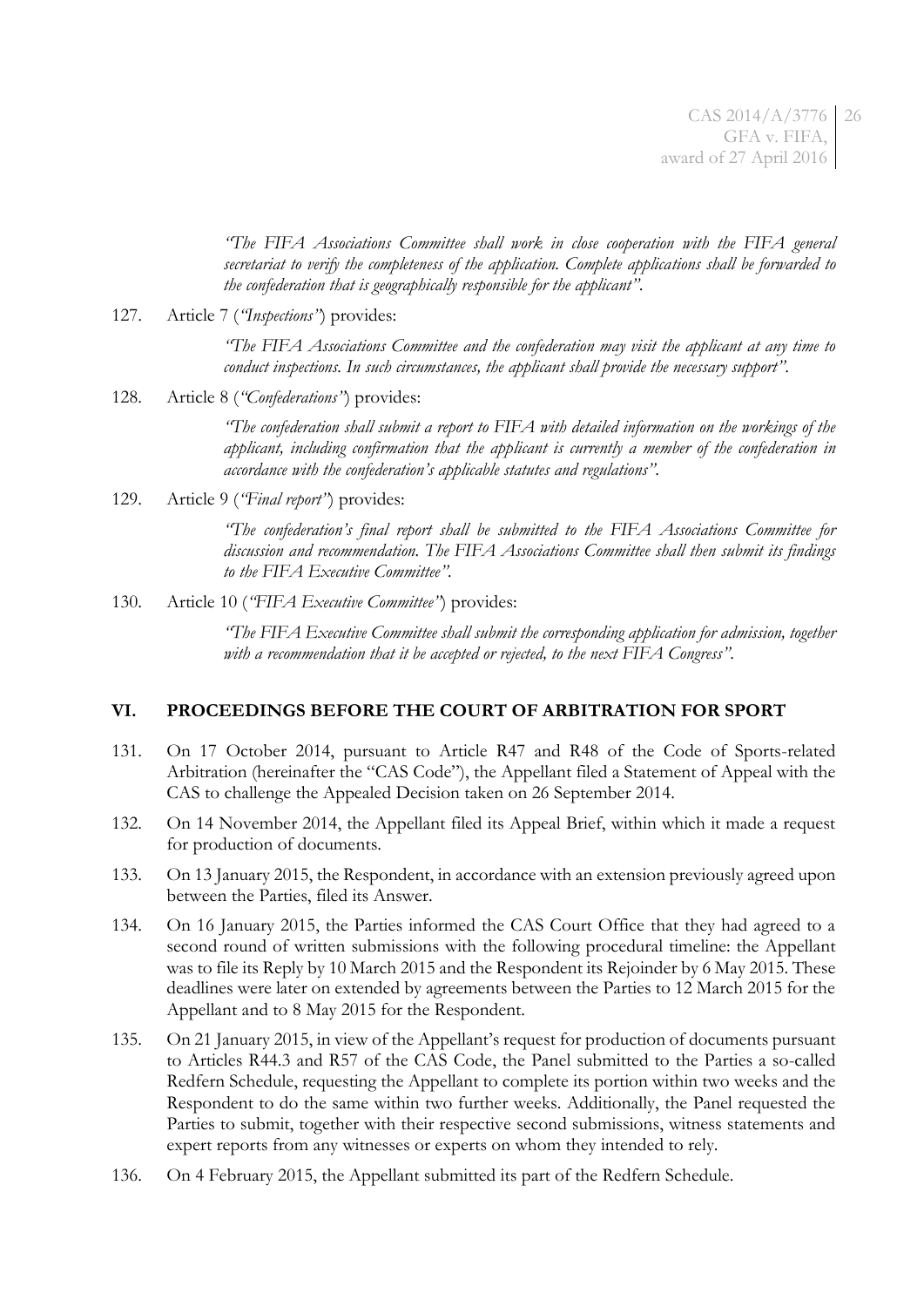- 137. On 19 February 2015, the Respondent submitted its part of the Redfern Schedule.
- 138. On 24 February 2015, the Panel invited the Appellant to comment on the Respondent's positions taken in the Redfern Schedule by no later than 27 February 2015, and the Respondent then to reply to the Appellant's comments by no later than 4 March 2015. The Parties did so.
- 139. On 12 March 2015, the Appellant filed its Reply.
- 140. On 13 March 2015, the Panel partially granted the Appellant's request for disclosure, ordering the Respondent to produce additional documents by 25 March 2015. The Panel granted the Appellant until 16 April 2015 to comment on the documents produced and the Respondent the opportunity to respond to the Appellant's comments in its second submission due on 8 May 2015.
- 141. On 26 March 2015, the Respondent produced the requested documents.
- 142. On 16 April 2015, the Appellant submitted its comments on the documents produced.
- 143. On 11 May 2015, following the Panel's decision to grant the Respondent an extension, the Respondent filed its Rejoinder. In the Rejoinder the Respondent answered to the Appellant's comments concerning the Respondent's disclosure of documents.
- 144. On 13 May 2015, the Panel, in view of the Appellant's further request for disclosure made in its comments of 16 April 2015, ordered the Respondent to produce additional documents by 18 May 2015. Furthermore, the Panel indicated that the Parties would be afforded the opportunity to comment on the produced documents at the hearing.
- 145. On 18 May 2015, the Respondent produced the requested documents.
- 146. On 21 May 2015 a hearing was held at CAS headquarters. In attendance at the hearing were:
	- For the Appellant: Messrs Adam Lewis QC, Ravi Mehta, Afshin Salamian and Michael Llamas (all as legal counsel for GFA), Mr Ivan Robba (Head of Legal for GFA), and Mr Dennis Beiso (CEO of GFA).
	- For the Respondent: Messrs Antonio Rigozzi, Fabrice Robert-Tissot and Rolf Tanner (all as legal counsel for FIFA).
- 147. As for expert witnesses, Professor Gian Paolo Romano (for the Appellant), and Mr Benoît Keane and Professor Thomas Probst (for the Respondent) testified in person at the hearing. Professor Christine Chappuis (for the Appellant) testified by teleconference.
- 148. Finally, Mr Michael van Praag (factual witness called by the Appellant) also testified at the hearing by teleconference.
- 149. At the outset of the hearing, the Parties confirmed that they had no objections to the constitution and composition of the Panel.
- 150. At the end of the hearing, the Parties agreed to the filing of post-hearings briefs and acknowledged that the Panel had respected their rights to be heard.
- 151. On 28 May 2015, the Panel, as agreed by the Parties at the hearing, invited them to file posthearing briefs by no later than 30 June 2015.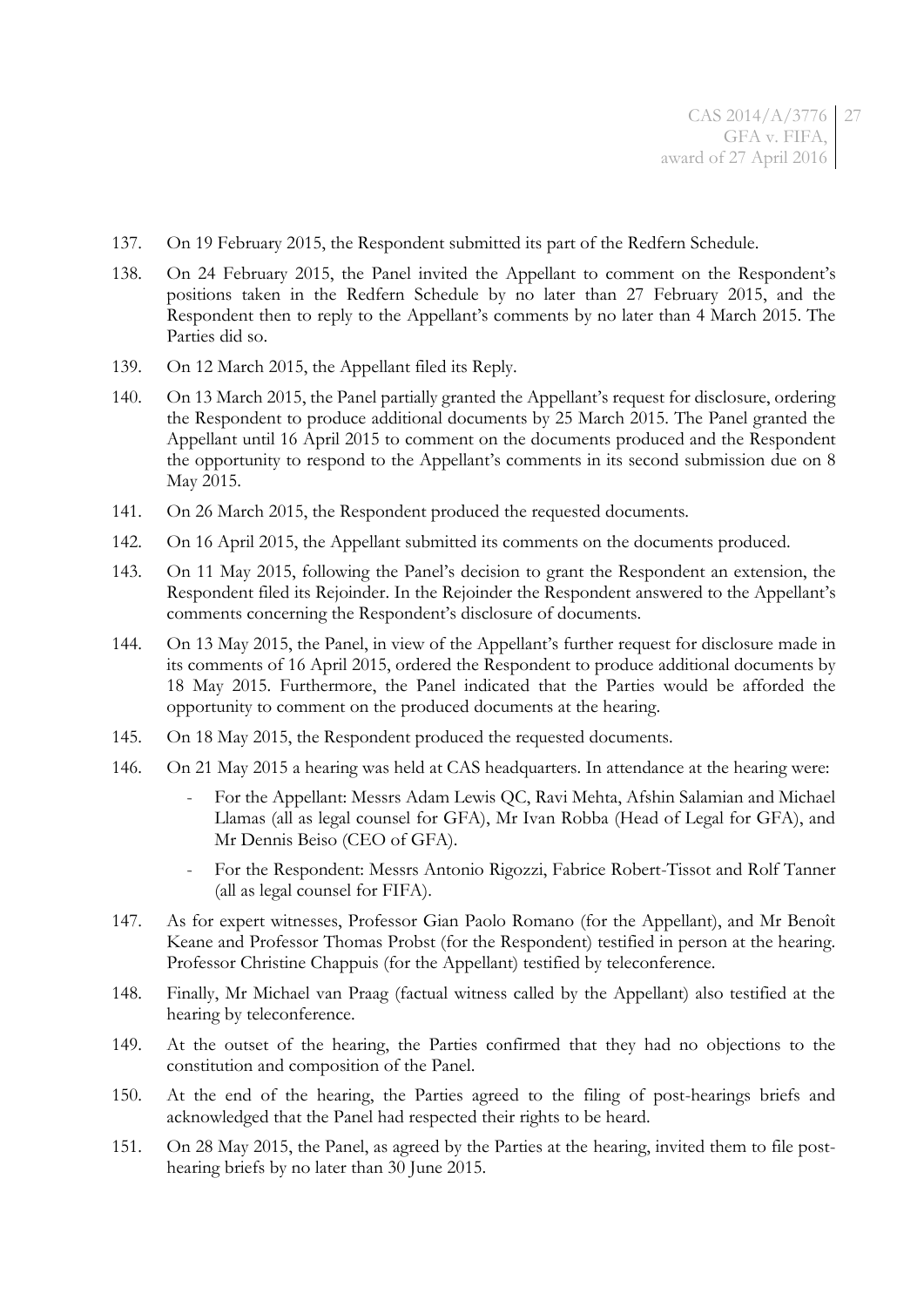- 152. On 23 July 2015, following the Parties' agreements for extensions, the Parties submitted their post-hearing briefs.
- 153. On 26 August 2015, the Panel invited the Parties to file a simple statement of fees and expenses, which were duly submitted by both Parties.

# **VII. OVERVIEW OF THE PARTIES' POSITIONS**

154. The following is a summary of the Parties' submissions and does not purport to give full account of every contention put forth by the Parties. Nevertheless, the Panel's deliberations have encompassed all evidence and arguments submitted by the Parties.

### **VII.1 THE APPELLANT: GIBRALTAR FOOTBALL ASSOCIATION**

- 155. The Appellant challenges the Appealed Decision on the ground that the FIFA Executive Committee failed to assess GFA's application for FIFA membership under the criteria applicable at the time of the filing of its application on 8 January 1997 – i.e. those set forth in the 1996 FIFA Statutes. The Appellant contends that it satisfied the membership criteria of said Statutes and that, therefore, the FIFA Executive Committee had the obligation to forward GFA's application to the FIFA Congress for the latter to grant GFA full membership. The Appellant considers that FIFA improperly rejected GFA's application because it changed the rules in the middle of the process, it was discriminated between associations in the same position, and it allowed political pressure – from the RFEF – to determine who could become a FIFA member.
- 156. With respect to the principal issues, the Appellant's contentions are as follows:

# **A. The CAS has jurisdiction to hear the present dispute**

- 157. CAS has jurisdiction over the present dispute on three grounds.
- 158. First, the present dispute is, pursuant to Article 67, para. 1 of the 2014 FIFA Statutes (see *supra* at para. [116\)](#page-22-0), an appeal against a final decision of a FIFA legal body, the FIFA Executive Committee. GFA has standing to appeal under said article because:

*"*[its wording] *provides no limitation as to the status of the party that challenges a decision passed by FIFA's legal bodies. The focus on the provision is on the decision-making body rather than on the appellant. Thus, the FIFA Statutes must be read in favour of jurisdiction of CAS (favor arbitrii)*. *Indeed, Article 10(3) of the 2014 FIFA Statutes specifically refers to an* "Association wishing to become a Member of FIFA" *and requires – as part of the application process – the relevant NFA* "recognise the Court of Arbitration for Sport" *in its statutes (Article 10(4)(c)). Similarly, Article 4(1)(a) provides that* "[e]very person and organisation involved in the game of football is obliged to observe the Statutes […]". *Read together, therefore, the 2014 Statutes contemplate that applicants for FIFA membership are able to bring appeals against final decisions regarding their applications for membership to CAS"*.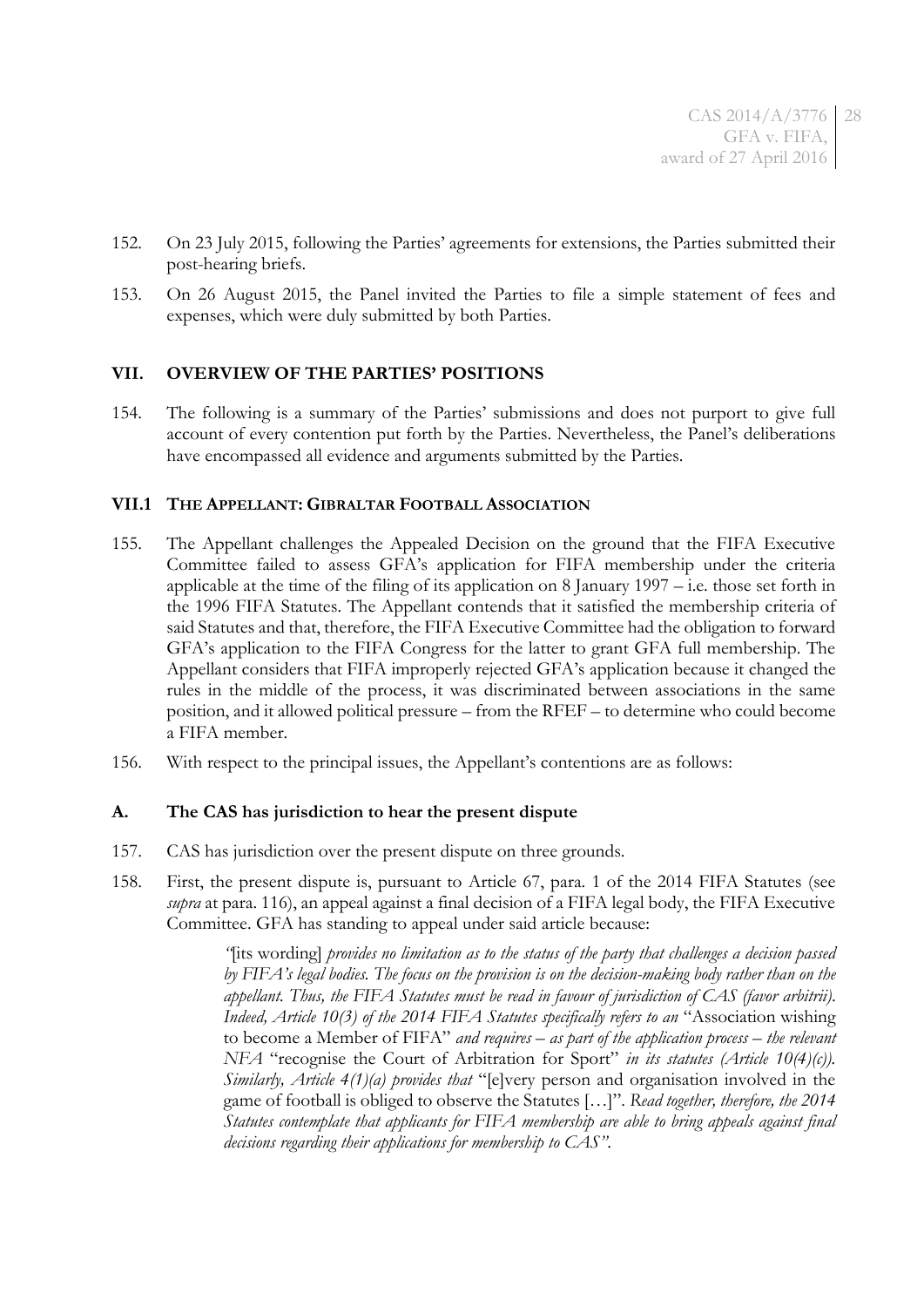- 159. Second, an arbitration agreement was concluded pursuant to Article 3(1)(s) of the 2013 Admission Regulations between the Parties on 21 February 2014. This contention was not a part of the Appellant's initial pleadings but emerged in reaction to the Respondent's jurisdictional objection set forth in its Answer, and is subject to the proviso that the agreement to arbitrate did not entail acceptance of the applicability of the substantive membership criteria in the 2014 FIFA Statutes. Thus, although the Appellant acknowledges that it accepted FIFA's offer to arbitrate made in Article 3(1)(s) of the 2013 Admission Statutes when, on 21 February 2014, it updated its 1997 application at FIFA's request (see *supra* at para[. 86\)](#page-15-0), it clearly indicated on 15 November 2013 that the updating of its membership application would be without prejudice to the applicability of the rules in force at the time of GFA's application, and in particular the substantive criteria of the 1996 FIFA Statutes (see *supra* at para. [83\)](#page-14-0). The Appellant adds to this that FIFA continued processing the application without making any counter-comments on GFA's reservation, meaning that, even if the reservation were considered a "counter-offer", FIFA accepted it and therefore cannot now impose the substantive membership criteria of the 2014 FIFA Statutes. As to the scope of Article 3(1)(s) of the 2013 Admission Regulations, the Appellant argues that (i) the provision's wording – *"all disputes regarding the application procedure"* – read as a whole and interpreted as a matter of construction in no way limits the scope of arbitration, in particular with respect to the subjectmatter of the dispute or to the "new" or "old" characterization of its membership application; and (ii) even if the wording were not clear, *"FIFA's offer of arbitration should be given the meaning that would be attributed to it by the GFA on the assumption that FIFA would act in good faith by application of the principle of trust. It is obvious that FIFA cannot submit, in good faith that the GFA should have understood that its offer to arbitrate was contingent on the rejection of GFA's own application"*.
- 160. Third, CAS would be the natural forum for the dispute. The Appellant contends that, even if there were no formal arbitration agreement between the Parties, CAS should nonetheless have jurisdiction to hear the present appeal because: (i) *"there is a corroborating policy within both parties to submit disputes arising out of their decision-making to CAS"*; and (ii) the significant history between the Parties created a legitimate expectation for GFA that FIFA would recognize CAS as competent to deal with a dispute arising from its membership application.

### **B. Swiss law, EU law and general principles of law are applicable**

161. The Appellant contends that, in addition to FIFA rules, Swiss law, EU law and general principles of law are applicable to the dispute. This contention has three foundations: (i) the Parties not having chosen rules of law and Switzerland being the seat of FIFA, Swiss law must apply to the dispute pursuant to Article R58 of the CAS Code; (ii) by virtue of Article 19 of the Swiss Private International Law Act of 18 December 1987 ("PILA"), the mandatory rules of EU law, including competition rules (Articles 101 and 102 TFEU) and free movement rules (Articles 45, 49 and 56 TFEU), are applicable; and (iii) given that FIFA is an international federation, it must abide by general principles of law in accordance with CAS jurisprudence.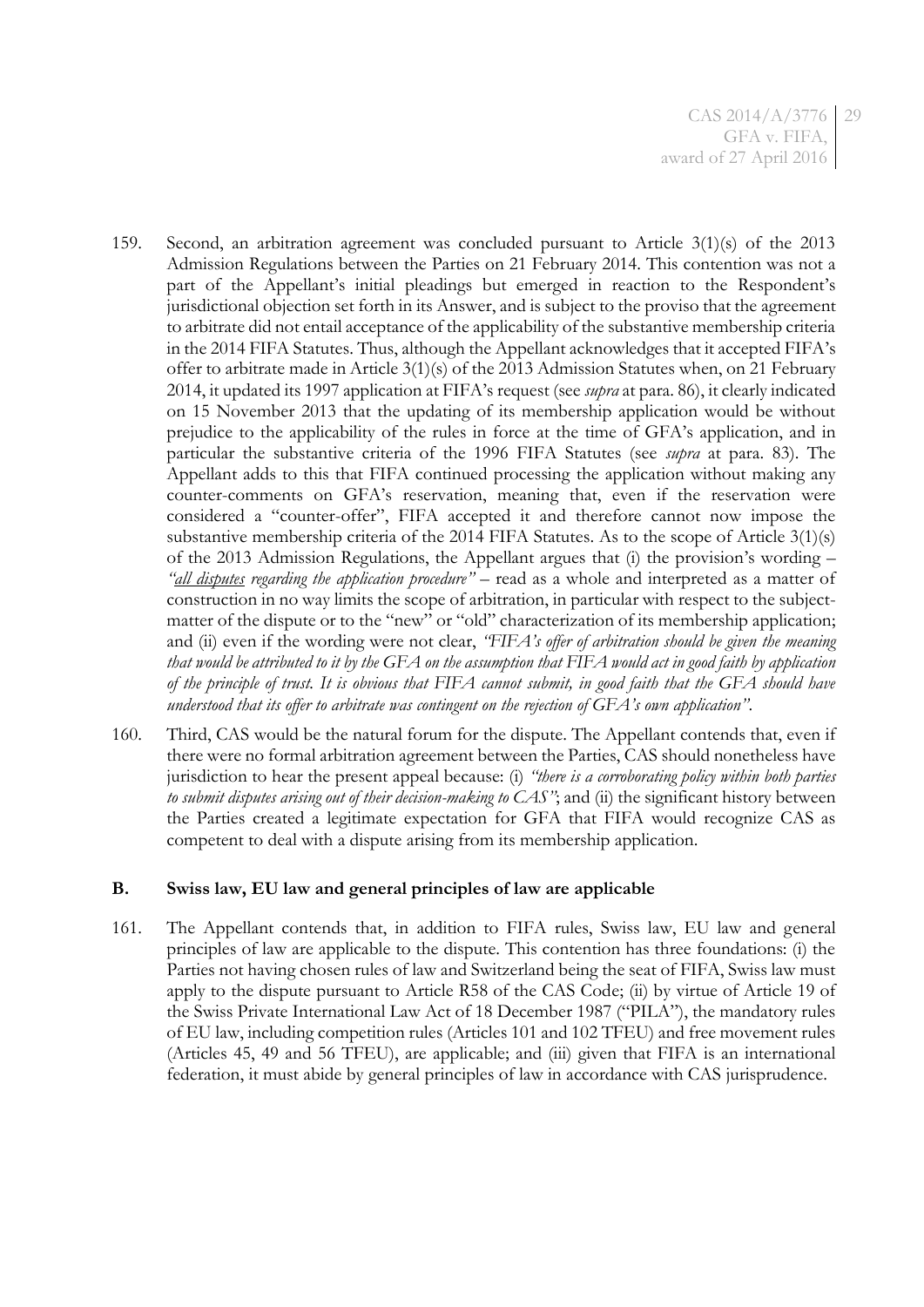### **C. The GFA and Gibraltarian footballers cannot access international football through the British Associations**

- 162. Neither the Appellant nor Gibraltarian footballers as individuals can participate in international football through one of the British Associations, such as the FA (to which the Respondent claims the GFA used to be formally affiliated). In particular:
	- GFA is not, and has never been, formally affiliated to the FA. Historically, it had an informal relationship of cooperation, but the FA does not and has never treated such relationship as a basis for regulating players and clubs of Gibraltar, or for considering their players as part of its national team selection pool;
	- as a football association of a British Overseas Territory, GFA cannot be compared to the associations of the Channel Islands and the Isle of Man, which are Crown Dependencies. Indeed, due to their proximity to the UK mainland, the football associations of the Crown Dependencies are treated as analogous to "county football associations", i.e. internal subdivisions of the FA, and as different from the football associations of the British Overseas Territories, which are treated as foreign federations. Furthermore, *"the misplaced comparison that FIFA attempts to make between Gibraltar (a UEFA member) and the Crown Dependencies (none of whom are UEFA members) would lead to absurd results – for instance, that a player could represent Gibraltar against England in a UEFAorganised competition but then be selected for the same English team in a FIFA-organised competitions. That cannot have been contemplated by the FIFA Statutes and would undermine the relationship between FIFA and its confederations"*;
	- the avenue for Gibraltarian footballers to compete internationally for one of the four British Associations is restricted by FIFA regulations. Indeed, based on Articles 5 to 8 of the 2014 FIFA Regulations Governing the Application of the Statutes (see *supra* at paras. [118](#page-23-0) to [120\)](#page-23-1), Gibraltarian footballers can only play for one of the four British Associations if they satisfy an ancestry requirement or a residence/education requirement. The examples mentioned by FIFA of the well-known England internationals Matt Le Tissier (Guernsey born) and Graeme Le Saux (Jersey born) are wrong examples, as they (i) were born in Crown Dependencies, not an Overseas British Territory, and (ii) fulfilled the residency requirements of Article 6 of the FIFA Regulations Governing the Application of the Statutes;

# **D. FIFA amended its Statutes in 2004 to prevent the GFA from obtaining FIFA membership**

163. The amendment to the FIFA Statutes in 2004 concerning membership criteria (see *supra* at para. [61](#page-11-0) *et seq.*) did not arise from FIFA's interest in keeping said criteria in line with those of the IOC (which as of 1996 defined the term "country" as *"an independent State recognised by the international community<sup>"</sup>*), but rather from its interest (emanating from political pressure from the RFEF and the Kingdom of Spain) in preventing GFA from becoming a FIFA member. In support, the Appellant invokes the facts that (i) FIFA waited almost eight years since the IOC amendment of the Olympic Charter in 1996 to alter its own Statutes; (ii) the FIFA Statutes were amended between the issuance of the First GFA-UEFA CAS Award and the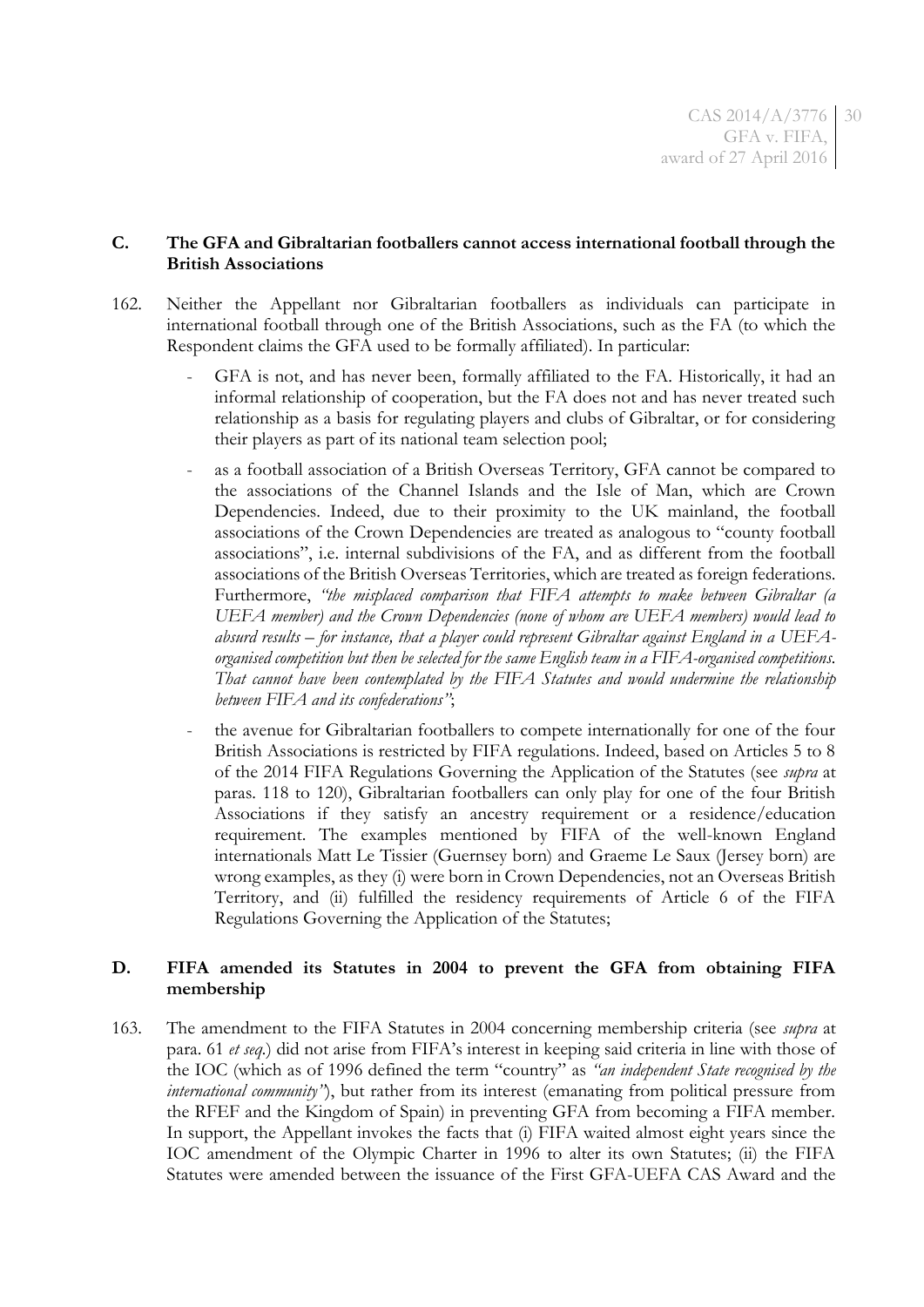deadline (for UEFA to rule on the GFA's application for UEFA membership) fixed by the CAS in that award; and (iii) the RFEF actively lobbied FIFA against GFA's FIFA membership application (see e.g. the RFEF's letters to FIFA dated 5 September 2000 and 3 September 2001, and FIFA's letter to UEFA on 5 September 2001 *supra* at para. [39,](#page-8-0) [46](#page-8-1)[-47](#page-8-2) and [48,](#page-9-0) respectively).

### **E. The applicable membership criteria are those set forth in the 1996 FIFA Statutes**

- 164. Initially, the Appellant's Appeal Brief contended that the amendment to the FIFA Statutes in 2004 cannot apply retroactively to GFA's application submitted in 1997, because (i) the retroactive application of new membership criteria would infringe the general principles of Swiss law, namely the principles of the non-retroactivity of laws, of acquired rights, and of security and predictability of law, which must all apply by analogy to the present dispute since *"FIFA's monopolistic position is comparable to the monopolistic position of the administrative state authorities*<sup>"</sup>; and (ii) when there is a rule change of a substantive nature, such as the amendment to the notion of "Country" in 2004, the applicable law remains in principle that which was in force at the time of the pending application's filing.
- 165. In response to FIFA's argument to the effect that the 2014 FIFA Statutes should apply as a matter of contract law, the Appellant made the following submissions, with the support of a legal opinion written by Professors Christine Chappuis and Gian Paolo Romano:
	- Membership in associations is acquired by contractual agreement, i.e. the exchange of an offer and acceptance with congruent terMs Further, an association is required to abide by its own statutes. However, the statutes by which an association must abide are not those in force at the time when it accepts or rejects the application for membership, since that would mean that *"the association, which determines unilaterally its statutory conditions of membership, is not bound by an "offer" of any applicant that fulfill those applicable admission conditions and remains finally free to change unilaterally the conditions of admissibility of such an "offer" as far as it has not unilaterally expressed its acceptance"*.
	- Normally, applications for membership in a Swiss association constitute offers. However, an application for membership in an association with the status of FIFA is not comparable to a sale of car or adherence to a church choir association, given that FIFA is the leading world football association and has dominant position in that market. In that context, an agreement arises between the applicant and the association as a consequence of and at the moment that an applicant submits an application for membership that complies with the relevant terms and conditions set out in the statutes. This agreement *"is based on an interplay between statutory provisions (which contain the membership conditions and the admission process) and mandatory legal provisions or principles (such as those developed under Swiss law in relation to the Sports associations enjoying a dominant position)"*. From a contractual perspective, the mandatory rules and principles (applicable to FIFA as a monopoly holder) has the effect of turning the association's invitation to offer into a firm offer, which is accepted at the moment when an applicant submits an application for membership that satisfies the conditions laid down in the association's statutes. At this point in time, the parties enter into a legal pre-admission relationship (of a contractual nature), which, like any other contracts, cannot be unilaterally changed by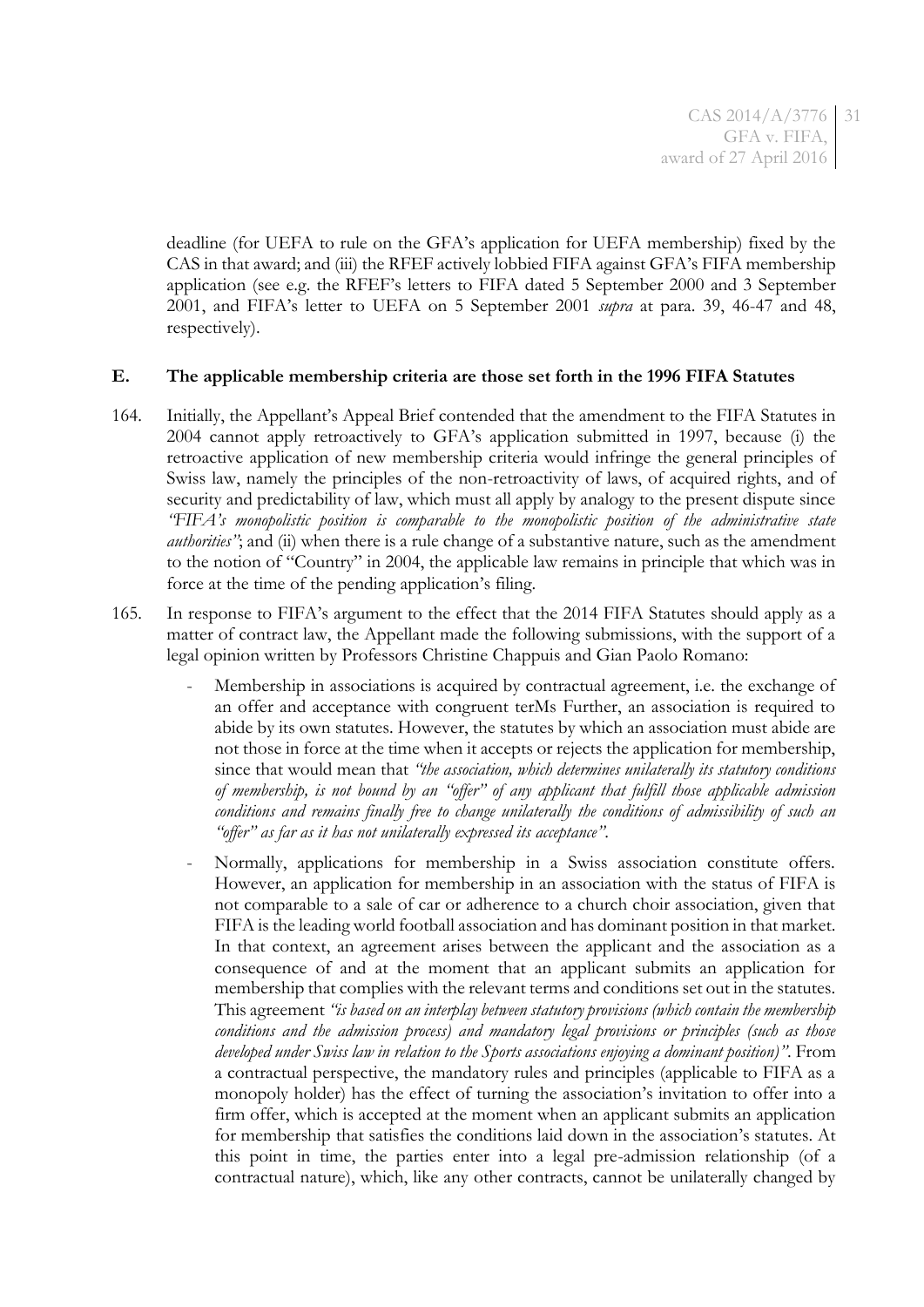either party. The applicant obtains a *"right to obtain admission"* and the association a *"obligation to grant admission"*. Such a *"right to obtain admission"* should not be confused with rights and obligations acquired by an applicant when the admission contract is entered into. To sum up, *"[a]s a matter of consequence, under Swiss law, the GFA has, at the time of filing its request for membership in 1997, already acquired a "right to admission" (with the FIFA's corollary "obligation to grant admission") as a consequence of its fulfilling the formal and substantive conditions laid down in the 1996 FIFA statutes and, therefore, FIFA's change of statutes in 2004 cannot, as a matter of contract law, affect the GFA's right to be admitted as a FIFA member (nor FIFA's obligation to grant admission the GFA)"*. It follows that GFA, although it did not formally acquire UEFA membership until 2013, i.e. after the rule change of 2004, it had satisfied the conditions for UEFA membership at least as early as August 2001 (the date on which the UEFA Expert Report was issued) or 2002 (at the beginning of the first GFA-UEFA CAS case that held GFA to be qualified for UEFA membership), and that the only reason it did not obtain UEFA membership at that time was that UEFA failed to comply with its obligation to admit GFA, forcing GFA to seek membership through a second and then third CAS case against UEFA. Furthermore, GFA's right to membership is not time-barred under Swiss law because: (i) although said *"right to obtain admission"* existed in 2002, it could not be exercised against FIFA until it obtained the condition of being a UEFA member; (ii) the time necessary to obtain UEFA membership cannot be detrimental to GFA's *"right to obtain admission"*; and (iii) GFA's claim to FIFA membership cannot be time-barred as long as FIFA's undue rejection results in a continuous violation of GFA's personality rights (on which GFA's right to membership is based).

- FIFA's application of the 2014 FIFA Statutes is a violation of good faith given that FIFA voluntarily delayed the treatment of GFA's case and instigated or assisted UEFA's delay so that it could implement the amendment to the term "Country" in 2004 before considering GFA's application for FIFA membership. Therefore, FIFA must examine GFA's application on the basis of the membership criteria of the 1996 FIFA Statutes.
- 166. In any event, the application of the intertemporal conflict of laws criteria lead to the same conclusion: the 1996 FIFA Regulations are applicable to the GFA's membership application. In this connection, the Appellant states as follows:

*"Significant guidance and inspiration may be drawn from* [the principles of intertemporal conflict of laws (Article 1-4 of the Final Title CC)] *by way of analogy. Based on the principle of non-retroactivity of substantive laws, a new law may not affect substantive rights that have arisen – and are therefore 'droit acquis' – under the old law, let alone suppress them altogether. Here the 2004 FIFA Statutes, which, in this context are analogous to the 'new law', purpose to impose a new substantive requirement of being an 'independent state recognized by the international community', which the GFA does not fulfill. However, such a statutory provision, being of substantive nature, cannot affect a right of GFA to be admitted, which had already arisen under the 1996 FIFA Statutes, which are analogous to the 'old law', read in conjunction with the mandatory rule of Swiss law*…*".*

167. FIFA's assertion that GFA's 1997 application for FIFA membership lapsed with the effluxion of time and that, as a matter of Swiss law, it was terminated on 26 February 2007, with the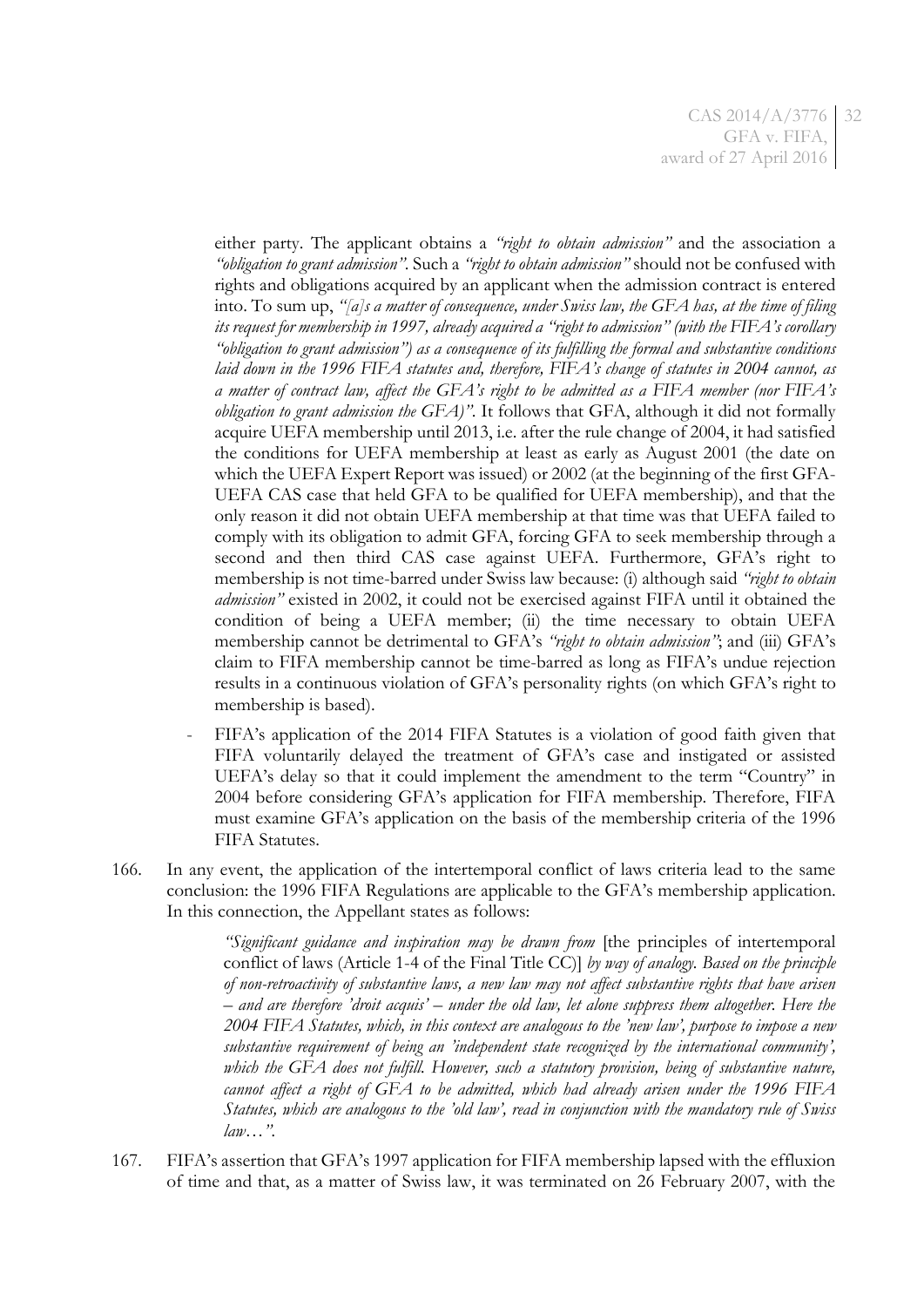result that it was thereafter presenting a "new" application subject to the 2014 FIFA Statutes, is unsustainable for the following reasons:

- FIFA cannot rely on the unlawful conduct of the UEFA Congress in 2007 (see *supra* at para. [73\)](#page-13-0), nor on the technicality that CAS accepted (by majority) jurisdiction in the third GFA-UEFA CAS case as an ordinary arbitration as opposed to an appeal arbitration (whereas GFA filed its appeal for arbitration on three grounds, one of which was an appeal arbitration). Doing so would be self-serving and fundamentally unfair in light of the history of the Parties' relationship. Moreover, GFA did not have an obligation to challenge the UEFA 2007 Congress Decision before the ordinary Court of Nyon because, as a provisional member of UEFA already in 2006, GFA was subject to Articles 61 and 62 of the UEFA Statutes which granted CAS jurisdiction over such a dispute.
- In any case, given that the third GFA-UEFA CAS Award held UEFA's actions to be unlawful and granted GFA full UEFA membership on the basis that GFA satisfied the relevant criteria of the applicable UEFA Statutes, any such "termination" must be considered "expunged". In this respect: (i) the third GFA-UEFA CAS Award, overturning the UEFA 2007 Congress Decision, has an *erga omnes* effect on all persons interested in that award, even if not parties to the relevant CAS proceedings; (ii) GFA challenged the UEFA 2007 Congress Decision in a timely fashion, because under Swiss law, the time to challenge a decision starts to run when the appellant has full knowledge of the decision (here that would be when GFA received the reasons for the UEFA 2007 Congress Decision during pendency of the third GFA-UEFA CAS case); (iii) an appeal to the ordinary courts of Switzerland against the UEFA 2007 Congress Decision would have been dismissed for lack of jurisdiction, since GFA's status as a provisional member of UEFA required it to submit its disputes exclusively to CAS in accordance with the UEFA Statutes; and (iv) GFA did not accept, by proceeding to update its application in accordance with the 2013 Admission Regulations, that its membership application was a new one, as it had made a reservation to contrary effect on 15 November 2013.
- 168. Equally unsustainable is FIFA's contention that if the Parties entered into an arbitration agreement on 21 February 2014 on the basis of Article (3)(1)(s) of the FIFA Statutes, it results in a "new" application and the GFA's acceptance of the 2014 FIFA Statutes: (i) GFA's letter of 19 September 2013 clearly expressed its intent to *"revise and to confirm the resumption"* of its membership application originally submitted in 1997, with the result that there was no "new" application in 2013 which could be subject to the post-2004 FIFA Statutes; and (ii) GFA made clear in its letter of 15 November 2013 that updating the file, as per FIFA's request, in accordance with the 2013 Admission Regulations would not have altered the fact that GFA's application was filed in 1997 and is, thus, to be governed by the 1996 FIFA Statutes.

#### **F. The GFA satisfies the membership criteria set forth in the 1996 FIFA Statutes**

169. The Appellant maintains that it satisfies the FIFA membership criteria of the 1996 FIFA Statutes. According to GFA, the provisions of the FIFA Statutes must be construed (i) with a purposive approach; (ii) in accordance with the meaning of its text, as it could or should be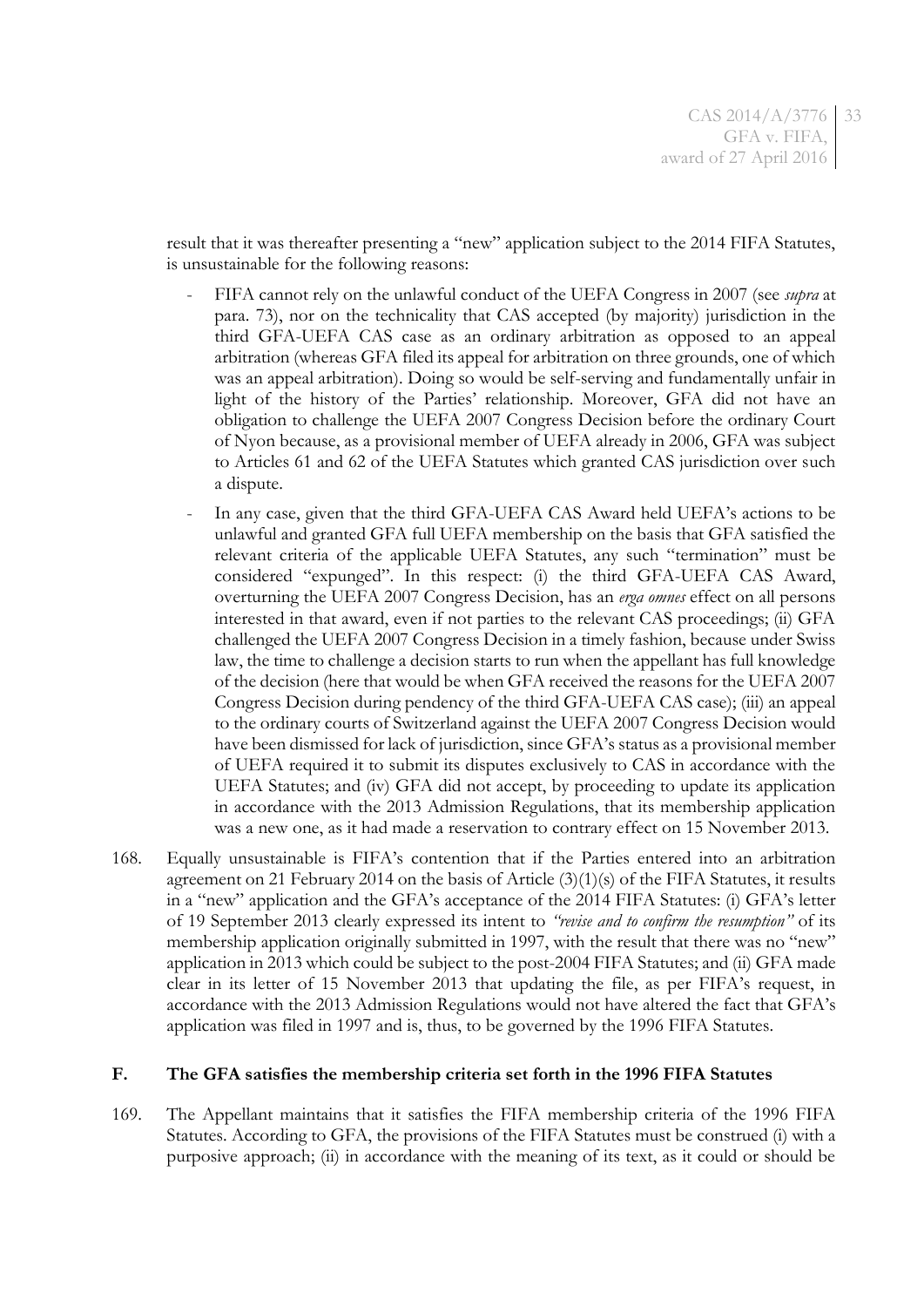understood in a given situation; and (iii) against FIFA as the party imposing the text of the provision (*in dubio contra stipulatorem*).

- 170. Further, the term "country" in Article 1, para. 2 of the 1996 FIFA Statutes must be interpreted consistent with the manner in which FIFA applied the provision at the time of GFA's application – i.e. to include territories that are analogous to Gibraltar in terms of status, such as Bermuda (1962), Cayman Islands (1992), Anguilla (1996), British Virgin Islands (1996), Montserrat (1996) and Turks and Caicos Islands (1998), all of which are British Overseas Territories – and need not be understood in its common political meaning, but rather in accord with the provision's purpose.
- 171. The Appellant rejects (i) FIFA's assertion that said other territories were admitted on the basis of Article 1, para. 5 of the 1996 FIFA Statutes or Article 10, para. 6 of the 2014 FIFA Statutes, and (ii) that GFA is distinguishable from said territories based on its alleged status as a "unique case" and as a "disputed territory", noting that FIFA has failed to satisfy its burden of proving either claim.
- <span id="page-33-0"></span>172. Gibraltar's alleged status as "disputed territory" has no bearing on whether GFA satisfies the membership criteria of the 1996 FIFA Statutes or the 2014 FIFA Statutes; it does not advance FIFA's defence. This factor cannot legitimately be given weight since, inter alia, (i) it is not identified in any editions of the FIFA Statutes or the 2013 Admission Regulations, or in the Appealed Decision, or in any correspondence from FIFA to GFA between 1997 and 1999, or after FIFA transferred the file to UEFA, or during the FIFA/UEFA joint delegation's inspection of May 2000, or in the 1991 FIFA Decision; (ii) it is a political consideration which in view of Article 3 of the 2014 FIFA Statutes can be given no weight; (iii) in any event, there is no legitimate dispute, as Spain ceded Gibraltar to the United Kingdom in 1713 pursuant to Article X of the Treaty of Utrecht; and (iv) it would be inconsistent with FIFA's application of its membership criteria to other "disputed" or "sensitive" but nevertheless accepted territories such as Chinese Taipei, Palestine and Timor-Leste.
- 173. The Appellant rejects any comparisons to Northern Mariana Islands FA and the Zanzibar FA, as those federations, due to the timing of their application, are subject to criteria first implemented in the 2004 FIFA Statutes, which require that an association be responsible for organizing football in *"an independent state recognised by the international community"*.
- 174. The Appellant thus satisfies the membership criteria of the 1996 FIFA Statutes, which did not impose on any applicant the requirement that it be *"an independent state recognised by the international community"*.
- 175. In addition, even though the FIFA Executive Committee Decision of 1991 referred to the *"extremely special nature of [Gibraltar's] geographical and political position"*, FIFA did not raise such objection following the GFA's 1997 application. Had there been any significant problem with eligibility in 1997 for this or any other reason, FIFA would have said so and would neither have allowed the application process to continue, nor spent two years completing the first step before transferring the file to UEFA. The extensive contacts between FIFA and GFA in those years cannot be explained by the need to confirm that the file was complete; there would have been no reason to transfer the file to UEFA if FIFA considered that GFA's application for FIFA membership had no merit.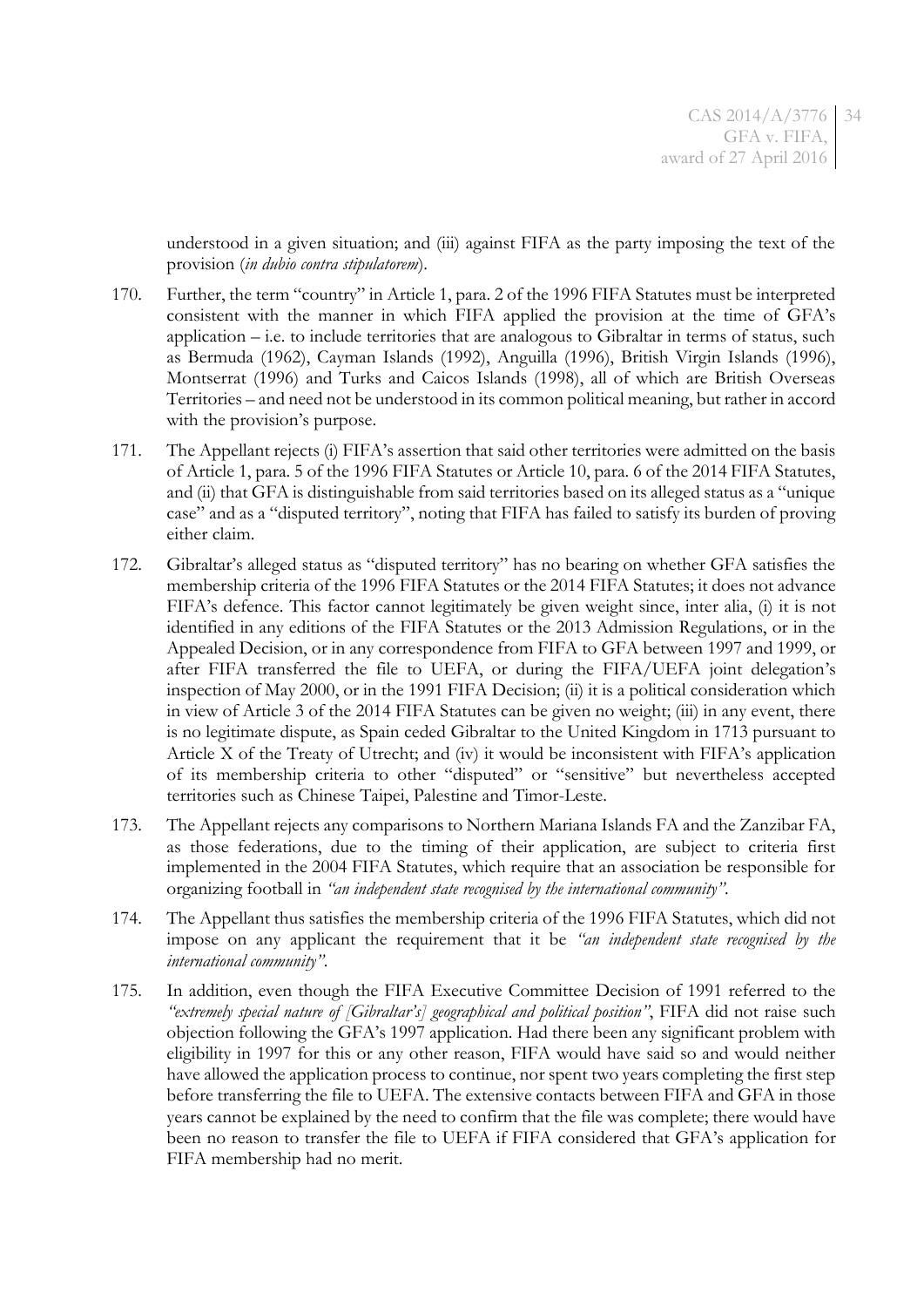- <span id="page-34-0"></span>176. The Appellant rejects the Respondent's assertion that it did not change the concept of "country" in 2004, but rather simply codified its allegedly already-existing meaning of *"an independent state recognized by the international community"*. The Appellant denies the relevance of the Swiss Federal Tribunal's judgment in GOC v. IOC (Decision 5A\_21/2011 of 10 February 2012), on which the Respondent relies; that case is distinguishable on the following grounds: (i) the Olympic Charter gave "large discretion" to the IOC in defining the notion of "country", whereas in the present case FIFA has no such discretion; (ii) the changes to the Olympic Charter had been under discussion since the 1980s, i.e. before GOC's application, and the IOC informed GOC of those discussions at the outset of its application process, whereas in the present case it took three years after the GFA filed its application for FIFA to commence discussions on amending its membership criteria; and (iii) the IOC did not admit similar territories after 1987, i.e. several years prior to the GOC filing its application, whereas in the present case FIFA admitted all other analogous applications aside from that of GFA.
- 177. In any event, GFA has satisfied Article 1, para. 5 of the 1996 FIFA Statutes (and continues to satisfy Article 10, para. 6 of the 2014 FIFA Statutes), as it is an association *"in a region which has not yet gained independence"* that has *"the authorisation of the national association of the country on which it is dependent"*, i.e. the FA. FIFA accepted New Caledonia with the support of the French Football Federation (as admitted by Respondent) and Palestine with the support on the country on which it is arguably "dependent", Israel (as disclosed in the Minutes of the  $51<sup>st</sup>$ Ordinary FIFA Congress in Paris on 7/8 June 1998). With regard to the territories of Catalonia, North Ossetia and Kosovo, the Appellant notes that these territories lie within the geographical territory of the relevant country on which their respective associations depend on for purposes of Article 1(5); therefore, they are not in a comparable situation to GFA. Finally, the Appellant disagrees that Article 1, para. 5 of the 1996 FIFA Statutes and Article 10, para. 6 of the 2014 FIFA Statutes require a region to *"be on the way to independence"*.

### **G. There are legal constraints on FIFA's freedom of action under Swiss law**

- 178. Although an association incorporated under the laws of Switzerland may freely accept or refuse any applicant even if the applicant fulfils all statutory conditions, that discretion is subject to a number of legal constraints under Swiss law, derived from (i) personality rights (Article 28 of the Swiss Civil Code or "CC"), (ii) the obligation to act in good faith (Article 2 CC), and (iii) competition law under the Swiss Cartel Act, as FIFA holds a dominant position in the market. FIFA has crossed the line of those legal constraints and the Panel should consequently "step into the shoes" of FIFA and declare GFA a member of FIFA with immediate effect.
- 179. As to the first legal constraint, FIFA has violated GFA's personality rights pursuant to Art. 28 CC because:
	- FIFA enjoys a monopolistic position in the worldwide organization of football and thus does not have an absolute freedom to exclude members; instead, as a monopoly holder, FIFA has the duty to admit an applicant to FIFA membership so long as (i) that applicant satisfies the applicable membership criteria and (ii) there are no justified grounds for the non-admission. Since FIFA refused to admit GFA, despite GFA having satisfied the FIFA membership criteria of the 1996 FIFA Statutes and FIFA having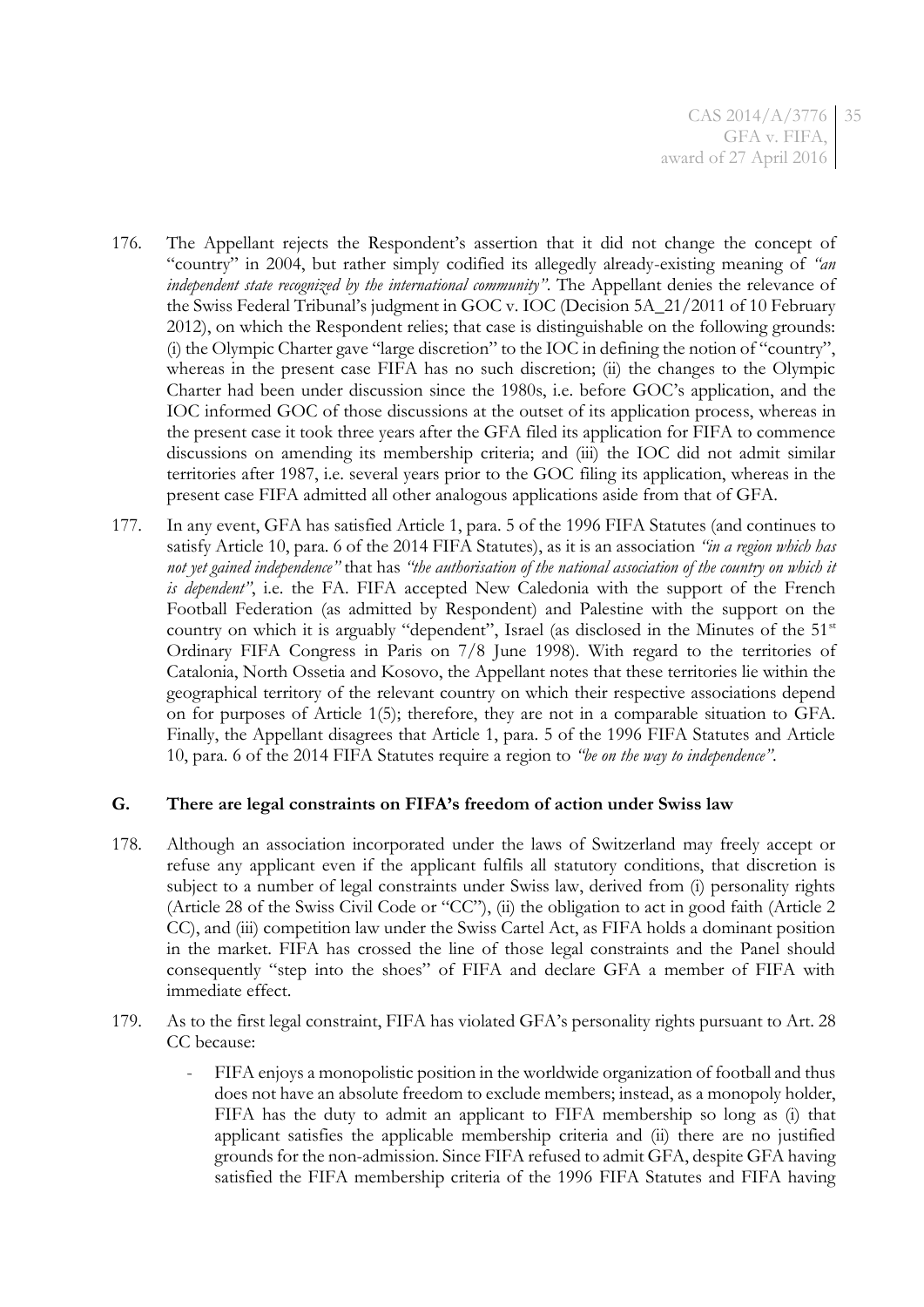admitted under the same regulations football associations of other territories comparable to Gibraltar, it has acted in a discriminatory manner and violated GFA's rights under Article 28 CC, particularly its right to engage in sporting and economic activities through its participation in FIFA.

- FIFA's infringement of said personality rights is not justified by any overriding interest:
	- (i) GFA does not need to fulfil the 2014 FIFA Statutes since FIFA has an obligation of a contractual nature, created at the moment that GFA filed its application in 1997, which prevents FIFA from applying any substantive criteria other than those included in the 1996 FIFA Statutes. Therefore, the allegation that GFA fails to satisfy the "country" requirement of the 2014 FIFA Statutes and that this is a legitimate reason for refusing its membership application is incorrect; the 1996 FIFA Statutes apply, and GFA has satisfied them.
	- (ii) FIFA is not authorized to reject GFA's application on the ground that Gibraltar is allegedly a "disputed" or "sensitive" territory. In this respect, FIFA has failed to prove that (a) Gibraltar is a "disputed" or "sensitive" territory in any real sense; (b) the characterization of a "disputed" or "sensitive" territory is sufficient to distinguish GFA's situation with respect to football matters from that of other non-independent territories or "disputed territories" which FIFA admitted under the 1996 FIFA Statutes; and (c) FIFA's interest in refusing membership to the GFA overrides GFA's interest in becoming a member. FIFA never invoked this ground before (see *supra* at [172\)](#page-33-0); raising it now violates the principle of good faith.
- The balance of interest actually weighs in favour of GFA because: (i) there is no objective reason for discriminating against GFA; (ii) the *"consequences are significant for [GFA's] Players, Clubs, Referees and fans – they are denied any meaningful access to international competitions organised by FIFA, the substantial economic 'related services which accompany such competitions, the significant training and development investment which FIFA provides to its members, and the administrative resources (such as the TMS) which provide assistance and protection for the GFA's members"*; (iii) the denial of access is substantial, since, unlike in the *GOC v. IOC* case, here Gibraltarians cannot play for the UK; and (iv) there is no proven danger that accepting the GFA as a FIFA member will lead to any conflict.
- The Respondent's reliance on *GOC v. IOC* to support the proposition that FIFA has an overriding interest (see *infra* at para. [221\)](#page-50-0) is unavailing because: (i) in that case the amendment to the Olympic Charter arose against the backdrop of a long debate as to the criteria for recognition of National Olympic Committees, which started in the 1980s, before GOC even filed its request for recognition, whereas in the present case the FIFA Statutes followed UEFA's amendments to its Statutes, which the CAS held to be motivated by a desire to prevent the GFA from obtaining membership to UEFA; (ii) of the reasons mentioned *supra* at para. [176;](#page-34-0) and (iii) the language indicating that IOC had an overriding interest in *"avoiding proliferation of NOCs which exercise jurisdiction in territories that do not correspond to a state recognized by the International Community and the admission of which would be a source of conflicts with sovereign states on which such territories depend"* refers to the UK and not the Kingdom of Spain, which is key considering that GOC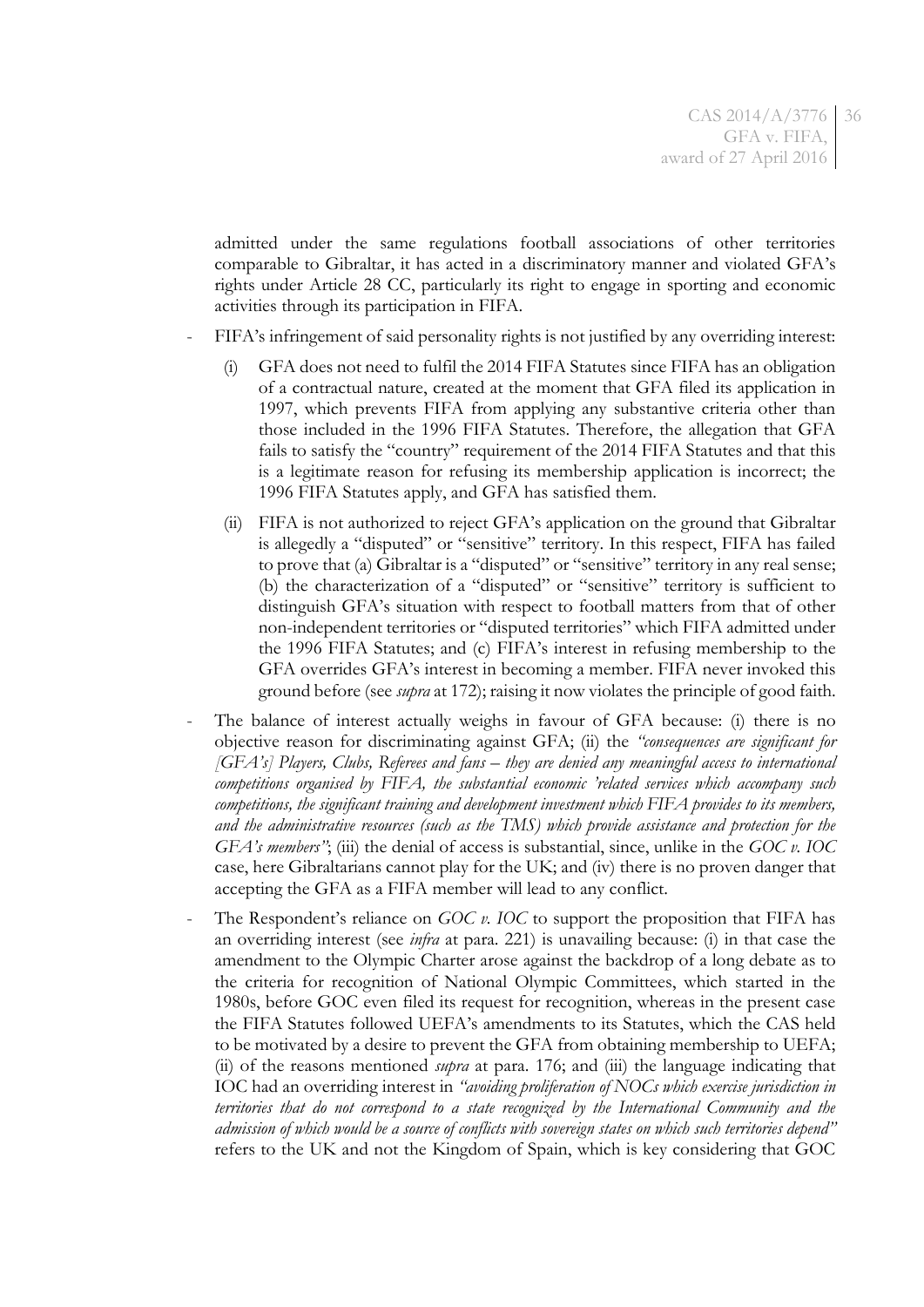did not have the support of the UK, whereas in the present case the GFA does have the support of the FA.

- In light of the above, the Respondent violated GFA's personality rights and, in accordance with Article 28(a) CC, the Panel has the authority to compel FIFA to enter into a membership relationship with GFA in order to ensure that FIFA ceases to infringe those personality rights.
- <span id="page-36-0"></span>180. Second, FIFA has violated the principle of good faith contained in Art. 2 CC because:
	- A legal relationship of a contractual nature between the Parties was created at the moment of the filing of an application in conformity with the relevant terms and conditions. The terms of that pre-admission contract must be interpreted in good faith. As a consequence, FIFA cannot apply the 1996 FIFA Statutes in a manner contrary to its treatment of other applicants, or contrary to GFA's legitimate expectation as FIFA spent two years assessing the application before transferring the file to UEFA for admission to the latter.
	- As declared in the third GFA-UEFA CAS Award, FIFA's discretion when considering the admission of new members cannot be exercised arbitrarily. Good faith requires justified and objective reasons for refusing to admit an applicant who fulfils the criteria for membership. FIFA has failed to identify any such objective or justified reasons and has thus violated the principle of good faith: (i) at the time of GFA's application and during the whole "preliminary procedure" (before FIFA transferred the file to UEFA), FIFA did not raise any issue as to GFA's compliance with the criteria for membership; (ii) FIFA actively and without any objection participated in the second phase of the procedure (UEFA's evaluation of GFA for a period of two years), notably by partaking in the joint FIFA/UEFA visit to GFA; (iii) FIFA's reason that GFA is a "unique case" and "disputed territory" is misconceived for the reasons alluded to *supra* at para. [172](#page-33-0) *et seq.*; (iv) FIFA cannot exclude an applicant who satisfies the rules that FIFA publishes; (v) it is arbitrary and discriminatory to introduce a rule principally in order to defeat an existing application (of course, FIFA is not barred from amending its Statutes; but applicants whose applications are pending and who proceed on the basis of guidance from the relevant association, would legitimately expect for its application to be assessed pursuant to the membership criteria applicable at the time said application is submitted and not future criteria unilaterally imposed by the association); (vi) applying such a rule change under pressure of the RFEF and/or the Kingdom of Spain for political reasons unrelated to football contravenes Article 3 of the 2014 FIFA Statutes; and (vii) it is arbitrary and discriminatory to delay (or instigate to delay) and freeze GFA's application for FIFA membership while continuing, during the same period, to process the applications of comparable applicants.
- 181. Third, FIFA has violated Article 7 the Swiss Cartel Act in the following ways:
	- FIFA holds a dominant position in the worldwide organization of football; by refusing membership to GFA on discriminatory grounds and without justification, it has prevented GFA's participation in violation of Article 7 of the Swiss Cartel Act.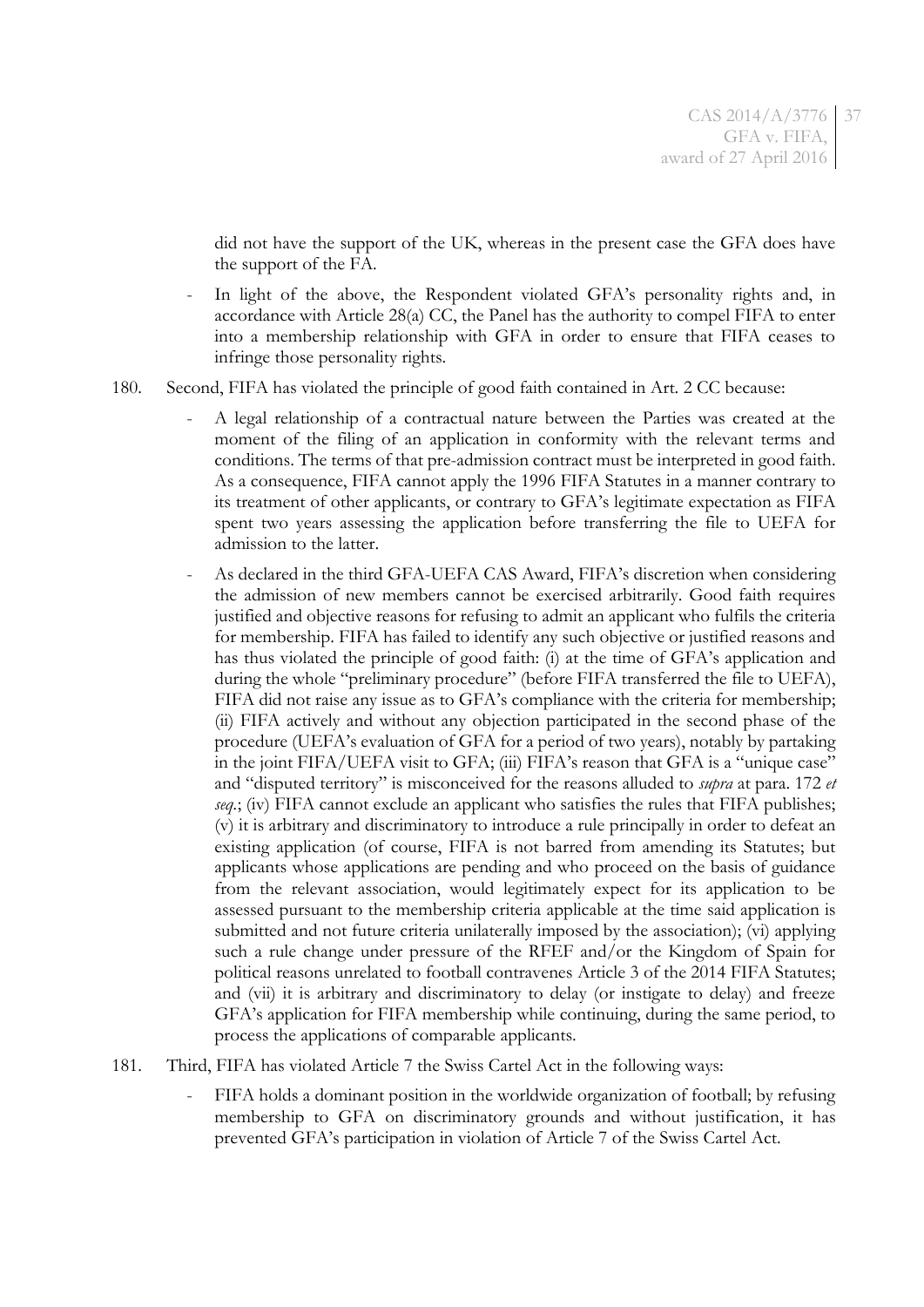- FIFA's refusal to accept the GFA's application for FIFA membership has a relevant effect on competition, as (i) an association that has its seat in Switzerland and is governed by Swiss law, like FIFA, may have an "effect" in Switzerland within the meaning of Article 2, para. 2 of the Swiss Cartel Act, notably the deprivation of the possibility to take part in the corporate life of the Swiss association; (ii) if the Swiss Cartel Act does not apply, it would be difficult to identify a national legislation prohibiting cartels which could ever apply geographically; and (iii) FIFA competitions take place throughout the whole world, including in Switzerland, its organization is managed from Switzerland, and although the Swiss market may be only a small part of FIFA's global market, in any event *"the intensity of the effects occurring in Switzerland is not a condition for application of the Swiss Cartel Act"*.
- FIFA is an undertaking that holds a dominant position in the relevant market and thus is subject to the Swiss Cartel Act. It is safe to assume that FIFA is an "undertaking" if one considers that UEFA has been characterized as such by both Swiss courts and the CAS. Further, FIFA is the leading organization in the world of football and enjoys a monopolistic position in that market; its decisions have a pronounced economic and practical consequences.
- FIFA has abused its dominant position in the relevant market. FIFA's unjustified refusal to accept the GFA as a member, thereby preventing the GFA from accessing the global football market and to take part in world football competitions as well as in the relevant decision-making process within the world governing body, qualifies as "abusive" under the Swiss Cartel Act.
- As remedy, under Articles 12 and 13(b) of the Swiss Cartel Act a person impeded by unlawful restraint from entering or competing in a market is entitled to request (and the judge entitled to order) that the person responsible for that hindrance be obligated to contract. Accordingly, GFA is entitled to ask the Panel to remove the alleged hindrance by obligating FIFA to grant it FIFA membership.
- 182. Finally, *"in application of Articles 28a of the Swiss Civil Code and of 13(b) of the Cartel Act, a judge is not only entitled to make a declaratory order that a breach of law is illegal, or to prohibit certain acts, but he also has the power directly to correct or eliminate a pending breach. A judge may even issue, in the dispositive of the judgment, such declarations in the name of the liable party as are necessary to establish or redress the legal situation subject, however, to the respective submissions of the party requesting such an order* (citation omitted)*. As noted by the* [Third GFA-UEFA CAS Award], 'the Judge may stand in the shoes of an association and declare a person to be a member of an association and oblige the association to do all necessary to allow the applicant to exercise its membership rights (citation omitted)… *GFA fulfils all the requisite conditions to be a member of FIFA and given the long-standing history of its file, does not wish to take any risk again that might see the delay made any longer. As a result, the GFA respectfully seeks an award from the CAS… a self executory declaration that the GFA is immediately member of FIFA and enjoys with all rights and obligations attached to the status of FIFA member with immediate effect"*.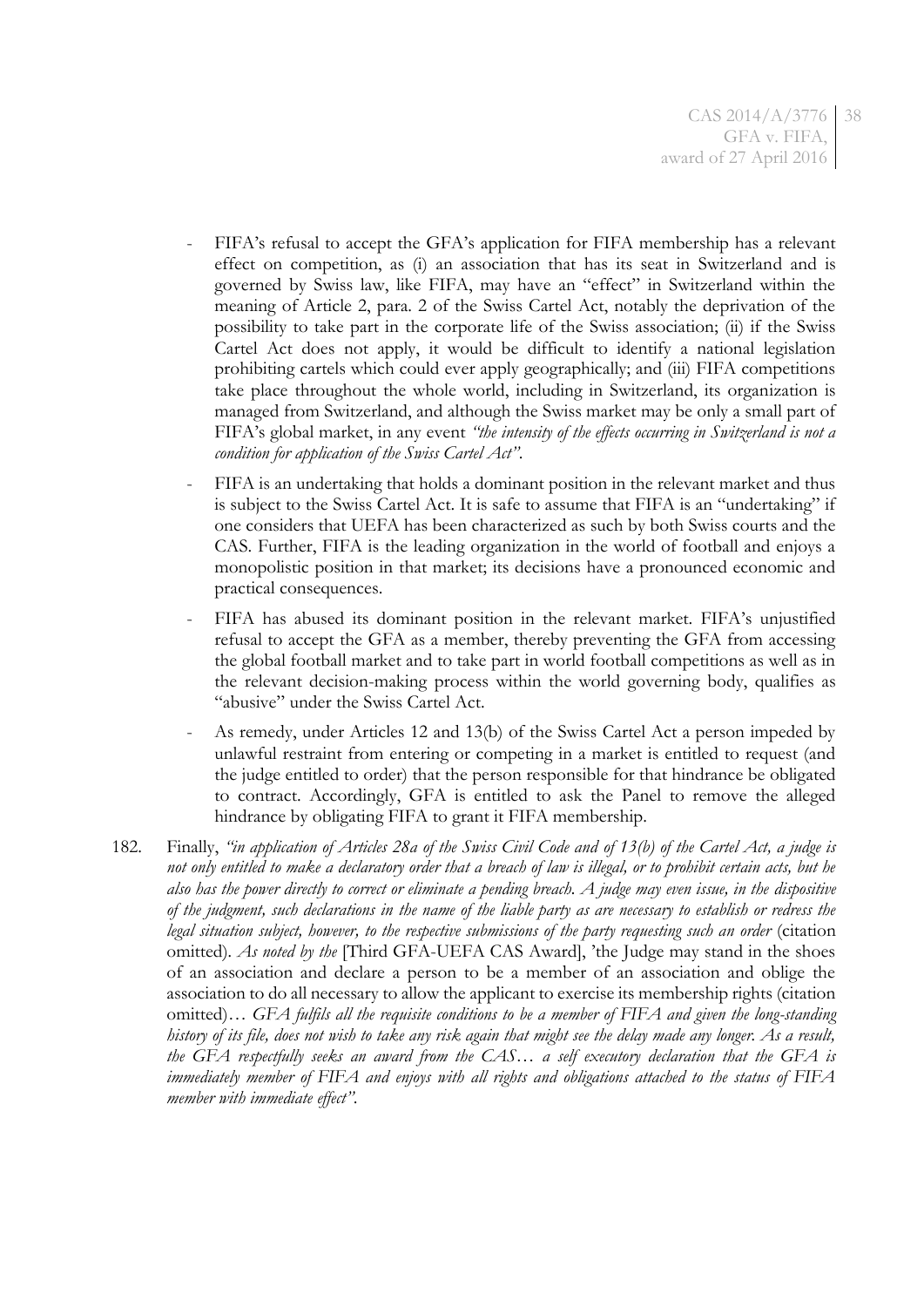## **H. FIFA has violated general principles of law**

- 183. Furthermore, FIFA's actions have infringed its obligations under the general principles of law either inherent in the administration of sport or derived from Swiss law, EU law and the ECHR, specifically the principles of:
	- good faith: For the same reasons alluded to in para. [180](#page-36-0) and because it required FIFA to *"act consistently with the basis of its proposed processing of the 1997 application which was communicated to the GFA's official"*.
	- fairness: because FIFA failed to act in a procedurally fair manner, meaning that it failed to (i) provide GFA an adequate opportunity to put its case and to be present when its application was being discussed by FIFA with third parties and (ii) deal with GFA's 1997 application in a timely fashion. If GFA's application had been dealt with in a normal way, it would have obtained FIFA membership prior to the amendment of the FIFA membership criteria in 2004. In this connection, FIFA can find no excuse in UEFA's unlawful conduct.
	- equal treatment: FIFA treated the GFA application differently than the applications of other comparable associations without providing any objectively justifiable distinction between them.
	- proportionality: FIFA acted disproportionately, i.e. its refusal to grant GFA membership in the face of established practice did not pursue a legitimate and identified aim.
	- certainty, acquired rights, and legitimate expectation: FIFA changed its rules for no other reason than to neutralize a right that GFA had already acquired by submitting its application in 1997 in compliance with and in satisfaction of the 1996 FIFA Statutes. GFA acquired a legitimate right and expectation that FIFA would deal with its application in accordance with the 1996 FIFA Statutes.
	- protection of fundamental rights: GFA's right to property was contravened by FIFA's amending its membership criteria in a way that would create additional new requirements. The Appellant insists that the protection of fundamental rights under the ECHR apply to FIFA even though it is not a state authority because it exercises quasipublic functions by acting as a private regulatory agency.
- 184. With regard to Respondent's contention that there is no material difference between Swiss law and the general principles of law, the Appellant asserts that *"the general principles derived from the practice and principles of good administration of Sports authorities, as well as a growing body of legal authorities, are sensitive to the sporting context. As such, the analysis of FIFA's conduct must be seen from the perspective of the exclusive position it occupies at the apex of world football, and as the sole gatekeeper of access to international; (i.e. non-regional) football competitions at national and club level"*. FIFA cannot maintain that principles such as the duty of fairness, equal treatment and proportionality do not apply to non-members.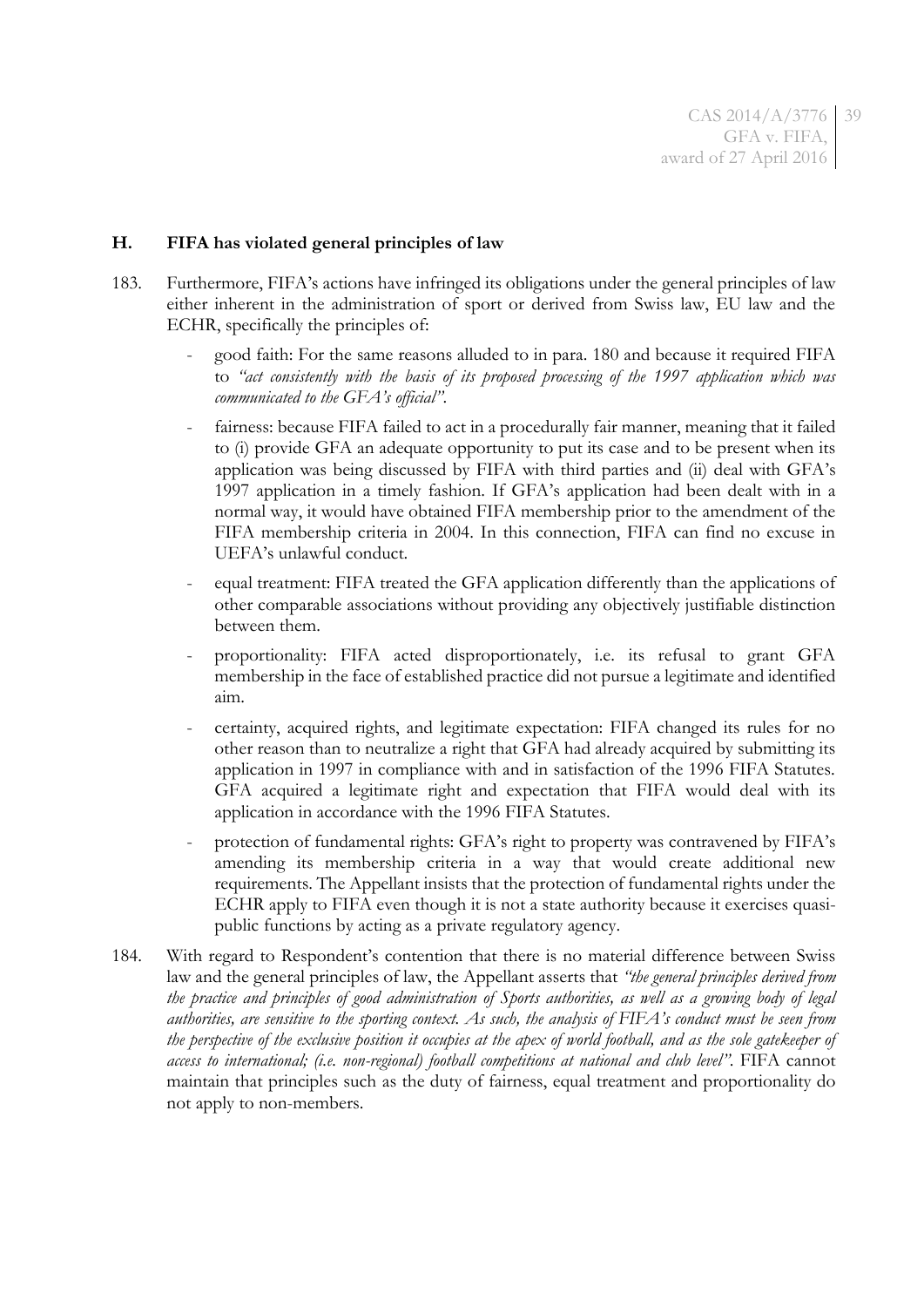### **I. FIFA has violated EU competition law and EU freedom of movement law**

- 185. FIFA has violated EU competition law as follows:
	- (i) Article 101(1) TFEU: FIFA's refusal to deal with GFA constitutes a restrictive decision of an association of undertakings. In essence, FIFA's membership rules and their application, as exemplified by the manner in which FIFA sought to use them with respect to GFA's FIFA membership application, are neither objective, nor sufficiently determinate, nor capable of uniform, non-discriminatory application and, therefore, contravene EU case law.
	- (ii) Article 102 TFEU: FIFA is an undertaking which abused its dominant position as the *de facto* monopoly regulator of worldwide football by (i) imposing upon GFA's membership application conditions dissimilar to those applied, during the same period, to applications of other associations from comparable territories, and (ii) engaging in conduct that restricted the growth and expansion of GFA's activities and generally of football in Gibraltar to the direct detriment of all the consumers of this sport in Gibraltar. As to the relevant market for purposes of Article 102 TFEU, FIFA does not operate in the same market as UEFA. For one, FIFA does not operate in a market which provides sporting events for clubs throughout the course of the year and on a regular basis, as does UEFA (e.g. the UEFA Champions League); instead FIFA's competitions, which are most notably the FIFA World Cup and FIFA Club World Cup *"take place according to a different cycle, and yet are incredibly lucrative and soughtafter content, which broadcasters bid for separately, according to the terms of the organising committee"*. Therefore, FIFA must be considered a *"*de facto *monopoly regulator of cross-border football across the globe, and organiser of cross-border football events including the World Cup"*.
- 186. FIFA's exclusionary actions were disproportionate and discriminatory. Its treatment of Gibraltar as an alleged "unique case" or "disputed territory", provided no justification for its anti-competitive behaviour.
- 187. FIFA breached the EU rules on free movement (i.e. Articles 45 (freedom of workers), 49 (freedom of establishment) and 56 (freedom to provide services) of the TFEU).
- 188. In light of the above, GFA's Appeal Brief seeks the following relief:

*"280.1. A Declaration that the GFA's application for membership must be considered and decided by FIFA on the basis of the criteria for admission applicable when the application was made on 8 January 1997, namely that the applicant association controls association football in its "country" as that word was then applied and interpreted by FIFA under Article 1 of the 1996 Statutes, as opposed to as it has subsequently been defined by amendment as "an independent state recognised by the international community" under Article 10 read together with definition six of the definitions section of the 2014 FIFA Statutes.*

*280.2. A Declaration that the GFA does satisfy those criteria for admission applicable when the application was made on 8 January 1997.*

*280.3. A Declaration that the FIFA Executive Committee is obliged to submit, and an Order that the FIFA Executive Committee do submit, the GFA's application to the next FIFA Congress.*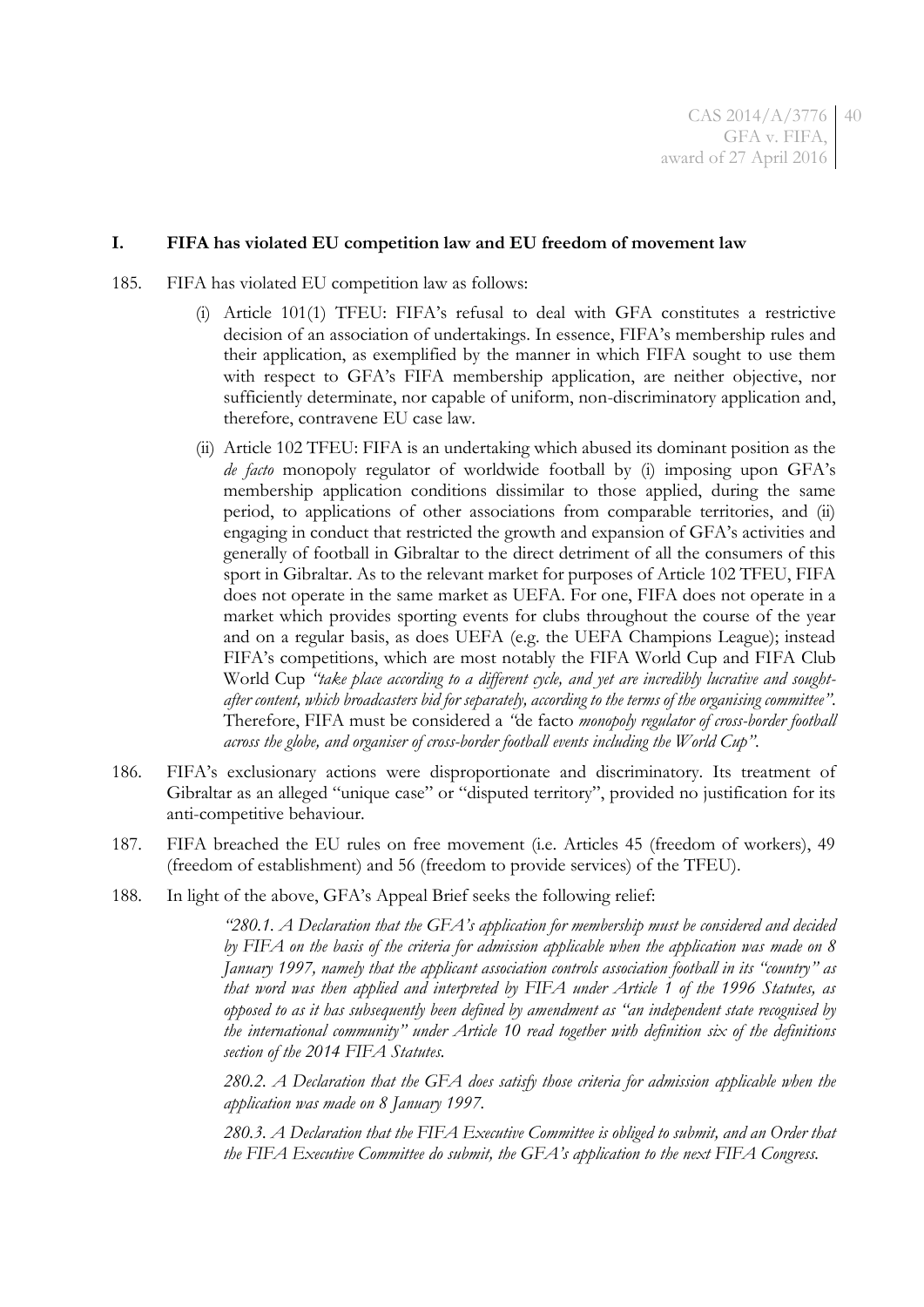*280.4. A Declaration that the FIFA Executive Committee is obliged so to submit, and an Order that the FIFA Executive Committee do so submit, the GFA's application together with a request and/or recommendation that it be accepted by the FIFA Congress.*

*280.5. An Order that FIFA and/or the FIFA Executive Committee and/or the FIFA Congress and/or any other competent or relevant FIFA organ and/or each individual Member of FIFA do admit the GFA to full membership of FIFA without delay and/or in any event by the latest the next meeting of the FIFA Congress and/or in any event by a date to be specified by CAS.*

*280.6. An Order that the GFA is immediately a full member of FIFA, and as such FIFA and/or the FIFA Executive Committee and/or the FIFA Congress and/or any other competent or relevant FIFA organ and/or each individual Member of FIFA do treat the GFA in accordance with the FIFA Statutes and Regulations and other rules and in the same way as any other Member and without any discrimination. In particular, but without prejudice to the generality of the above, the GFA shall be immediately eligible and entitled and allowed by FIFA to participate in all such events, championships and competitions as other full Members in the equivalent position to the GFA, and shall be eligible and entitled to, and shall be paid by FIFA, all financial payments that other full Members in the equivalent position to the GFA receive.*

*280.7. An Order that the question of any Damages in respect of the loss and damage sustained by the GFA by reason of FIFA's wrongful failure to admit it to membership be reserved.*

*280.8. An Order that FIFA pay all costs of the arbitration as well as legal costs incurred by the GFA"*.

189. Reacting to the Respondent's objections as to the admissibility of the Appellant's requests for the relief, the Appellant's Reply makes clear that its primary request for relief is that set out in paras. 280.6, 280.7 and 280.8 of the Appeal Brief (respectively, a self-executory Declaration that the GFA is a member of FIFA with immediate effect, a reservation of the question of damages, and costs and legal expenses). Specifically concerning its request to reserve the question of damages, the Respondent points out that it is not inconsistent with Article R56 of the CAS Code as *"[t]o date, the GFA has no choice but to reserve its rights at this stage because the question on damages is dependent on the main question of membership and difficult to address within the constraint of the deadlines of the present Appeal proceedings, especially where an applicant (by contrast to a member) has limited access to relevant financial information"*. The Appellant also clarifies that, secondarily, it requests the substantive relief set out in paras. 280.1 to 280.5 of the Appeal Brief. It explains that it takes this approach *ex abundanti cautela* in light of its previous experience with the UEFA CAS arbitrations, where UEFA sidestepped awarding membership to the GFA by engaging in a serious of procedural devices premised on the form of the relief that could be sought at each stage. The Appellant concludes that, in order to avoid any doubt, the Panel should read its requests for relief as follows:

*"As primary relief:*

- *(1) A self-executory Declaration that the GFA is awarded membership of FIFA with immediate effect (§280.6...);*
- *(2) An order that the question of Damages in respect of the loss and damage sustained by the GFA by reason of FIFA's wrongful failure to admit it to membership be reserved;*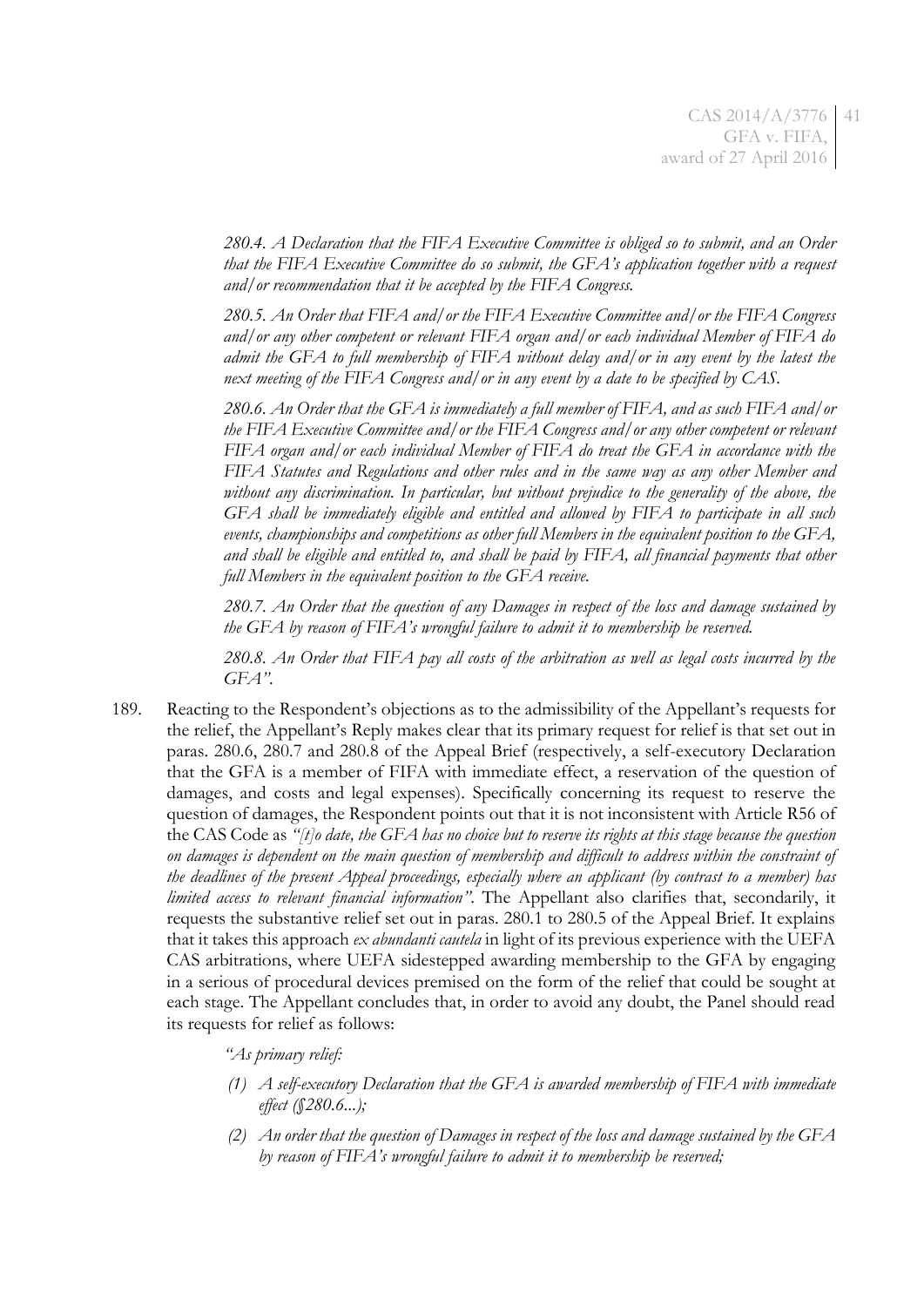- *(3) An Order that FIFA pay all costs of the arbitration as well as legal costs incurred by the GFA.*
- *As Subsidiary Relief:*
- *(1) FIFA is ordered to grant the GFA membership, i.e. FIFA shall take all necessary actions (§§280.1 to 280.5) to admit the GFA to membership of FIFA without delay;*
- *(2) An Order that the question of any Damages in respect of the loss and damage sustained by the GFA by reason of FIFA's wrongful failure to admit it to membership be reserved;*
- *(3) An Order that FIFA pay all costs of the arbitration as well as legal costs incurred by the GFA"*.
- 190. The Appellant's post-hearing brief refers to the requests for relief in the Appel Brief.

## **VII.2 THE RESPONDENT: FIFA**

- 191. According to FIFA, the Appealed Decision was correct inasmuch as the FIFA Executive Committee (i) applied the 2014 version of the FIFA Statutes in force at the time when it issued the Appealed Decision, and (ii) decided not to forward the application to the FIFA Congress on the basis that GFA did not satisfy the requirement of Article 10, para. 1 of the 2014 FIFA Statutes, under which applicants for membership must be responsible for organizing and supervising football *"in an independent state recognised by the international community"*.
- 192. With regard to the principal issues, the Respondent's contentions are as follows:

### **A. CAS lacks jurisdiction to hear the present appeal**

- <span id="page-41-0"></span>193. Under Article 67, para. 1 of the 2014 FIFA Statutes (i) GFA cannot assert any right provided by the 2014 FIFA Statutes until it becomes a member of FIFA, and (ii) said Article 67, para. 1 cannot be read alone, but must be read in connection with Article 66 of the 2014 FIFA Statutes, which does not include non-member applicants as parties entitled to appeal FIFA matters to CAS.
- 194. In its Answer, the Respondent specifies that CAS jurisdiction could in principle be based on the Appellant's acceptance of the offer to arbitrate set forth by Article 3(1)(s) of the 2013 Admission Regulations, but only to the extent that the present arbitration does not concern the application filed by the GFA in 1997. In fact, that application does not constitute an application within the meaning of the 2013 Admission Regulations, and thus falls outside the scope of the offer to arbitrate contained therein. The only reason the Appellant initially ignored this arbitration agreement and relied, instead, on Article 67, para. 1 of the 2014 FIFA Statutes was that the Appellant recognized that acceptance of the arbitration offer under the 2013 Admission Regulations would confirm that its submission of 19 September 2013 constituted a new application (and not a resumption of the 1997 application) and would, therefore, be subject to the membership criteria established in 2004 FIFA Statutes, which the Appellant knew it could not satisfy. In other words, the reason for the Appellant's jurisdictional strategy was its awareness that Article 3(1)(s) of the 2013 Admission Regulations only covers disputes regarding applications filed under those very Regulations.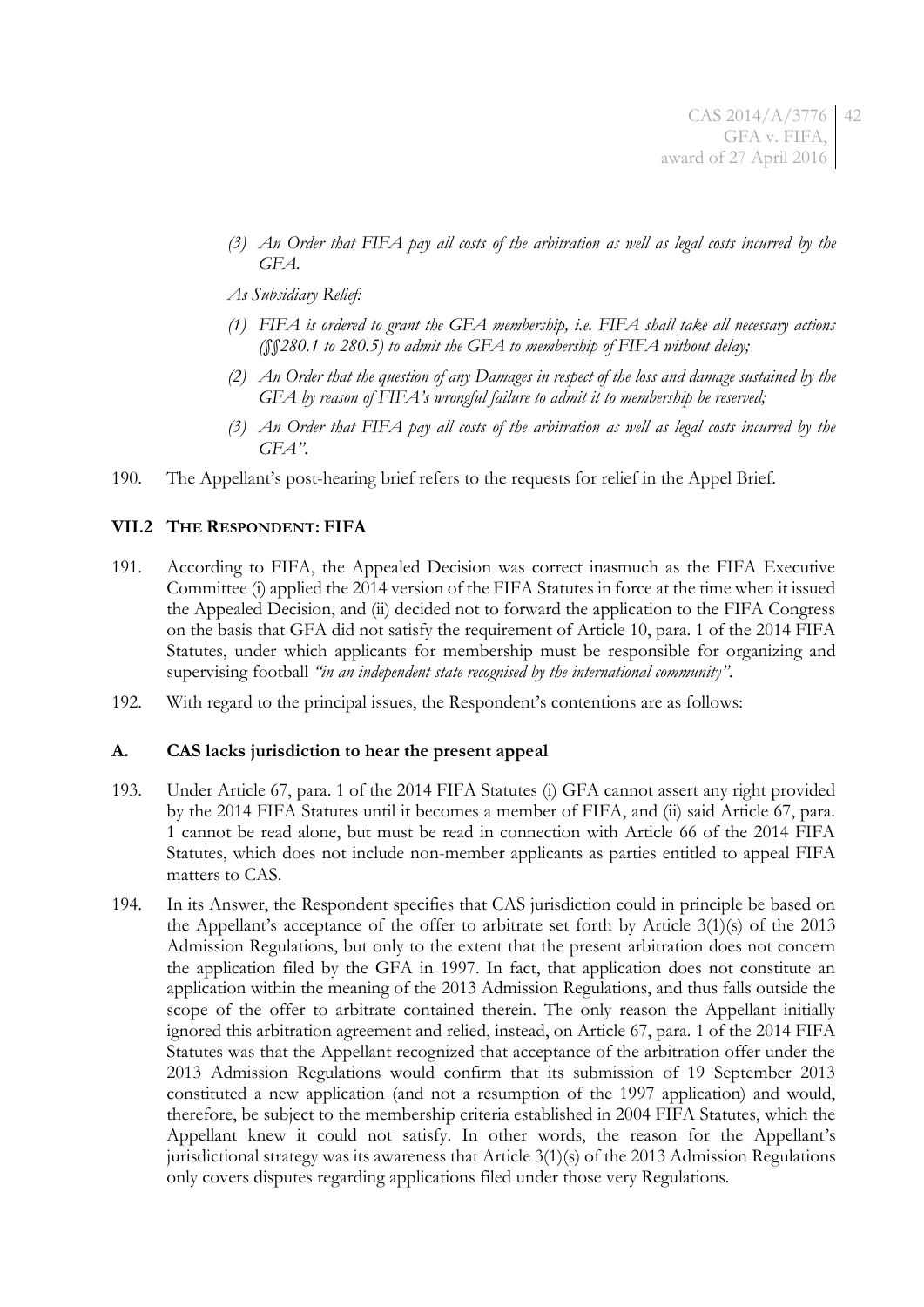- 195. As for the Appellant's claim that GFA accepted the offer to arbitrate on 21 February 2014 only with the previous reservation that the substantive rules applicable to its application would remain those in the 1996 FIFA Statutes, this is an issue that is intertwined with the merits, since the Appellant's reliance on the arbitration agreement made on the basis of Article 3(1)(s) confirms that the application of 19 September 2013 is a new one (not a resumption of the 1997 application) which is, therefore, subject to the version of the FIFA Statutes applicable in 2013. The Appellant did not accept the offer to arbitrate of Article 3(1)(s) of the Admission Regulations, but rather made a "counter-offer" by way of its letter of 15 November 2013 which Respondent did not accept. ATF 129 III 675 made clear that *"as a matter of principle, arbitration agreements are interpreted according to the general rules on the interpretation of contracts (Article 18(1) CO). However, a* restrictive *approach shall be observed when the formation, conclusion, or existence of an arbitration agreement is disputed, since the existence of such an agreement cannot be admitted lightly as it would entail inter alia a waiver of the constitutional right of access to courts and limited remedies against the award"*.
- 196. In the alternative, if the Panel were to conclude that the Parties entered into an arbitration agreement based on Article 3(1)(s), the scope of the arbitration clause does not in any event encompass the dispute arising from the 1997 application, as it should be interpreted (a) by reference to the wording of the second part of Article 3(1)(s) of the Admission Regulations which use the phrase *"regarding the application procedure"*, and (b) in light of the fact that *"application"* in the Admission Regulations consistently refers to Article 10, para. 1 and 10, para. 2 of the FIFA Statutes but not to the 1996 FIFA Statutes. Article 3(1)(a) indeed provides in the relevant part that *"the Application for admission…must contain… documents that show that the applicant represents a country in accordance with article 10 of the Statutes"* (emphasis added). In other words, the scope of arbitration is limited to new applications subject to the substantive rules of the 2014 FIFA Statutes.
- 197. In sum, CAS has jurisdiction only if the Panel agrees that the relevant application for the present appeal is the new one filed in 2013 in accordance with Article 3(1)(s) of the 2013 Admission Regulations, in which case the offer to arbitrate is deemed to be accepted.

## **B. Swiss law is applicable; EU law is not; general principles of law are only residually applicable**

- 198. Swiss law is certainly applicable to the present dispute; however, EU law is not applicable on the basis of Article 19 PILA.
- 199. As for the general principles of law or *lex ludica/lex sportiva*, the Respondent *"does not contest the existence of general principles of law that can be applied in sports disputes without having to determine (or even irrespective of) the national law applicable to the merits"*. That said, even if such principles are accepted, CAS is not necessarily free to disregard Swiss (substantive) law. In fact, *"in proceedings like the present one that are expressly governed by Swiss [law] it is only when the Panel has objective reasons to conclude that the application of Swiss law is not appropriate that it can apply another rule of law, including general principles of law"*.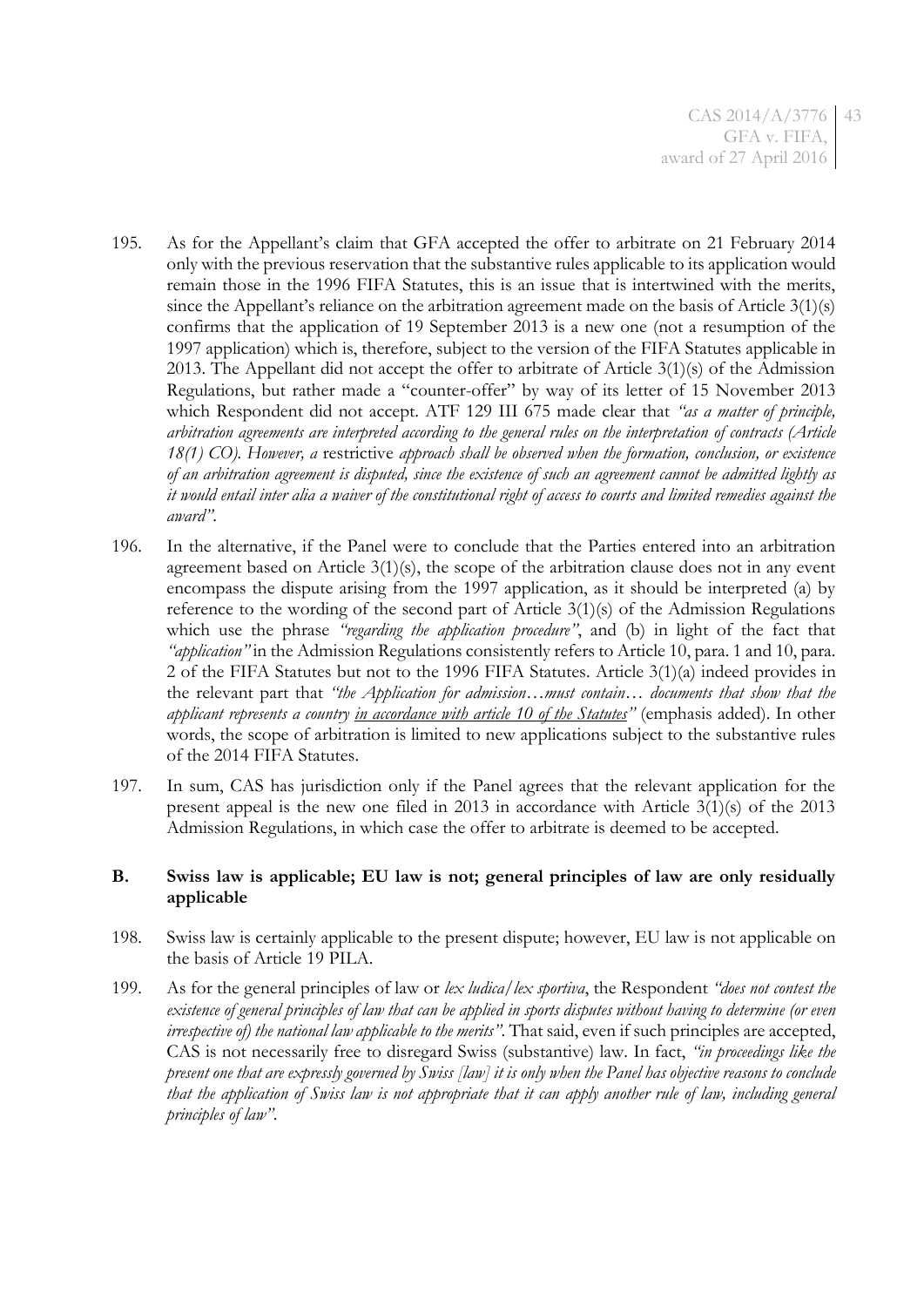## **C. FIFA membership is not necessary for GFA and Gibraltarian footballers to participate in international football**

- 200. GFA may obtain access to international football if it secures affiliation with one of the four British Associations, such as the FA. GFA has already been affiliated in the past with the FA, as demonstrated by: (i) GFA's 1991 application for FIFA membership in which GFA noted that it had been *"for many years … affiliated to the* [FA]*"* and (ii) GFA's Statutes, as attached to its 1997 application, which state that *"The GFA shall take such action as the Council may from time to time deem necessary to become affiliated and remain affiliated to the Football Association of England and Wales and/or to become a member of FIFA and/or any other international governing body or association"*. GFA's explanation that in that context "affiliated" only meant a "cooperation relationship" should be rejected. Three "County Football Associations" may be cited as examples of other football associations that currently participate in international football through the FA: the Jersey Football Association, the Guernsey Football Association, and the Isle of Man Football Association. GFA has failed to prove that it is not affiliated to the FA, or that it can no longer be so affiliated, or that it took all possible measures so to be affiliated; instead, it is evident that GFA simply prefers FIFA memberships over FA affiliation. GFA could rely on the contents of FIFA's post-hearing brief to regain FA membership or to become a member of another British Association; it can *"count on FIFA's support"* in confirming this *"in the event that the FA (or any other British Association) should oppose a request for affiliation"*.
- <span id="page-43-0"></span>201. No rule in the FIFA regulations prevents Gibraltarian footballers from competing internationally at the FIFA level. Gibraltarian footballers, even those competing for the GFA in UEFA competitions, can play for the FA. Once again, FIFA offers its support in confirming this to the British Associations. The cases of Matt le Tissier (Guernsey) and Graeme le Saux (Jersey) as examples of players from County Football Associations who have played for the England national team.
- 202. The opportunity for GFA and for Gibraltarian footballers to participate in international football by affiliating with one of the four British Associations (irrespective of direct affiliation with FIFA) is fatal for the Appellant's appeal since all of the legal grounds on which it relies, i.e. personality rights, competition law (Swiss or EU), and the general principles of law, are based on the assumption that the GFA and Gibraltarians footballers cannot access international football without becoming members of FIFA.

## **D. The amendment to the FIFA Statutes in 2004 resulted from FIFA's wish to align its membership criteria with those of the Olympic Charter**

203. FIFA changed the membership criteria in 2004 in order to align them with the Olympic Charter, as evidenced in the Minutes of the Extraordinary FIFA Congress in Doha in 2003, where that amendment was approved (see *supra* at para. [61](#page-11-0) *et seq.*). The Appellant's suggestion that FIFA made said amendment in reaction to the first GFA-UEFA CAS Award is wrong; as the relevant Minutes indicate, the extraordinary FIFA Congress in Doha occurred on 19 October 2003, i.e. three days prior to the date of issuance of the first GFA-UEFA CAS Award (22 October 2003). Nor did political pressure applied by the RFEF and Spain drive the amendment. The letters of September 2000 and 2001 from the RFEF to FIFA merely disclose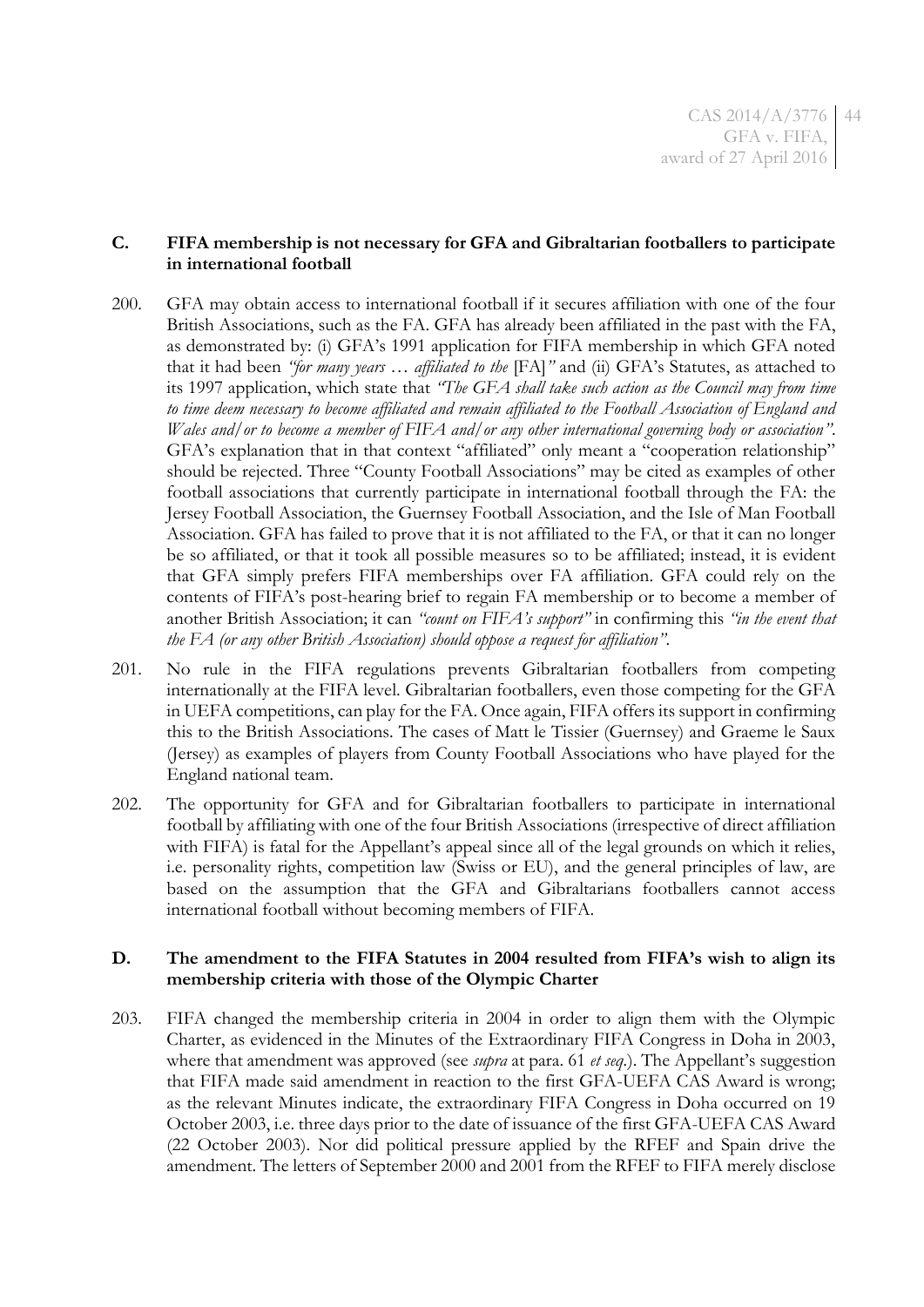the RFEF's displeasure with UEFA's consideration of GFA's application and do not contain any inference that the amendment at the Doha Congress (two years later) resulted from the RFEF's intervention and from the aim of preventing GFA accession to FIFA membership.

## **E. The Panel cannot draw any adverse inference from the alleged lack of evidence**

204. The Respondent has put considerable effort into and has produced all the documents that the Panel has ordered it to, i.e., it has not displayed any lack of transparency. The Panel cannot draw any inferences (reserved as an *ultima ratio* measure) against the Respondent.

## **F. GFA's relevant application for FIFA membership is the one filed on 19 September 2013**

- 205. The Appellant's attempt to qualify its 2013 application for membership as a "revival" and "resumption" of its 1997 application (in order to apply the membership criteria of the 1996 FIFA Statutes) is misconceived since GFA's 1997 application actually terminated on 26 February 1997 when it failed to challenge the UEFA 2007 Congress Decision in accordance with Article 75 CC. More particularly:
	- The Appellant should have filed, in accordance with (the mandatory) Article 75 CC, an action before the local courts of Nyon within one month from the decision of the UEFA 2007 Congress Decision (i.e. by 26 February 2007) but failed to do so, which resulted in that Decision becoming final and, in turn, the lapsing of GFA's 1997 application.
	- Instead of seizing the local Swiss courts in accordance with Article 75 CC, the Appellant filed an ordinary CAS arbitration on 6 March 2007, seeking full UEFA membership. Although this request for arbitration defined itself as an *appeal* arbitration under Article 62, para. 1 of the UEFA Statute, the 10-day limit of appeal to the CAS granted under Article 62 of the UEFA Statutes had already expired, thereby time-barring Appellant from taking such action.
	- The third GFA-UEFA CAS Award, which granted the GFA FIFA membership, could in theory have cured the tardiness of GFA's appeal in relation to UEFA, given that UEFA participated in that case as a party, *"but this does not change the fact that for the purposes of the FIFA membership process and as a matter of Swiss law the 1997 Application was terminated in February 2007"*.
	- The time limit of Article 75 CC is not extended by the time it took for the Appellant to receive the reasons for the UEFA 2007 Congress Decision. The Appellant should have appealed within the time limit of Article 75 CC and then requested the UEFA Congress to produce the relevant minutes.
	- It is doubtful that under Swiss law a request for membership could be considered as valid after more than 10 years, even where the delay was due to protracted litigation between the GFA and UEFA.
- 206. In sum, GFA's submission of 19 September 2013 must be deemed to have been a new application, and not a revival and resumption of the 1997 application; it thus follows that the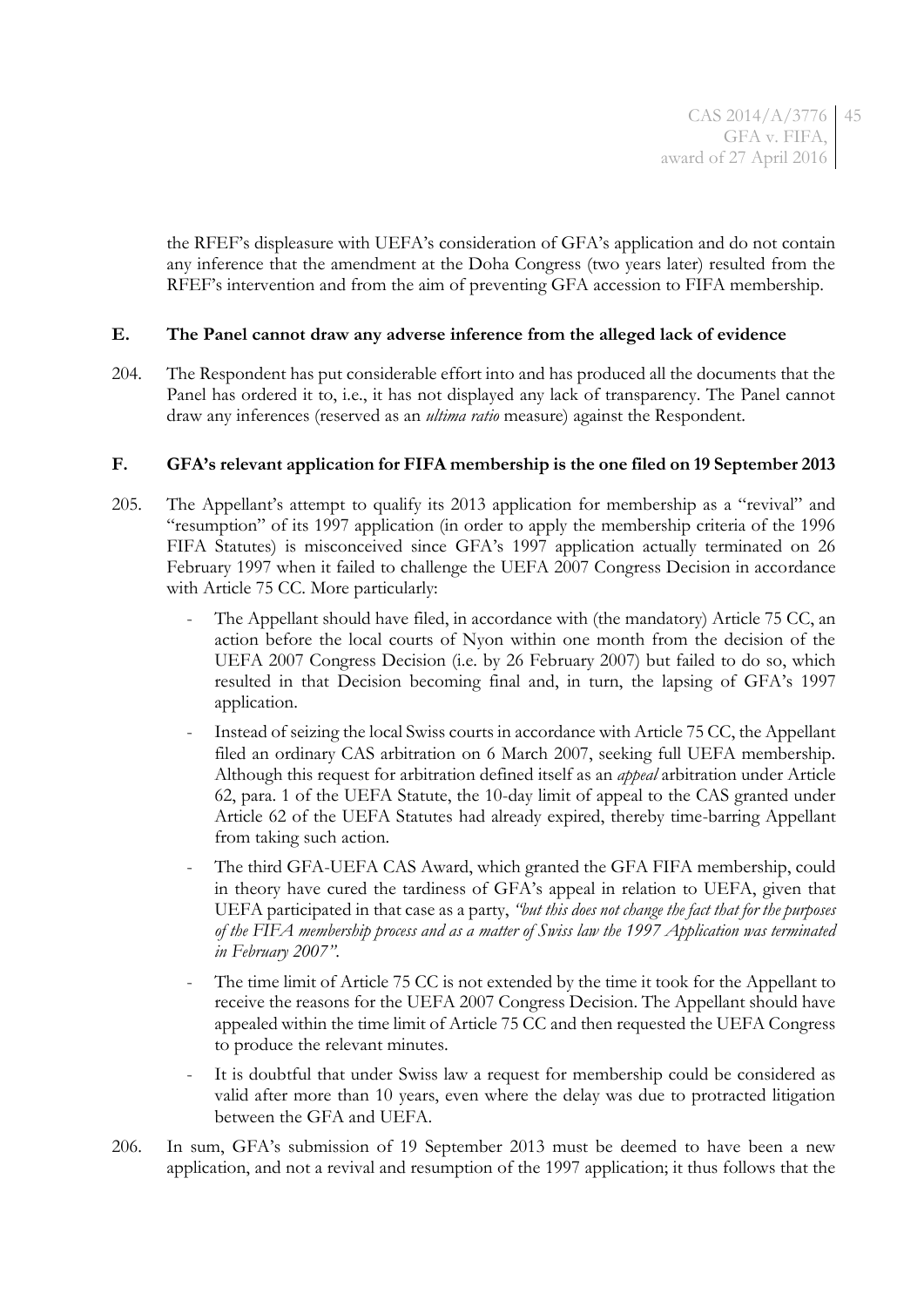FIFA Statutes in force in 2013 (already including the definition of the term "country" as *"an independent state recognised by the international community"*) would be applicable in any event.

## **G. The 2014 FIFA Statutes are applicable to the GFA's application as a matter of contract law**

- 207. As indicated by the two expert reports submitted by Prof. Thomas Probst, even assuming that the relevant application for FIFA membership was the 1997 application (i.e., revived and resumed on 19 September 2013), the applicable criteria for membership should be those set out in the Statutes in force at the time when the decision on the application was made, i.e. the 2014 FIFA Statutes, because the present dispute concerns a matter of Swiss contract law, governed by Article 1 *et seq.* CO, and not the intertemporal rules on the modification of enacted laws (Articles 1-4 of the Final Title of the CC).
- 208. Under Swiss law, for a contract to be formed between FIFA and GFA there must be an exchange of an offer and acceptance with congruent terms. GFA's application would thus constitute the offer, which FIFA could refuse or accept according to the version of the FIFA Statutes in force at the time of the acceptance/refusal. Since the FIFA Executive Committee held that GFA failed to fulfil the membership criteria and therefore did not refer the matter to the FIFA Congress, no *contrat d'adhésion* or other contractual relationship between the Parties came into being. Consequently, *"GFA's submission that it would have been entitled to 'freeze' the text of the articles of association by submitting its application on 8 January 1997, which would have been somehow 'revived' on 19 September 2013, contradicts not only common sense but also and more importantly the relevant principles of Swiss law"*. FIFA must abide by its own Statutes and cannot grant membership to an applicant which does not fulfil the membership criteria provided for by the FIFA Statutes; it is bound to grant membership exclusively on the basis of the Statutes in force at the time it accepts the applicant's offer for membership. Accordingly, irrespective of whether the relevant application of GFA is that of 1997 or 2013, the applicable Statutes are the 2014 FIFA Statutes, as they were the Statutes in force when FIFA rejected GFA's application.
- 209. No *contrat d'adhésion* could have been concluded at the moment GFA filed its application for membership (this being the acceptance of an offer that FIFA allegedly made by publishing its Statutes), as this, as well as the theory of a pre-admission contractual relationships creating a right to obtain admission for the applicant, is unheard of in Swiss law. GFA's position is incorrect as a matter of Swiss law *inter alia* because:
	- No *"pre-admission [contractual] relationship"* or *"right to obtain admission"* has been established, given that the 1996 FIFA Statutes do not provide that an association fulfilling all conditions of Article 1 therein would be *entitled* to membership under Swiss law. In the absence of any rule or agreement (*"accord de négociation"* or *"pré-/avant-contrat"*) providing otherwise, it is presumed that the association retains complete freedom to refuse membership, even where the applicant satisfies all membership criteria.
	- The FIFA Congress (to which the FIFA Executive Committee would have forwarded the application had the GFA satisfied the membership criteria of the 2014 FIFA Statutes) retains the freedom to refuse membership even where an association satisfies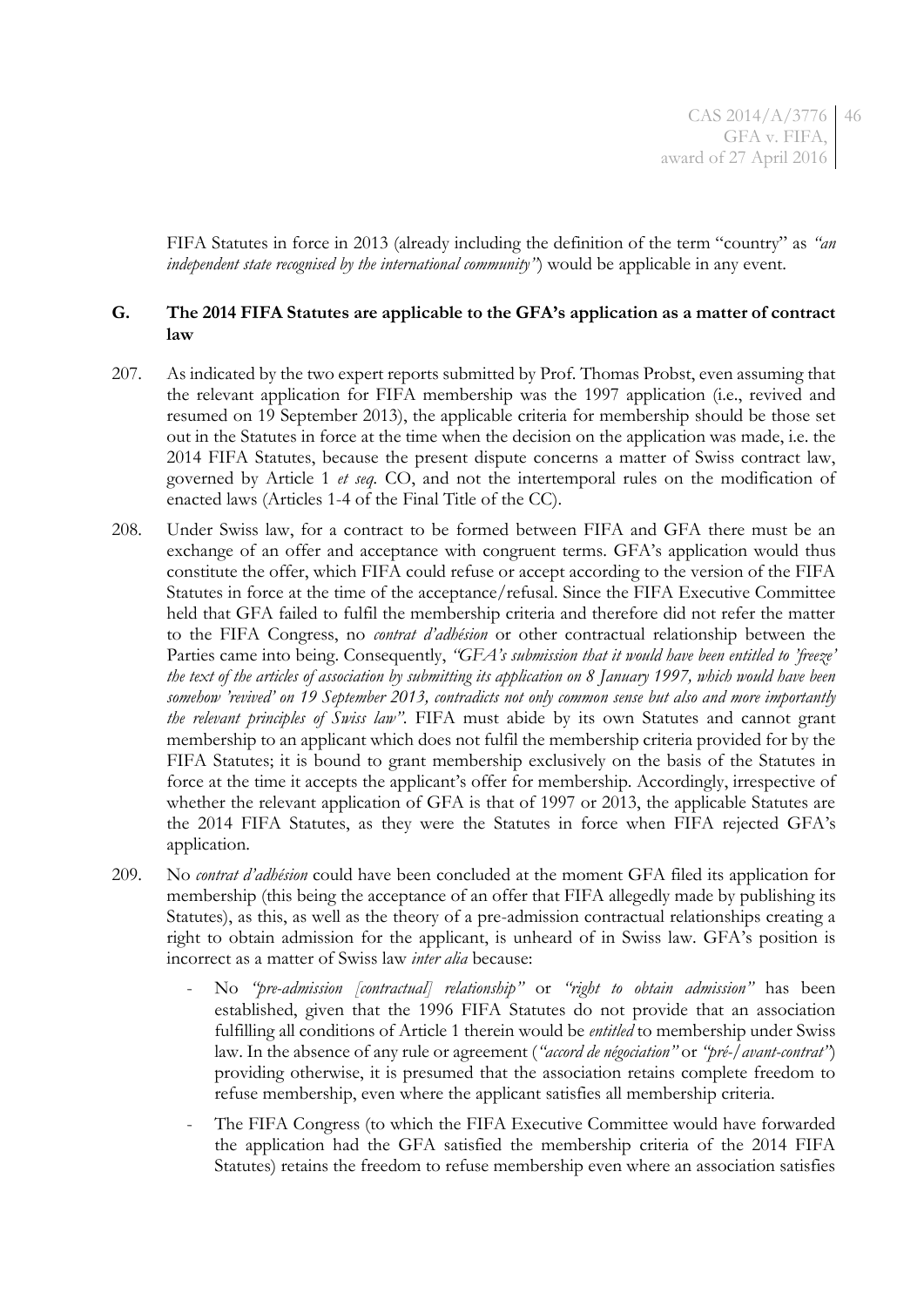all membership criteria, as is evident from Article 2 of the 2014 Regulations Governing the Application of the Statutes, Article 1(o) of the 2013 Admission Regulations, Article 3 of the 1996 FIFA Statutes and Article 3 of the 1996 Regulations Governing the Application of the Statutes. Thus, GFA could not have had a "right of admission".

- A *"pre-admission [contractual] relationship"* or *"right to obtain admission"* cannot exist before the conclusion of a *contrat d'adhésion* (before FIFA accepts the applicant's offer for membership), without which there is no agreement of a bilateral nature or *"right for membership"* arising from the FIFA's *"offer for a right to membership"*.
- As a matter of contract law, FIFA would be entitled unilaterally to change the criteria for membership as long as it has not yet accepted the applicant's offer for membership.
- The fact that FIFA is the leading world football association, as compared to a gardening association, comes into play only when discussing *"a hypothetical exception to the principle of the exchange of an offer and acceptance, in particular with respect to a possible obligation to contract"*.
- 210. The Appellant's belated introduction (in its Reply) of this *"pre-admission [contractual] relationship"* position puts into serious question the strength of that argument and is difficult to square with Article R56 of the CAS Code. The Respondent concludes that, in any case, if the Appellant's position were accepted, then the "contractual" claim arising in 1997 would have become timebarred as a matter of Swiss law in 2007 based on Article 127 CO which provides a ten-year statute of limitation for contractual claiMs

## **H. The 2014 FIFA Statutes are applicable to the GFA's application also by operation of the intertemporal provision applicable to Swiss legislation**

- 211. The Appellant initially (in its Appeal Brief) only relied on the intertemporal rules and the principles of administrative law (in particular the principle of non-retroactivity), but then resorted to heavier reliance on contract law. Intertemporal rules cannot apply, even by analogy, to the extent the Appellant puts its case as a matter of contract law: *"[i]n certain circumstances, the analogy between the sport governing bodies and the public administration might be relevant when discussing the rights and obligations of a member (based on association law) but certainly not when discussing the application of a non-member to become a member (based on contract law)"*. Inasmuch as GFA's application for membership is a matter of private contract law, it is governed by the offer and acceptance principles of Article 1 *et seq.* CO and, thus, intertemporal rules that govern statutory law, i.e. Articles 1-4 Final Title CC and Swiss administrative law, are irrelevant. An association such as FIFA *"cannot be expected to grant membership to a new member on the basis of former articles of association, which are no longer legally binding and existent. Such decision would constitute a violation of the articles of association in force at the time when such decision is issued*. *When applied to the present matter, these principles mean that the GFA's application for FIFA membership constitutes an offer, whose acceptance/rejection by FIFA is governed by the FIFA Statutes in force at the time when* [the] *FIFA Executive Committee took its decision, i.e. the 2014 FIFA Statutes".*
- 212. Even if the intertemporal rules applicable to Swiss legislation apply by analogy and even if the 1997 application is considered the relevant application, a proper interpretation of said rules would still lead to the application of the rules in force at the time that FIFA decided to reject the GFA's application, i.e. the 2014 FIFA Statutes: *"in accordance with the principle of non-*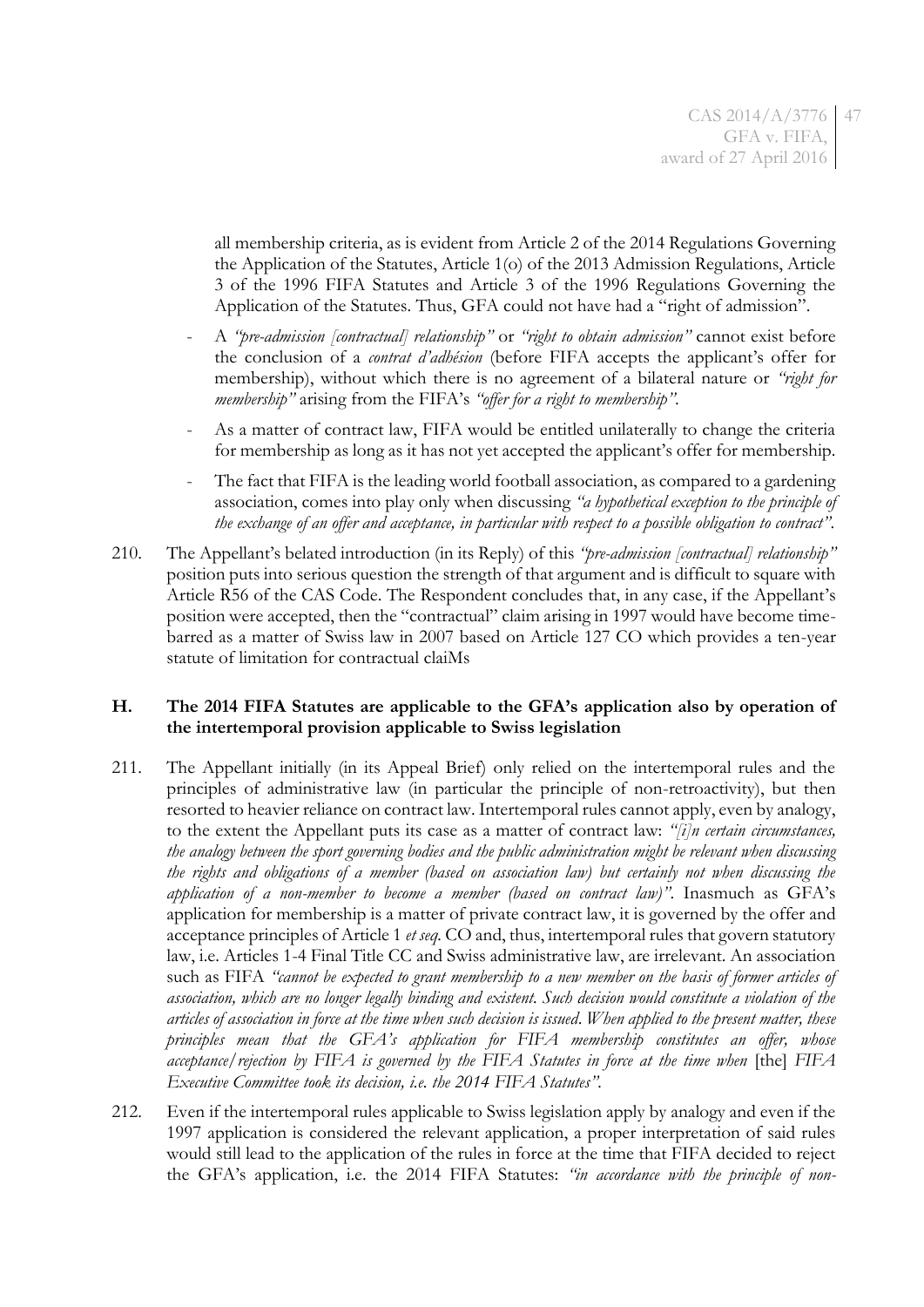*retroactivity, Article 1(1) and (2) Final Title CC would provide that the legal effects of facts having occurred under the previous legal provisions continue to be governed by these provisions after the new law has come into force. Conversely, facts occurring under the new provisions would be governed by the new law, unless that new law provides otherwise (Article 1(3) Final Title CC). As the 2014 Statutes do not provide that they will not* [be] *applied to application*[s] *for membership submitted prior to their entry into force, the GFA's offer of 8 January 1997 made under the FIFA Statutes 1996 would not cease to exist under the* [2014] *FIFA Statutes, but FIFA's refusal or acceptance of that offer would inevitably be governed by the* [2014] *FIFA Statutes*… *[This position] is further confirmed by Article 4 Final Title CC, which states that non-vested rights under the previous law are subject to the new law as soon as the new provisions have entered into force. The mere fact of making an application/offer for FIFA membership under the previous 'law' (i.e. the 1996 FIFA* [Statutes]*) does not confer any vested right upon the offeror as to the possible conclusion of an admission contract since it requires the acceptance of that application/offer by FIFA… Finally,… the GFA cannot rely on the delay in the processing of its 1997* [a]*pplication…* [as] *there is no evidence that FIFA 'instigated or assisted in UEFA's delay' and used such delay 'to instigate the change of its own rule'…* [T]*he change of the FIFA rules was not meant to prevent GFA's application but rather to adopt the requirement for affiliation newly provided for by the Olympic Charter"*.

- 213. The fact that the FIFA Statutes do not contain explicit provisions on the intertemporal factsituations is not an oversight. No such provision is needed since each fact is deemed to be governed by the Statutes in force at the time when it occurs, meaning that the application for membership (i.e. the offer) is governed by the Statutes in force at the time when the application is made, whereas the acceptance or rejection thereof is governed by the Statutes in force at the time of said acceptance or rejection.
- <span id="page-47-0"></span>214. Unlike in a disciplinary setting where the public administration analogy makes sense, i.e. an association must apply the substantive rules in force at the time when the facts (the disciplinary offense) occurred, the same is not true for the situation where an association applies for membership. This is why the Appellant has resorted to the theory that a pre-admission contractual relationship arose at the moment the GFA filed its application for membership, but this has no basis under Swiss law.
- 215. Swiss courts have rejected the application of intertemporal rules in disputes like the present one: *"According to the Swiss Courts in the GOC v. IOC case, it is doubtful that administrative law can apply, even by analogy, to such contractual settings where an applicant applies for membership to a Swiss association. Even though the principle of freedom of contract can be restricted in specific instances in case of a dominant position and may justify the application of general principles of law, this cannot lead to the application of the whole administrative law. The Swiss courts found that there is no reason to deviate from the principle that the statutes in force at the time of the decision to accept or to refuse the offer to contract (i.e. the application) should apply"*.

## **I. GFA fails to satisfy the membership criteria set in the 2014 FIFA Statutes**

216. It is undisputed that GFA does not meet the membership criteria of the current FIFA Statutes (criteria that have been in force since 2004) since GFA governs football in a territory that does not satisfy the concept of "country" as *"an independent state recognized by the international community"*.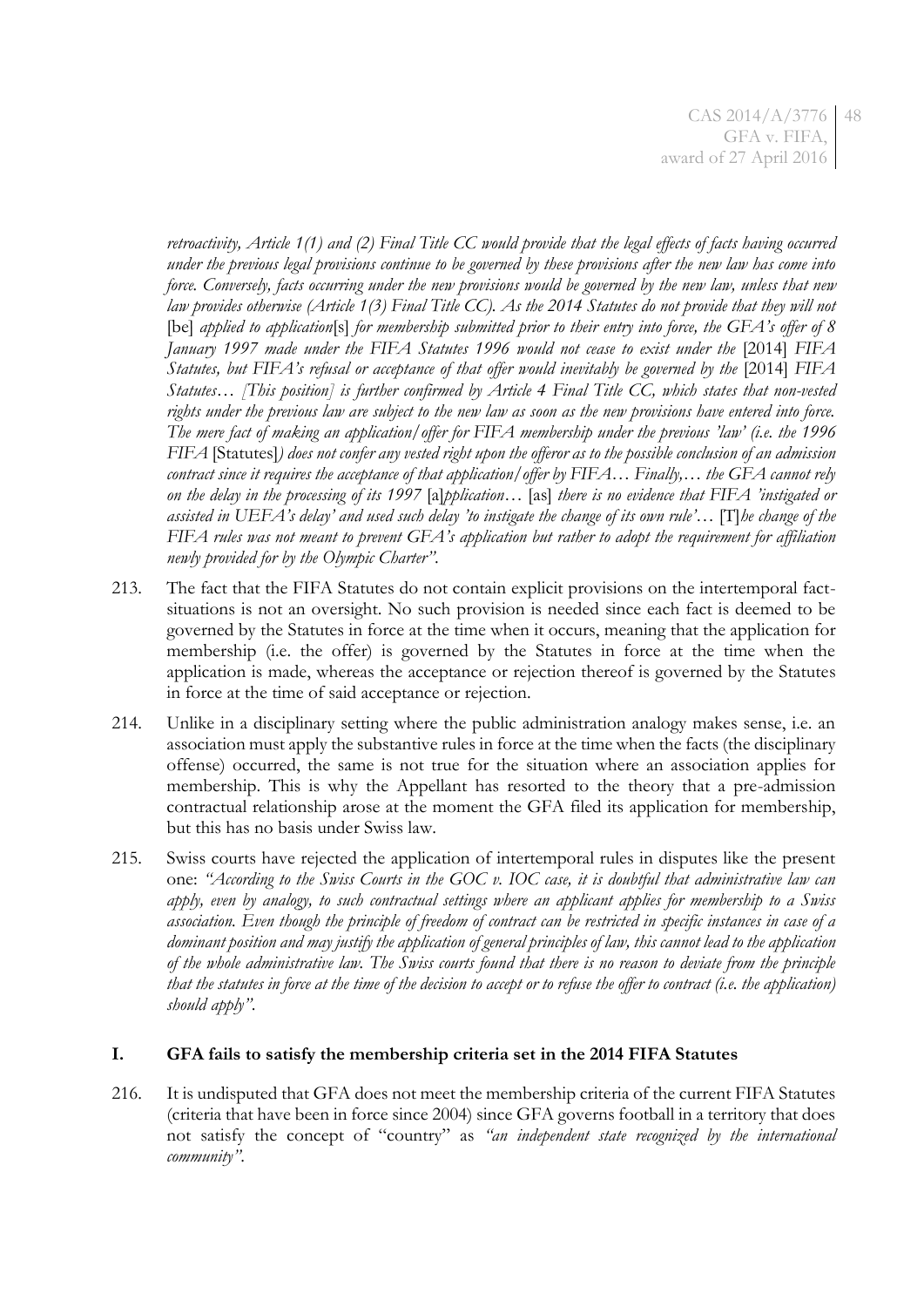### **J. GFA fails to satisfy the membership criteria set in the 1996 FIFA Statutes**

- 217. Even if the relevant version of the Statutes were the 1996 FIFA Statutes, GFA fails to satisfy the membership criteria therein:
	- *"*[I]*t is doubtful that the rules of interpretation that have been developed for the legal relationship between an association and its members or indirect members, also apply to a non-member"*.
	- It is not self-evident that FIFA must interpret the term *"country"* in the GFA's case as it did in other allegedly identical cases, given that it is difficult to square with the principle of *pas d'égalité dans l'illégalité.*
	- The FIFA Executive Committee as well as CAS have *"a great deal of discretion in the application"* of the term *"country"*, since it is left undefined in the 1996 Statutes, and should interpret it taking into account the definition introduced in the FIFA Statutes as from 2004. If FIFA had intended to change the substance of the FIFA requirement in 2004, it would not have defined the term *"country"* but rather replaced it with the expression *"independent state recognized by the international community"*. In other words, in 2004 FIFA simply codified the antecedent meaning of the term *"country"*. Such an interpretation is consistent with Article 1, para. 3 of the 1996 FIFA Statutes which provide that *"only one association shall be recognized in each country"*. The term should therefore be considered as remaining unchanged in 2004.
	- The present situation is not comparable with the one of the *GFA v. UEFA* arbitration proceedings, in which UEFA changed the term "territory" to "country".
	- The *GOC v. IOC* case decided by the Swiss Federal Tribunal supports the proposition that even if the 1996 FIFA Statutes apply to GFA's case, the deciding body (here the FIFA Executive Committee or the CAS) would be entitled to take into account the post-2004 version of the FIFA Statutes because the new regulation codified or materialized the discretionary power of the deciding body. That case is relevant and applicable, considering its similarities with the present dispute: (i) the Olympic Charter also used the concept of *"country"* which it later defined as an *"independent state recognised by the international community"*; (ii) the new definition was adopted *after* the GOC applied for membership but had entered into force as of that application's rejection; (iii) the IOC had the *discretion* to accept or reject the application as does FIFA under Article 10 and Article 1 of the 2014 and 1996 FIFA Statutes, respectively. The alleged distinctions raised by the Appellant between the *GOC v. IOC* case and the present dispute are incorrect: (i) the British Olympic Association (BOA) did not oppose the GOC's application to the IOC; (ii) the issue of how long the IOC discussed changes to the Olympic Charter and the GOC's awareness of this was only considered in connection with whether the IOC had created legitimate expectations on which the GOC could rely, and not in connection with the interpretation of membership requirement; (iii) Gibraltarians have access to the Olympics through the BOA like they would have access to international football through whichever British Association with which the GFA might affiliate; (iv) other territories admitted into FIFA were admitted under Article 10, para. 6 of the FIFA Statutes.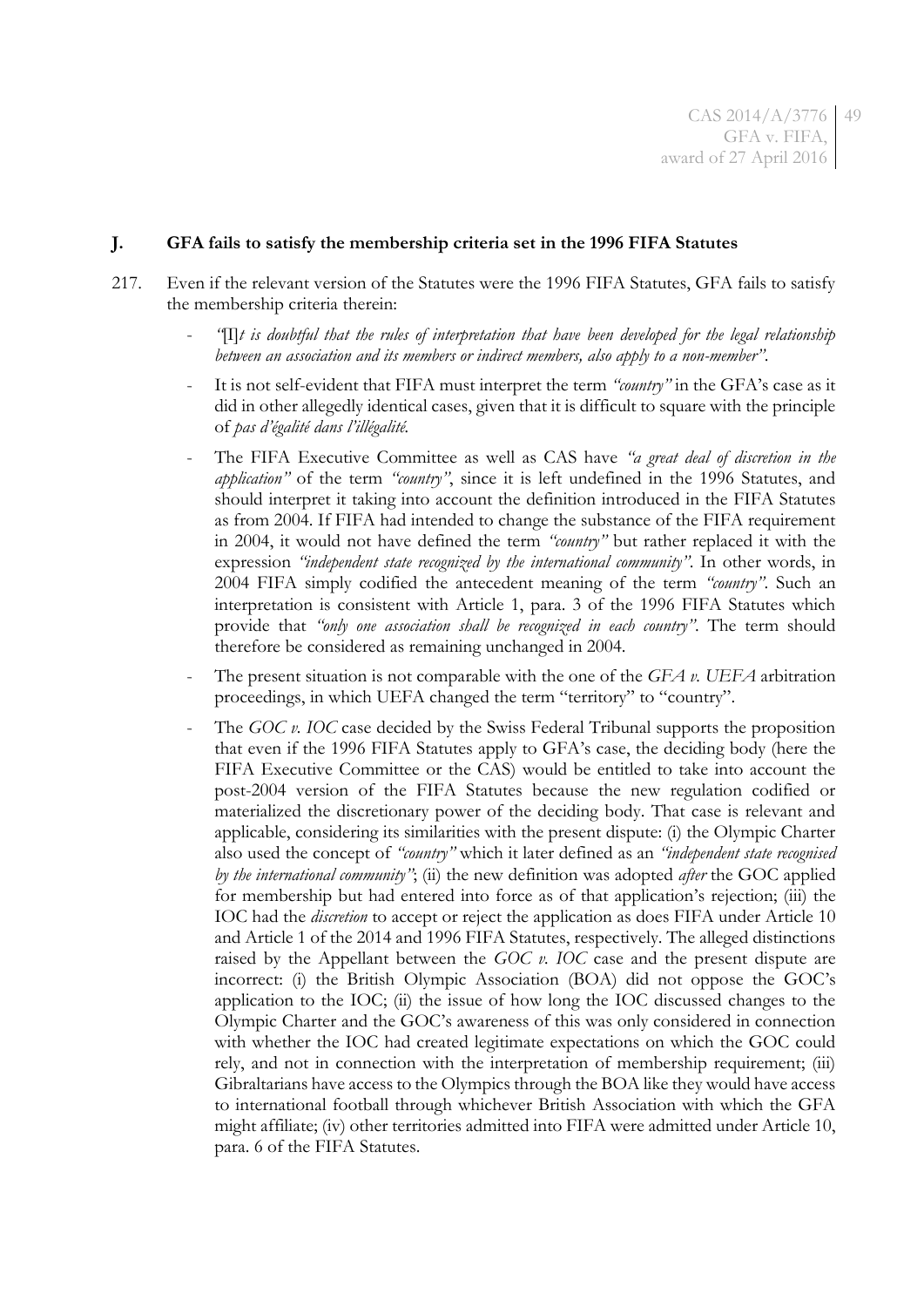- Consistently with this interpretation, GFA fails to satisfy Article 1, para. 2 of the 1996 FIFA Statutes since Gibraltar it is not a *"country"* in the sense of an independent state recognised by the international community. This is corroborated by the fact that FIFA had previously rejected the GFA's 1991 membership application on the basis that Gibraltar *"has virtually no autonomy and has not been recognized as autonomous by any existing public legal body"* and that due to *"the extremely special nature* [of its] *territory's geographical and political position, accepting its independence on sporting grounds would set important precedents for* [FIFA's] *organisation that would be contrary to the consistent policy of FIFA in such matters"*, a finding that GFA did not challenge during the six years that passed before it sought membership anew.
- Admittedly, the Panel could theoretically be limited when interpreting the term *"country"* if the Appellant could establish that FIFA has consistently interpreted the term as referring also to non-independent states; however, FIFA has not done so *inter alia* because the associations the Appellant lists as comparable with the GFA are not so for the following reasons:
	- (i) the four British Associations' memberships have a century-old historic sporting background;
	- (ii) the various associations of the British Overseas Territories (such as Anguilla, Bermuda, British Virgin Islands, Cayman Islands, Montserrat, Turks & Caicos Islands) and the associations of other territories (e.g. American Samoa, Antigua and Barbuda, Aruba, Bahamas, Brunei Darussalam, Cook Islands, Curacao, Faroe Islands, Fiji, Guam, Hong Kong, Macau, New Caledonia, Puerto Rico, Suriname, and the U.S. Virgin Islands) were admitted on the basis of Article 1, para. 5 of the 1996 FIFA Statutes (the equivalent of Article 10, para. 6 of the 2014 FIFA Statutes) and are not "disputed territories"; and
	- (iii) the associations of other politically sensitive territories are not comparable since Chinese Taipei, East Timor and South Sudan were admitted as football associations pertaining to independent states (all were UN members at the time FIFA granted them membership), while Palestine was admitted on the basis of Article 1, para. 5 of the 1996 FIFA Statutes, it being understood that FIFA exercised its discretion taking into account the agreement of all members including the Israeli Federation, which supported the membership. As for Zanzibar and Northern Mariana Islands, while their associations were not members of their respective confederations, the main reason for FIFA's rejection of their applications for membership was that they are not independent states recognized by the international community.
- Placing the burden on FIFA of proving that it accepted the aforementioned associations under the exceptional provision of the FIFA Statutes is inconsistent with Article 8 CC, especially given the context: (i) the Parties agree the territories in question were not independent; and (ii) there is no indication that they were admitted as FIFA members on the ground that they were considered "countries" under the 1996 Statutes.
- In any event, according to Article 4, para. 2 of the 1996 FIFA Statutes, in order to qualify for FIFA membership, an applicant must first be a UEFA provisional member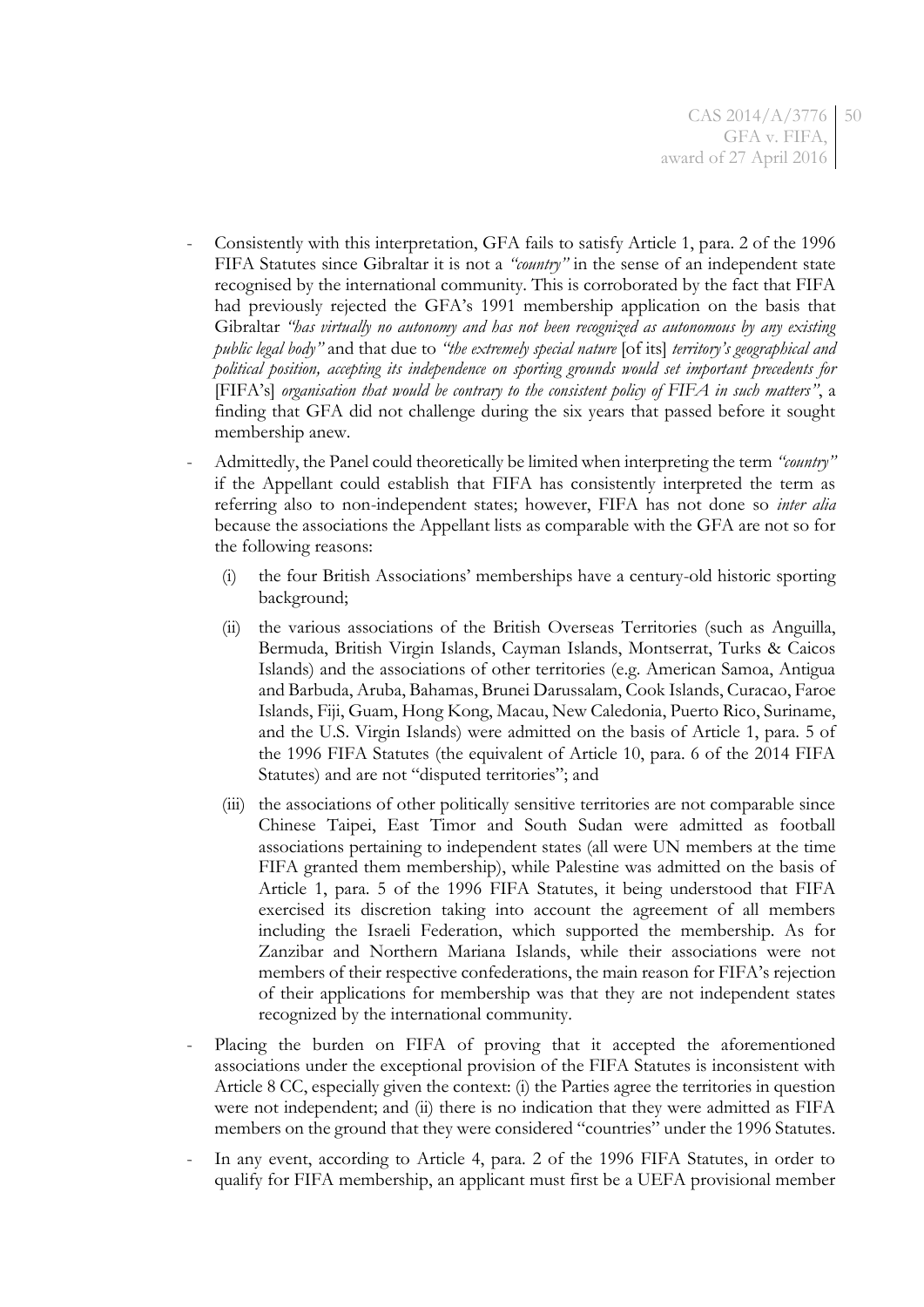of at least two years' standing, and since UEFA did not grant it UEFA provisional membership until December 2006, GFA never fulfilled the requirements for membership while the 1996 FIFA Statutes were still in force.

- Finally, GFA cannot rely on the exception defined in Article 1, para. 5 of the 1996 FIFA Statutes (or its equivalent Article 10, para. 6 of the 2014 FIFA Statutes); nor, in any event, does it satisfy it. First of all, GFA's application, whether it be the 1997 or the 2013 version, did not request admission based on the exception provision; consequently, it cannot now rely on that discretionary provision in this arbitration to remedy the fact that it falls short of complying with Article 1, para. 2 of the 1996 FIFA Statutes or Article 10, para. 1 of the 2014 FIFA Statutes. Second, assuming equal treatment applies to non-members seeking discretionary admission, the reason FIFA admitted other territories as FIFA members based on said provisions, whereas it did not do the same with GFA, is that the other territories were not disputed and their applications were not opposed by other FIFA members.

## **K. GFA has failed to establish that FIFA is under an obligation to accept its membership under Swiss law**

- 218. The Appellant's reliance on an obligation to contract in order to claim its entitlement to obtain FIFA membership (an argument developed in its Appeal Brief) conflicts with its argument that GFA already had a contractual right to admission at the moment of the filing of its application (an argument developed in its Reply).
- 219. Even if GFA met the membership criteria of the 1996 or 2014 FIFA Statutes, FIFA nonetheless retains full discretion in deciding to admit or reject an application for membership, even if all the requirements for membership (provided by the applicable statutes) are met. None of the legal provisions and general principles of Swiss law relied upon by the GFA, under the circumstances of the present case, limit said autonomy.
- 220. The freedom of contract and the liberty of association or Articles 19 CO and Article 63 CC, respectively, are *"fundamental legal principles under Swiss law"* and can only be restricted by *"specific legal provision ('base légale')"*. While FIFA's freedom to accept or refuse an application for membership is not unlimited, none of the limitations the GFA identifies – the protection of personality rights (Article 28 CC), the obligation to act in good faith (Article 2 CC), and the protection against the abuse of dominant position under Swiss Cartel law – apply in the present case. Articles 28 CC and 7 of the Swiss Cartel Act provide for very strict conditions. Under Article 28 CC, an obligation to contract only arises under very specific circumstances, where personality rights are effectively infringed without any justified or legitimate grounds. For Article 7 of the Swiss Cartel Act, an obligation to contract only arises where an undertaking *abuses* its dominant position in the market, i.e., it impedes or restricts the access to competition without any justified or legitimate grounds.
- 221. With regard to personality rights (Article 28 CC):
	- The protection under Swiss law of personality rights might limit the autonomy of the concerned association in specific circumstances; accordingly, in the context of applications for membership, it might oblige FIFA to accept a member that fulfils all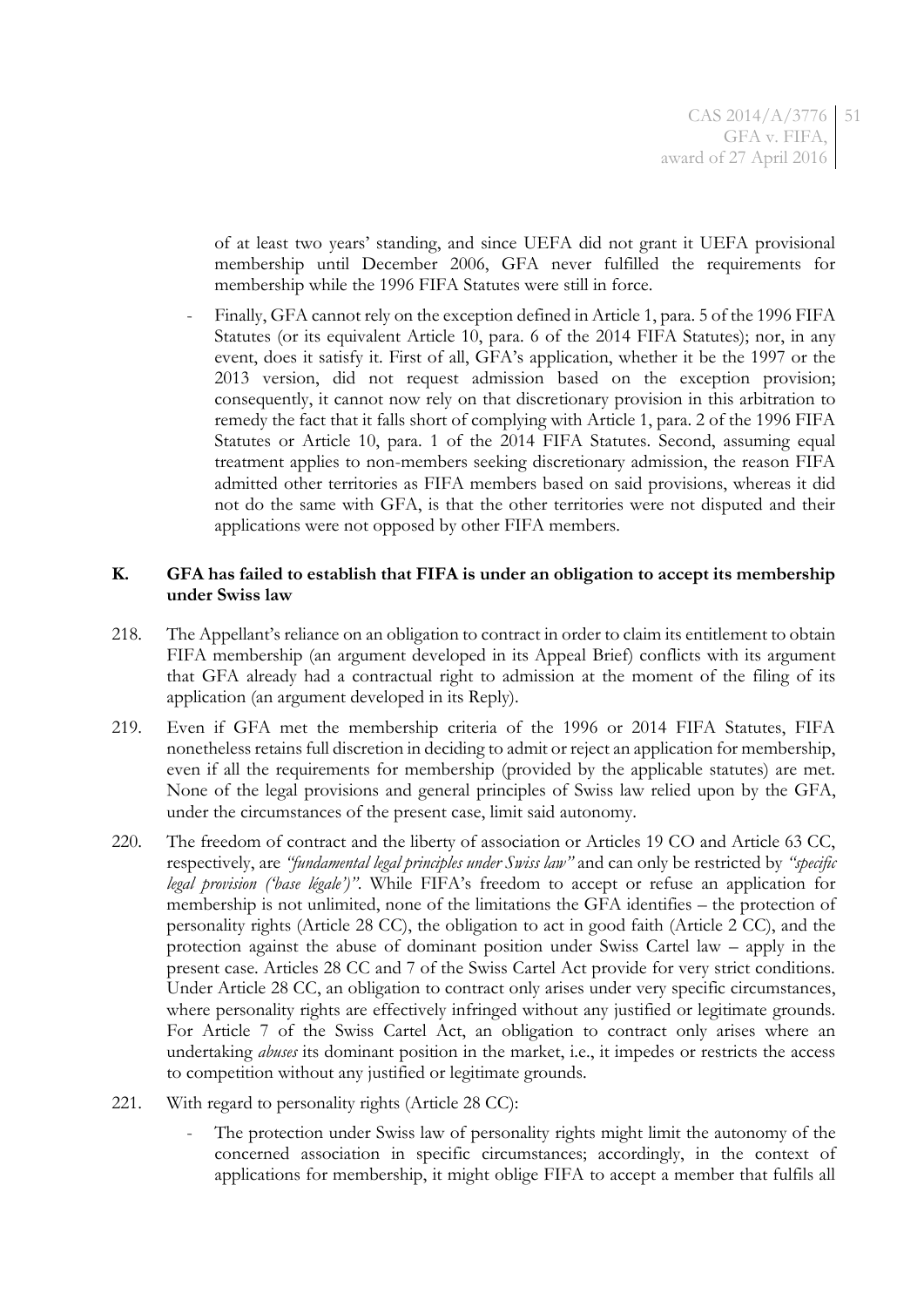the requirements for membership. However, FIFA's power to exclude a prospective member at its own discretion (Article 72 CC) may be limited by an applicant's personality rights to pursue economic activity only where the balance of interest of the prospective member prevails over the interest of FIFA to exclude such prospective member; this should only be held in exceptional circumstances. Moreover, considering that the prospective member in the present case is a national football organization, as opposed to an individual athlete, the requirements for an obligation to contract that may arise from the protection of personality rights are even more stringent.

- There is no violation of personality rights, let alone a violation serious enough to justify imposing on FIFA the obligation to enter into an admission contract with the GFA, as the GFA and Gibraltarian footballers already have access to European competitions through UEFA and non-admission does not frustrate GFA's statutory purposes.
- The ground upon which the FIFA Executive Committee refused GFA's application for FIFA membership is not discriminatory if the Panel agrees that GFA did not fulfil the criteria for membership. If such is the case, there cannot be an infringement of the GFA's personality rights. But even in the contrary hypothesis, the FIFA Congress would be entitled to reject the GFA's application without discriminating against GFA because the GFA application involved a unique situation.
- Even if there were a violation of personality rights, FIFA has an overriding and legitimate interest under Article 28, para. 2 CC in rejecting GFA's membership application: its long-standing objective of maintaining political neutrality and avoiding disputes between its current members. FIFA seeks to avoid that an association governing football in a "country" that is not independent joins as a member when (i) the territory is disputed between two States and (ii) the members representing these States have not consented to the admission. The *GOC v. IOC* case (which is indistinguishable from the present case) ruled that the IOC *"had an overriding interest, which must be taken into account, in avoiding the proliferation of NOCs which exercise jurisdiction in territories that do not correspond to a State recognized by the international community and the admission of which would be a source of conflicts with sovereign states on which such territories depend"*. Denying FIFA's legitimate interest would create or exacerbate a dispute between two current FIFA members (the FA and the RFEF) and the relevant sovereign states (the UK and Spain). Whether Spain's claims are warranted as a matter of public international law is irrelevant to FIFA's legitimate interest because the dispute exists as a matter of fact.
- The Appellant's reliance on the Third GFA-UEFA CAS Award to claim that the *"relevance of Spanish pretentions over Gibraltar has already been firmly discarded by CAS"* is misplaced. That award examined the reason to justify a change of attitude by UEFA (not present in the FIFA case) as opposed to whether there were legitimate grounds to refuse admission *per se* under Article 28 CC.
- Further, GFA cannot escape the consequences of FIFA's legitimate interest by claiming that FIFA has relied on Gibraltar's status as a "disputed territory" artificially and in bad faith. That the FIFA Statutes do not refer to the concept of "disputed territory" is immaterial. Its only relevance is in connection with FIFA's exercise of the discretion afforded to it under those Statutes and to explain why other dependent territories were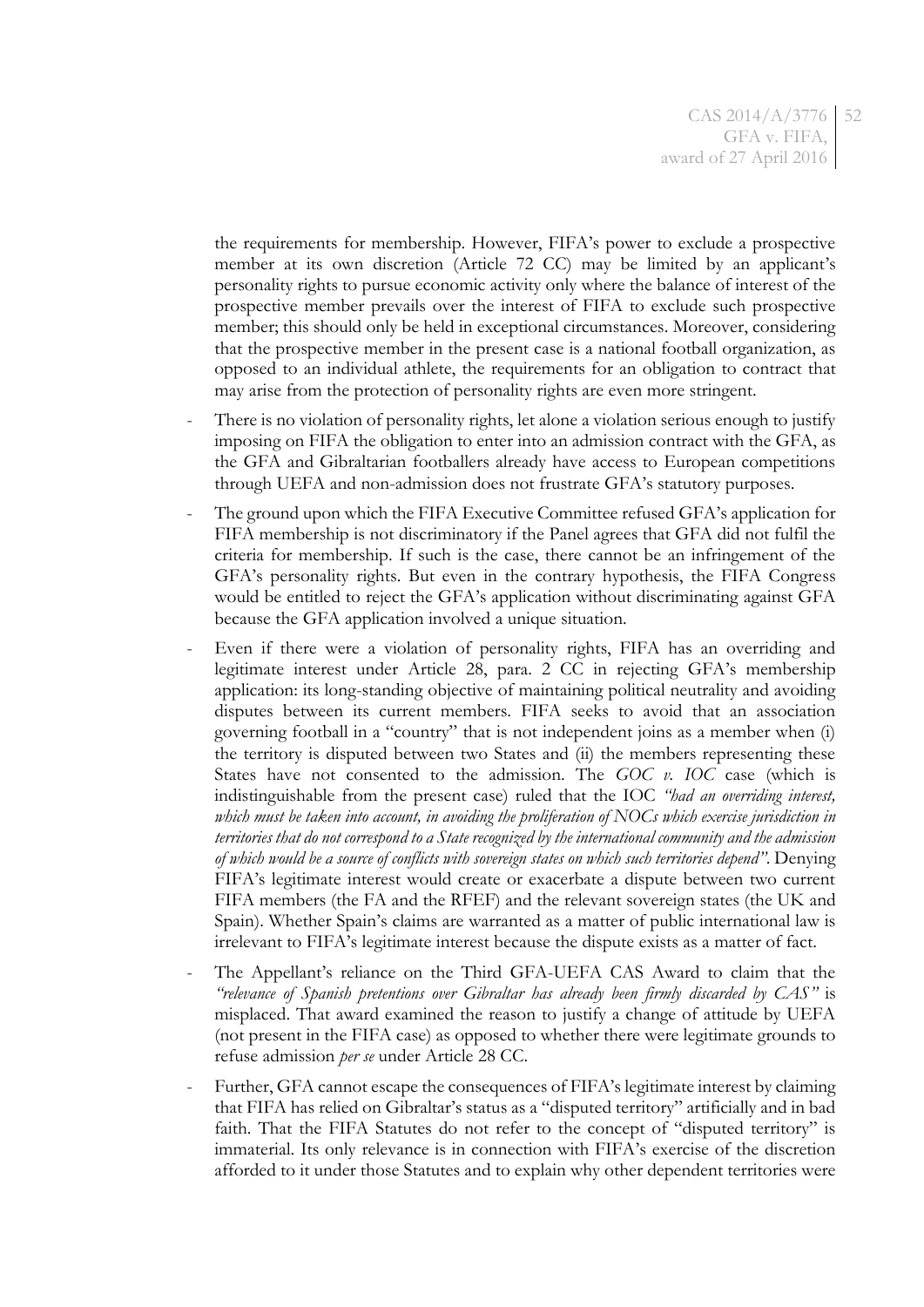admitted under Article 1, para. 5 of the 1996 FIFA Statutes and Article 10, para. 6 of the 2014 FIFA Statutes. In fact, the FIFA Executive Committee does not mention this concept in the Appealed Decision, which was taken on the basis of Article 10, para. 1 of the FIFA Statutes, and not under the exception provision for dependent territories.

- Finally, FIFA's position is not at odds with the non-discrimination clause of Article 3 of the 2014 FIFA Statutes which has no pertinence to GFA's application given its distinguishing features.
- 222. As to the obligation to act in good faith under Article 2 CC:
	- Since GFA is not a FIFA member, FIFA cannot have committed any arbitrary or discriminatory acts between the GFA and other FIFA members.
	- FIFA never made any promise to GFA or created any expectation (as UEFA did) that it would grant it FIFA membership. In fact, since 1991 GFA has known of the political difficulties related to its application.
	- The decision to not grant GFA membership is not arbitrary given that FIFA has legitimate and objective grounds, e.g. the GFA's unique status.
	- The mere change of membership requirements does not constitute a violation of the duty to act in good faith as FIFA has the right to revise its statutes and, moreover, has a legitimate interest in not admitting disputed and sensitive territories. GFA has not shown any arbitrary or discriminatory actions against the GFA, i.e., there is no proof that the 2004 amendment to the FIFA Statutes did not emerge from the purpose of aligning them with the Olympic Charter. In any case, FIFA has not changed the requirements for membership at all since the 1996, 2004, and 2014 FIFA Statutes have all required, when interpreted properly, that a "country" be *"an independent state recognised by the international community"*.
	- The obligation to act in good faith and the prohibition of abuse of right vis-à-vis a candidate member cannot create an obligation to contract, rather only a *culpa in contrahendo*, which would only give rise to reliance damages (*"intérêt négatif"*).
- 223. With respect to competition law under Article 7 of the Swiss Cartel Act:
	- This Act does not apply here because FIFA's refusal to accept GFA as a FIFA member does not have a relevant effect on competition in Switzerland. GFA failed to explain why being deprived of taking part in "corporate life" of FIFA (which only relates to "internal functions" of FIFA not affecting competition) would affect the Swiss market of goods and services.
	- FIFA is not a dominant undertaking. For an entity to be considered as a dominant undertaking under Swiss law, it must be able to behave to an appreciable extent independently of other market participants in a determined market (Article 4, para. 2 of the Swiss Cartel Act). The notion of "market" is determined geographically (territorial area of commercial activity) and substantively (in light of specific goods and services offered and in view of their substitutability). The Appellant has failed to demonstrate the latter. The fact that FIFA's refusal to grant GFA membership does not have any relevant effect on competition in Switzerland also means that FIFA cannot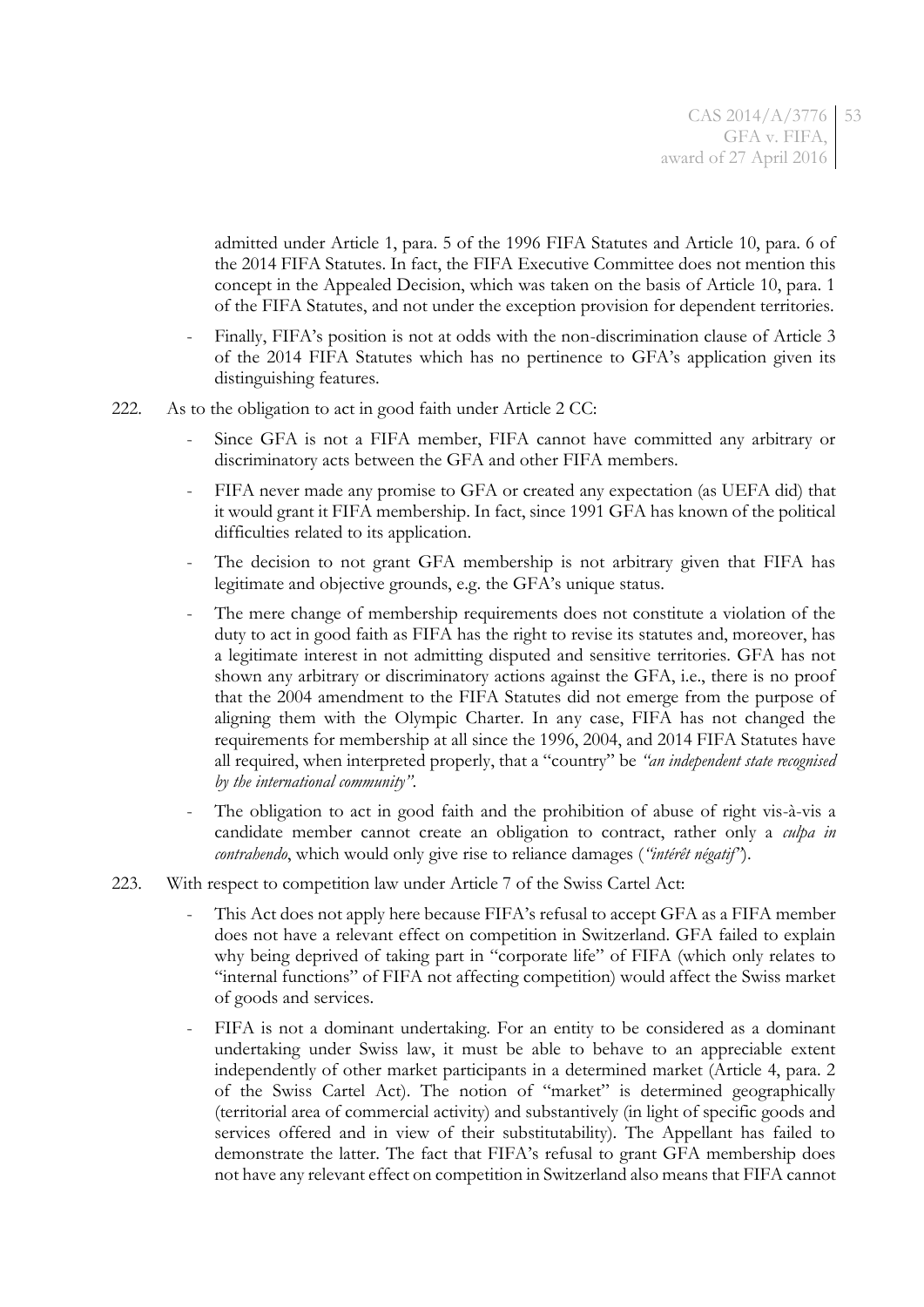have a "dominant position" under the Swiss Cartel Act. Therefore, FIFA is not a dominant undertaking.

- FIFA's behaviour in the market is not *abusive*, as it (i) does not impede or restrict competition or take advantage of a dominant position to the detriment of other competitors, and (ii) is justified by objective reasons for the alleged restraint on the market.
- 224. Finally, given that GFA and Gibraltarian football players may participate in international football once affiliated to one of the British Associations, there cannot be a violation of either Swiss personality rights or competition law.

## **L. The Appellant cannot seek the enforcement of the right to membership of FIFA**

225. The Appellant is *"not entitled to seek a self-executory declaration from CAS that the GFA is immediately a member of FIFA and enjoys all rights and obligations arising from the status of FIFA member with immediate effect*<sup>"</sup> because GFA is not entitled to membership (it fails to satisfy the membership criteria of the 1996 or 2014 FIFA Statutes) and, in any case, *"FIFA has the complete discretion to reject the application since the requirements of Article 28 CC and Article 7 [of the Swiss Cartel Act] are not fulfilled"*.

## **M. The Respondent has not violated general principles of law**

226. FIFA did not infringe the general principles of (i) good faith (for the same reasons given in connection to Article 2 CC), (ii) fairness (as, *inter alia*, FIFA does not *"rely on UEFA's unlawful conduct to justify its actions"* nor do said actions extend to FIFA), (iii) equal treatment (as, *inter alia*, GFA is objectively unique and the principle applies only between a state and an individual, not between private entities), (iv) proportionality (for the same reasons tipping the balance of interest under Article 28, para. 2 CC in favour of FIFA, and in any event since the principle is of no relevance in the absence of any infringement of GFA's personality right or any abuse of right), (iv) certainty, acquisition of rights and legitimate expectations (for the same reasons given in connection to Article 2 CC), and (v) protection of fundamental rights (as FIFA is not a state authority).

# **N. The Respondent has not violated EU law**

- 227. The Respondent has not violated EU law; in particular, it has not violated:
	- the EU rules on freedom of movement because the *"GFA is not providing a pan-European service outside of Gibraltar and the provision of a team for international football matches falls outside the scope of a 'service' given the specific characteristics of such matches"*.
	- EU competition law because: (i) the Appellant has failed to define the relevant market accurately and (ii), in any case, FIFA has not *abused* its alleged dominant position in the market (for the same reasons it gave in relation to Swiss competition law). The Respondent asserts that *"FIFA's decision does not infringe Competition law because it is inherent and proportionate to the legitimate objective of maintaining the pyramid structure of sports and,*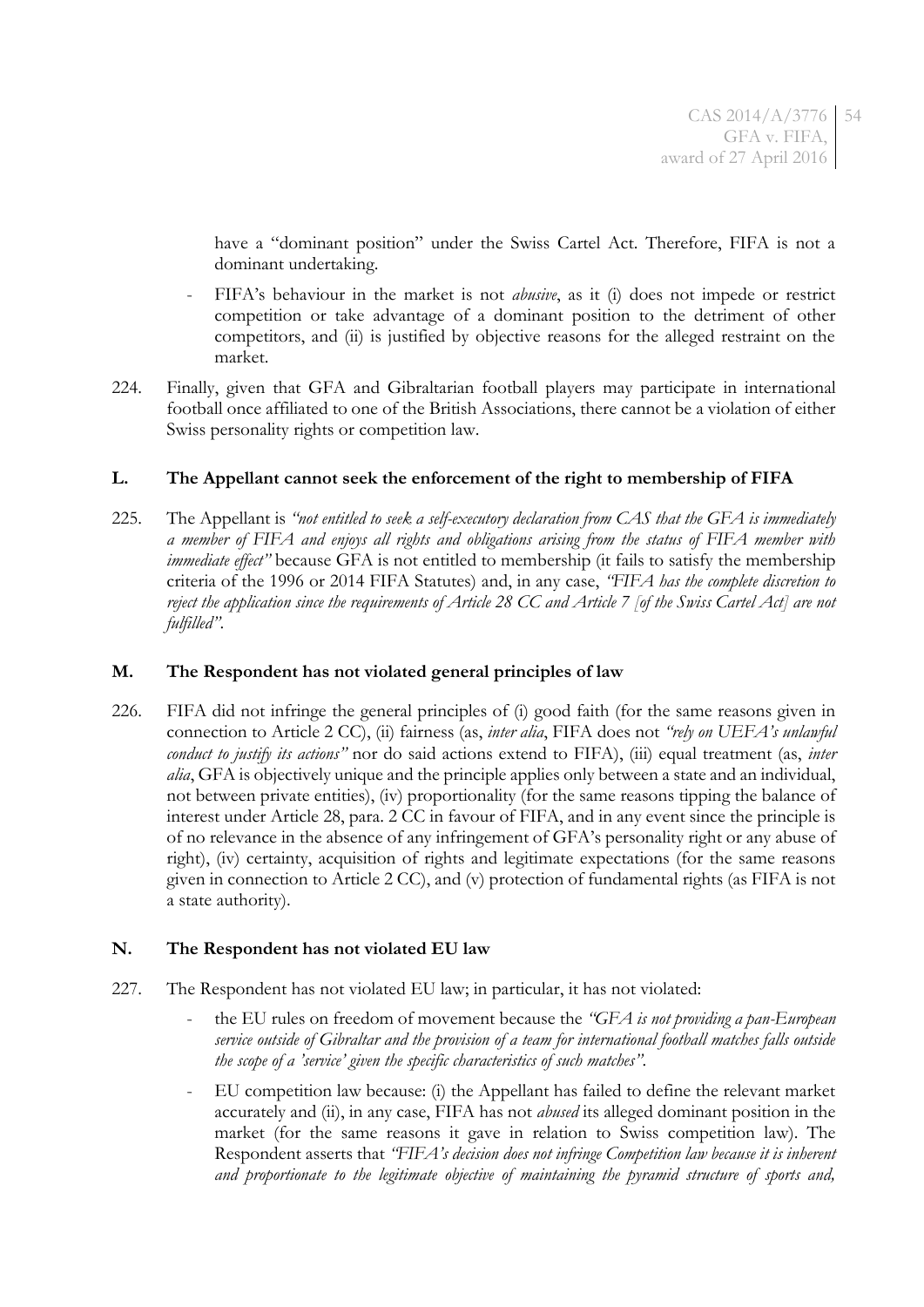CAS 2014/A/3776 55 GFA v. FIFA, award of 27 April 2016

*specifically, protecting the governance of football. There is no support for the contention that the GFA has been treated in a discriminatory manner vis-à-vis any of the territories that it has listed. [Furthermore] even if the GFA is considered to meet the conditions of membership, FIFA still retains a wide margin of discretion as a matter of EU & Competition law to reject its application having regard to objective factors, such as the disputed and particular nature of Gibraltar, that could adversely affect the governance of football"*.

## **O. The Appellant's requests for relief are inadmissible**

- 228. In its Answer, the Respondent contests the admissibility under Swiss law of the Appellant's requests for relief in its Appeal Brief, including those specified in: (i) paras. 280.1 and 280.2 since they are declaratory and thus subsidiary in nature (the Respondent claims that the Appellant has no legal interest in such declarations in light of the relief sought in 280.3 and 280.4, provided those reliefs are not declaratory in nature); (ii) para. 280.3 since it is allegedly subsidiary to the "order" sought under the same paragraph and since said "order" allegedly goes beyond the Panel's power under Article R57 of the CAS Code (the Appellant failed to seek the annulment of the Decision and a de novo award submitting the GFA's application for membership to the FIFA Congress); (v) paras. 280.4, 5 and 6 as they allegedly go beyond the Appealed Decision; and (vi) para. 280.7 since it allegedly goes beyond the scope of the arbitration agreement concluded based on Article 3(1)(s) of the Admission Regulations.
- 229. In its Rejoinder, the Respondent contends that the Appellant's amendment to the requests for relief in its Reply is inadmissible pursuant to Article R56 of the CAS Code. The Appellant's relief sought is inadmissible as it goes beyond the Panel's authority pursuant to Article R57 of the CAS Code and/or are merely declaratory in nature. The Panel does not have the authority to make any ruling with respect to a decision of the FIFA Congress, as this is an appeal from the decision of the FIFA Executive Committee not to forward the GFA's case to the FIFA Congress; thus *"all the present Panel can do is to (either remit the matter back to the FIFA Executive Committee or to) rule on a* de novo basis *in place of the FIFA Executive Committee (Article R57 of the CAS Code) that the GFA application (i) fulfils the membership requirement set out by the FIFA Statutes and (ii) the GFA's application should be transmitted to the next FIFA Congress with a recommendation to accept the application"*. Finally, the Respondent asserts that *"the declaratory reliefs sought by the GFA are inadmissible since, as a matter of Swiss law, such reliefs are subsidiary in nature. The GFA has indeed no legal interest in such declaration when it could (and should) have sought a decision replacing the Decision under appeal"*.
- 230. In light of the foregoing, the Respondent requests in its Answer a decision:

*"1. Declining jurisdiction to the extent that the GFA's application for FIFA Membership that is relevant for the present arbitration is the application submitted on 8 January 1997.*

*2. Asserting jurisdiction only to the extent that the GFA's application for FIFA-Membership that is relevant for the present arbitration is the application submitted on 19 September 2013.*

*3. Declaring all of the GFA's requests for "substantive relief" inadmissible to the extent that the CAS has jurisdiction to hear the Appeal.*

*4. Dismissing all of the GFA's requests for "substantive relief" to the extent that they are admissible and that the CAS has jurisdiction to hear the Appeal.*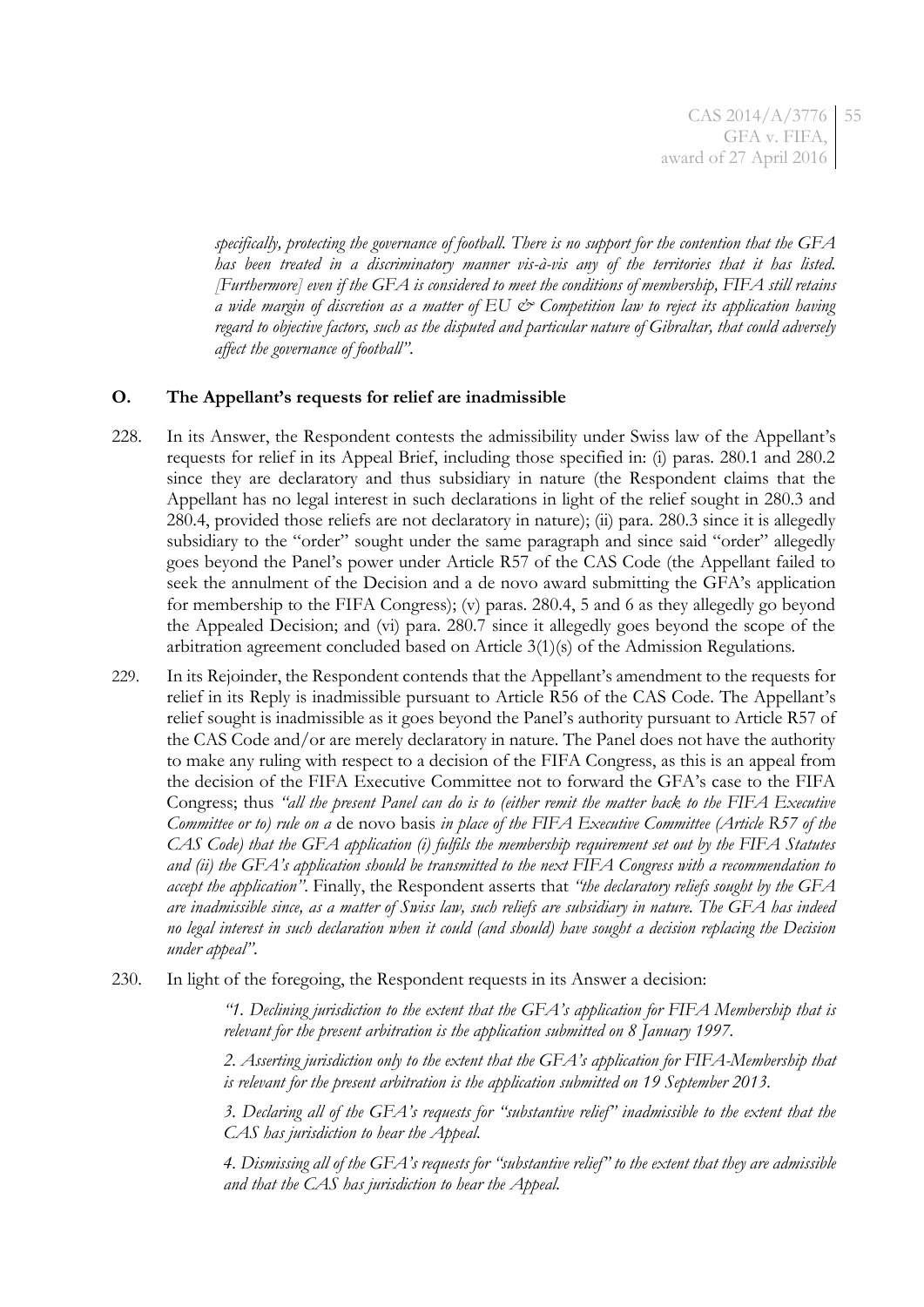*5. Confirming the Decision under appeal.*

*6. Condemning the GFA to pay all the costs of the present arbitration.*

*7. Condemning the GFA to pay FIFA a substantial compensation for the costs incurred by FIFA before the Court of Arbitration for Sport, including the attorney and legal experts' fees, of an amount to be further specified but of at least CHF 100,000.00".*

231. In its Rejoinder, the Respondent requests in its requests for relief a decision:

*"1. Declining jurisdiction to hear the present appeal.*

*2. Confirming the Decision under appeal.*

*3. Condemning the GFA to pay all the costs of the present arbitration.*

*4. Condemning the GFA to pay FIFA a substantial compensation for the costs incurred by FIFA before the Court of Arbitration for Sport, including the attorney and legal experts' fees, of an amount to be further specified but of at least CHF 100,000.00"*.

232. In its post-hearing brief, the Respondent confirmed the motions for relief set forth in its Rejoinder.

## **VIII. LEGAL DISCUSSION**

- 233. In light of the Parties' submissions, the Panel must preliminarily decide whether (i) CAS has jurisdiction to hear the present dispute and, if so, (ii) to what extent Swiss law, EU law, and general principles of law may be applicable.
- 234. If it rules that CAS does have jurisdiction, the Panel must then decide, based on the applicable rules of law, whether the Appealed Decision is to be confirmed or whether the appeal is to be upheld. In order to do so, the Panel would have to address the following primary questions:
	- (i) What membership criteria are applicable to GFA's application: those set forth in the 1996 FIFA Statutes or in the 2014 FIFA Statutes?
	- (ii) Does GFA satisfy the applicable membership criteria?
	- (iii) If yes, does FIFA retain discretionary power, based on the liberty of association and freedom of contract, to refuse membership to GFA or does FIFA, considering that it is a monopoly holder and a supreme regulatory authority, have the duty to accept new members meeting all requisite conditions?
- 235. If the Appealed Decision is to be overturned, the Panel will further have to consider what remedy is available to GFA and also whether the question of damages in respect of the loss and damage sustained by it, if any, may be reserved.
- 236. The Panel will address these issues in separate subsections below.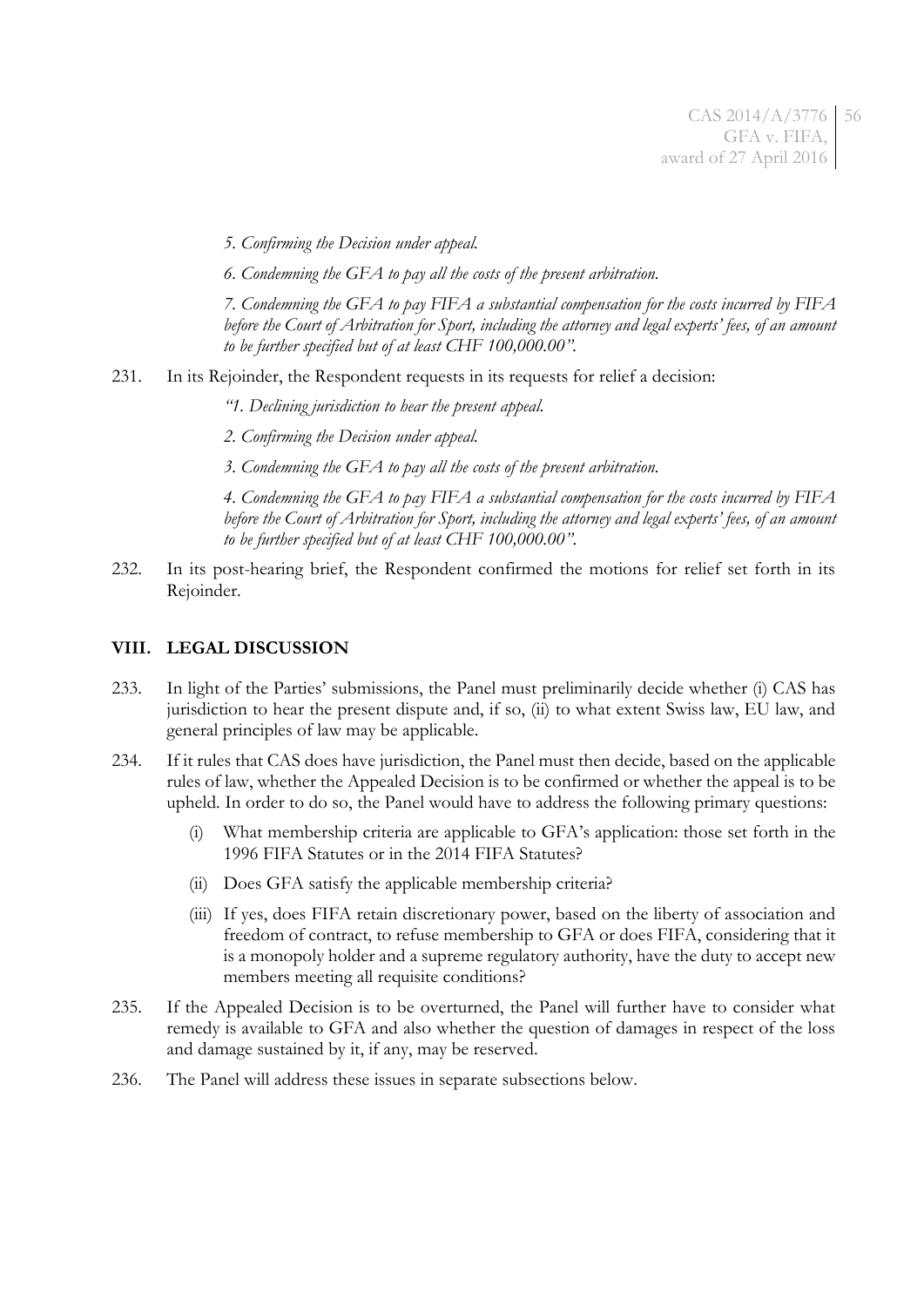CAS 2014/A/3776 GFA v. FIFA, award of 27 April 2016 57

#### **VIII.1 PRELIMINARY REMARKS**

237. Preliminarily, the Panel notes that (a) FIFA's special position in the worldwide domain of football as the supreme regulatory authority affects the standards of behaviour that are applicable to it as an association; and (b) the present *GFA v. FIFA* case is to be distinguished from the *GOC v. IOC* case (Swiss Federal Tribunal, Decision 5A\_21/2011 of 10 February 2012) in several respects (which will be discussed *infra* at paras. [241-](#page-57-0)[248,](#page-58-0) [305](#page-78-0) and [334\)](#page-84-0), and most of all for the following reason: whereas there is a British Olympic Association tasked with Olympic sports governance over the entire UK territory, no British football association exists as such and the territory over which GFA exerts its football governance (i.e., the territory of Gibraltar) is not part, geographically or legally, of the territories in which the four "British Associations" – as defined in the FIFA Statutes: the Football Association (FA), the Football Association of Wales (FAW), the Scottish Football Association (SFA), and the Irish Football Association (IFA) – govern the sport of football (the territories of England, Wales, Scotland and Northern Ireland).

#### **A. FIFA's special responsibility as the supreme regulatory authority of its sport**

- 238. As from the end of the 19<sup>th</sup> century, an increase in the popularity of sports led to the establishment of non-governmental organizations for the administration, monitoring and development of sports. This included FIFA, founded in 1904 as the governing body for football internationally. It was tasked with exercising regulatory, supervisory, and disciplinary functions over national football associations, clubs, officials and players worldwide.
- 239. Since then, FIFA, like other international sports federations, has developed into the supreme regulatory authority within its sport, exerting legislative and administrative powers and enjoying substantial independence and autonomy from governments and national law. It has essentially developed into a self-regulated organisation, being only slightly curtailed in its autonomy at international level by a few court decisions such as, e.g., the well-known *Bosman*  ruling by the EU Court of Justice (judgment of 15 December 1995, case C-415/93). In issuing regulations and monopolistically shaping the world of football, FIFA acts in a manner analogous to that of a state legislator (see CAS 2006/A/1181 at para. 10: *"insofar as FIFA, as a monopoly federation, is exercising autonomy in issuing regulations and is shaping the world of football, FIFA is acting in a manner that is comparable to a state legislator"*). FIFA itself treats its own regulations much like laws, promulgating them as binding on national football associations, clubs, players, and so on (see, e.g., Article 1, entitled "Scope", of the FIFA Regulations on the Status and Transfer of Players, hereinafter "RSTP").
- 240. In the Panel's view, special responsibilities accompany the special power held by FIFA as the supreme regulatory authority within its sport, and as the organizer of the most important worldwide competition between national football associations (i.e. the FIFA World Cup). The Panel is persuaded that FIFA, albeit a private body, must respect general principles that also constrain legislators and governmental administrations, including the non-retroactivity of laws and rules, good faith, and procedural fairness. It is remarkable and meaningful that the EU Court of Justice has always treated FIFA and the other international federations as functionally equivalent to state legislators, in particular by applying to them the Treaty rules on freedom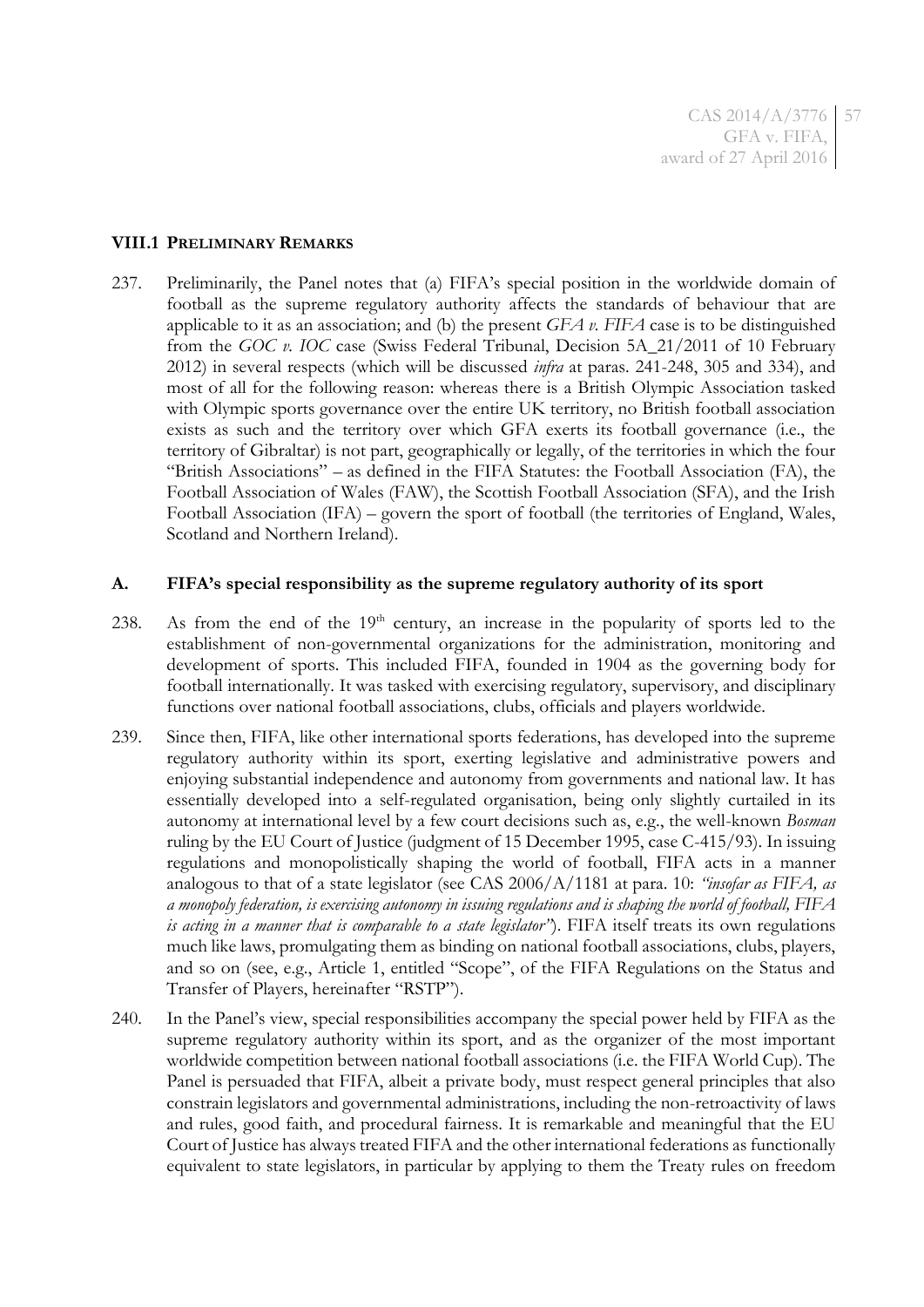of movement, even though those Treaty rules were conceived as applicable to the conduct of public authorities of the EU Member States (see, e.g., the well-known judgments of the EU Court of Justice in case 13-76, *Donà*, at paras. 17-18, and case C-415/93, *Bosman*, at paras. 82- 83).

## **B. The present case must be distinguished from the GOC v. IOC case (SFT Decision 5A\_21/2011 of 10 February 2012)**

- <span id="page-57-0"></span>241. FIFA contends that (i) GFA could affiliate with one of the British Associations in order to participate in international football (claiming in particular that GFA was once formally affiliated with the FA), and that (ii) nothing in the FIFA regulations prevents Gibraltarian footballers from playing for the English national team, or for that of any other British Association. The Panel disagrees with both of these contentions.
- 242. With regard to the GFA's potential affiliation with one of the British Associations, the Panel has regard to two propositions.
- 243. First of all, from the evidence submitted, it is clear that prior to the filing of the GFA's application in 1997 the GFA was independent of any of the four British Associations, including in particular of the FA. Article 3.1 of the GFA Statutes at that time explicitly provided that *"the GFA shall take such action as the Council may from time to time deem necessary to become affiliated and remain affiliated to the Football Association of England and Wales and/or to become a member of FIFA and/or any other international governing body or association"* (emphasis added). In other words, GFA had to take some action in order to become affiliated to the FA or the FAW. This was confirmed by the Third GFA-UEFA CAS Award, which recognized that GFA had *"always been independent from any other football association, within Gibraltar or elsewhere"*. It is undisputed that, at the time of the 1997 application to FIFA and thereafter, the GFA has not been affiliated with the FA or with any other British Association. It follows that GFA and its footballers have not had, and do not have, access to international football.
- 244. Secondly, the Panel observes that in order for GFA to participate in international football at worldwide level it must either become affiliated with one of the British Associations or directly with FIFA. However, GFA's formal affiliation to one of the British Associations, and thus its access to international football, would be subject to and fully dependent on the discretion and will of those associations. FIFA could only support such an application but not guarantee that it would succeed. This is evident from FIFA's own acknowledgement in its post-hearing brief that the British Associations could refuse the GFA's bid to become formally affiliated to them, and FIFA's declaration that it would *"support"* the GFA by confirming to the British Associations that nothing in the FIFA regulations prevents such an affiliation (FIFA states in its post-hearing brief: *"*… *there is no FIFA Regulation preventing the GFA from seeking a similar status of affiliation within the FA as the Channel Island associations… FIFA is happy to confirm that the GFA is entitled to rely on the contents of this submission in order to (re)gain FA (or any other British Association) membership… More generally, the GFA can count on FIFA's support in confirming the above in the event that the FA (or any other British Association) should oppose a request for affiliation"*).
- 245. The Panel finds that the discretionary nature of a possible affiliation with one of the British Associations is particularly concerning, given the likelihood that they may feel disinclined to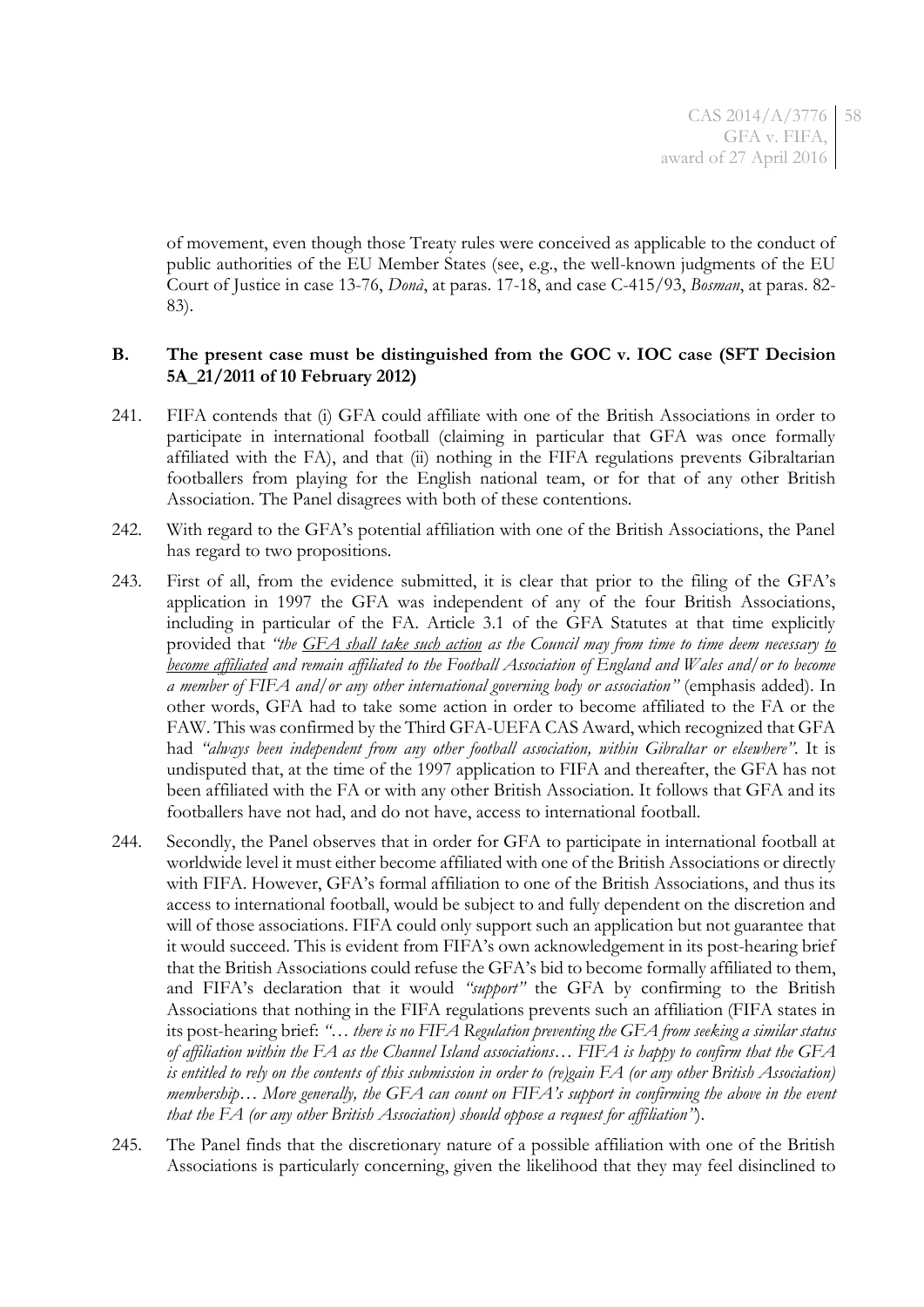accept GFA as a formal affiliate due to the practical complications that could arise therefrom, such as, in particular, the difficulty to integrate GFA clubs into the lower-division leagues of one of the four British Associations. It would be unsurprising to find lower-division leagues or clubs of the British Associations opposed to integrating GFA clubs into their leagues for fear of heightened financial costs as a consequence of the geographical distance between the UK and Gibraltar. This is manifestly a particularly important issue in the context of lowerdivision leagues of the British Associations, where clubs operate with limited financial resources. As GFA's affiliation with any of the British Associations is subject to said associations' discretion, it cannot be said that GFA has guaranteed access to international football through them.

- 246. As to Gibraltarian footballers competing internationally, the Panel first notes that they cannot play for the UK because there is no UK national football team. Article 10, para. 5 of the 2014 FIFA Statutes (and the corresponding provisions of all the precedent versions of the FIFA Statutes) makes this an inevitability: *"Each of the four British Associations is recognised as a separate Member of FIFA"*. Gibraltarian footballers' only chance at competing internationally would be, therefore, through one of the four British Associations' national teams. Yet, their footballers' status as British nationals does not alone guarantee a right for them to do so. Gibraltarian footballers wishing to play for one of the British Associations' national teams must additionally meet at least one of the four requirements related to place of birth, ancestry, or residence set forth in Article 6 of the FIFA Regulations Governing the Application of the Statutes (see *supra*  at para. [119\)](#page-23-0), i.e. the provision made for players who are eligible to represent more than one association on account of nationality. In other words, a Gibraltarian footballer's prospect in this regard would depend entirely on that individual's particular circumstances. This does not provide sufficient guarantee of access to international football through the British Associations.
- 247. Furthermore, the Panel notes that, due to FIFA's own regulations, Gibraltarian footballers who have played for the "A" national team of their native Gibraltar in a UEFA competition – as the top Gibraltarian players did in the recent qualifiers for the 2016 UEFA European Championship – would be precluded from playing for the national team of one of the British Associations in FIFA competitions, even if they complied with the other FIFA requirements for national team eligibility. Indeed, according to Article 5, para. 2 of the 2014 FIFA Regulations Governing the Application of the Statutes (see *supra* at para. [118\)](#page-23-1), *"any Player who has already participated in a match (either in full or in part) in an Official Competition of any category or any type of football for one Association may not play an international match for a representative team of another Association"*, and UEFA competitions for national teams are undoubtedly *"Official Competitions"* (see the definition in the FIFA Statutes, *supra* at para. [110\)](#page-21-0). Therefore, contrary to what FIFA alleges (see *supra* at para. [201\)](#page-43-0), if GFA were to be kept outside of FIFA, the Gibraltarian footballers (male and female) who have played for the GFA "A" national team in UEFA competitions would not be allowed to play for the national team of one of the British Associations in FIFA competitions (in fact, FIFA rules allowing players to change the national association for which they are eligible to play international matches do not apply to players who have played in the "A" national team of another association; see *supra* at para. [121\)](#page-23-2).
- <span id="page-58-0"></span>248. In light of the above, the present case is clearly to be distinguished from the *GOC v. IOC* case (SFT Decision 5A\_21/2011 of 10 February 2012), since in the latter case there existed a British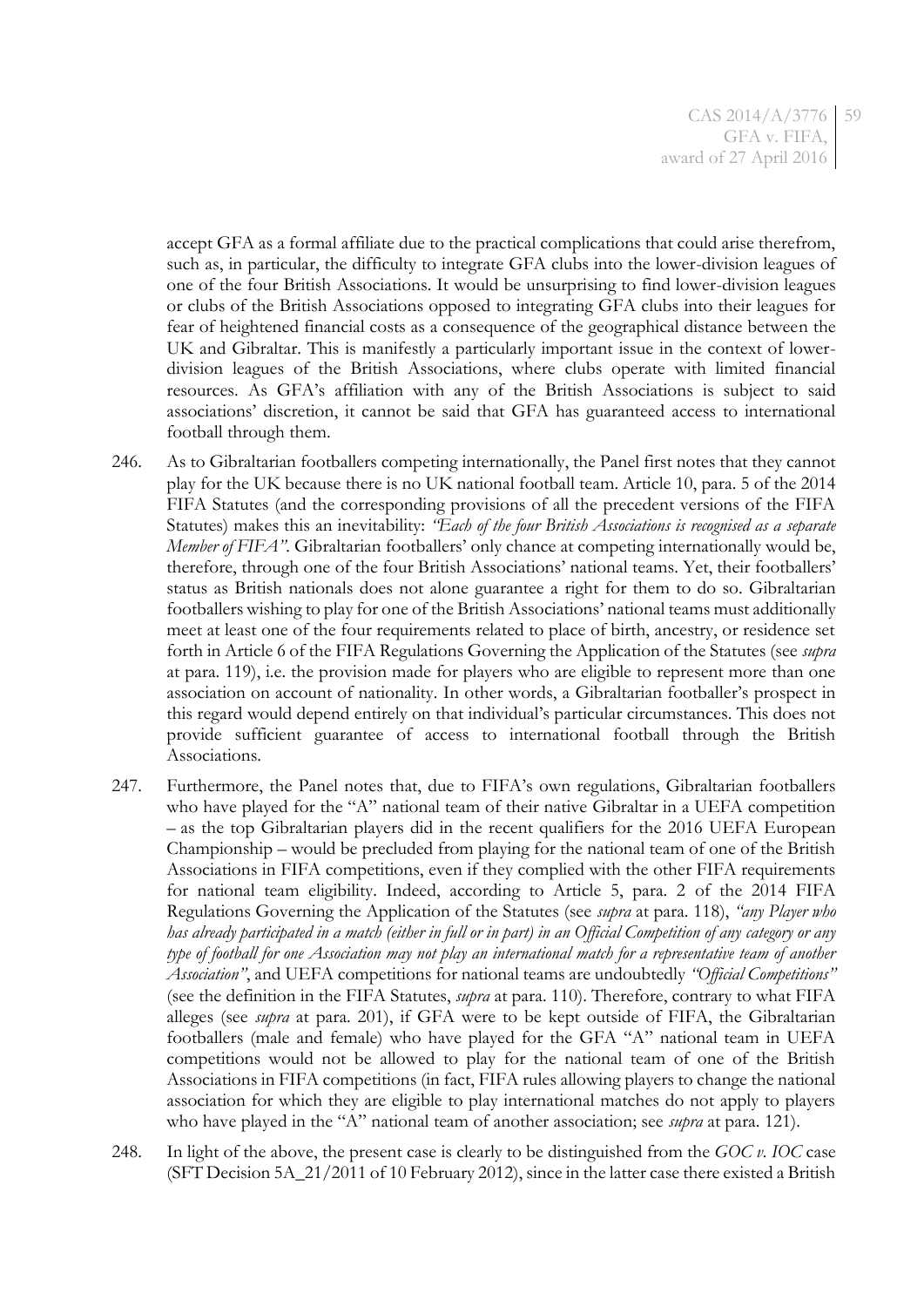National Olympic Committee (the BOA), through which Gibraltarian athletes (being UK citizens) could participate in the Olympic movement and be eligible to compete for British national teams in Olympic events.

## **VIII.2 JURISDICTION**

- 249. Article R47 of the CAS Code stipulates that *"An appeal against the decision of a federation, association or sports-related body may be filed with CAS if the statutes or regulations of the said body so provide or if the parties have concluded a specific arbitration agreement and if the Appellant has exhausted the legal remedies available to him prior to the appeal, in accordance with the statutes or regulations of that body"*.
- 250. Thus, within the context of appeal arbitration procedures, CAS jurisdiction is limited to the adjudication of appeals against a decision of a sports body, where the following three requirements are satisfied cumulatively: (i) the statutes or regulations of the sports body contain an arbitration clause providing for appeal to CAS or where the parties have agreed on an arbitration agreement; (ii) the sports body has issued a decision; and (iii) said decision is final, meaning that the appealing party has exhausted all available internal recourse.
- 251. In the present appeal, the only dispute is whether the first requirement has been satisfied: (i) whether the 2014 FIFA Statutes, namely Articles 66 and 67, permit GFA, not being a FIFA member but only an applicant for FIFA membership, to file an appeal to the CAS, and (ii) whether the Parties entered into an arbitration agreement, on the basis of Article 3, para. 1(s) of the 2013 Admission Regulations, the scope of which would encompass disputes arising from applications filed prior to the implementation of the 2013 Admission Regulations.
- 252. To recap the Parties' arguments, the Appellant submits that CAS has jurisdiction on the alternative basis of (i) Article 67, para. 1 of the 2014 FIFA Statutes; (ii) GFA's acceptance of FIFA's offer to arbitrate set forth in Article 3, para. 1(s) of the 2013 Admission Regulations; and/or (iii) CAS being the natural forum for the present dispute (see *supra* at para. [157](#page-27-0) *et seq.*). On the other hand, the Respondent maintains that (i) CAS jurisdiction with respect to the present appeal cannot extend to GFA's 1997 application, since that application is not covered by the 2013 Admission Regulations and thus falls outside the scope of the offer to arbitrate contained in Article 3, para. 1(s) of those Regulations (i.e., CAS would only have jurisdiction to hear the present appeal if the Panel agreed that it concerns a new application submitted by GFA in 2013 in accordance with the 2013 Admission Regulations, in which case the offer to arbitrate in Article 3, para. 1(s) would be deemed to be accepted); (ii) GFA's reservation of 15 November 2013 would constitute a counter-offer, which FIFA did not accept, with the result that there is no arbitration agreement and thus no CAS jurisdiction over the present matter; and (iii) even if an arbitration agreement exists, the scope of Article 3, para. 1(s) of the 2013 Admission Regulations does not encompass disputes arising from applications submitted under previous regulations, meaning that the CAS cannot hear a dispute concerning the GFA's 1997 application (see *supra* at para. [193](#page-41-0) *et seq.*).
- 253. In light of the Parties' disagreement, the Panel must determine whether it has jurisdiction to hear the present appeal.
- 254. As an initial matter, the Panel is unpersuaded by the Appellant's contention that a *"corroborating policy within both parties to submit disputes arising out of their decision-making to CAS"* or a *"legitimate*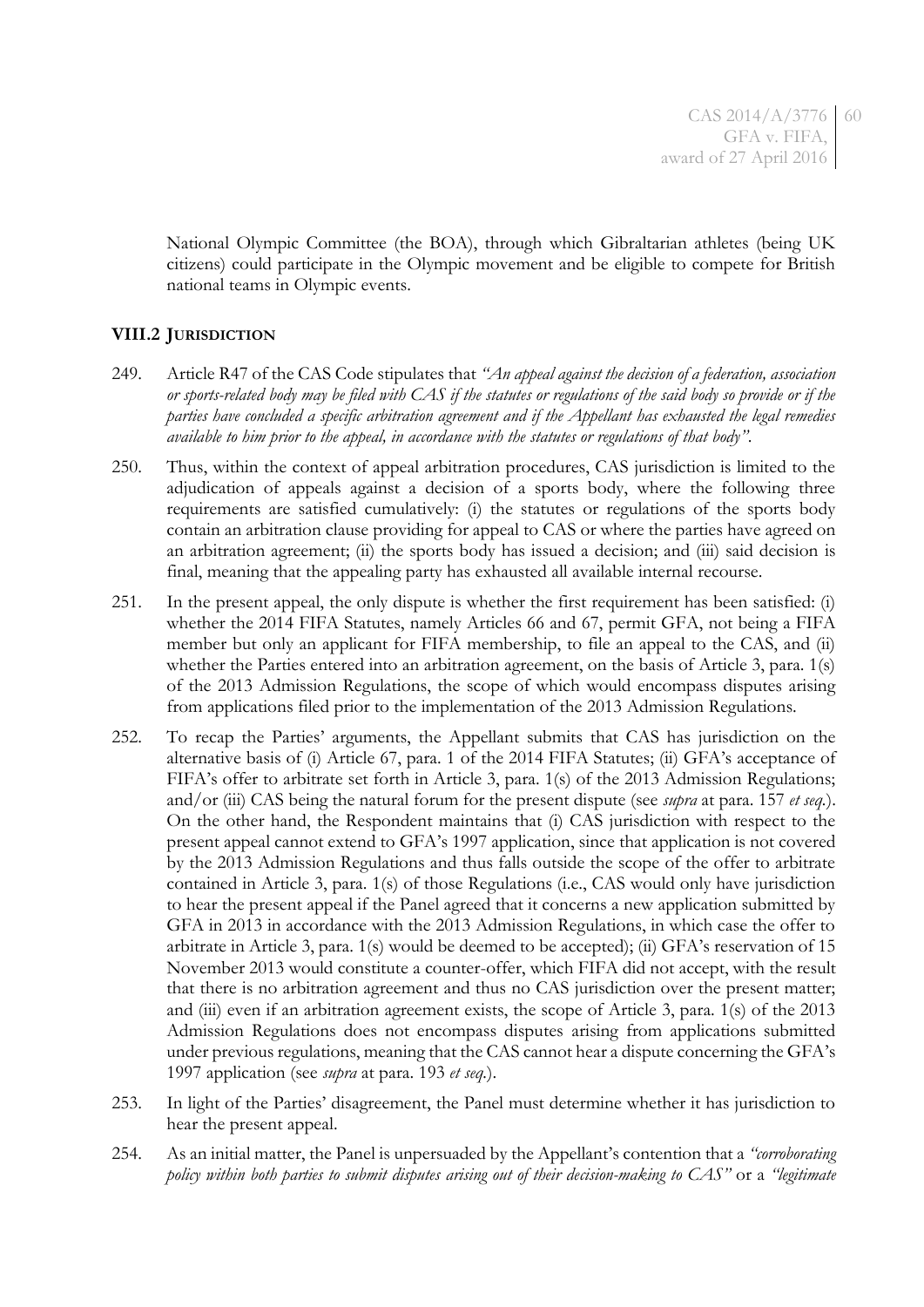*expectation"* based on the significant history between the Parties, such to make CAS the *"natural forum*<sup>"</sup> for the present dispute, is sufficient to satisfy the requirement of the existence of an arbitration agreement (Article R47 of the CAS Code).

- 255. Second, the Panel does not find that CAS jurisdiction over the present appeal is established on the basis of Article 67, para. 1 of the 2014 FIFA Statutes. True, the Appealed Decision does constitute a *"final decision"* passed by one of *"FIFA's legal bodies"* (i.e., the FIFA Executive Committee), and there have been several CAS panels retaining jurisdiction over appeals against decisions of the FIFA Executive Committee (see, e.g., CAS 2014/A/3744 & 3766, TAS 2011/A/2371, CAS 2009/A/2022). However, satisfying solely Article 67, para. 1 of the 2014 FIFA Statutes is insufficient in and of itself for establishing CAS jurisdiction to hear a dispute over a final decision of the FIFA Executive Committee. Article 67, para. 1 of the 2014 FIFA Statutes cannot be read in isolation, but rather in conjunction with Article 66 of the 2014 FIFA Statutes, which limits the class of individuals and entities entitled to submit disputes to CAS to *"FIFA, Members, Confederations, Leagues, Clubs, Players, Officials, licensed match agents and players' agents"*. Given this limitation and the fact that GFA is not a FIFA member (but rather only an applicant for FIFA membership), GFA is not entitled to invoke Article 66 and 67 of the 2014 FIFA Statutes. Furthermore, since Article 66 of the 2014 FIFA Statutes explicitly lists those who are entitled to submit a dispute to the CAS, there is no room for the Applicant's (in any case doubtful) interpretation to the effect that Article 67, para. 1, Article 10, paras. 3 and 4(c), and Article 4, para. 1(a) of the 2014 FIFA Statutes read together permit applicants for FIFA membership to bring appeals against final decisions regarding their membership applications to the CAS. Finally, the Panel notes that no other provisions in the 2014 FIFA Statutes have been invoked as available to an applicant for FIFA membership and as setting forth an arbitration clause providing for an appeal to the CAS. In light of these considerations, the Panel holds that the 2014 FIFA Statutes do not yield an adequate basis to exercise jurisdiction over the present appeal.
- 256. On the other hand, for the reasons set out hereinafter, the Panel holds that CAS does have jurisdiction to hear the present appeal on the basis of an arbitration agreement between the parties based on FIFA's 2013 Admission Regulations.
- 257. Article 3 of the 2013 Admission Regulations is entitled *"Contents of application"* and provides at para. 1(s) that any applicant for FIFA membership must give *"[c]onfirmation that all disputes regarding the application procedure shall be decided by the Court of Arbitration for Sport (CAS) headquartered in Lausanne (Switzerland)"*. The Panel recognizes as undisputed that on 21 February 2014 – in response to FIFA's letter of 11 November 2013, which characterized GFA's application as incomplete and requiring updating with the mandatory information as defined in the 2013 Admission Regulations (see supra at *para.* [82\)](#page-14-0) – GFA submitted five dossiers of information, including GFA's confirmation, as per Article 3, para. 1(s) of the 2013 Admission Regulations, *"that all disputes regarding the application procedure for the GFA's membership of FIFA shall be decided by the [CAS]"*. The offer to arbitrate contained in the 2013 Admission Regulations was accepted by GFA without any reservation and in the same terms as it was formulated by FIFA. The Panel observes that FIFA did not object to (or indicate a particular understanding of, or qualify, or make any comment on) GFA's acceptance of FIFA's offer to arbitrate included in Article 3, para. 1(s) of the 2013 Admission Regulations. Indeed FIFA has never done so until the present proceedings, even though it was evident from GFA's communications to FIFA,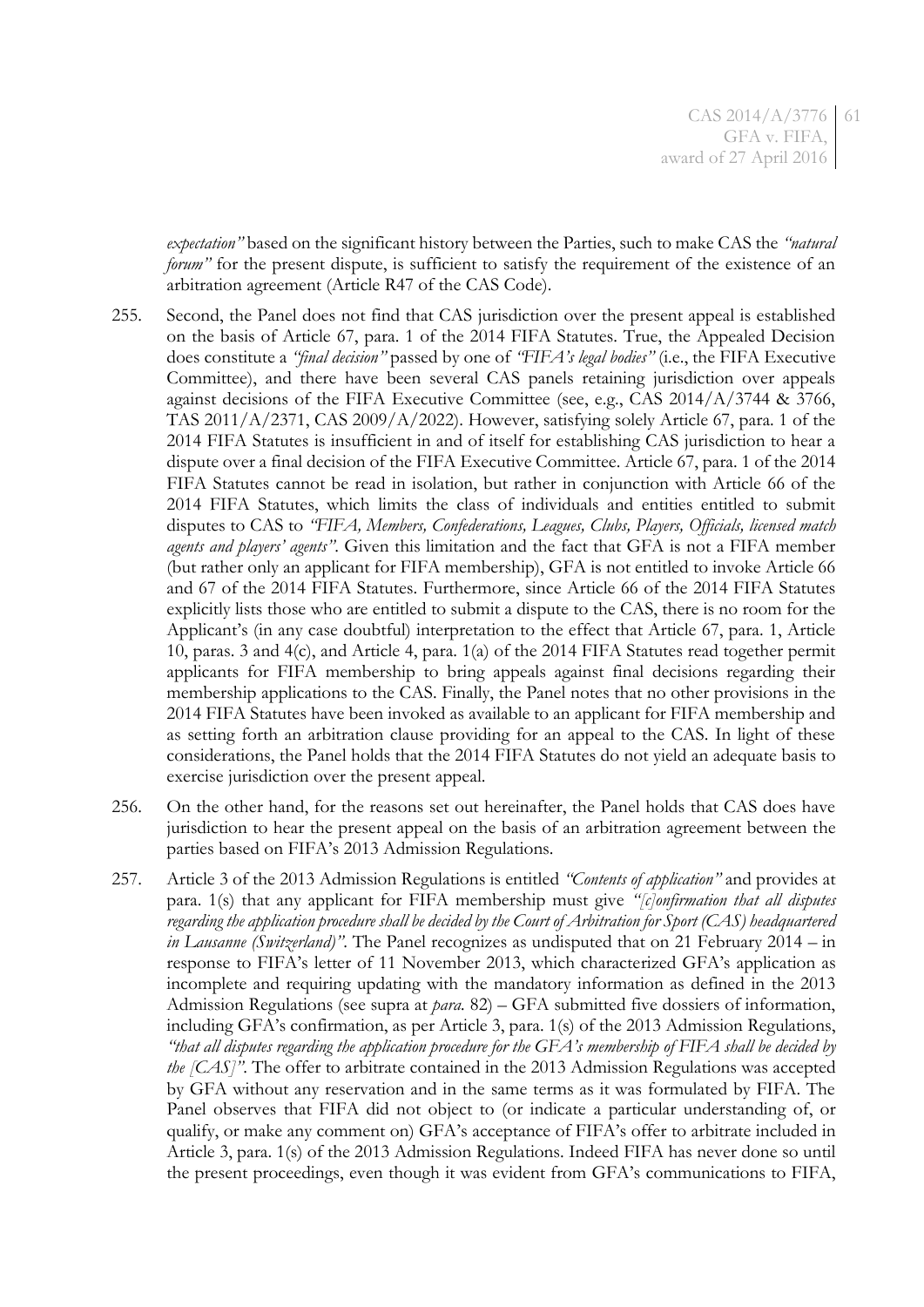namely those of 19 September 2013 and 15 November 2013, that GFA considered its submissions of 2013 not as a new application but as a revival and resumption of its 1997 application. In fact, GFA's letter of 15 November 2013 clearly communicated to FIFA that *"GFA has complied and will continue to comply at all times with FIFA's requirements, from time to time in force, as to the information that is to be provided in support of a pending and unresolved application for membership of FIFA. The GFA will therefore, within the 23 September 2014 deadline you have identified, update the information contained in its pending 1997 application. The updating of this information neither*  will nor can alter the fact that the GFA application was made in 1997, and that accordingly it falls to be *assessed by reference to the admission criteria then applicable"* (see *supra* at para. [83\)](#page-14-1). The Panel notes that Article 3, para 1(s) of the 2013 Admission Regulations does not qualify in any way FIFA's offer to arbitrate by limiting it to only new applications; rather, it clearly makes reference to "all" disputes between the applicant for admission and FIFA regarding the application procedure. The Panel also observes that, due to the well-known principle of the severability (or autonomy) of the arbitration clause, the existence, effectiveness and validity of an agreement to arbitrate can be found without having regard to the content, effectiveness or validity of the contractual document(s) in which the relevant arbitration clause is inserted.

- 258. The Panel accordingly considers that, in the context described above, GFA's acceptance of FIFA's offer to arbitrate, as contained in Article 3, para. 1(s) of the 2013 Admission Regulations, is sufficiently consolidated evidence of the Parties' intent to submit all their disputes concerning GFA's application to CAS arbitration. Parties are free to agree to arbitration at any time, and the Panel is of the view that, at the moment GFA accepted FIFA's offer to arbitrate, per Article 3, para. 1(s) of the 2013 Admission Regulations, an arbitration agreement was formed which became immediately binding on both Parties.
- 259. As a result, the Panel finds that an arbitration agreement does exist between the Parties.
- 260. According to a *jurisprudence constante* of the Swiss Federal Tribunal, once the existence of an arbitration agreement is established, as is the case here, its scope is not subject to restrictive interpretation, but rather should be interpreted broadly. The Panel finds that the arbitration agreement entered into by the Parties on 21 February 2014 encompasses disputes arising not only from new applications but also from applications submitted under previous regulations. Indeed, the text of Article 3, para. 1(s) of the 2013 Admission Regulations, unilaterally drafted by FIFA, makes a wide-ranging and unqualified reference to *"all disputes regarding the application procedure*<sup>"</sup> and is not limited in its scope by Article 3 or any other provision of the 2013 Admission Regulations. The Panel also observes that in the various communications sent by FIFA to GFA in 2013 and 2014, FIFA never sought to qualify or confine the arbitration clause, which generically refers to any "application procedure", only to disputes arising from application procedures newly initiated under the 2013 Admission Regulations. Accordingly, considering the already mentioned principle of the severability of arbitration clauses, the Panel holds that the CAS arbitration agreement concluded between the parties equally covers new and pending application procedures (i.e. regardless of whether the Panel considers GFA's submission on 19 September 2013 to be a new application or a revival and resumption of the 1997 application – an issue that will be discussed below).
- 261. In light of the foregoing, the Panel holds that it has jurisdiction to hear the present appeal on the basis of an arbitration agreement founded on Article 3, para. 1(s) of the 2013 FIFA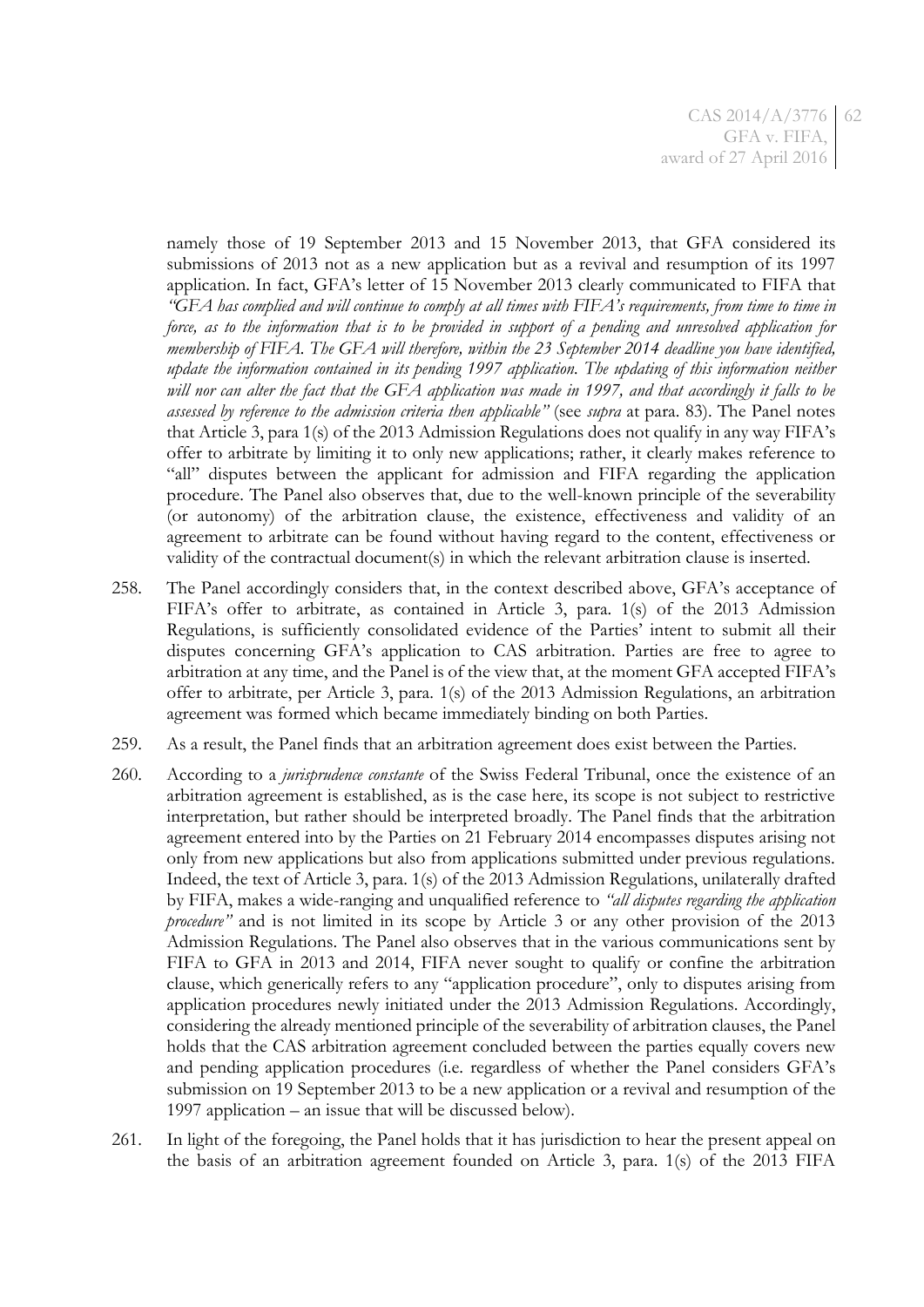Admission Regulations, entered into between the Parties on 21 February 2014, when GFA confirmed its acceptance of the jurisdiction of CAS proposed by FIFA.

### **VIII.3 APPLICABLE LAW**

- 262. According to Article R58 of the CAS Code, *"The Panel shall decide the dispute according to the applicable regulations and, subsidiarily, to the rules of law chosen by the parties or, in the absence of such a choice, according to the law of the country in which the federation, association or sports-related body which has issued the challenged decision is domiciled or according to the rules of law the Panel deems appropriate. In the latter case, the Panel shall give reasons for its decision"*.
- 263. The Panel holds, first of all, that FIFA regulations are applicable to the present dispute. It is common ground between the Parties that Swiss law applies subsidiarily to the present dispute. Indeed, since the Parties have not chosen any specific rules of law – the choice of law contained in Article 66, para. 2 of the 2014 FIFA Statutes not being applicable because, in the Panel's view, it only applies to the disputes between the parties listed in Article 66, para.1 – Article R58 of the CAS Code requires the Panel to apply on a subsidiary basis the law of the country in which FIFA is seated, Switzerland.
- <span id="page-62-0"></span>264. In addition to Swiss law, the Panel holds that general principles of law are also applicable as *"rules of law* [whose application] *the Panel deems appropriate"* (Article R58 of the CAS Code). As previously mentioned, the special power that FIFA holds as the supreme regulatory authority within its sport is accompanied by special responsibility. Albeit being a private body, FIFA must thus respect general principles of law and, in particular, those that generally bind legislators and public administrations. As the panel in CAS 98/200 held, at para. 156: *"The Panel is of the opinion that all sporting institutions, and in particular all international federations, must abide by general principles of law. Due to the transnational nature of sporting competitions, the effects of the conduct and deeds of international federations are felt in a sporting community throughout various countries. Therefore, the substantive and procedural rules to be respected by international federations cannot be reduced only to its own statutes and regulations and to the laws of the country where the federation is incorporated or of the country where its headquarters are. Sports law has developed and consolidated along the years, particularly through the arbitral settlement of disputes, a set of unwritten legal principles – a sort of* lex mercatoria *for sports or, so to speak, a* lex ludica *– to which national and international sports federations must conform, regardless of the presence of such principles within their own statutes and regulations or within any applicable national law, provided that they do not conflict with any national «public policy» («ordre public») provision applicable to a given case. Certainly, general principles of law drawn from a comparative or common denominator reading of various domestic legal systems* […] *can be deemed to be part of such* lex ludica*"*. With respect to this citation, the Panel notes that what was then termed *"lex ludica"* has become by now widely known as *"lex sportiva"*.
- 265. Among such principles of law, the non-retroactivity of laws and rules, procedural fairness, and good faith figure prominently.
- 266. Specifically with regard to the principle of non-retroactivity, a CAS panel held that *"these principles* [related to the prohibition of issuing rules having retrospective effect], *which were developed first and foremost for the state legislator, are applicable* mutatis mutandis *to a sports federation such as FIFA, because, firstly, the prohibition of issuing rules having retrospective effect is an expression of a*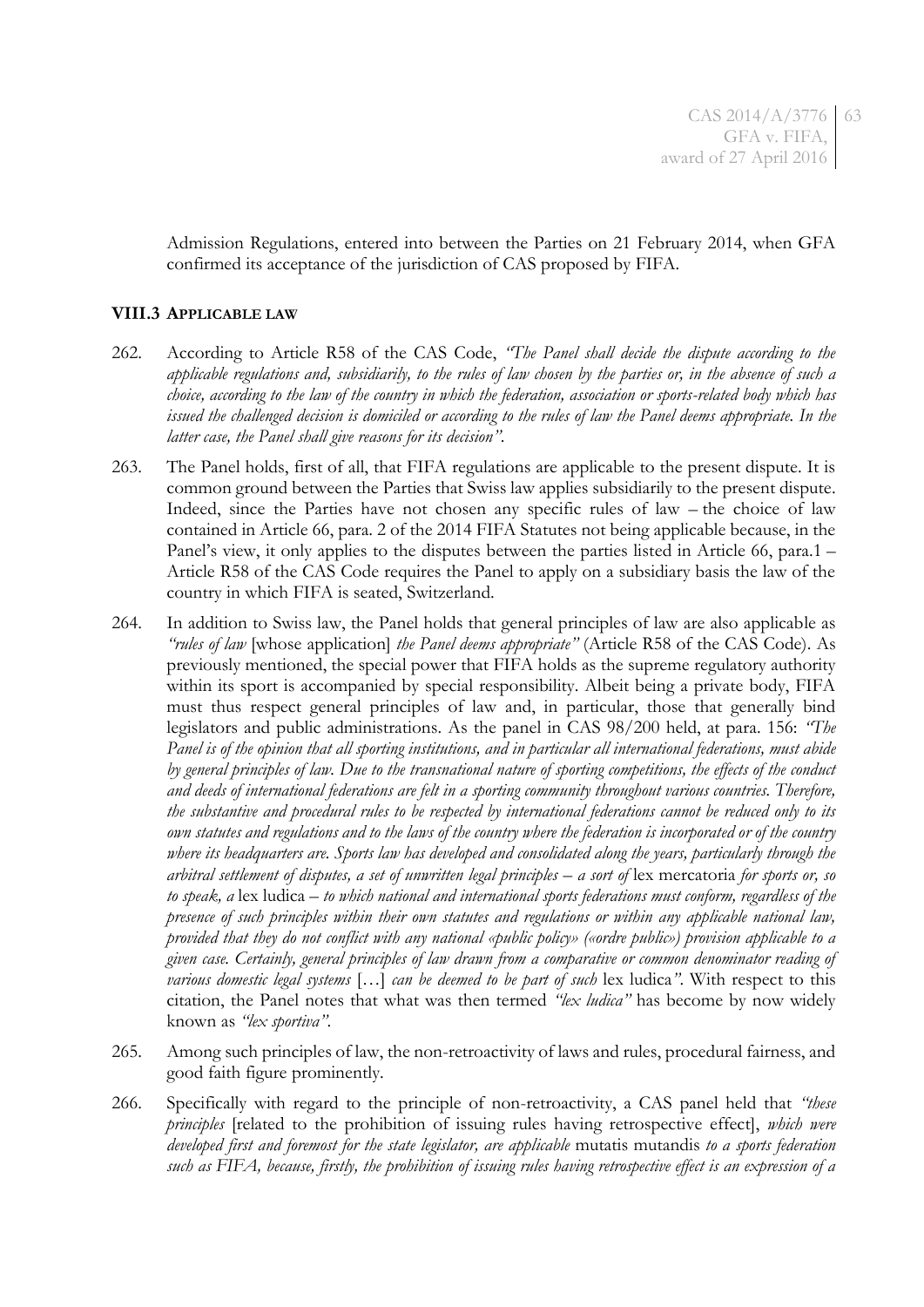*general legal principle which is not limited to the state legislator. Secondly, insofar as FIFA, as a monopoly federation, is exercising autonomy in issuing regulations and is shaping the world of football, FIFA is acting in a manner that is comparable to a state legislator. In any event, from the point of view of those who are subject to the regulations – whose protection is the very purpose of the prohibition of issuing rules having retrospective effect – it makes little difference whether a provision has been issued by a monopoly federation or by a state legislator. However, if the rules of a monopoly federation are measures having an equivalent effect, then there is no reason not to apply the prohibition of issuing rules having retrospective effect developed for the state legislator to a sports federation such as FIFA"* (CAS 2006/A/1181 at para. 10).

- 267. The Respondent contends that the principle of non-retroactivity should only be applied in a disciplinary setting (see *supra* at para[. 214\)](#page-47-0). However, the Panel notes that (i) the above quoted CAS award was rendered in a non-disciplinary case, and (ii) FIFA itself has an established practice of avoiding the retrospective application of its substantive regulations in nondisciplinary settings, such as in matters related to the status and transfer of players. For instance, in Article 26 of the 2015 FIFA RSTP, it is stipulated that *"[a]ny case that has been brought to FIFA before these regulations have come into force shall be assessed according to the previous regulations"*. The principle of non-retroactivity has been applied consistently in decisions of the FIFA Dispute Resolution Chamber ("DRC") and the FIFA Players' Status Committee to disallow the retrospective application of substantive rules. See, e.g., the DRC Decision of 25 August 2006, *Club A v. Club B* (where it is stated at para. 15 that *"club A could not have complied with the formal requirements foreseen in the Regulations 2005 before they even came into force. To claim that club A would have had to comply with the formal requirements would constitute a retroactive application of the said formal requirements. Therefore, the Chamber decided that these requirements cannot be applicable on the case at hand"*), and the DRC Decision of 1 February 2012, *N. v. U.* (where it is stated at para. 20, that *"since the aforementioned amendment of the pertinent article of Annexe 4 of the Regulations only came into force on 1 October 2009, the Chamber found that it cannot apply said amendment to the years of training and education of the player prior to the coming into force of the amended art. 5 par. 3 of Annexe 4, i.e. prior to 1 October 2009. In other words, the Chamber concurred that the said provision could not be applied retroactively"*). The Panel observes that, in light of such FIFA constant practice, for FIFA to claim in this case that it might apply its substantive rules retrospectively would be a case of *venire contra factum proprium*.
- 268. As for the principle of procedural fairness, it has consistently been applied in CAS arbitration, and particularly so in relation to disputes concerning the admission of clubs or athletes to competitions: *"under CAS jurisprudence the principle of procedural fairness is surely among the unwritten principles of sports law to be complied with by international federations (see CAS OG 96/001 […], para. 15; CAS 96/153 […], para. 10)"* (CAS 98/200 at para. 190). Indeed, the Panel considers procedural fairness in the relationships between sports institutions and those subject to their authority – particularly in the realm of eligibility for and access to competitions – to be one of the most important principles of *lex sportiva,* if not *the* most important one.
- 269. While the Respondent does not contest that general principles of law may be applicable to sports disputes pursuant to Article R58 of the CAS Code, it questions the extent to which they are applicable and, specifically, whether they can supersede the applicable Swiss substantive laws. To recapitulate, the Respondent submits on this issue that *"even accepting that general principles of law could be relevant, this does not mean that CAS panels can completely disregard Swiss (substantive) law… it is only when the Panel has objective reasons to conclude that the application of Swiss*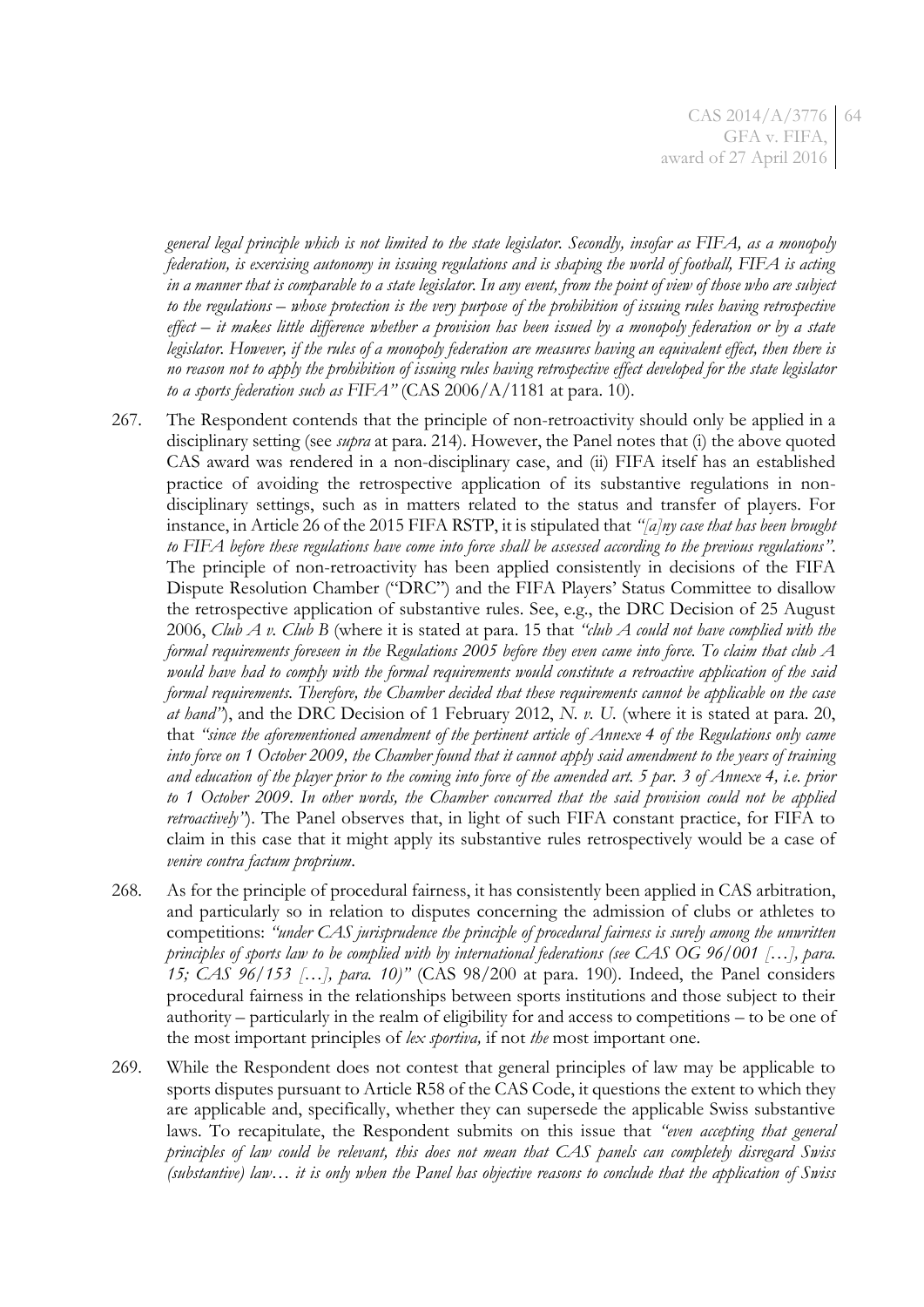*law is not appropriate that it can apply another rule of law, including general principles of law"*. The Panel disagrees. As observed in the already quoted CAS case no. 98/200, due to the transnational character of international sporting competitions and the global effects of the actions and omissions of international federations, general principles of law (and in particular those general principles that have become part of the so-called *lex sportiva*) must be respected at all times by international federations even if they are not reflected in specific enactments of the applicable national law (see the quote reported *supra* at para. [264\)](#page-62-0); the only exception would be in the unlikely situation that such general principles were in conflict with some national or transnational public policy provision applicable to a given case (*ibidem*), which the Panel finds not to be true here.

270. The Parties also disagree as to whether EU competition rules apply to the present dispute. The Swiss Federal Tribunal has stated as follows with respect to EU competition law: *"It is generally recognized that Swiss civil courts or arbitrators, when deciding the validity of a contractual agreement affecting the EU market, shall examine this issue in the light of Art. 81 EC Treaty* [now Art. 101 TFEU]*. They shall do so even if the parties have contractually agreed to apply Swiss law to their contractual relationship. This examination is compulsory where a party invokes the nullity of the contractual agreement before the court or the arbitrator"* (SFT Judgment 4P.119/1998 of 13 November 1998). In the Panel's opinion, in order to apply EU competition rules in a given case, a CAS panel should take guidance from Article 19 PILA (providing that a mandatory rule of a law different from the *lex causae* may be taken into account if the dispute presents a close connection with that law) even if, in principle, Article 19 PILA is a rule addressed to Swiss judges and not to arbitrators. Accordingly, as noted in CAS 98/200 at para. 10, in order to apply EU rules of law, a CAS panel adjudicating an international dispute must verify that the three conditions set forth by Article 19 LDIP are met: (i) the EU rules in question belong to that special category of norms which call for application irrespective of the law applicable to the merits of the case (so called mandatory rules or, in French, *lois d'application immédiate*); (ii) there is a close connection between the subject matter of the dispute and the EU territory; and (iii) from the point of view of Swiss legal theory and practice, the invoked EU rules aim to protect legitimate interests and crucial values and their application allows a just decision. The Panel is convinced that those three conditions are met in the present case because: (i) it is universally recognized in the legal literature and jurisprudence that EU rules protecting competition are fundamental rules pertaining to the said category of mandatory rules; (ii) GFA is under the sovereignty of the United Kingdom, which is a EU member State and, as acknowledged by the Respondent's own expert, EU provisions on competition unquestionably apply to Gibraltar, not to mention the fact that FIFA World Cup qualifiers (in which GFA would compete if admitted into FIFA) regularly take place throughout the EU territory; and (iii) interests and values protected by EU competition law are shared and supported by the Swiss legal system, as demonstrated by the fact that the Swiss Cartel Law has been inspired by and modelled on EU competition law.

271. Accordingly, the Panel will decide the present dispute pursuant to FIFA regulations and, subsidiarily, Swiss law. In addition, the Panel will also apply, to the extent that it is appropriate in accordance with the approach outlined above, general principles of law and EU competition law.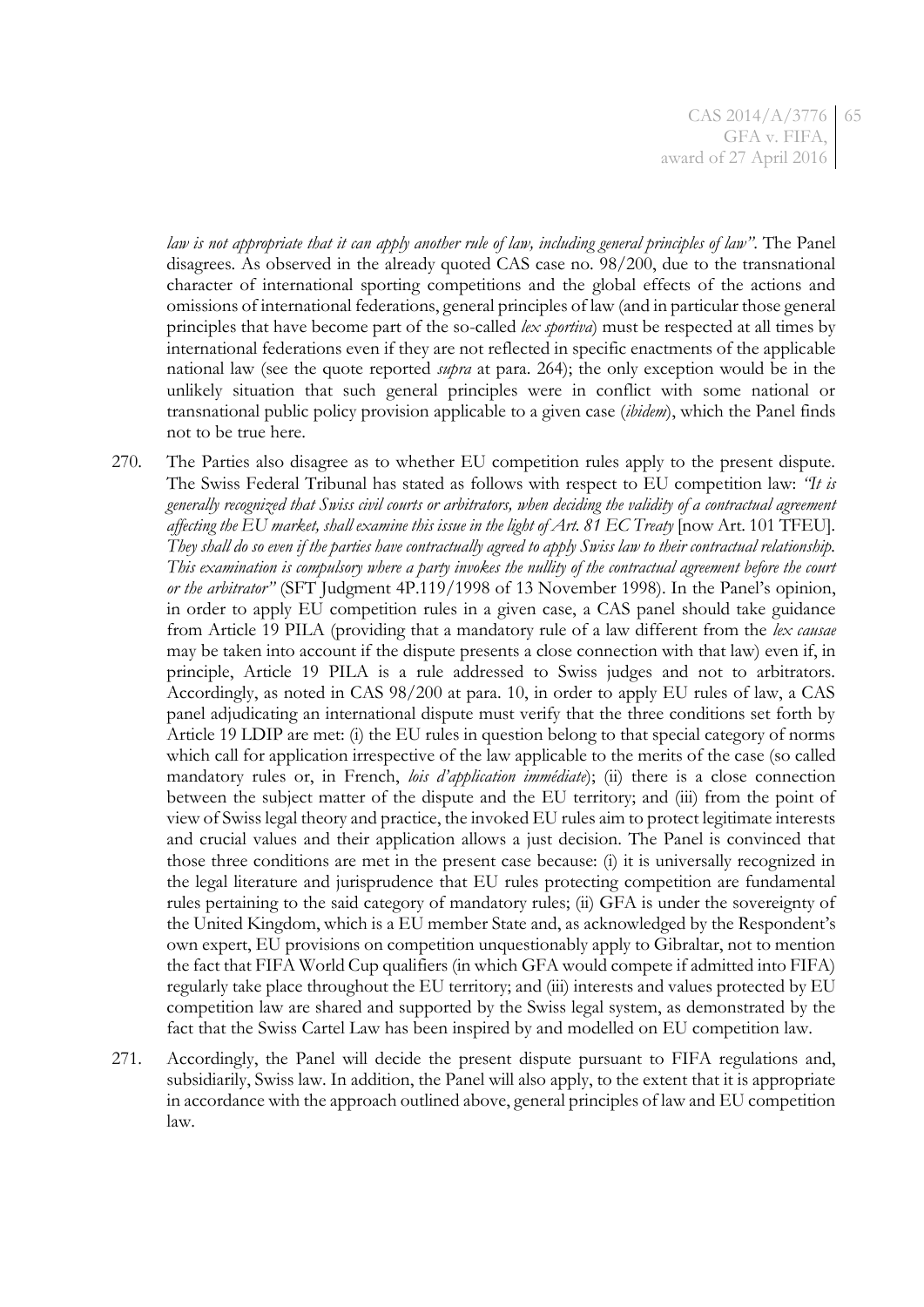#### **VIII.4 APPLICABLE MEMBERSHIP CRITERIA**

272. While the Parties are in agreement that the various regulations of FIFA apply to the present dispute, they are divided as to which version of said regulations apply. The Appellant argues that the applicable membership criteria are those set forth in the 1996 FIFA Statutes, while the Respondent insists that they are those of the 2014 FIFA Statutes. For the following reasons, the Panel finds that the applicable membership criteria are those laid out in the 1996 FIFA Statutes.

#### **A. No abandonment of GFA's 1997 application**

- <span id="page-65-0"></span>273. The Panel rejects the Respondent's contention that GFA's resumption of its 1997 application for membership must be considered as a new application because GFA, as a matter of Swiss law, abandoned its 1997 application on 26 February 2007.
- 274. To recapitulate, the Respondent believes that because GFA allegedly failed to challenge the UEFA 2007 Congress Decision of 25-26 January 2007 within one month in accordance with Article 75 CC, a *new* application necessarily emerged (as opposed to a revival and resumption of GFA's 1997 application), which, in the event that the applicable membership criteria are those set forth in the FIFA Statutes in force at the time of the application, as is the case (see *infra* at para. [279](#page-67-0) *et seq.*), would be subject to the FIFA Statutes then in force (i.e. a post-2004 amendment version of the FIFA Statutes).
- 275. The Panel disagrees and finds that the GFA did in fact challenge the UEFA 2007 Congress Decision by submitting a claim to CAS on 6 March 2007.
- 276. Contrary to the Respondent's contention, GFA did not have an obligation under Article 75 CC to file its challenge with the ordinary Court of Nyon. According to Article 2 of the Regulations Governing the Implementation of the UEFA Statutes (Edition 2006), *"a national football association admitted on a provisional basis shall have the same rights and obligations as a Member Association* [with the exception of the right to vote]*"*. Given that GFA had become a provisional member of UEFA on 8 December 2006, it was subject to Article 61 and 62 of the UEFA Statutes (Edition 2006) at the time when it wished to challenge the UEFA 2007 Congress Decision. Accordingly, GFA was bound by the UEFA statutory choice of CAS as the exclusive dispute settlement forum and, conversely, did not have an obligation to submit its claim before the Swiss courts. This is explicitly confirmed by the acceptance of CAS jurisdiction in the Third GFA-UEFA CAS case. For the purposes of determining whether GFA abandoned its 1997 application, it is of no consequence that the (majority of the) panel in the Third GFA-UEFA CAS case accepted it had jurisdiction as an ordinary procedure as opposed to (as accepted by the minority of the panel) an appellate procedure, because:
	- GFA filed its claim against the UEFA 2007 Congress Decision as both an appellate and ordinary procedure and its intention was thus undoubtedly to challenge the UEFA 2007 Congress Decision through any avenue available to it (as the CAS panel clearly stated in its preliminary award on jurisdiction dated 3 July 2008: *"the present dispute arises out of a decision of UEFA's highest decision-making organ, the Congress"* and *"the dispute before us arose as a result of a decision taken by the highest UEFA organ"*);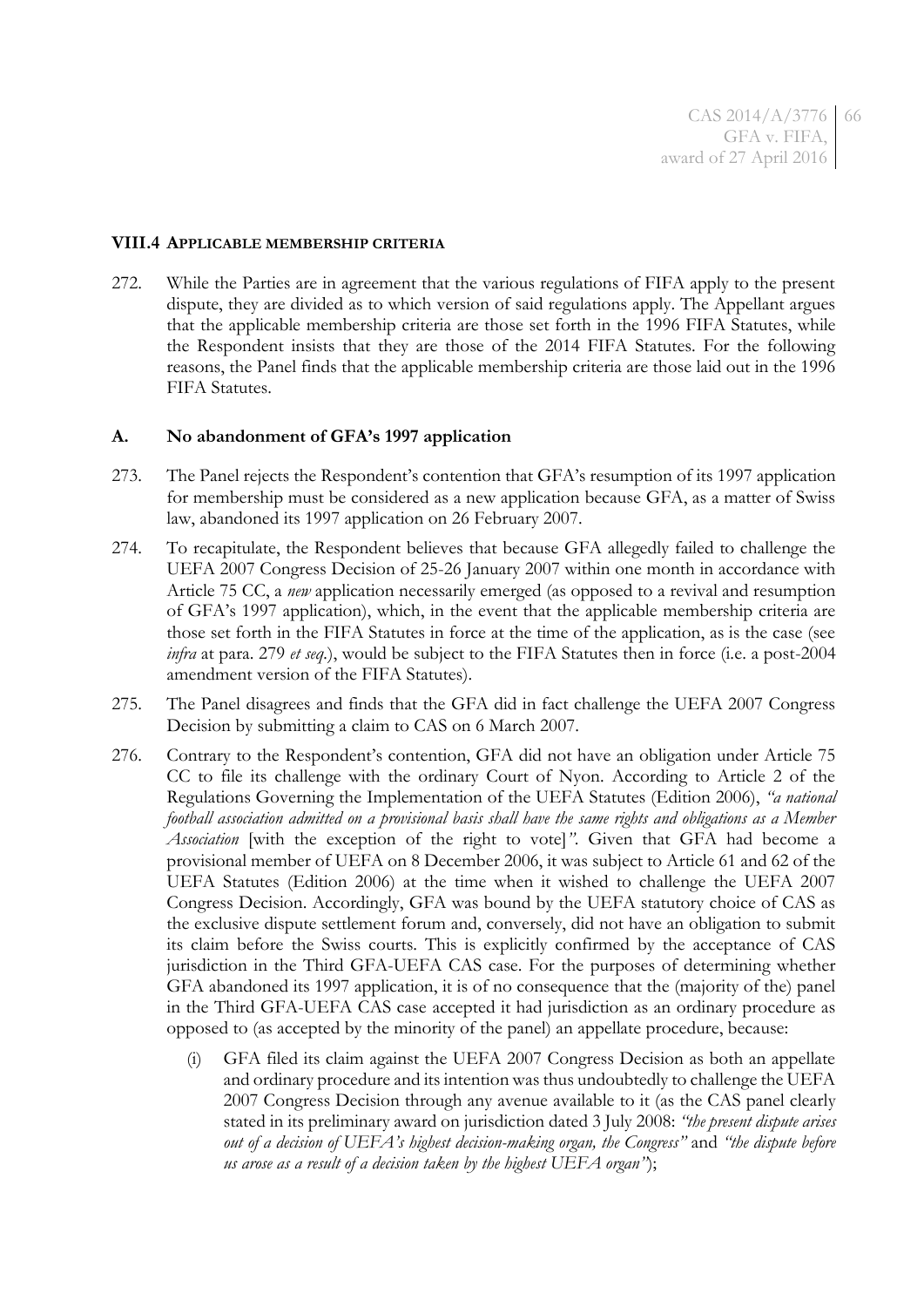- (ii) in that CAS case, UEFA argued unsuccessfully that CAS did not have jurisdiction because the complaint filed by GFA on 6 March 2007 was out of time; this Panel will not reconsider the same issue of timeliness in this case, because that would entail a substantive review of whether the prior CAS panel had the power to entertain that dispute, a matter decided by that CAS panel under the *Kompetenz-kompetenz* principle (Article 186, para. 1 PILA) and by the Federal Tribunal in judgment no. 4A\_392/2008/ech of 22 December 2008, which dismissed UEFA's challenge against the award;
- (iii) anyways, in the Panel's view GFA filed its challenge with the CAS in a timely fashion because, according to CAS jurisprudence, the time for appeals begins to run upon the challenging party's receipt of the grounds of the decision (see CAS  $2010/A/2315$  and CAS 2007/A/1322; see also HAAS U., *The "Time Limit for Appeal" in Arbitration Proceedings before the Court of Arbitration for Sport*, in *CAS Bulletin*, 2/2011, p. 10); in the Third GFA-UEFA CAS case, the reasons for not granting UEFA membership were included in the minutes of the relevant UEFA Congress, which GFA did not receive until during the CAS proceedings; and
- (iv) the CAS panel ultimately overturned the UEFA 2007 Congress Decision and granted full UEFA membership to GFA. The fact that in that case the CAS arbitrators upheld jurisdiction as an ordinary procedure rather than as an appeal is immaterial given that, undeniably, they did overturn the UEFA 2007 Congress Decision which had rejected GFA as a permanent member. On this point, the Panel disagrees with FIFA that the effect of such overturning does not extend to FIFA; even though FIFA was not a party to the Third GFA-UEFA CAS case and is not a member of UEFA, it is FIFA itself which requires that, in order to obtain FIFA membership, an applicant be first accepted and spend two years as a provisional member of a continental association. Therefore, those UEFA decisions and the related CAS awards must be seen as incorporated into the FIFA membership process because FIFA rules so provide by effecting an "incorporation by reference" (i.e. an *"incorporation par renvoi"*) of the Confederation's admission process; thus, the effect of the Third GFA-UEFA CAS Award under the circumstances necessarily extend to FIFA and its admission process.
- 277. In light of the foregoing, the Panel finds that the GFA's 1997 application was not abandoned on 26 February 2007 (i.e., there was no "new" application in 2013). As GFA's 1997 application thus revived on 19 September 2013, and taking into account the Panel's ensuing holding (see *infra* paras. [279](#page-67-0) *et seq*.) that the applicable membership criteria are those established at the time of the filing of the application, the 1996 FIFA Statutes apply in the present appeal.
- 278. The Panel also notes that FIFA itself, in the Appealed Decision, did not qualify GFA's submission of new information and documents on 21 February 2014 (see *supra* at para. [86\)](#page-15-0) as a new application but merely as a "revised" application: *"On 11 November 2013, FIFA informed the GFA that its application was considered incomplete and gave the GFA a deadline until 23 September 2013 to submit a revised, full application. The GFA submitted its revised application on 21 February 2014"* (see *supra* at para. [99\)](#page-17-0). The Panel further finds that, prior to the Appealed Decision, at no point during the application procedure did FIFA rule with an *animus decidendi* that GFA's 1997 application had lapsed; in fact, FIFA did not decide this issue on 11 November 2013, when it merely informed GFA that its application was "incomplete" as it lacked some information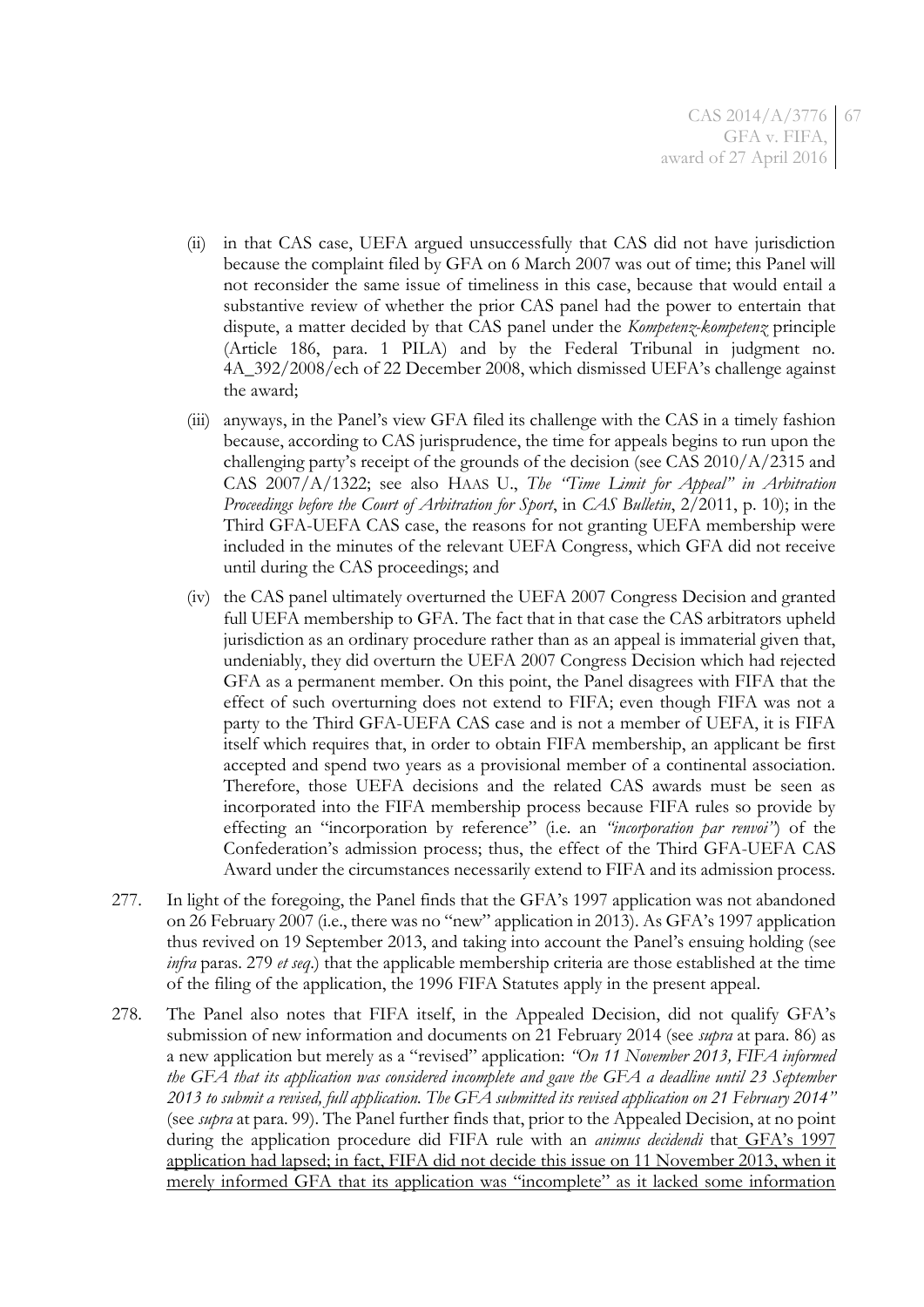and documentation (see *supra* at para. [82\)](#page-14-0), nor on 19 March 2014, when its Director of Legal Affair merely expressed his personal opinion as to why the GFA's submission had to be considered a "new application" while making clear that the decision on this issue would have to be taken by the appropriate FIFA body (see *supra* at para. [82\)](#page-14-0). The Panel lastly observes that, contrary to what FIFA alleges, it is legally irrelevant that so many years have passed after GFA's 1997 request for membership, given that, in the Panel's view, the GFA's application for FIFA membership has been continuously pending since its submission. Indeed, GFA bears no responsibility for and cannot suffer any consequences from the fact that it took a long time (and four legal proceedings, including the present one) for FIFA and UEFA to duly process GFA's application.

## **B. Effect of the general principles of non-retroactivity of rules, of good faith and of procedural fairness**

- <span id="page-67-0"></span>279. At the time that GFA filed its 1997 application, the membership criteria established in Article 1, para. 2 of the 1996 FIFA Statutes required that the applicant national association be *"controlling association football in* [its] *respective countr*[y]*"* (see *supra* at para. [101\)](#page-19-0), without providing any further implicit or explicit indication in said Statutes as to what the word "country" meant. In 2004, FIFA amended its membership criteria by defining "country" to mean *"an independent state recognised by the international community"* (see *supra* at para. [109\)](#page-21-1). In 2014, the Executive Committee, applying the 2014 FIFA Statutes, which required that an applicant football association be *"responsible for organizing and supervising football in all of its forms in its Country"* as defined above, refused to forward the GFA's application to the FIFA Congress on the basis that Gibraltar did not qualify as a "country". FIFA now argues that the FIFA Executive Committee rightly applied the 2014 FIFA Statutes, instead of the 1996 FIFA Statutes.
- 280. As held *supra* at para. [273](#page-65-0) *et seq.*, the relevant application for the present arbitration is the one filed in 1997. The question for the Panel is, therefore, whether FIFA may validly rely on the 2014 FIFA Statutes, by applying them retroactively to reject the GFA's 1997 FIFA membership application.
- 281. The Panel finds that FIFA cannot rely on the 2014 FIFA Statutes; FIFA cannot apply membership criteria which entered into in force in 2014 retroactively to an application filed back in 1997 (and never abandoned since then), as doing so would violate the general principles of non-retroactivity of rules, and, especially in light of the circumstances, the general principles of procedural fairness and of good faith. As a result, FIFA was required to assess GFA's application on the basis of the membership criteria in place at the moment when GFA filed its application, i.e. those established in the 1996 FIFA Statutes.
- 282. As previously mentioned, the Panel is of the opinion that FIFA, as the supreme regulatory authority of international football, has a special responsibility to respect general principles that a legislator and a governmental agency must also observe, including the non-retroactivity of laws and rules. Therefore, although being a private body, FIFA is subject by a parity of principle to the intertemporal rules on the modification of enacted law and must thus enact rules for the future and to abstain from, save for limited exceptions, applying its rules retroactively.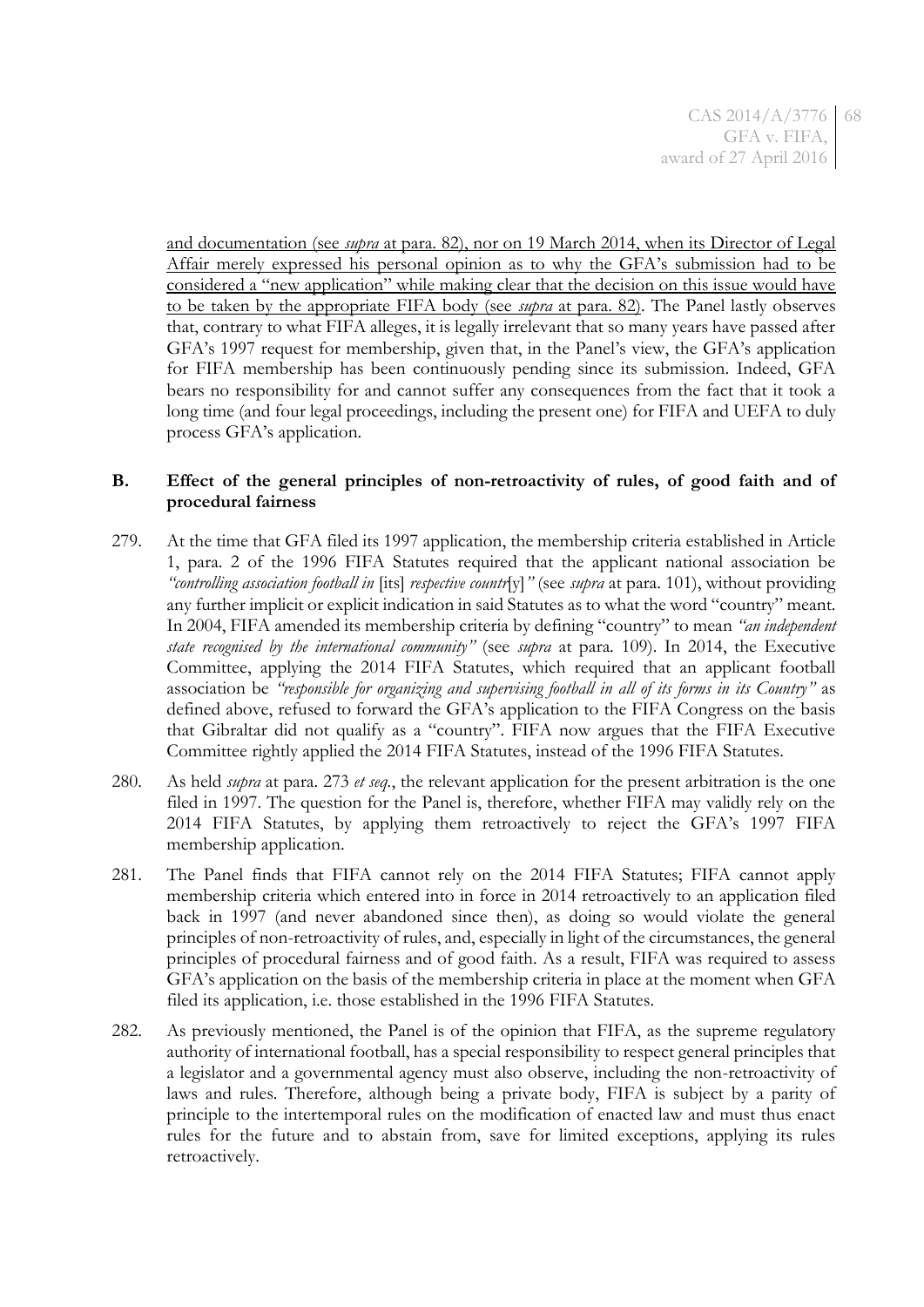- 283. While FIFA is correct in saying that it may alter its membership criteria when it so pleases, it is not correct in saying that it may apply those modified criteria as it pleases and to whom it pleases. In making those arguments, FIFA disregards the fact that it is the supreme regulatory authority in its sport and that its membership is the only existing gateway to compete at world level for football clubs and footballers that may not do it through other national football associations. Accordingly, the Panel is of the opinion that, in issuing regulations on the substantive criteria necessary for FIFA membership, FIFA is essentially acting as a legislator or a governmental agency. This renders it unsuitable to view FIFA's interaction with an applicant for membership as a simple offer to contract by the latter leading to acceptance or rejection (under Article 1 *et seq.* CO) by the former, thus allowing FIFA to apply the regulations in force at the time of its decision to the evaluation of a membership application.
- 284. To the contrary, given FIFA's special position, when a football association submits its membership application, it acquires a legitimate expectation, based on the principles of good faith and procedural fairness, that the international federation will apply, in the assessment of its candidature, the rules applicable at the moment of the application and not any unknown and future criteria implemented by the international federation at some point during the application process that would render the applicant ineligible for membership.
- 285. While FIFA is unquestionably free to change its membership criteria at any time, it cannot retroactively apply such changes to already pending membership applications, but only to future instances. It would be improper if FIFA, in its position as a worldwide monopolistic association having a global reach, could retain the unfettered right when reviewing a candidate football association's application to change, so long as the application has not been accepted, the general terms and conditions of membership to the detriment of the applicant. Accepting such an approach would essentially give absolute control to FIFA vis-à-vis any applicant for admission and could render any and all of admission regulations and procedures irrelevant and unreliable. For these reasons, FIFA may not apply its membership criteria retroactively. In this respect, the Respondent is incorrect when it contends that the application of the intertemporal rules to disputes like the one at hand was explicitly rejected by the Swiss courts in the *GOC v. IOC* case (Decision 5A\_21/2011 of 10 February 2012). In that case, the Federal Tribunal did not hold that the rules in force at the time of the decision should apply, but left that issue undecided (see paras. 5.4.1 to 5.4.3 of the judgment and in particular the following statement therein: *"La question de savoir si ce sont les nouvelles règles de la Charte qui s'appliquent, comme retenu par l'autorité cantonale et préconisé par l'intimé, peut cependant demeurer indécise"*).
- 286. The Panel makes this note *en passant*: notwithstanding that applications should be evaluated in accordance with rules extant at the time of the application's filing, the membership rights that a successful applicant acquires are those set forth in the rules in force at the time membership is *granted;* it is at that moment that membership rights are born, and the new member becomes entitled to the same rights as other existing members at the time when it is allowed to join.
- 287. For the sake of completeness and in light of the fact that one of the exceptions to the principle of retroactivity is, in the absence of an express provision to the contrary, that laws and rules that are procedural in nature apply immediately upon entering into force and regardless of when the facts at issue occurred (see, for instance, CAS 2000/A/274), the Panel observes that the new rule at stake here – the definition of the term "country" incorporated in the FIFA Statutes as from 2004 – is clearly of a substantive nature. It does not pertain to evidentiary or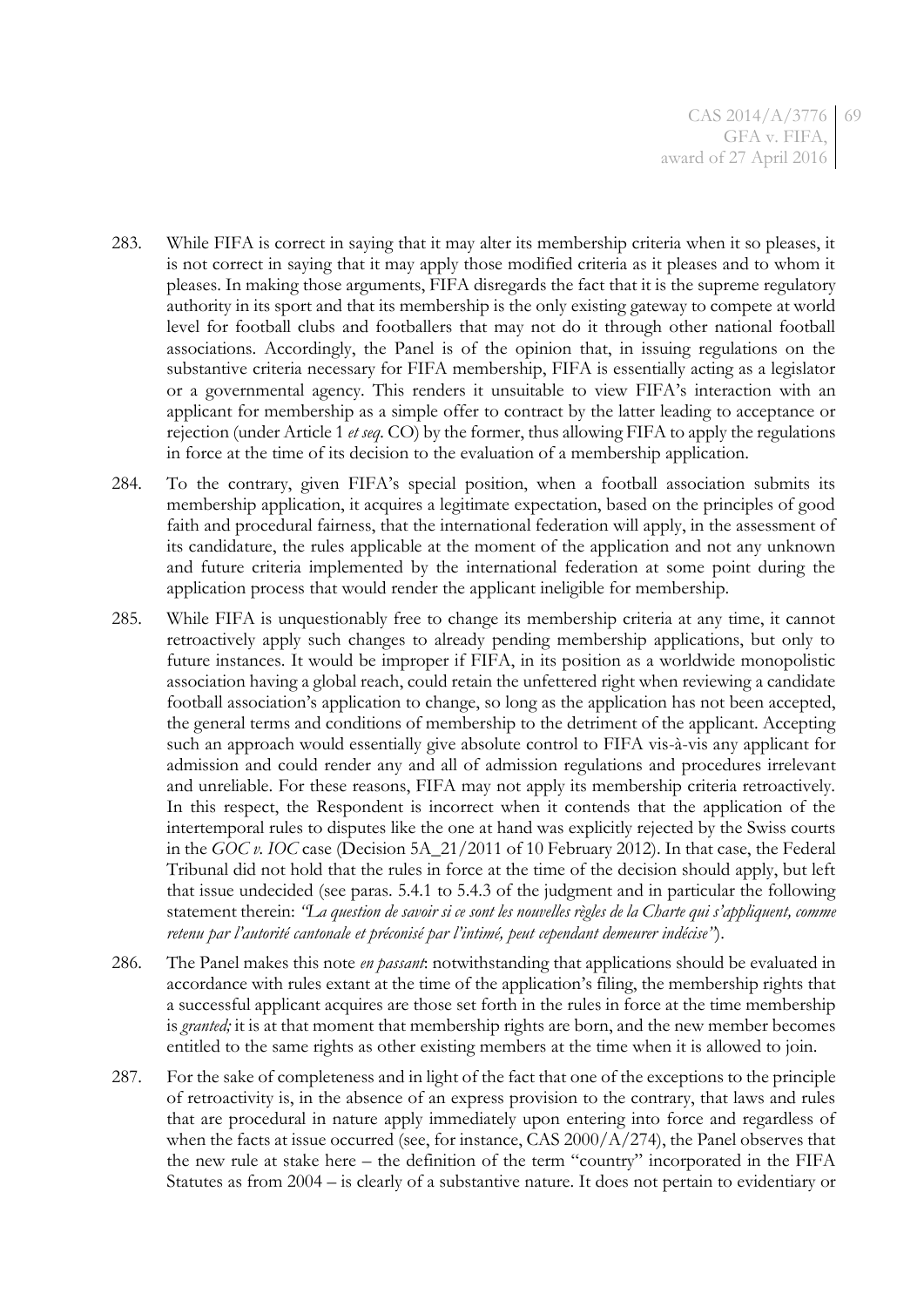procedural matters, but rather to the basic substantive criteria that an applicant needs to satisfy in order to qualify as eligible for membership. Furthermore, the five cumulative conditions under Swiss law for admitting an exception to the principle against non-retroactivity of rules have not been satisfied (see ATF 101 Ia 235; ATF 113 Ia 425): the retroactivity was not expressed in any of the post-2004 amendment versions of the FIFA Statutes, and, in any case, it would (on FIFA's case in these proceedings) not have been limited in time and would have resulted in significant inequalities.

- 288. The Panel takes comfort in the fact that its conclusion is aligned with CAS jurisprudence and Swiss law, according to which it is well-established as a general principle that regulations of a substantive nature may not be applied retrospectively but only if they are in force at the time the facts at issue occurred (see CAS 2000/A/274 citing KNAPP B., *Précis de droit administratif*, Basle 1991, p. 116; ATF 110 V 254; ATF 99 V 200), in both disciplinary and non-disciplinary cases. In particular, the Panel recalls the following passages from CAS awards:
	- *"As to the different versions of the applicable rules, the Panel determines that it must necessarily apply to the Athletes the IOC and IAAF rules in effect during the 2000 Sydney Olympic Games, and not those entered into force at a later stage (such as, for example, the WADA Code). In the Panel's view, intertemporal issues are governed by the general principle of law 'tempus regit actum', which holds that any determination of what constitutes a sanctionable rule violation and what sanctions can be imposed must be done in accordance with the law in effect at the time of the allegedly sanctionable conduct and new rules and regulations do not apply retrospectively to facts occurred before their entry into force"* (CAS 2008/A/1545 at para. 10);
	- *"The succession in time of anti-doping regulations poses the problem of the identification of the substantive rule which is relevant for the answer to such question. In this respect, the Panel confirms the principle that 'tempus regit actum': in order to determine whether an act constitutes an anti-doping rule infringement, it has to be evaluated on the basis of the law in force at the time it was committed. In other words, new regulations do not apply retroactively to facts that occurred prior to their entry into force, but only for the future*<sup>"</sup> (CAS 2005/C/841 at para. 51);
	- *"The Panel identifies the applicable rules by reference to the principle 'tempus regit actum': in order to determine whether an act constitutes an anti-doping rule infringement, the Panel applies the law in force at the time the act was committed. In other words, new regulations do not apply retroactively to facts that occurred prior to their entry into force, but only for the future"* (CAS 2009/A/2019 at para. 19);
	- *"The CAS has already considered in the past that in the absence of an express provision to the contrary, laws and rules relating to procedural matters apply immediately upon entering into force and regardless of when the facts occurred. On the other hand, it is a general principle that laws, regulations and rules of a substantive nature that were in force at the time when the facts occurred must be applied. Such principles were set out in particular in the CAS award […], CAS 2000/A/274, sections 72-73 … In the present instance, while the third sentence of Article 2 of the Regulations governing the implementation of the UEFA Statutes sets out the formal conditions which an application for UEFA membership has to meet, it is quite another question whether Article 5 paragraph 1 of the UEFA Statutes is to be seen as merely procedural. This provision sets out the substantive conditions that any applicant will need to fulfill in order to become a member. For this first reason, in accordance with the general principle of non-retroactivity of laws and rules, the Panel may have to consider that the New*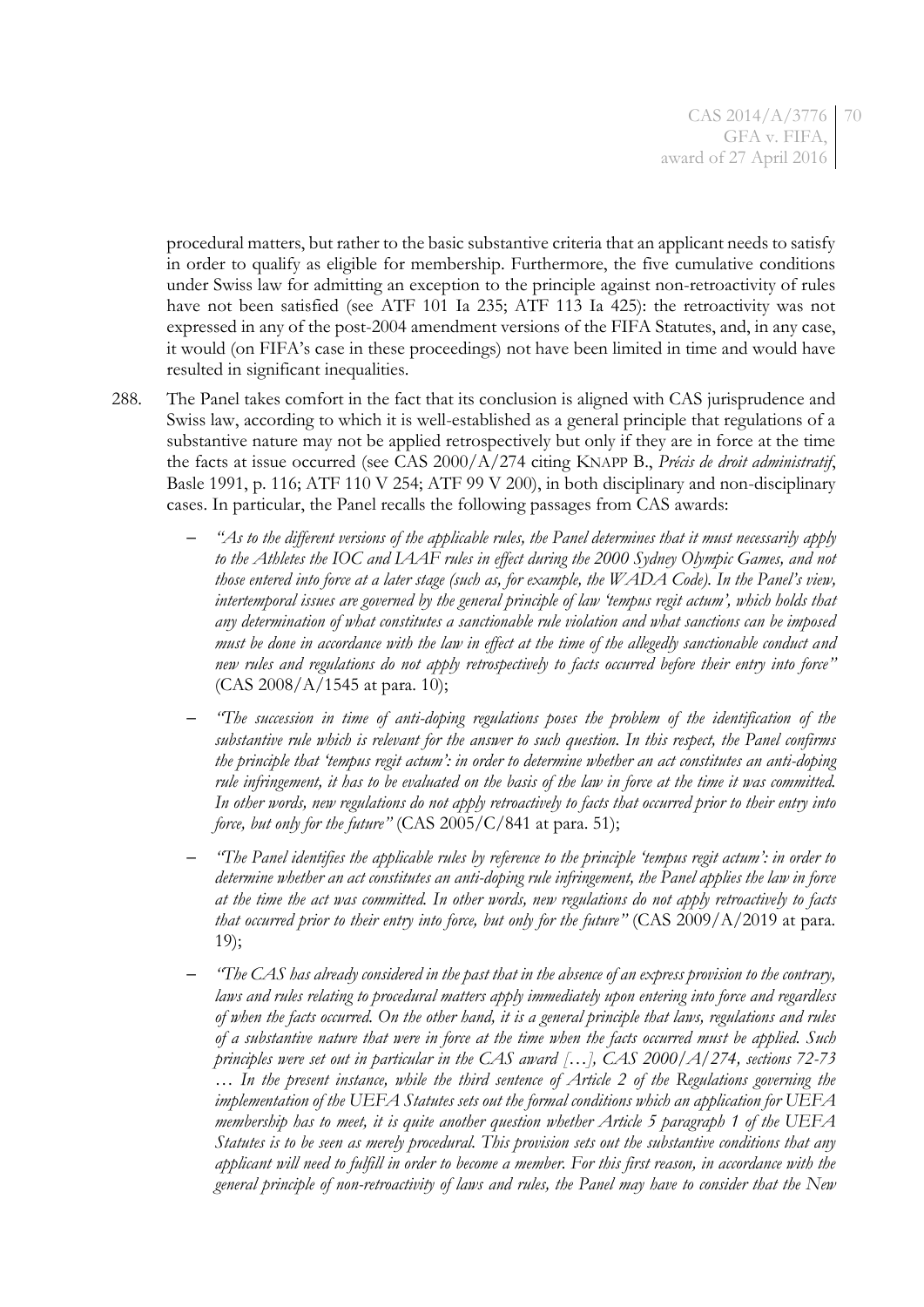*Rule may not apply to the GFA's application"* (First GFA-UEFA CAS Award, i.e. CAS 2002/O/410, at paras. 70 and 71).

- *"The Panel observes that, as a general rule, transitional or inter-temporal issues are governed by the principle '*tempus regit actum*', holding that any deed should be regulated in accordance with the law in force at the time it occurred… the Panel deems that a plausible construal which would avoid any regulatory inconsistency could be the following: any substantive aspects of contracts entered into before 1 September 2001 are governed by the 1997 Regulations, whereas any procedural aspects (such as the settlement of disputes) are governed by the 2001 Regulations. This reading of the above FIFA provisions would be in full compliance with the* tempus regit actum *principle* [cross-reference omitted]*, according to which – as a general rule – the substantive aspects of a contract keep being governed by the law in force at the time when the contract was signed, while any claim should be brought and any dispute should be settled in accordance with the rules in force at the time of the claim"* (CAS 2004/A/635, para. 47).
- 289. The Panel takes comfort in the fact that its conclusion does not conflict with CAS 2008/A/1583 & 1584 (at para. 43), as the change of rules in the present case does not seem to affect other candidates than GFA. In this respect, the Panel notes that FIFA has not provided any evidence to show that there were other football associations which had applied for membership around the same time as the GFA and which were also affected by the rule change in 2004.
- 290. In addition to violating the principle of non-retroactivity of rules, the Panel finds that an attempt to apply the 2014 membership criteria to GFA's application would, given the particular circumstance of the case, also contravene the principles of procedural fairness and of good faith, to which FIFA is also subject to as a sports governing organization and the benefits of which extend to GFA as candidate for admission.
- 291. The Panel considers it useful to elucidate the particular circumstances which have weighed on its findings:
	- GFA filed its application in 1997 when the 1996 FIFA Statutes were in force and, since then, as previously determined, never abandoned its application throughout the protracted litigation with UEFA or thereafter.
	- Upon receipt of GFA's application in 1997, FIFA processed it under the 1996 FIFA Statutes without making any reservations. Indeed, at no point throughout the first phase of the FIFA procedure, which lasted two years, did FIFA inform GFA that it might, given the then applicable membership criteria, face any potential obstacles due to Gibraltar's status (in particular, it never mentioned that it considered the GFA would not satisfy the requirement that it governed football in a "country"). In fact, FIFA proceeded with the assessment of the application and even went on to examine the GFA Statutes, to declare on 16 June 1997 that they essentially conformed to the FIFA standards but that some adaptations should be made to place them in line with the requirements, then to indicate on 11 November 1997, after the GFA sent a new revised draft of its Statutes to FIFA, that they conformed on the whole with the FIFA provisions, and to express on 11 November 1997 a wish to meet with GFA to discuss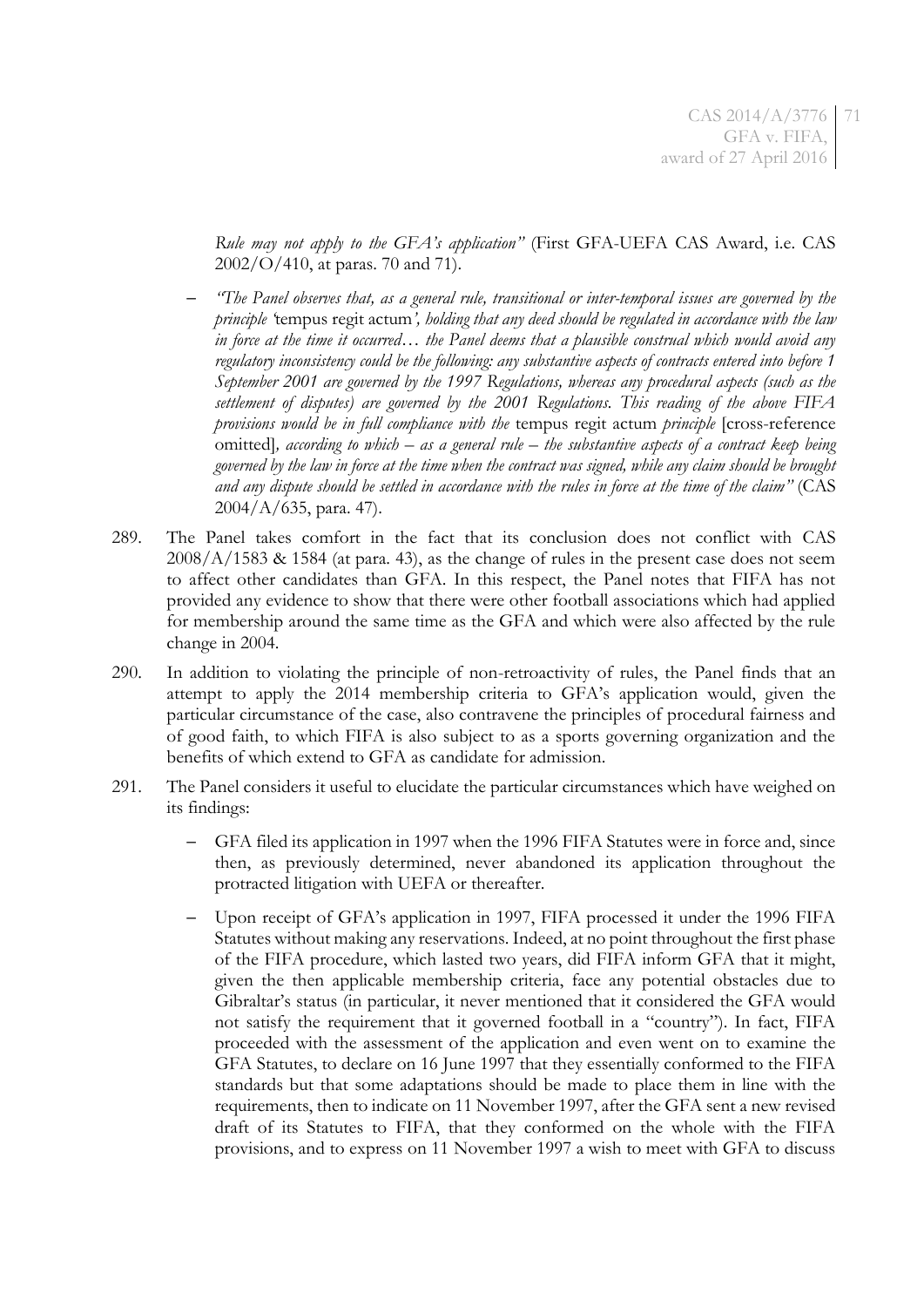the overall structure of the GFA Statutes and some important points related to them (see *supra* at paras. [14](#page-4-0) to [16\)](#page-4-1).

- On 3 March 1999, FIFA informed GFA that the *"preliminary procedure"* was completed (an implicit reference to Article 4, para. 6 of the 1996 FIFA Statutes, *supra* at para. [104\)](#page-19-1) and that it would send the application to UEFA for the second phase of the FIFA procedure, i.e. *"the evaluation of the organisation for a period of at least two years"* (a reference to Article 4, paras. 1 and 7 of the 1996 FIFA Statutes, *supra* at para. [104\)](#page-19-1).
- After transferring the file to UEFA, FIFA took part in a joint FIFA/UEFA delegation on 8-10 May 2000 – the evidence on file clearly proves, contrary to the Respondent's allegations, that this was indeed a joint FIFA/UEFA inspection – and, then, in a FIFA Executive Committee meeting of 3 August 2000 acknowledged that *"the conclusions of the FIFA/UEFA Inspection in May had been positive"* and that *"UEFA would probably take a decision shortly as to the possible admission of this organisation"* (see *supra* at para. [36\)](#page-7-0).
- 292. The Panel is of the opinion that if FIFA had found that GFA did not satisfy the membership criteria of 1996 FIFA Statutes, it would have alerted GFA to that problem immediately rather than to forward the application to the pertinent continental Confederation. Contrary to FIFA's allegation, this was not merely a first perfunctory step in the admission process. In the Panel's view, FIFA would not have proceeded with the application, assessed and confirmed the compliance of the GFA Statutes with the FIFA requirements, completed the first phase, confirmed said completion by letter to GFA of 3 March 1999, and then transferred the application to UEFA for its evaluation of GFA for a two-year period (which is incorporated into the FIFA procedure), if the preliminary assessment of GFA's application had not been positive. Given the background of FIFA's denial in 1991 of GFA's application for FIFA membership at that time on the grounds, *inter alia*, that *"*[Gibraltar] *has virtually no autonomy and has not been recognised as autonomous by any existing public legal body"*, it would have been pointless for FIFA to complete the first stage of the admission process and transfer the file to UEFA for GFA's admission into that Confederation if it had found that GFA's new application was doomed to fail as the previous one had. The fact that FIFA assessed and confirmed the compliance of GFA's Statutes with its requirements, completed the first stage of the process and conducted a joint FIFA/UEFA inspection of the GFA and, even more so, gave it a positive assessment, created a legitimate expectation on the part of GFA (i) that FIFA considered that this was a separate application unconnected with the initial application of 1991 and the ensuing denial of FIFA membership (and rendering thus irrelevant the issue of whether that negative decision of 1991 had been accepted by GFA, *supra* at para. [10\)](#page-3-0), and (ii) that GFA was going to be admitted into FIFA once it had become a member of UEFA.
- 293. Additionally, the Panel notes that:
	- After the FIFA Executive Committee of 3 August 2000 acknowledged the positive outcome of the joint FIFA/UEFA inspection and the fact that UEFA would probably decide soon on the admission of GFA, FIFA clearly changed attitude towards GFA, likely due to the political objection then raised by the influential Spanish federation (see the RFEF's letter of 5 September 2000 demanding FIFA to explain *"when how and why [FIFA] apparently submitted to UEFA the affiliation application for the supposed Football Federation of the British Colony of Gibraltar"*, *supra* at para. [39\)](#page-8-0). FIFA thus brought undue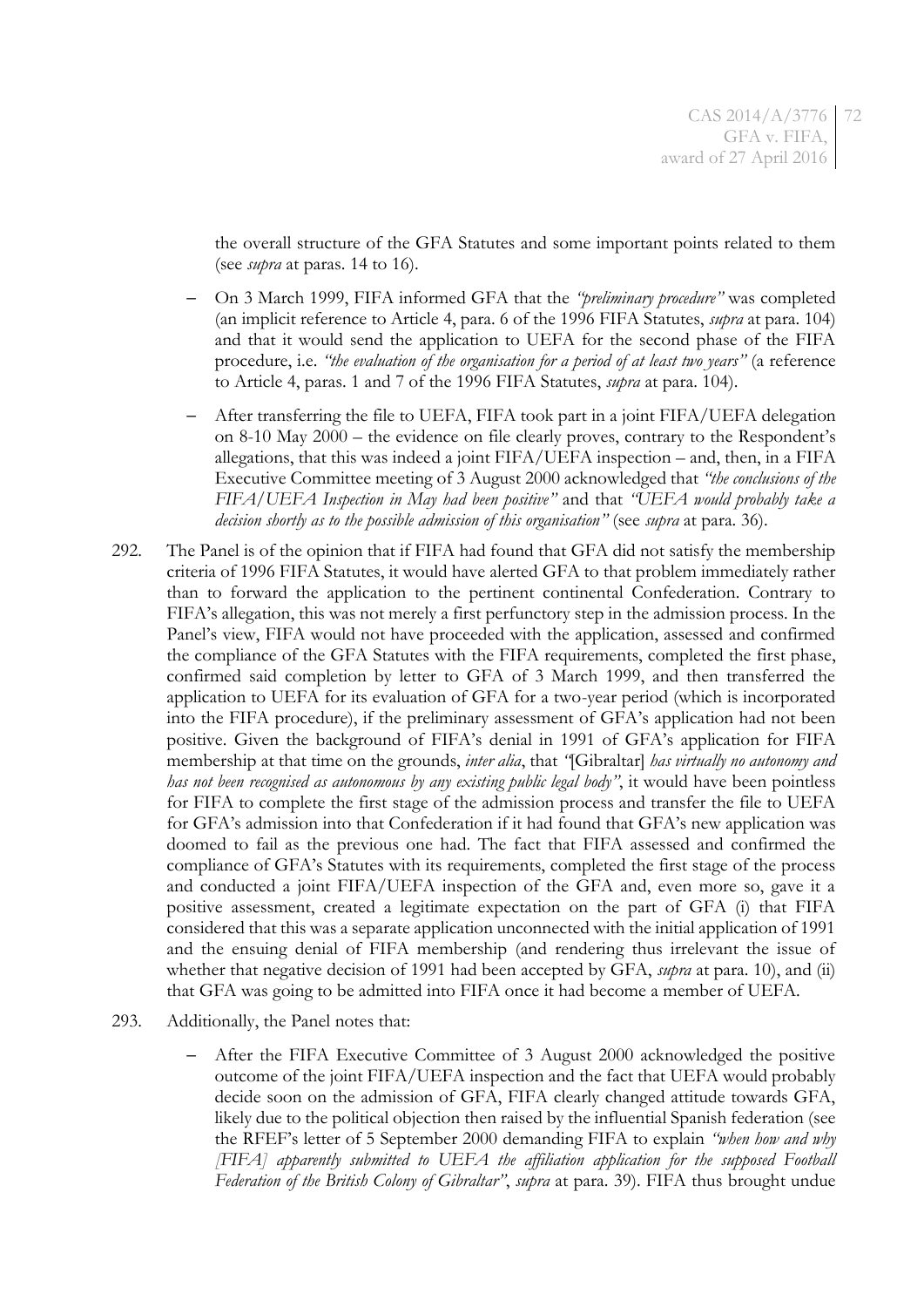influence on UEFA to postpone and even stay the procedure. This is inferentially corroborated by the fact that three months later the UEFA Executive Committee put on hold the evaluation of GFA's application by reference to its seeking legal advice (see *supra* at para. [40\)](#page-8-0).

- The fact that UEFA's delaying attitude was prompted by FIFA is confirmed by the fact that UEFA in the course of 2001 (i) postponed the examination of the GFA's application two days after receiving a letter from the FIFA Secretary General in which the latter indicated that it would be premature for UEFA to proceed with GFA's affiliation in the forthcoming months since FIFA was planning to change its membership criteria (see *supra* at paras. [48](#page-9-0) and [49\)](#page-9-1), and (ii) informed GFA that the decision on its application had been postponed upon FIFA's request (see *supra* at para. [54\)](#page-10-0).
- The fact that FIFA was influenced by the RFEF's political stance is evident from the FIFA Executive Committee's Meeting on 15 and 16 March 2001, the minutes of which so report: *"Gibraltar: a meeting had taken place last November between the English and Spanish FAs and a committee of experts had been assigned to report on the validity of Gibraltar's application for membership and its conformity with the FIFA Statutes. The FIFA President said that Ángel María Villar's opposition on the part of the Spanish FA to Gibraltar becoming a FIFA member would be given due consideration"* (emphasis added).
- FIFA accepted the membership of other football associations of territories comparable to Gibraltar under pre-2004 versions of its Statutes (see discussion *infra* at para. [302\)](#page-75-0).
- FIFA adopted the contested new membership criteria during the course of GFA's application process for membership (viewing the admission process at UEFA, and thus the protracted litigation that arose therefrom by no GFA's fault, as part of the overall FIFA admission procedure).
- FIFA adopted the new membership criteria in a factual context which supports the existence of a causal link between the political difficulties raised in relation to the GFA's application and the change of membership criteria (for example, not coincidentally, the FIFA Executive Committee discussed within the same meeting both the situation of the GFA's application and the FIFA President's proposal that the rules for affiliating new members be revised; see *supra* at para. [36\)](#page-7-0).
- Most importantly, after FIFA decided in 2003 to amend its membership criteria and GFA immediately expressed to FIFA its *"firm opinion"* that FIFA had the obligation to still apply the old membership criteria, FIFA did not object and did not express any reservation, but only stated that it would take *"due note"* of GFA's opinion (see *supra* at para. [63\)](#page-11-0).
- 294. The Panel further observes that, among the 54 UEFA football association members, GFA is the *only* one that is not a member of FIFA. It seems surpassingly illogical for a football association that became a member of a continental Confederation in consequence of the process set out in the 1996 FIFA Statutes subsequently to be refused membership in FIFA. Indeed, considering the workings of that process – i.e., that a football association applying for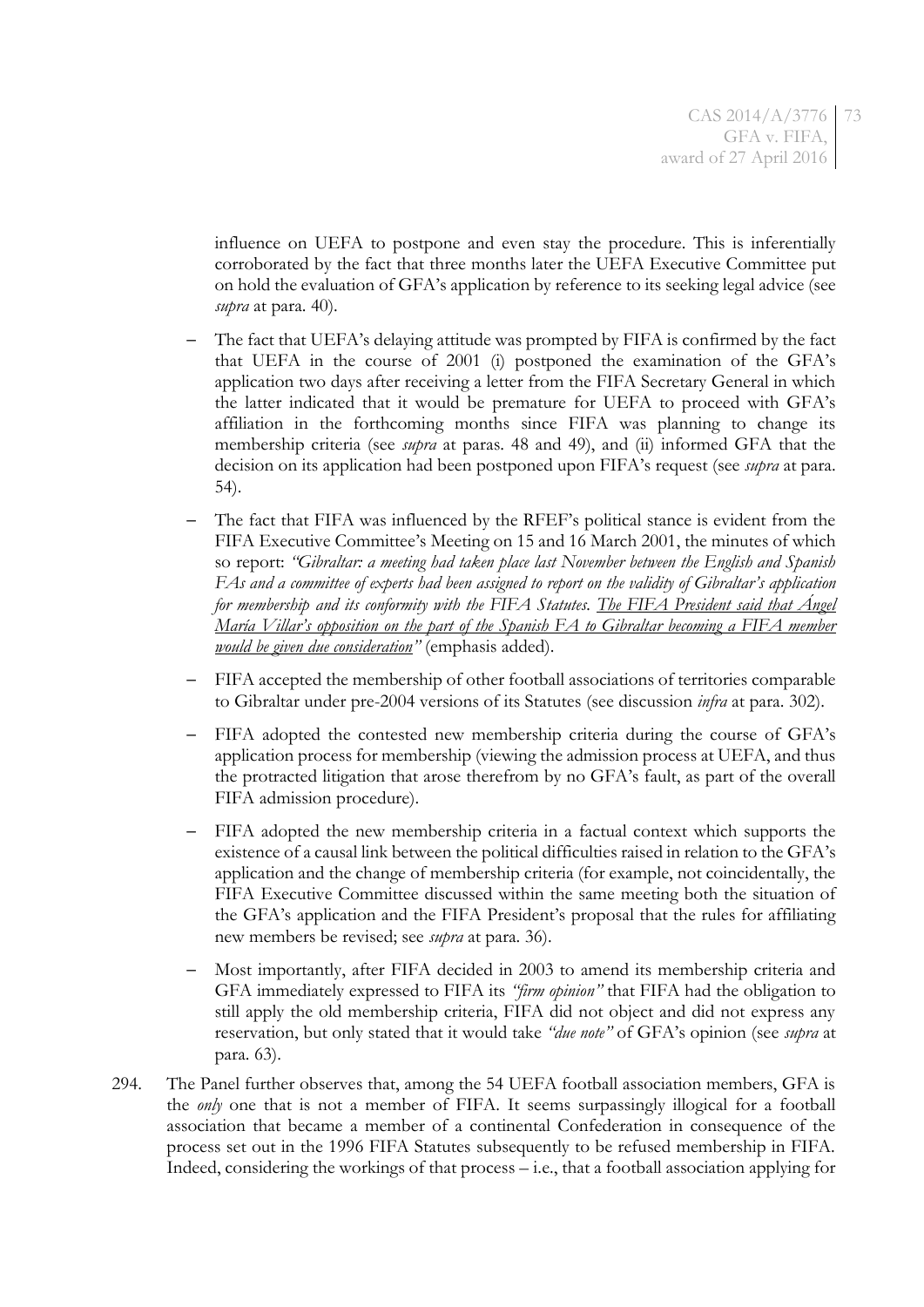membership to FIFA would have its file, upon being deemed complete, forwarded to the territorially competent Confederation, which would in turn decide whether to grant the association provisional or full membership, observe the association for a period of two years and finally notify FIFA when that association became qualified to become a member of FIFA, supplying the latter with a detailed report of the organization of the association (see *supra* at para. [101](#page-19-0) t[o 108\)](#page-20-0) – GFA, as mentioned above, was clearly entitled to the legitimate expectation that once it became a UEFA member, it would subsequently be accepted as a member of FIFA as well. The Panel is of the opinion that it would have been pointless to send GFA's file to UEFA and then have it (satisfactorily) be subject to two years of provisional membership, if FIFA membership could not follow the UEFA membership, especially bearing in mind that GFA had first sought FIFA membership rather than UEFA membership, which was in effect just a step in the process of acquiring FIFA membership.

- 295. The Panel finds that to apply the 2014 FIFA Statutes under the foregoing circumstances would be contrary to the elementary principles of procedural fairness and good faith. Moreover, by its very nature, the fact that the retroactive application of membership criteria by a sports governing organization with supreme regulatory authority would cause said criteria to be meaningless, as the organization could simply alter the rules to exclude a particular applicant (as explained *supra* at para. [285\)](#page-68-0), would also violate the principle of procedural fairness. In this regard, it must be especially considered that, in essence, admission as a member of an international federation is the only gateway for a national federation (and its athletes and teams) to gain access to competitions at world level.
- 296. The Panel's holding is consistent with CAS jurisprudence. See, for example:
	- CAS 98/200 at paras. 61 and 158:

*"a sports governing organization such as an international federation must comply with certain basic principles of procedural fairness vis-à-vis the clubs or athletes, even if clubs and athletes are not members of the international federation (see the Swiss Supreme Court decision in the Grossen case, in ATF 121 III 350; see also infra). The Panel does not find a hurried change in the participation requirement shortly before the beginning of the new season, after such requirements have been publicly announced and the clubs are entitled to compete have already been designated, admissible.*

[...] Under CAS jurisprudence the principle of procedural fairness is surely among the unwritten *principles of sports law to be complied with by international federations (see CAS OG 96/001 US Swimming v. FINA, award of 22 July 1996, in Digest of CAS Awards 1986-1998, op. cit., p. 381, para. 15; CAS 96/153 Watt v. ACF, award of 22 July 1996, ibidem, p. 341, para. 10). The Panel has already found that UEFA violated its duty of procedural fairness because it adopted the Contested Rule too late, when the Cup Regulations for the 1998/99 season containing no restriction for multiple ownership, had already been issued and communicated to the interested football clubs".*

– CAS 2008/O/1455 at paras. 16 and 22:

*"In any event, even if the Respondent had properly and formally enacted a resolution adopting a new qualification system, the Panel is of the opinion that an attempt to alter the Olympic qualification process with retrospective effect at such a late stage – a few months before the Olympic Games – would violate the principle of procedural fairness and the prohibition of venire contra factum proprium (the*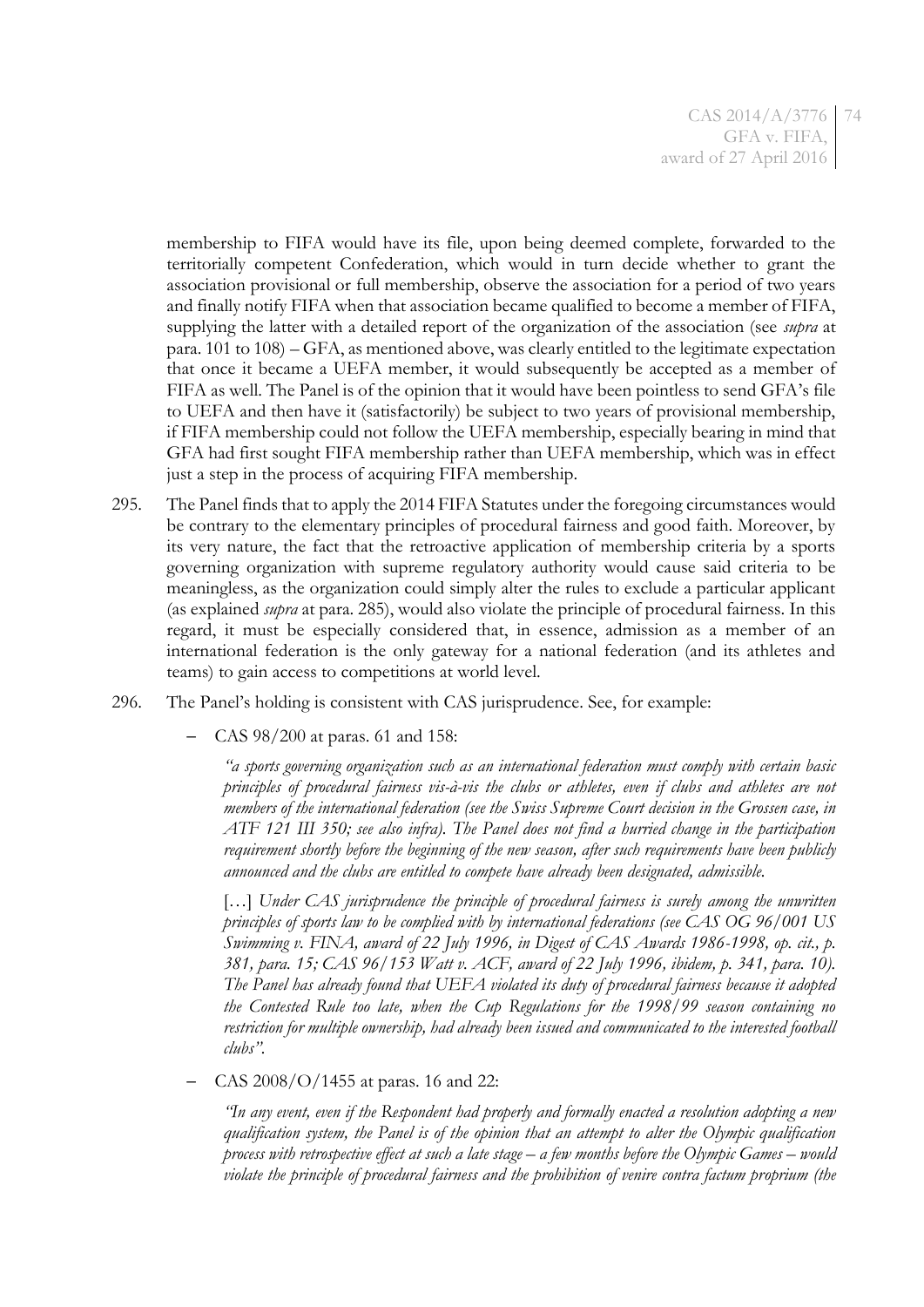*doctrine, recognized by Swiss law, providing that where the conduct of one party has induced legitimate expectations in another party, the first party is estopped from changing its course of action to the detriment of the second party).*

[…] *crucial considerations of procedural fairness towards its members require international federations to announce at a reasonably early stage the Olympic qualification process and not to alter it when the national federations and their athletes have already started the sporting season leading to the Olympic Games"*.

– CAS 2002/O/410, i.e. the First GFA-UEFA CAS Award, at para. 72 *et seq.*:

The panel relied on the fact that applying a new rule, even if procedural in nature, would be a violation of widely-recognized general principles of law, particularly the principles of fairness and of good faith. In particular, the panel leaned on the principle of *venire contra factum proprium* (which, as explained by that panel *"provides that when the conduct of one party has led to raise legitimate expectations on the part of the second party, the first party is barred from changing its course of action to the detriment of the second party"*) for the conduct of UEFA raised legitimate expectations on the part of the GFA that its application *"would be processed under the Old Rule, with adequate speed or at least upon receipt of and in compliance with the advice of the Expert Panel that UEFA had appointed specifically for that purpose"*.

– CAS 2007/O/1237, i.e. the Third GFA-UEFA CAS Award, at para. 118:

*"[w]hen reviewing the application of the GFA and recommending accepting the GFA as a member of UEFA, the Expert Panel created a* legitimate expectation *for the GFA to achieve its goal to become affiliated with UEFA"*.

<span id="page-74-0"></span>297. In sum, the Panel concludes that even if the reasons for FIFA's amendment of its Statutes in 2004 were legitimate (to align FIFA's membership criteria with those of the Olympic Charter, as per the explanation submitted by FIFA), the principles of the non-retroactivity of laws, of procedural fairness and of good faith require FIFA to examine GFA's application on the basis of the membership criteria in force when the GFA filed its application in 1997.

## **VIII.5 THE GFA SATISFIES THE MEMBERSHIP CRITERIA OF THE 1996 FIFA STATUTES**

- <span id="page-74-1"></span>298. Preliminarily, the Panel notes that the Appealed Decision rejected the GFA's membership application on the ground that GFA did not satisfy the "country" requirement of Article 10, para. 1 of the 2014 FIFA Statutes. Thus, the Appealed Decision did not touch on whether the GFA satisfied the membership criteria – including the "country" requirement – of the 1996 FIFA Statutes, given that it (incorrectly) applied the 2014 Statutes. Pursuant to Article R57 of the CAS Code, the Panel has the power to review the Appealed Decision *de novo*, meaning that it is not bound by the grounds of the Appealed Decision and is thus free to consider whether GFA satisfies the membership criteria set forth in the 1996 FIFA Statutes and to issue a decision replacing the Appealed Decision.
- 299. Pursuant to Article 1, para. 2 of the 1996 FIFA Statutes, *"FIFA shall consist of the national associations which are affiliated to it and recognised by it as controlling association football in their respective countries"*. Therefore, in order for GFA to satisfy the 1996 FIFA Statutes it must be (i)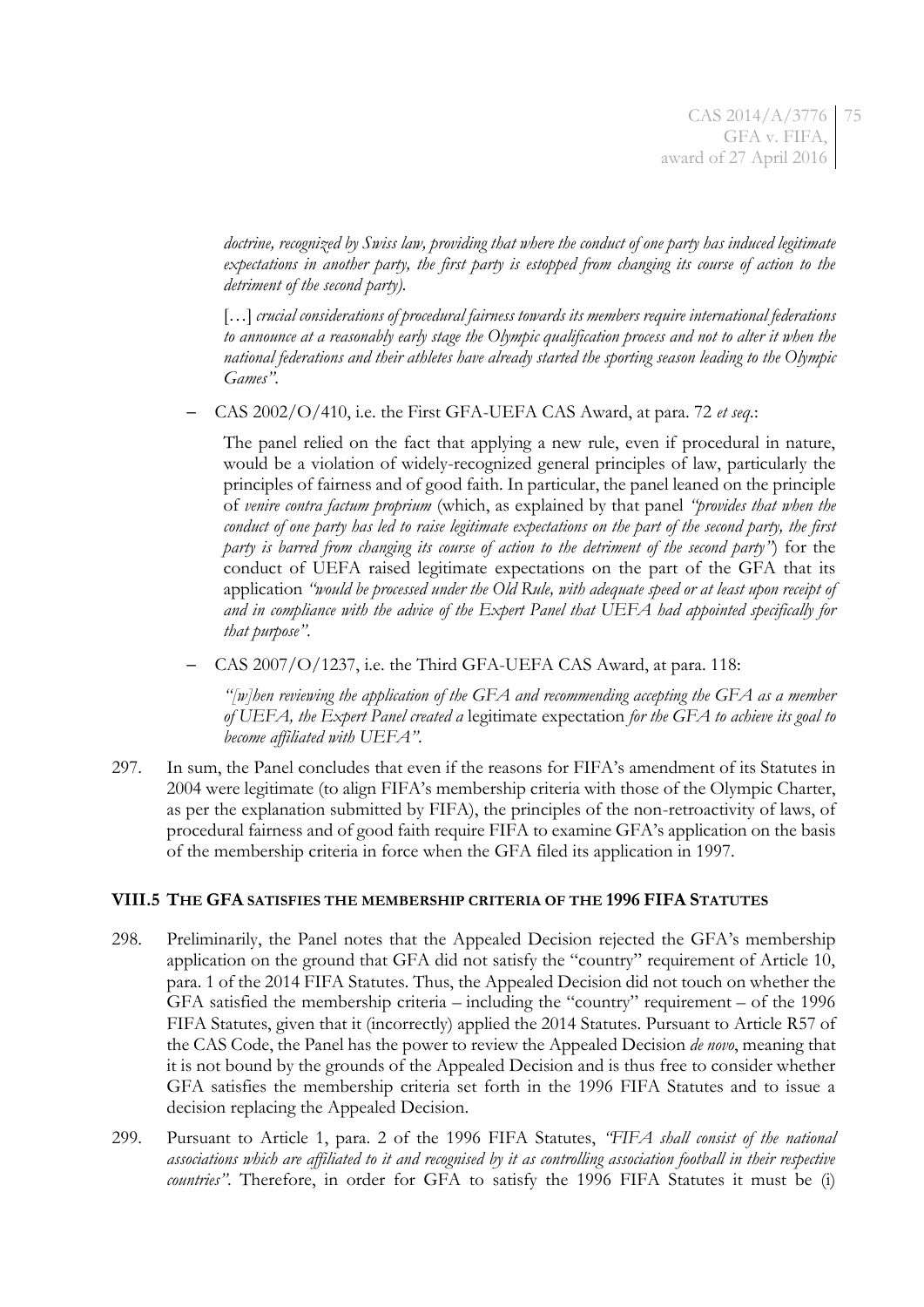"controlling association football" (ii) in its "country". There is no dispute between the Parties as to whether GFA is the governing body of football in Gibraltar, i.e., that it does control association football in such territory. What is disputed between the Parties is whether Gibraltar qualifies as a "country" under Article 1 para. 2 of the 1996 FIFA Statutes, a term left undefined until the 2004 FIFA Statutes. Central to the dispute is therefore the interpretation of the term, specifically whether it must be construed in a restrictive manner to mean *"an independent state recognized by the international community"*, as explicitly defined from 2004 onward, or whether it should be construed in a broader manner, encompassing also territories without independent statehood such as Gibraltar.

- 300. According to the Respondent, the restrictive interpretation of the term "country" must be employed. In brief, it contends that the amendment to the FIFA Statutes in 2004 merely codified the meaning of the term "country", in support citing the *GOC v. IOC* case, 5A\_21/2011, of 10 February 2012 (see *supra* at para. [217\)](#page-48-0).
- 301. For the following reasons, the Panel disagrees with the Respondent and finds that the meaning of the term "country" in the 1996 FIFA Statutes must be interpreted in a manner to include also territories without independent statehood.
- <span id="page-75-0"></span>302. First of all, FIFA itself interpreted Article 1, para. 2 of the 1996 FIFA Statutes in a broad manner so as to include territories without independent statehood. This is evident from the fact that FIFA admitted to membership, around the time of the GFA's 1997 application and under the pre-2004 versions of the FIFA Statutes, other football associations from territories without independent statehood and with similar or equivalent status as Gibraltar. This includes:
	- in 1996, Anguilla, Montserrat and the British Virgin Islands (all British Dependent Territories at the time of FIFA membership and now British Overseas Territories, exactly like Gibraltar), and Guam (a U.S. possession then and now);
	- in 1998, American Samoa and the U.S. Virgin Islands (both U.S. possessions now and at the time of FIFA membership), Palestine (a *sui generis* occupied territory having a UN status as a non-member observer state, now and at the time of FIFA membership), and the Turks and Caicos Islands (a British Dependent Territory at the time of FIFA membership and now a British Overseas Territory like Gibraltar).
	- Before the GFA's 1997 application, FIFA had admitted: in 1988, Aruba (a Netherlands Antilles at the time of FIFA membership and now a Part of the Netherlands), and the Faroe Islands (a Danish possession now and at the time of FIFA membership); in 1992, the Cayman Islands (a British Dependent Territory at the time of FIFA membership and now British Overseas Territory); in 1994, the Cook Islands (an Associated State, i.e. a self-government in free association with New Zealand, now and at the time of FIFA membership).
- 303. All in all, FIFA's practice in applying its pre-2004 versions of the FIFA Statutes (including in particular the 1996 FIFA Statutes) to admit as members territories comparable to Gibraltar demonstrates that the term was not, at least at any point before the 2004 amendment, interpreted to mean *"an independent state recognised by the international community"*. The Panel cannot avoid recalling that one of the former FIFA president Blatter's favourite lines in countless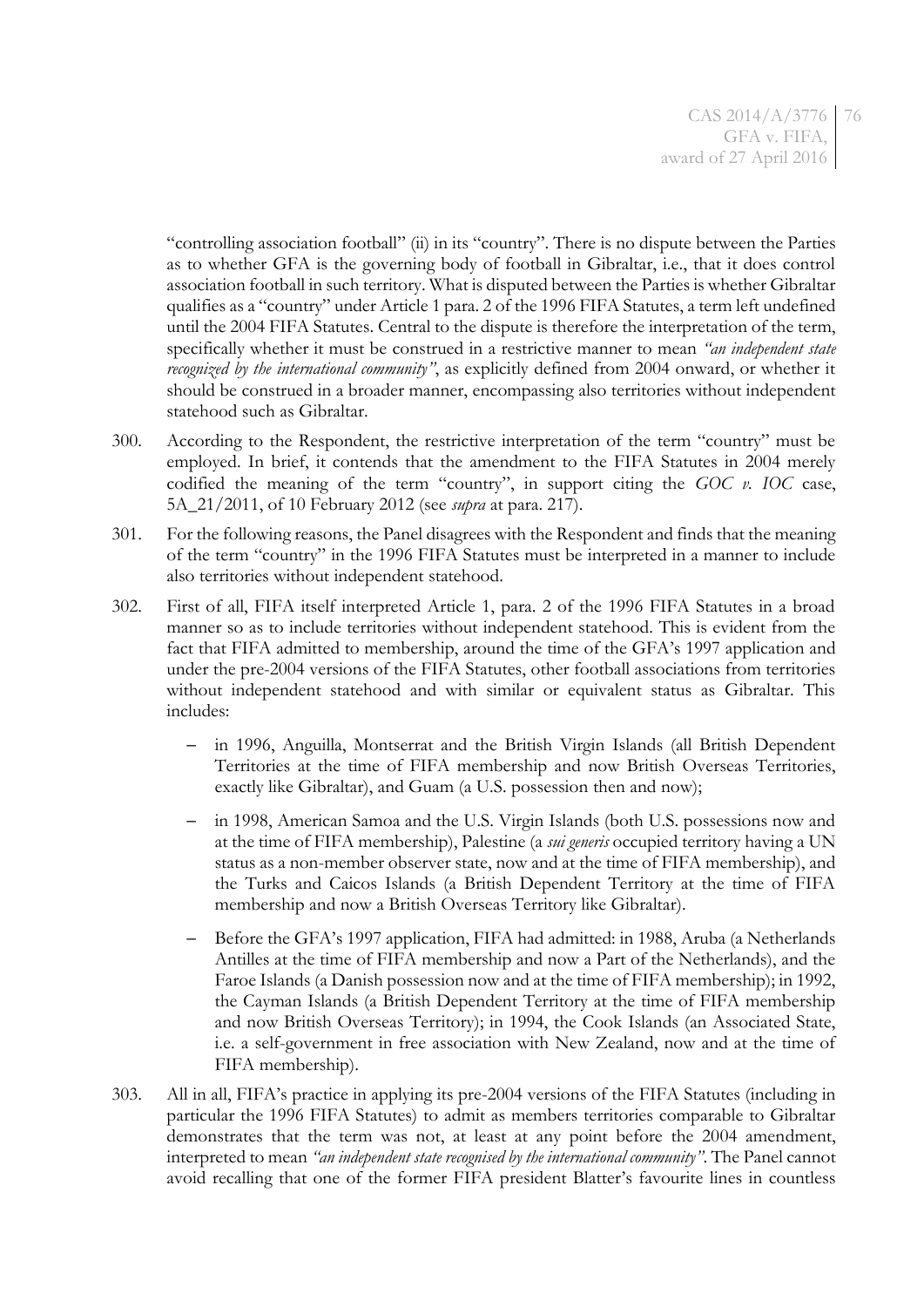public declarations was that his organisation could boast more members than the United Nations (evidently due to the presence into FIFA of several members not corresponding to independent States).

- 304. With respect to FIFA's very liberal pre-2004 practice in admitting as members federations controlling football in territories which could by no means be considered as States under public international law, the Panel notes that:
	- (i) The Respondent itself made a significant concession to the effect that *"The Panel could theoretically be limited in its discretion in interpreting the term 'country' as meaning 'independent state recognised by the international community' only if the GFA could establish that FIFA has consistently interpreted the word country as referring also to non-independent states"*.
	- (ii) The FIFA Executive Committee itself acknowledged, during a meeting held on 27 May 1998, that *"membership had been granted in the past in similar cases"*, i.e., also in cases of associations that *"did not have complete sovereignty over their territories"* (see *supra* at para. [19\)](#page-5-0).
	- (iii) The Respondent is unconvincing in its attempt to explain that the cases of the aforementioned associations (*supra* at para. [302\)](#page-75-0) are distinguishable from that of GFA. FIFA's assertion that there is no indication that they were admitted as FIFA members on the ground that the territories they represented were considered "countries" under Article 1, para. 2 of the 1996 Statutes (rather than "regions" which have not yet gained independence upon authorisation of the country on which they are dependent, under Article 1, para. 5 of the 1996 FIFA Statutes), is inconsistent with Article 8 CC (which reads *"Unless the law provides otherwise, the burden of proving the existence of an alleged fact shall rest on the person who derives rights from that fact<sup><i>''*</sup>)</sub> because it erroneously attempts to place the burden of proof on GFA. In the Panel's opinion, FIFA must bear the burden of proof in this respect since it is both (i) the party asserting that the applications in question were accepted on the basis of the exceptional provision of Article 1, para. 5 of the 1996 FIFA Statutes or Article 10, para. 6 of the 2014 FIFA Statutes, and (ii) the party with sole access to documents that could sustain this assertion.
	- (iv) Although it had the burden of proof pursuant to Article 8 CC, and knew that it did so because the Panel's first order for production of documents (13 March 2014) explicitly advised the Parties that *"it is FIFA which has the burden of proving that those cases are to be distinguished from the GFA case"*, FIFA failed to distinguish GFA from the other football associations that FIFA accepted as members, including: (i) most importantly, the associations of other British Overseas Territories, such as Anguilla, Montserrat, the British Virgin Islands, the Cayman Islands, Bermuda and the Turks & Caicos Islands; (ii) the associations of other non-independent territories, such as the US Virgin Islands, Guam, the Faroe Islands, and so on; and (iii) the associations of nonindependent politically sensitive territories such as Palestine. In particular, FIFA submitted no evidence to the effect that any of those other applicants were granted membership by way of Article 1, para. 5 of the 1996 FIFA Statutes, as *"[a]n association in a region which has not yet gained independence"* and *"with authorisation of the national association of the country on which it is dependent"*, rather than pursuant to Article 1, para. 2 of the 1996 Statutes.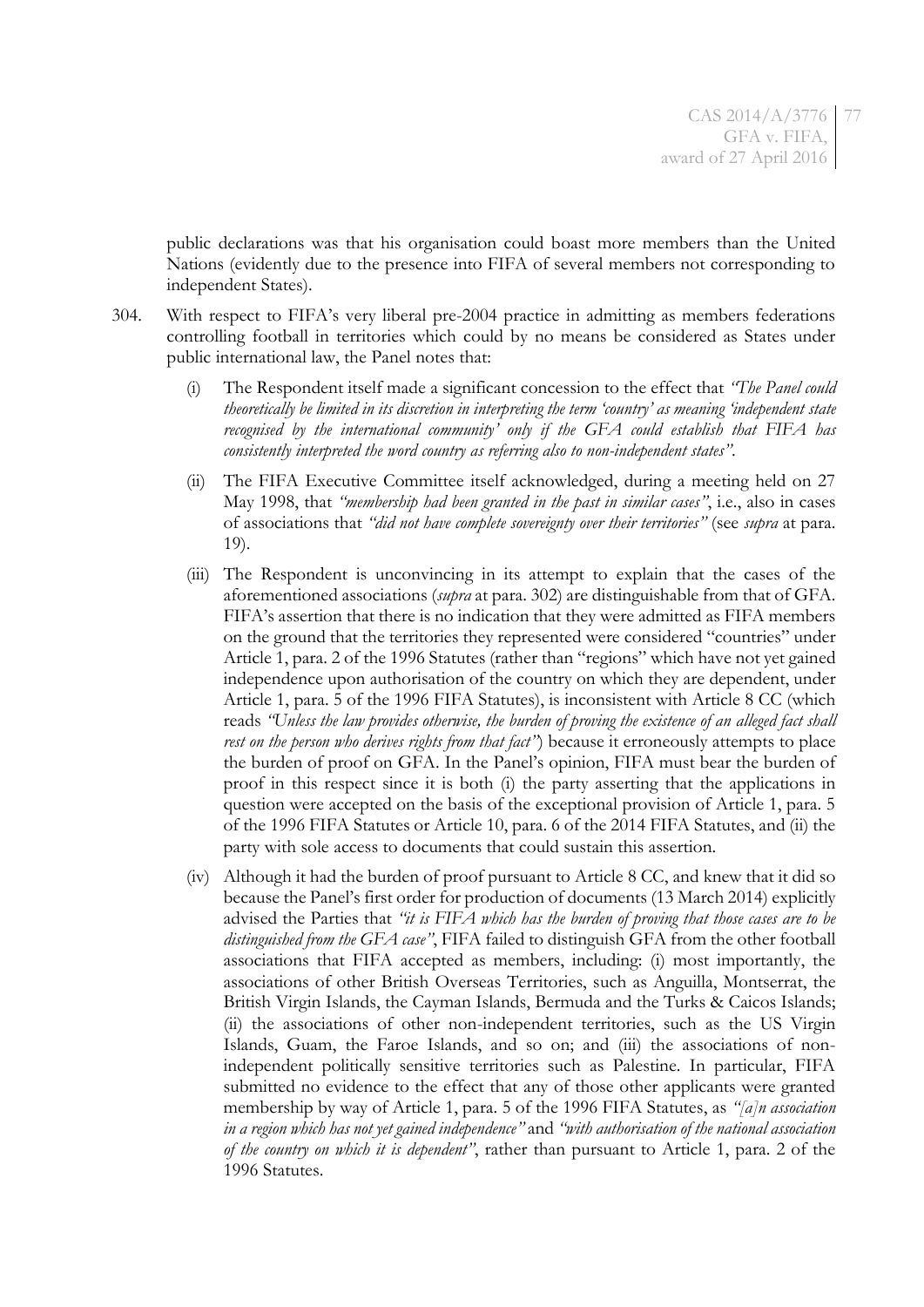- (v) FIFA has also failed to establish that there is justification for a difference in treatment between GFA and those other applicants. The allegation that Gibraltar is a "disputed" and/or "sensitive" territory is not only an insufficient ground for a difference in the treatment of GFA, but also legally and factually misplaced. First of all, whether the territory over which a football association governs is "disputed" or "sensitive" cannot be taken into account in assessing whether that association satisfies the membership criteria, because it is not listed as a criterion in the 1996 FIFA Statutes (nor in the post-2004 version of the FIFA Statutes for that matter); and even if it were a criterion (*quod non*), Gibraltar would not fall into that category as there is no truly pending legal dispute over its territory as a matter of public international law. Gibraltar was ceded to the United Kingdom more than 300 years ago pursuant to Article X of the Peace and Friendship Treaty of Utrecht of 1713, which provides that the Spanish *"Catholic King does hereby, for himself, his heirs and successors, yield to the Crown of Great Britain the full and entire propriety of the town and castle of Gibraltar, together with the port, fortifications, and forts thereunto belonging; and he gives up the said propriety to be held and enjoyed absolutely with all manner of right for ever, without any exception or impediment whatsoever"*. Since then, Gibraltar has undeniably been under the stable sovereign control of the United Kingdom, the right of self-determination of the local population even being clearly expressed in favour of the United Kingdom in the Gibraltar sovereignty referendum of 1967. Certainly, Spain has an underlying territorial claim over Gibraltar that has never waived, and FIFA has attempted to present this issue as one of great concern and tension between the two States. However, the fact of the matter is that, unquestionably, Spain and the United Kingdom have regular, peaceful and friendly diplomatic relations, are fellow members of the European Union and, most of all, are military and political allies within the framework of NATO. In fact, FIFA has failed to prove that any international dispute settlement procedure concerning the sovereignty over Gibraltar is pending: no evidence has been brought before this Panel proving (i) that a dispute is pending before an international court or the U.N. Security Council, or (ii) that a dispute settlement mechanism through negotiation, enquiry, mediation, conciliation or arbitration  $-$  i.e., one of the dispute settlement methods listed by Article 33 of the UN Charter – is currently active. In short, under public international law the sovereignty over Gibraltar is clearly British and no actual legal dispute is presently pending. The Panel must also underscore that the lack of evidence to the contrary suggests that GFA's admission into UEFA in 2013 has not caused any disruption within that Confederation, and Gibraltar's national team took part in the qualifying round of the 2016 UEFA European Championship without any incident. Furthermore, the case of Hong Kong – whose football association has been a member of FIFA since 1954 and has been keeping such status, with no evidence before this Panel of any problem or tension, after the 1997 handover of sovereignty from the United Kingdom to the People's Republic of China – seems to suggest that, even if in the future the sovereignty over Gibraltar were to be transferred from the United Kingdom to Spain, this would not imply particular problems or tensions in terms of football.
- (vi) The 1991 FIFA Decision which rejected the GFA's application for membership based on, *inter alia*, the *"extremely special nature of [Gibraltar's] geographical and political position"* is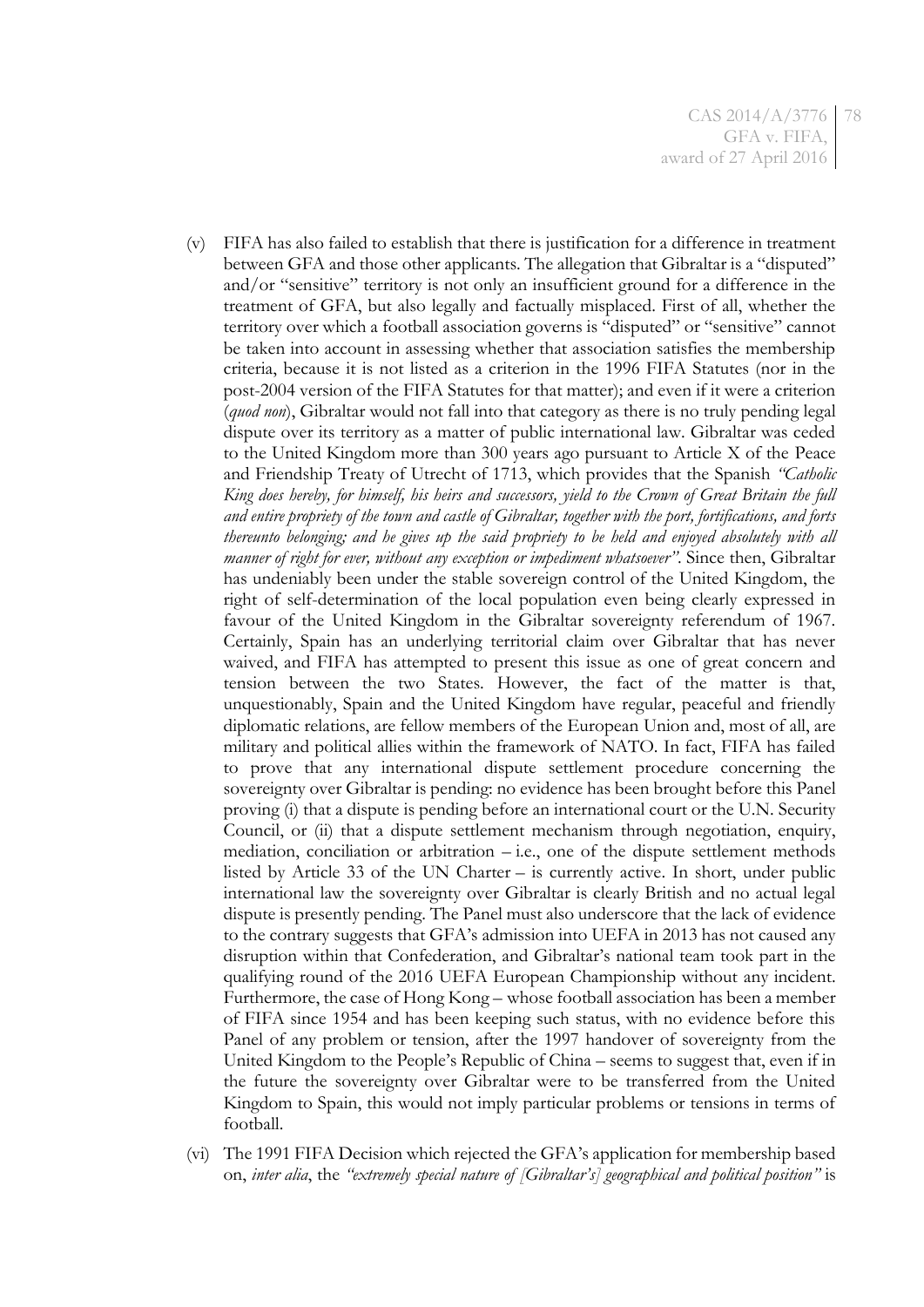irrelevant for corroborating GFA's alleged failure to satisfy Article 1, para. 2 of the 1996 FIFA Statutes, given that that decision is also inconsistent with FIFA's own application of its pre-2004 versions of the FIFA Statutes.

- 305. Second, the Panel disagrees that the definition of the term "country" introduced in 2004 can be used to interpret the term's meaning in the 1996 FIFA Statutes. The Respondent's attempt to present this case as analogous to the *GOC v. IOC* case (SFT Judgment 5A\_21/2011 of 10 February 2012) is unpersuasive. That case is not comparable for the purposes of interpreting the term "country", *inter alia* because (i) FIFA, unlike the IOC (which, as the Federal Tribunal states at para. 5.4.3 of its judgment, after 1987 did not recognize any organization from a nonindependent territory: *"depuis 1987 aucune organisation qui n'émanait pas d'un Etat indépendant n'a été reconnue"*), did not cease admitting non-independent territories before the GFA's application; in fact, as previously mentioned, FIFA, unlike the IOC, continued to accept other comparable territories prior to, during, and after the moment GFA submitted its FIFA membership application; and (ii) FIFA, unlike the IOC, began discussing changes to the membership criteria some time after the filing of the GFA's application.
- 306. Third, in accordance with CAS jurisprudence (see e.g. CAS 2014/A/3832 & 3833; CAS 2014/A/3765; CAS 2004/A/635), it is a well-established rule of interpretation that, in case of doubt, texts are interpreted *contra proferentem*.
- 307. The Panel observes here too that its holding is consonant with CAS jurisprudence, which has recognized that the concept of "nation" or "country" in the sports environment may have a different meaning than in the usual language and may not necessarily be understood within its common political meaning (see CAS 98/201 at para. 30: *"within the framework of the rules of football … the concepts of 'nation' or 'country' have different meanings than in the usual language, it being understood that those concepts – within the context of football – do not correspond systematically and/or strictly to the existing political borders of the concerned territories"*).
- 308. In light of the foregoing, the Panel finds that GFA satisfies Article 1, para. 2 of the 1996 FIFA Statutes. It also concludes that GFA as of 8 December 2008 also satisfies the requirement (set forth by Article 4, para. 1 of the 1996 FIFA Statutes) of having been a provisional member of a continental Confederation for at least two years. In the Panel's view, contrary to the Respondent's position, the fact that GFA, due to its protracted legal struggle with UEFA, only reached that point, and thus fulfilled all the requirements for membership at a moment when the 1996 FIFA Statutes were no longer in force, is irrelevant; the fact that GFA's application must be appraised under the requirements set forth in the 1996 FIFA Statutes (see *supra* at paras. [272](#page-65-0) to [297\)](#page-74-0) is not altered by the fact that those requirements must be met at the time of the admission.
- <span id="page-78-0"></span>309. Given that the Panel finds that GFA squarely satisfies the requirements for membership set forth by Article 1, para. 2 of the 1996 FIFA Statutes, which is the temporally relevant version of the FIFA Statutes, there is no need for the Panel to enter into the question of whether GFA also satisfies the exceptional admission requirements of Article 1, para. 5 of the 1996 FIFA Statutes.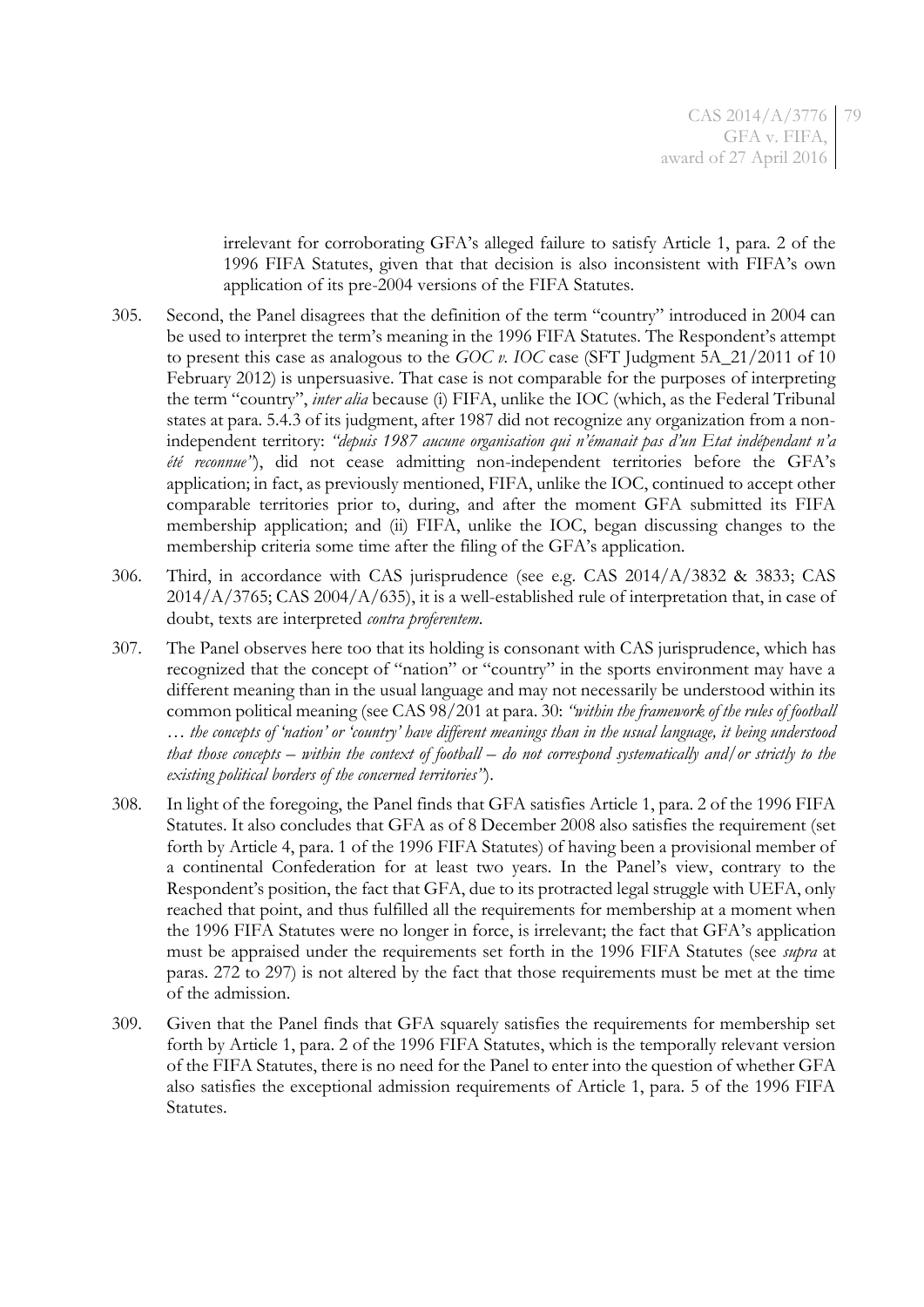#### **VIII.6 SWISS LAW LIMITATIONS ON THE AUTONOMY OF FIFA AS A DOMINANT ASSOCIATION**

- <span id="page-79-0"></span>310. According to Article 1, paras. 2 and 3 of the 1996 FIFA Regulations Governing the Application of the Statutes (see *supra* at paras. [101\)](#page-19-0), the FIFA Executive Committee must decide, after the relevant Confederation has observed the applicant football association for a period of two years, and on the basis of a report from that Confederation on the organization of the association, whether to submit the application for membership to the FIFA Congress, which in turn must finally decide whether to grant affiliation to the applicant.
- 311. The Respondent argues that even if GFA satisfied the membership criteria of the 1996 FIFA Statutes, FIFA retains discretionary power to refuse it membership in accordance with the principle of the autonomy of an association under Swiss law.
- 312. The autonomy of an association under Swiss law is, however, not unlimited. Article 63, para. 2 CC e.g. states that *"Mandatory provisions of law cannot be altered by the articles of association"*. Further, the autonomy may be restricted where the relevant association holds a dominant position and exercises monopolistic powers, as is the case here. Under such a case, an admission can be refused to an applicant only if there is a justifiable ground for doing so. The restrictions placed on an association's autonomy of association are based on the legal protection (i) of personality rights under Article 28 CC, (ii) of good faith under Article 2 CC, and (iii) against anticompetitive agreements and abuse of a dominant position under the Swiss Cartel Act, and may, under certain circumstances, impose upon an association in a dominant position and exercising monopolistic powers the obligation to accept an applicant for membership (see the Third GFA-UEFA CAS Award at para. 105: *"The principle of the autonomy of the association under Swiss law is, however, subject to a number of restrictions especially with respect to associations with monopolistic powers which may have, under certain circumstances, a duty to accept new members. These restrictions are mainly based on the legal protection of personality rights (Article 28 of the Swiss Civil Code), on the obligation to act in good faith (Article 2 of the Swiss Civil Code) and also on competition law"*). While FIFA acknowledges that a Swiss association's autonomy and discretion is not unlimited, it insists that no such limitation has been identified here.
- 313. The Panel must therefore determine whether and to what extent FIFA has the discretion to invoke the principle of freedom of association against GFA as an applicant otherwise meeting the membership criteria of the 1996 FIFA Statutes.

#### **A. Protection of personality rights under Article 28 CC**

- 314. Swiss associations enjoy substantial autonomy in their constitution, organization and relationship with their members (Articles 60 to 79 CC). In the absence of relevant mandatory provisions of law, an association is free, in its articles of association, to freely determine the rules of admission and exclusion of members.
- 315. The association's freedom to admit or exclude is limited, however, where the association holds a dominant position and exercises monopolistic power. The Swiss Federal Tribunal has held, for instance, that the level of freedom of such an association (Article 72 CC) to exclude a member is limited by the member's "personality right" to pursue an economic activity (Article 28 CC) (ATF 123 III 193, 197-198); the association may exclude a member only on the basis of a justified ground (*"justes motifs"*) (*Idem*).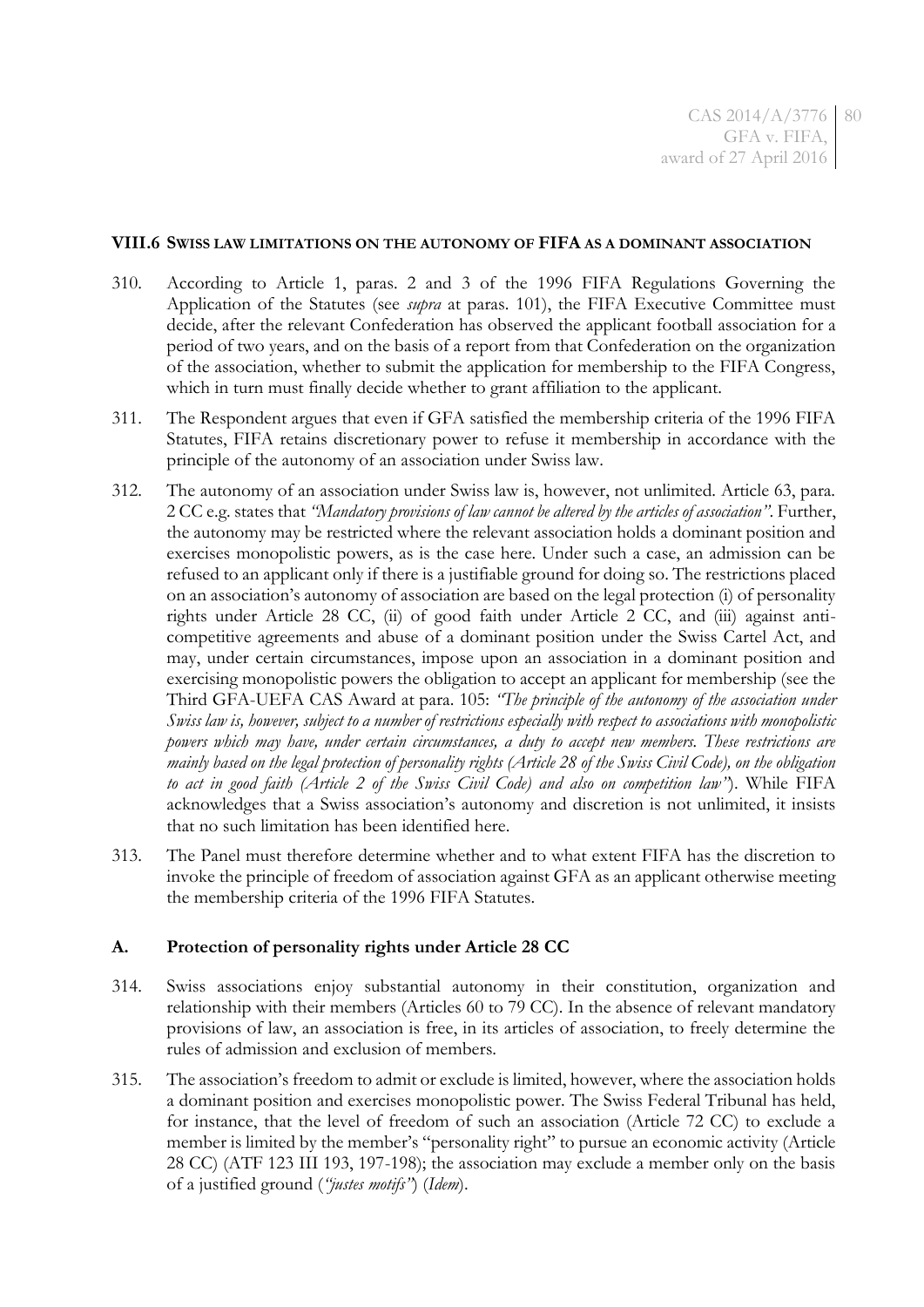- 316. In such instances, where there is a conflicting interest between the association to exclude a member on the one hand (Article 72 CC), and the member's interest in retaining membership on the other (Article 28 CC), the interests must be balanced. Exclusion of a member is permissible only if the association's interest is preponderant because the existence of justifiable reasons (ATF 123 III 193, 197-198: *"*… *dans de tels cas, il faut procéder à une pesée des intérêts entre celui de l'association à exclure le membre d'une part, et d'autre part, entre celui de ce dernier à faire partie de l'association; une exclusion ne peut intervenir que si les intérêts de l'association l'emportent, à savoir que s'il existe de justes motifs"*).
- 317. The Swiss Federal Tribunal has stated that the rejection of an application for membership can violate the applicant's personality rights exactly like the exclusion of a member: *"Il doit en aller de même, dans certaines circonstances, lorsqu'une personne se voit refuser son admission dans une association. En effet, comme en matière d'exclusion de l'association, le refus du sociétariat peut occasionner une atteinte à la personnalité du candidat lorsqu'il s'agit de l'adhésion à une association professionnelle, corporative ou économique, ou encore à une association sportive"* (Judgment 5A\_21/2011 of 10 February 2012, para. 5.2.1.3).
- 318. Central to whether FIFA has the freedom to refuse membership to the GFA is, therefore, Article 28 CC.
- 319. The CAS recently, in the Third GFA-UEFA CAS Award, dealt with the issue of whether nonadmission of the GFA to UEFA could constitute a violation of Article 28 CC. The panel's discussion on the legal framework of Article 28 CC is pertinent for the present case. In the relevant parts, the CAS panel stated:

*"106. Article 28 of the Swiss Civil Code ("CC") gives to any person whose personality rights are unlawfully infringed the right to apply to the court for protection against all those causing the infringement. An infringement is unlawful unless it is justified by the consent of the person whose rights are infringed, or by an overriding private or public interest, or by law. Indisputably, personality rights include also the rights of sporting economic activities of individuals as well as of legal entities, including associations and federations.*

*107. The rejection of an application for membership for discriminatory reasons may constitute an unlawful breach of personality rights (RIEMER, Berner Kommentar, Article 70 paras. 68f). This is recognised not only for professional and trade associations but also for sports associations with monopolistic powers (RIEMER, Berner Kommentar, Article 70 para. 71; HEINI/SCHERRER, Basler Kommentar, Article 70 par. 38).*

*108. Moreover, Article 8 of the Swiss Constitution prohibits any kind of discrimination before the law, in particular on grounds of origin and race…*

*109. A violation of Art. 28 CC, especially if this consists of discriminatory behavior, may lead to an obligation of the discriminator to enter into a contract with the discriminated person (Art. 28a para. 1.1 CC; GAUCH/SCHLUEP, Schweizerisches Obligationenrecht Allgemeiner Teil, Zurich 2008, N 1111)"*.

320. Accordingly, the Panel must determine (i) whether, in the circumstances, FIFA discriminated against GFA by refusing to accept its application, (ii) whether said refusal constitutes an infringement of personality rights to pursue an economic activity creating an obligation for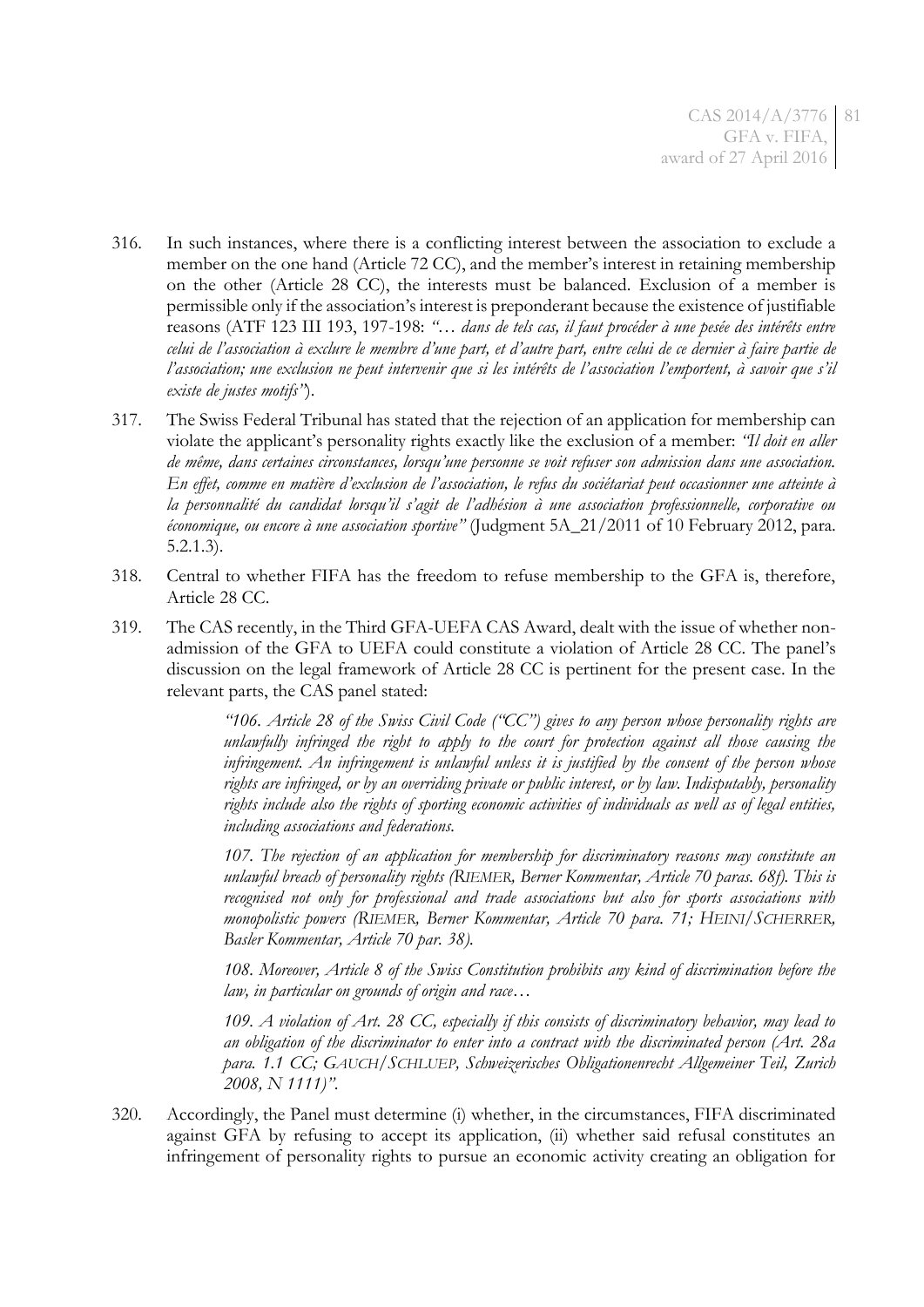FIFA to contract with GFA, and, if so (iii) whether FIFA has an overriding legitimate reason tipping the balance of interest in its favour.

#### **(i) FIFA discriminated against the GFA by refusing to accept its application**

321. The Panel has held, *supra* at para. [298](#page-74-1) *et seq.*, that GFA fulfilled the criteria for FIFA membership established in the applicable 1996 FIFA Statutes. FIFA nevertheless refused to admit GFA to FIFA membership in 2014 (when its Executive Committee declined to forward the application to the FIFA Congress), whereas it had previously admitted other football associations governing football over territories comparable to Gibraltar, at least with relation to their degree of autonomy and their lack of independent statehood under public international law. As seen, FIFA has not established a distinction between those other admitted associations (in particular the other British Overseas Territories that were admitted around the time of GFA's 1997 application) and the GFA and thus failed – despite having the burden of proof under Article 8 CC – to prove (i) that said other territories were admitted under the exceptional provision of Article 1, para. 5 of the 1996 FIFA Statutes, (ii) that characterization as a "sensitive" or "disputed" territory is a criterion for refusing the admission of an applicant football association, and (iii) that Gibraltar can truly be qualified under public international law as a "disputed" territory. The Panel holds, as a result, that FIFA's refusal to admit the GFA to FIFA membership was a discriminatory act.

## **(ii) FIFA's refusal constitutes an infringement of the GFA's personality rights giving rise to an obligation to contract**

- 322. Having established that FIFA discriminated against GFA when it refused its admission as a FIFA member, the Panel must determine whether such discriminatorily-based refusal constitutes a violation of GFA's personality right to engage in sporting and economic activities through its participation in FIFA and, if so, whether said breach is sufficiently serious to impose on FIFA the obligation to contract with GFA for the latter's admission.
- 323. FIFA argues that its decision to reject GFA's application for FIFA membership does not constitute an infringement of personality rights, let alone an infringement that would justify imposing on FIFA the obligation to enter into a contract of admission with GFA, because (i) GFA has access to football activities and competitions in Europe through UEFA and (ii) GFA's statutory purposes have not been impeded by non-admission. The Panel disagrees.
- 324. First of all, the fact that GFA has access, as a member of UEFA, to football activities and competitions throughout Europe, does not mean that GFA's personality rights were not infringed by non-admission to FIFA. The sporting and economic activities in which GFA engages in at the UEFA level and those in which it could engage in at the FIFA level are markedly different. UEFA's activities and competitions encompass only Europe and involve 54 national football associations that are all from or close to that continent. FIFA's activities and competitions, on the other hand, are worldwide and involve 209 national football associations. Non-admission to FIFA would deprive GFA of participation in the qualifying rounds and final stages of men's national team tournaments, including the FIFA World Cup (at senior, U20, and U17 level), the FIFA Confederations Cup, the FIFA Futsal World Cup,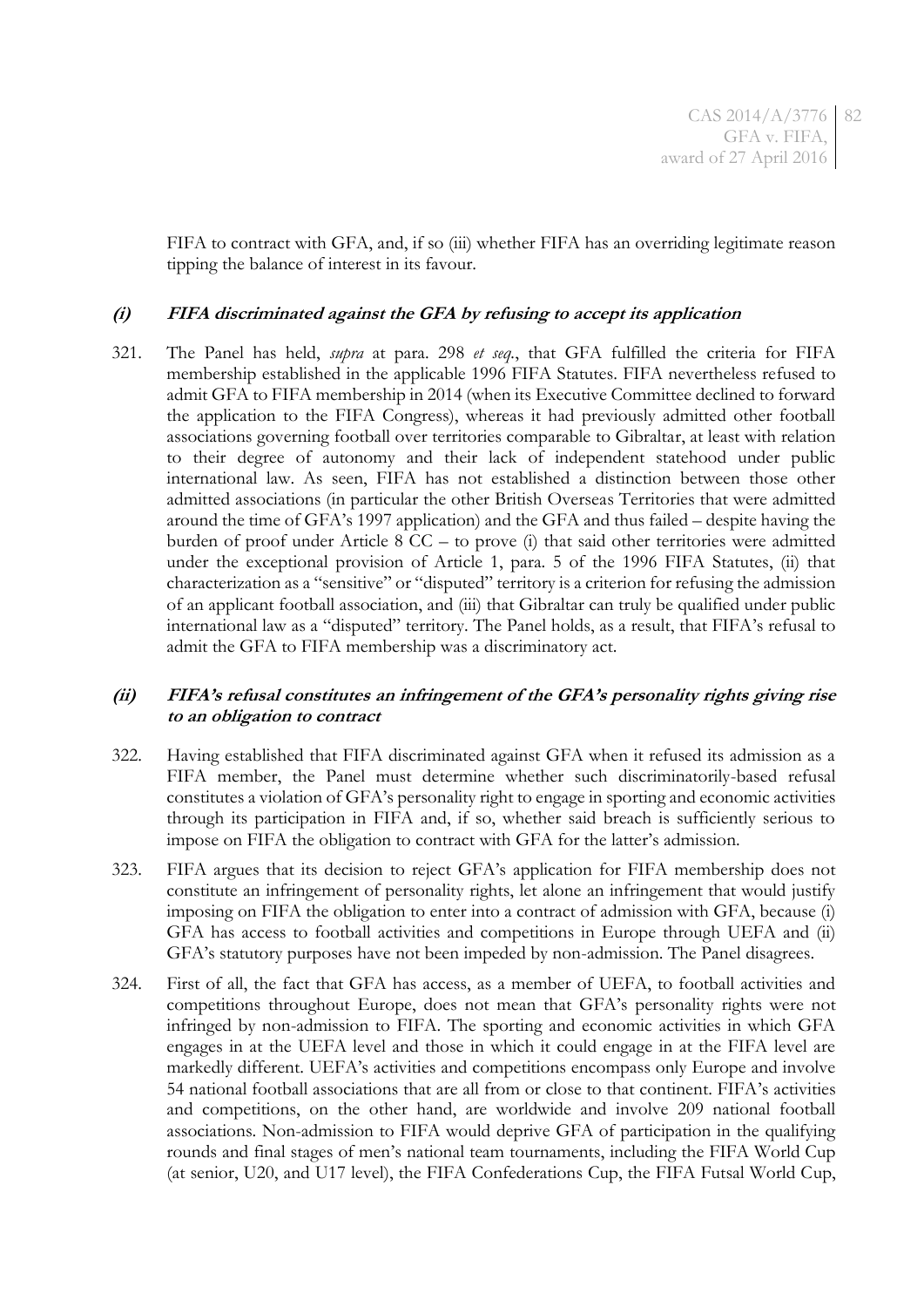the FIFA Beach Soccer World Cup, as well as women's national team tournaments, including the FIFA Women's World Cup (at senior, U20 and U17 level). GFA would also be deprived of participating in FIFA club competitions, such as the FIFA Club World Cup and the FIFA Women's Club World Cup. GFA would also remain without access to fundamental FIFA administrative resources such as the FIFA Transfer Matching System (TMS) – an online platform reserved to FIFA members to record players' transfers between clubs, which must be mandatorily used to transfer players between clubs of different football associations – and to the related economic benefits for GFA clubs (such as training compensation and solidarity mechanism) and the legal protections afforded to clubs and players (such as the rules on the protection of minors) under the various FIFA regulations, particularly the FIFA RSTP. These advantages, both from a sporting and economic standpoint, are certainly not the same as those derived from UEFA membership: the UEFA competitions for clubs and national teams and the various UEFA programs. Thus, FIFA's refusal to admit GFA to FIFA membership on discriminatory grounds does hinder GFA, and its clubs and players, from fully pursuing their sporting and economic activities at world level and, as a consequence, does hinder GFA from exercising its personality rights.

- 325. The Panel further disagrees with the argument that the GFA's statutory purpose is not hindered by non-admission to FIFA. According to the current GFA Statutes (adopted on 18 January 2007 and entered into force on 24 May 2013), the objects of GFA are *inter alia "2.1.3 to establish and administer within Gibraltar... international fixtures or anything else which will serve to promote the game of association football and/or the interest of all players of either sex participating and/or wishing to participate in the sport… 2.1.4. to manage international sporting relations connected with association football in all its forms and to maintain friendly relations with all associations of the member countries of UEFA and/or FIFA… 2.1.8. to host competitions at international levels"*. Furthermore, as stipulated in Article 3.1 of the GFA Statutes, GFA *"shall take such action as the Council may from time to time deem necessary to… become affiliated to [FIFA]"*. Non-admission to FIFA would thus certainly impede GFA in advancing its international objectives, namely becoming a member of FIFA and hosting matches and competitions at world level, as well as having its clubs and footballers allowed to take part in the international transfer of players under the RSTP and the TMS
- 326. The Panel also rejects the Respondent's invocation of the so-called *Enic* case (CAS 98/200) as supporting the conclusion that such a discriminatory refusal is not a violation of personality rights. In the *Enic* case, the CAS panel distinguished the exclusion of a club from a single competition from a two-year exclusion of an athlete to compete in any kind of competition due to a doping offense (making reference to the *Gasser* case). It held that the club's exclusion, unlike a player's, does not equate to a violation of personality rights because *inter alia "while an unfairly adopted long doping ban might harm the whole sporting career of an athlete, and thus his/her personality, a club's non-participation in a UEFA competition would involve some loss of income but, since the club would still take part in other important football competitions such as the national championship and*   $t$ he national cup (which are competitions appreciated by fans and economically rewarding...), its '*personality' would not be affected*…*"*. In the present case, by contrast, GFA was not excluded from a single isolated FIFA competition but, rather, is being excluded altogether and forever from *all FIFA competitions*, precluding it from participating in an entire sporting and economic sector, much like a player under a life ban would be perpetually unable to compete in any kind of worldlevel competition. Another important distinguishing factor from the *Enic* case is that, under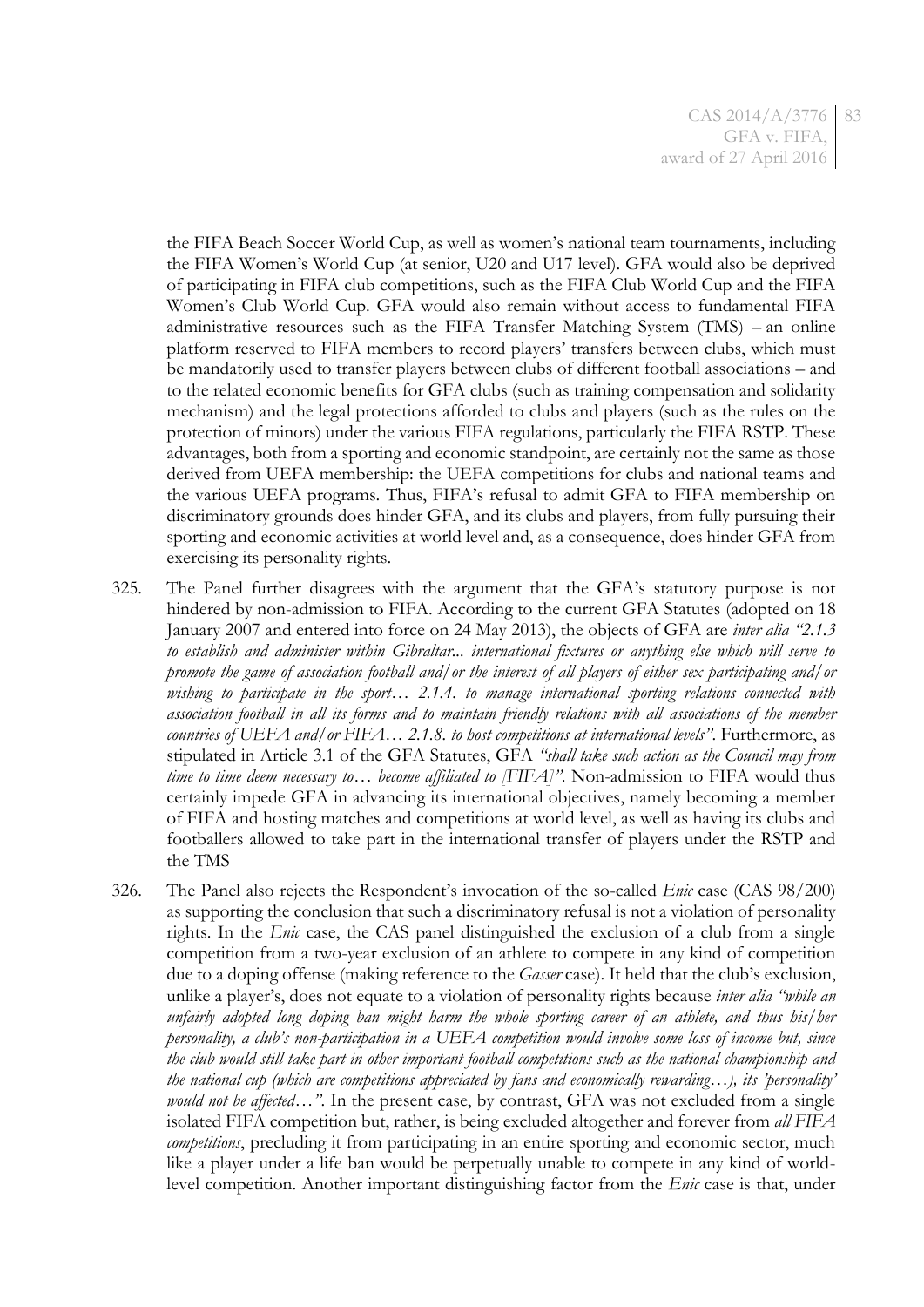the UEFA rules relevant to that case, a club would be excluded from the relevant competition only insofar as it had the same owner as another club admitted to the same competition, but could be immediately readmitted to the competition if the controlling shares of the club were transferred to another owner (in other words, exclusion from or admission to the competition entirely depended on the will of the club's shareholders and not on a UEFA permanent ban).

- 327. In short, the Panel is persuaded that FIFA violated GFA's personality rights.
- 328. This conclusion accords with the Swiss Federal Tribunal's considerations in the *GOC v. IOC* case (Decision 5A\_21/2011 of 10 February 2012), where, although it ultimately concluded that the GOC did not actually meet the requirements for recognition in the applicable rules, the Federal Tribunal noted that if GOC had complied with all the requirements, the IOC's denial of recognition would certainly be illegal (see para. 5.4: *"Même si le juge doit seulement déterminer si le refus de reconnaissance constitue un acte illicite, il s'impose de vérifier tout d'abord si la réglementation a été correctement appréciée; car, si tel ne devait pas être le cas, en particulier si le GOC remplissait les conditions d'une reconnaissance en qualité de CNO par le CIO, il y aurait certainement illicéité"*; emphasis added).
- 329. With regard to the issue of whether such infringement of personality rights created an obligation upon FIFA to contract with GFA for its admission, the Panel first notes that the Respondent has acknowledged that *"the protection of personality rights (Article 28 CC)* might *limit the autonomy of an association in specific circumstances. In the context of applications for membership, the protection of personality rights might oblige the concerned association to accept a member that fulfills all the requirements for membership, notwithstanding the fact that the concerned association is not willing to grant membership to that member"*. Further, FIFA has conceded that the *"obligation to contract exists only if (i) the sports association's actions prevents the other party from exercising its personality rights (ii) without any justified or legitimate grounds (Article 28(2) CC)"*.
- 330. The Panel finds that imposing such an obligation to contract is appropriate here. Given that FIFA has a monopolistic position in the relevant world market as the supreme regulatory authority of such market, and that GFA and Gibraltarian footballers cannot access said market without FIFA membership (and bearing in mind that UEFA is not an adequate substitute), the infringement of personality rights is certainly serious enough to impose on FIFA the obligation to contract with GFA. In this respect, the Panel acknowledges that, had GFA and Gibraltarian players had unconditional access to international football through the British Associations or a hypothetical UK football association, then their personality rights would not necessarily have been violated to a degree sufficiently serious to impose an obligation to contract. However, as established *supra* at para. [238](#page-56-0) *et seq.*, GFA and Gibraltarian footballers do not have such access. Furthermore, as will be discussed in the following subsection, FIFA did not have an overriding just cause to refuse GFA's exercise of its personality rights. As a result, the refusal to accept GFA to FIFA membership is a violation of personality rights serious enough to warrant placing an obligation on FIFA to enter into an admission contract with GFA.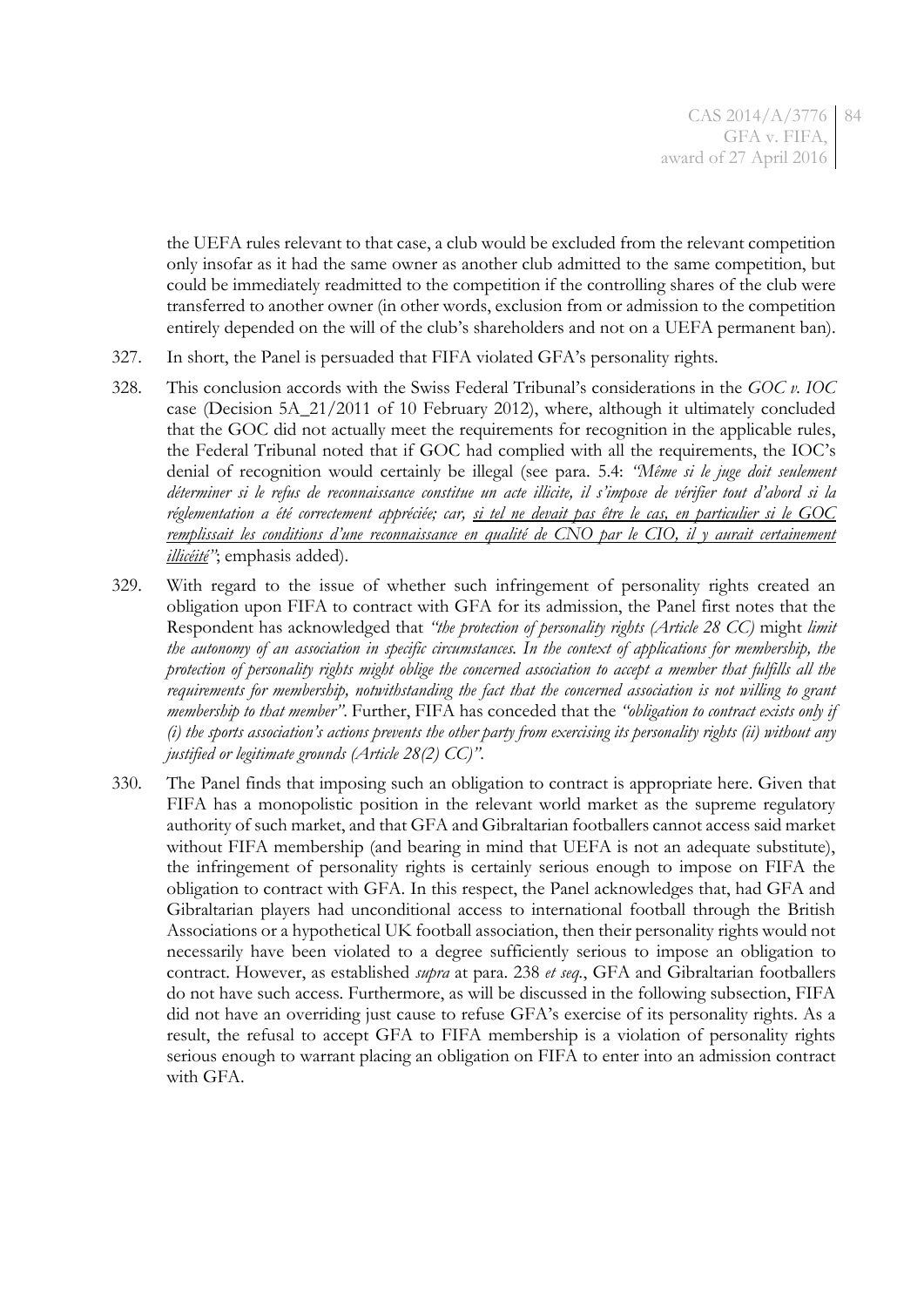## **iii) Balance of interest weights in favour of the GFA**

- 331. FIFA submits that even if the Panel accepts that there is an infringement of personality rights limiting FIFA's freedom of contract and association, it has an overriding interest under Article 28, para. 2 CC to reject the GFA's application for FIFA membership. FIFA contends that it has a legitimate and overriding interest to avoid the situation that an association governing football in a "country" that is not independent joins as a member, when (i) the territory is "disputed" between two sovereign States and (ii) the members representing these States do not consent to the admission. FIFA claims that the objection to GFA's admission was aimed at preserving FIFA's political neutrality and avoiding disputes among its current members. In support, FIFA cites the GOC v. IOC case, in which the Court held that avoiding the proliferation of NOCs which exercise jurisdiction over non-independent statehoods and whose admission would be a source of conflict between the territories on which such territories depend constituted an overriding interest for the IOC.
- 332. The Panel must thus balance the interests: that invoked by FIFA as justifying the refusal of admission to GFA and that of the latter in obtaining membership. The Panel holds, for the following reasons, that FIFA does not have any overriding legitimate reason to restrict GFA's personality rights by refusing its membership application in a discriminatory manner.
- 333. First of all, the fact that Gibraltar is not an independent State, but rather a dependent territory of the UK, cannot serve as an overriding just cause for refusing to admit GFA to FIFA membership. As the Panel held, *supra* at para. [272](#page-65-0) t[o 292,](#page-71-0) while the 2014 FIFA Statutes require that a "country" be *"an independent state recognised by the international community"*, that version of the Statutes is not applicable to GFA's membership application. Furthermore, as held *supra* at para. [298,](#page-74-1) while the 1996 FIFA Statutes stipulate in Article 1, para. 2 that an applicant football association must govern football over a "country", that term was consistently interpreted by FIFA – prior to its 2004 reform of the admission rules – as including football associations of territories not having independent statehood, such as GFA. Moreover, regardless of when and how the various football associations were admitted to FIFA, among the 209 FIFA members there are many associations governing football over non-independent territories. Therefore, the fact that Gibraltar is a dependent territory of the UK does not override the GFA's interest in being admitted to FIFA.
- 334. Nor does FIFA have an overriding just cause to exclude GFA from admission because the latter governs football in a dependent territory that is allegedly "disputed" between the UK and Spain and whose admission is contested by the RFEF:
	- (i) Neither the applicable 1996 FIFA Statutes, nor for that matter any of the post-2004 versions of the FIFA Statutes, mention characterization as a "disputed" or "sensitive" territory as a criterion that the FIFA Executive Committee or the FIFA Congress should consider when deciding on a membership application. Consequently, the fact that Gibraltar is allegedly a "disputed" and "sensitive" territory cannot be invoked as an overriding legitimate interest to refuse GFA's membership application. FIFA argues that the fact that its Statutes do not refer to the concept of "disputed" or "sensitive" territory is irrelevant, and pertinent only in the exercise of the discretion it says is afforded to the FIFA Executive Committee and the FIFA Congress under the 1996 FIFA Statutes to admit or refuse a member, and to admit other dependent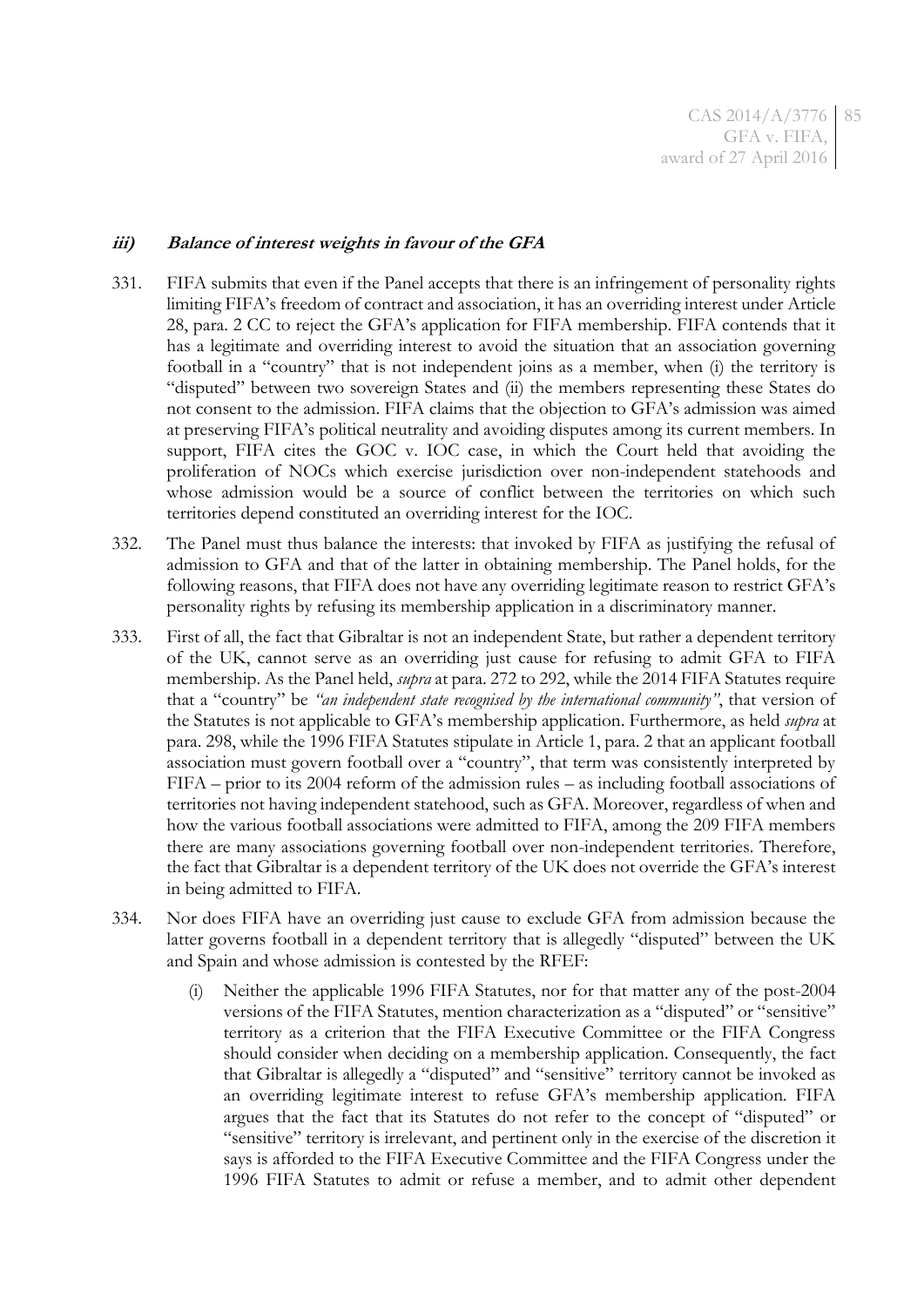territories under on Article 1, para. 5 of the 1996 FIFA Statutes or its equivalent Article 10, para. 6 of the 2014 FIFA Statutes. The Panel disagrees. As it has already held, FIFA has failed to prove that the other dependent territories were admitted under the exceptional provisions of the 1996 or 2014 FIFA Statutes. Then, even acknowledging that in some circumstances FIFA could take into account the "disputed" and/or "sensitive" nature of a territory in refusing membership to an applicant which meets all statutory membership requirements, the Panel notes that FIFA has granted membership to associations governing football over territories that are way more "disputed" or "sensitive" than Gibraltar, such as Palestine (admitted to FIFA in 1998) or Timor Leste (admitted in 2005, when the tensions with Indonesia were still significant). In contrast, as the Panel previously indicated, there is no currently pending legal dispute or state of truly dangerous tension over Gibraltar, which has been under the stable sovereign control of the UK for the past 300 years.

- (ii) GFA does not need the consent of the RFEF or of any other particular national association. Since GFA satisfies the requirements of Article 1, para. 2 of the 1996 FIFA Statutes, no consent from the federation of the *"country on which it is dependent"* is necessary. That is only a requirement under Article 1, para. 5 of the same Statutes. Even if it were necessary, no relevant federation could be extant: under the pertinent rule it could not be the FA (which in any case did give its consent) but a hypothetical "UK football association", which does not exist, and certainly not the RFEF (as Gibraltar is not dependent on Spain). In short, FIFA does not have a basis for refusing FIFA membership until there is a *"consensus on its application"* as so claims. To hold otherwise would be equivalent to granting a veto power over FIFA admission decisions to a member association, without any legal basis for it in the FIFA Statutes.
- (iii) The overriding interest cited in the *GOC v. IOC* case the avoidance of a proliferation of associations from territories that are not independent States and whose admission would be a source of conflicts with the associations of the sovereign States on which such territories depend – is not applicable here, namely because: (a) unlike any other scenario, due to historical reasons *and FIFA's own rules* (see the FIFA statutory provisions on the special status of the British Associations, *supra* at paras. [101,](#page-19-0) [109](#page-21-0) an[d 112\)](#page-21-1), the UK is the only sovereign State in the world that does not have a football association of its own but four different football associations (the FA, FAW, SFA and IFA, see *supra* at para. [237\)](#page-56-1); in other words, this is a wholly unique situation which cannot be replicated both because there is no other pending application to be evaluated under the flexible interpretation of "country" prevailing under the pre-2004 FIFA Statutes and because no other State has multiple football associations instead of a single national association (and, consequently, no "dangerous precedent", as FIFA puts it, could be caused by this award); (b) as already seen (*supra* at paras. [241](#page-57-0) to [248\)](#page-58-0), GFA and Gibraltarian footballers do not have an unconditional access to world-level football, whereas in the circumstances of the *GOC v. IOC* case Gibraltarian athletes could participate in Olympic activities through the British Olympic Association.
- (iv) In any event, the Respondent has failed to prove that accepting GFA as member might lead to serious conflicts jeopardizing relations among FIFA members or among States.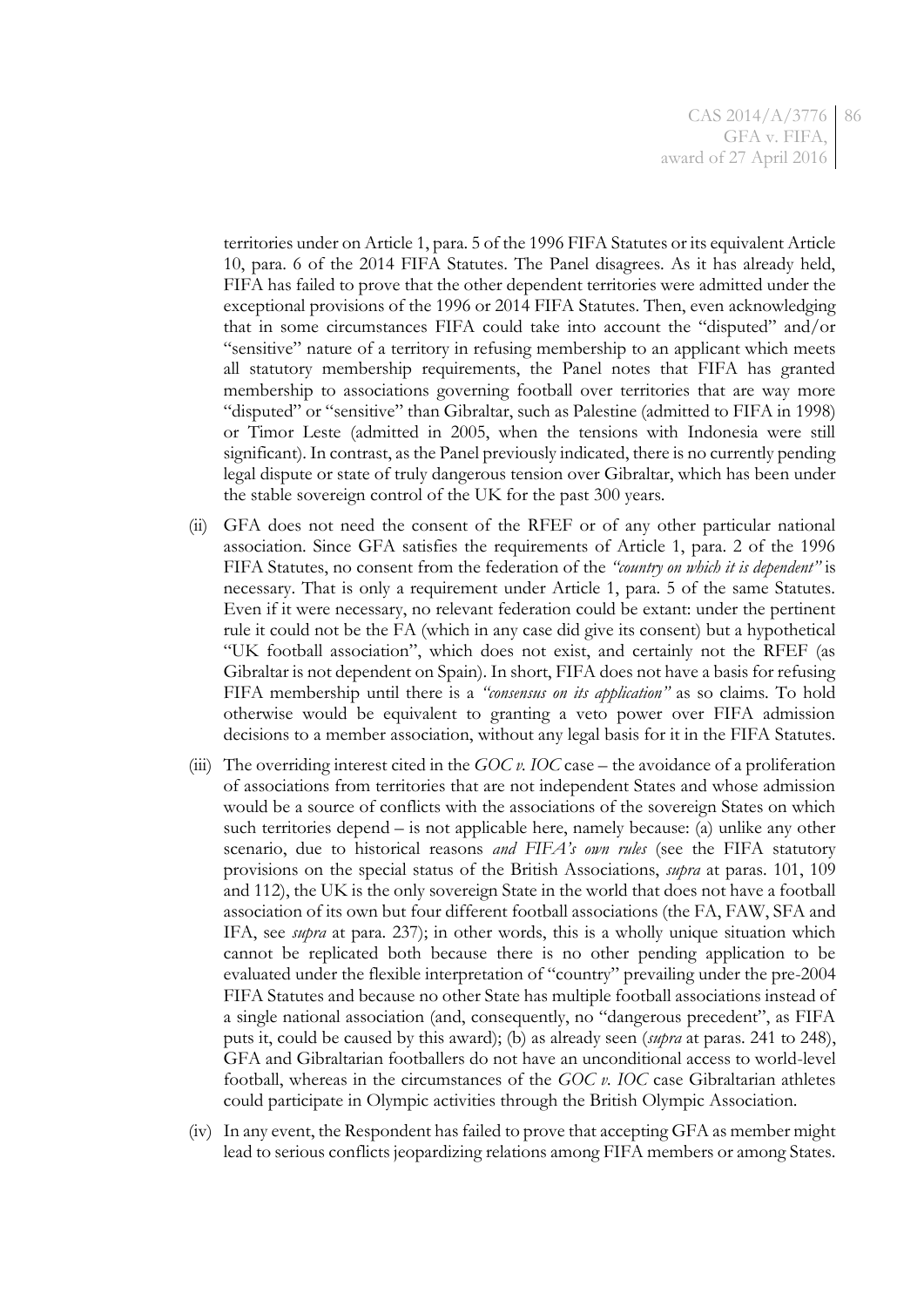Judging from the lack of such conflict within UEFA since GFA's admission there, the Panel has no reason to surmise that it will.

- 335. Third, FIFA does not have an overriding legitimate interest in terms of political neutrality visà-vis GFA; FIFA has argued that if Gibraltar is considering embarking on a campaign to become an independent country, then FIFA's recognition of the GFA could be used for that politically motivated reason, giving FIFA all the more reason to remain politically neutral. The Panel stresses, however, that there is no sufficient evidence of such campaign for independence, which has been denied by the Appellant. In addition, the Panel remarks that its decision today only reaches an affirmative conclusion on whether Gibraltar is a "country" not under public international law, but rather on the basis of it satisfying FIFA's own consistent practice in interpreting the term "country" under the 1996 FIFA Statutes, which was inclusive of territories analogous to Gibraltar. In other words, FIFA would not be recognizing Gibraltar as an independent State by being obligated to contract with GFA, but rather would be recognizing GFA as an association governing football in a "country" as it interpreted that term prior to its 2004 amendment, i.e. not necessarily as *"an independent state recognized by the international community"*. Indeed, in the Panel's view, FIFA's legitimate wish to remain politically neutral requires FIFA to not discriminate GFA vis-à-vis other football associations of territories in analogous situations to Gibraltar.
- 336. The protection under Article 28 CC of the personality rights of GFA (including its clubs and players) to pursue economic and sporting activities by being admitted to FIFA thus outweighs FIFA's right to refuse the GFA membership to FIFA.
- <span id="page-86-0"></span>337. In light of the foregoing, the Panel holds that FIFA has violated GFA's personality rights in a manner that gives rise to an obligation on FIFA to enter into an admission contract with GFA.

## **B. Whether FIFA's refusal constitutes a violation of competition law**

338. Given that the Panel has already decided the matter and upheld the appeal on the basis of FIFA's violation of personality rights under Swiss law, there is no need for the Panel to discuss and decide the competition law issue.

## **VIII.7 RELIEF GRANTED**

339. It is clear to the Panel that GFA is requesting that it be granted FIFA membership. More specifically, it is evident that GFA principally requests a self-executing declaration that GFA is awarded FIFA membership with immediate effect and, only subsidiarily, that FIFA be ordered to grant GFA membership to FIFA, i.e. that CAS order FIFA to take all necessary actions to admit GFA to FIFA membership (prayers listed under §§280.1 to 280.5 *supra* at para. [188](#page-39-0) *et seq.*), including by *inter alia* i) declaring that the FIFA Executive Committee is obliged to submit, and ordering the FIFA Executive Committee to submit, GFA's application to the next FIFA Congress, ii) declaring that the FIFA Executive Committee is obliged to submit, and ordering the FIFA Executive to submit, GFA's application together with a request and/or recommendation that it be accepted by the FIFA Congress, and (iii) ordering that the relevant FIFA body or bodies admit GFA to full FIFA membership without delay or at the latest at the next FIFA Congress or any other date specified by this Panel's award.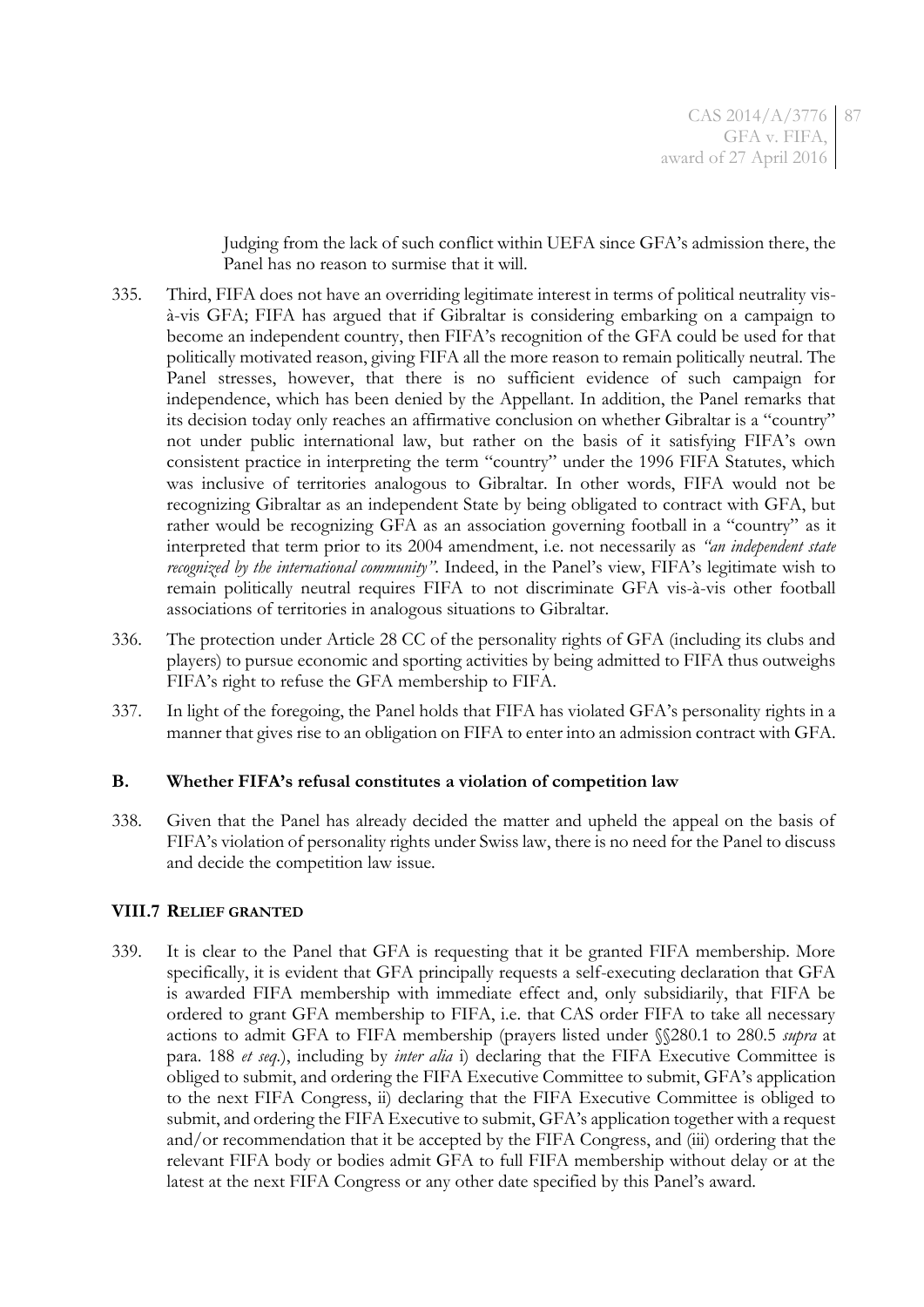- 340. By submitting the dispute to the CAS, the Parties have empowered the Panel, under Article R57 of the CAS Code, to step into the shoes of the FIFA Executive Committee and rule on a *de novo* basis in its place. Furthermore, according to Article 28(a) CC, when there is a violation of personality rights, as is the case here (see *supra* at para. [310](#page-79-0) *et seq.*), the applicant may request a judge (or in this case an arbitrator) *"1. To prohibit a threatened infringement; 2. To order that an existing infringement cease; 3. To make a declaration that an infringement is unlawful if it continues to have an offensive effect"* and *"in particular…that the rectification or the judgement be notified to third parties or published"*. In other words, the judge (or arbitrator here), as aptly indicated in the Third GFA-UEFA CAS Award, at para. 129, *"is not only entitled to declare a breach of the law as illegal, or to prohibit certain acts, but he also has the power directly to correct or eliminate a pending breach. For this purpose, a judge may even issue, in the dispositive of the judgement, such declarations in the name of the liable party as are necessary to establish or redress the legal situation, subject however, to the respective submissions of the party requesting such an order* [citation omitted]. *As a consequence, the judge may stand in the shoes of an association and declare a person to be a member of an association and oblige the association to do all necessary to allow the applicant to exercise its membership rights* [citation omitted]*"*.
- 341. Stepping into the shoes of the FIFA Executive Committee, and considering the Panel's findings that GFA fulfilled the requirements for admission to FIFA under the applicable 1996 FIFA Statutes (see *supra* at paras. [298](#page-74-1) to [309\)](#page-78-0), and that FIFA has violated the personality rights of GFA and has an obligation to admit GFA to FIFA membership (see *supra* at paras. [310](#page-79-0) to [337\)](#page-86-0), the Panel elects to replace the Appealed Decision with its own holding, in accordance with Article R57 of the CAS Code. While taking note of the Appellant's request for a selfexecuting declaration granting FIFA membership to GFA, the Panel is well aware that an admission to FIFA must come from the FIFA Congress and not from the FIFA Executive Committee. Thus, the request for a declaration as formulated in para. 280.6 of the Appeal Brief is inadmissible as going beyond the powers of the Panel under Article R57 of the CAS Code. Nonetheless, given FIFA's obligation to admit GFA, the Panel, as it is entitled to do under Article R57 of the CAS Code and Article 28(a) CC, unanimously orders the FIFA Executive Committee to submit GFA's application to the FIFA Congress which, in order to avoid the persisting infringement of GFA's personality rights, is required to admit GFA as a FIFA member as soon as possible within the limits of the FIFA Statutes.
- 342. For the sake of completeness, the Panel notes its disagreement with the Respondent when the latter asserts that the relief sought by the Appellant in paras. 280.1 and 280.5 of its Appeal Brief is inadmissible under Swiss law as being declaratory and/or subsidiary in nature. GFA has a legal interest in said declarations, given that they are necessary to resolve a legal uncertainty that threatens it and to protect its personality rights in a matter that is directly at issue between the Parties. Furthermore, the subsidiary or secondary nature of the orders requested in paras. 280.1 to 280.5 does not make them inadmissible.

## **VIII.8 DAMAGES**

343. With regard to damages, the Appellant requests the Panel to issue an order reserving judgment in respect of the loss and damage GFA has sustained by reason of FIFA's wrongful failure to admit it to membership. The Panel observes, however, that this is a CAS appeal procedure seeking the reversal of a decision of FIFA, and that the Panel may rule only on the dispute as